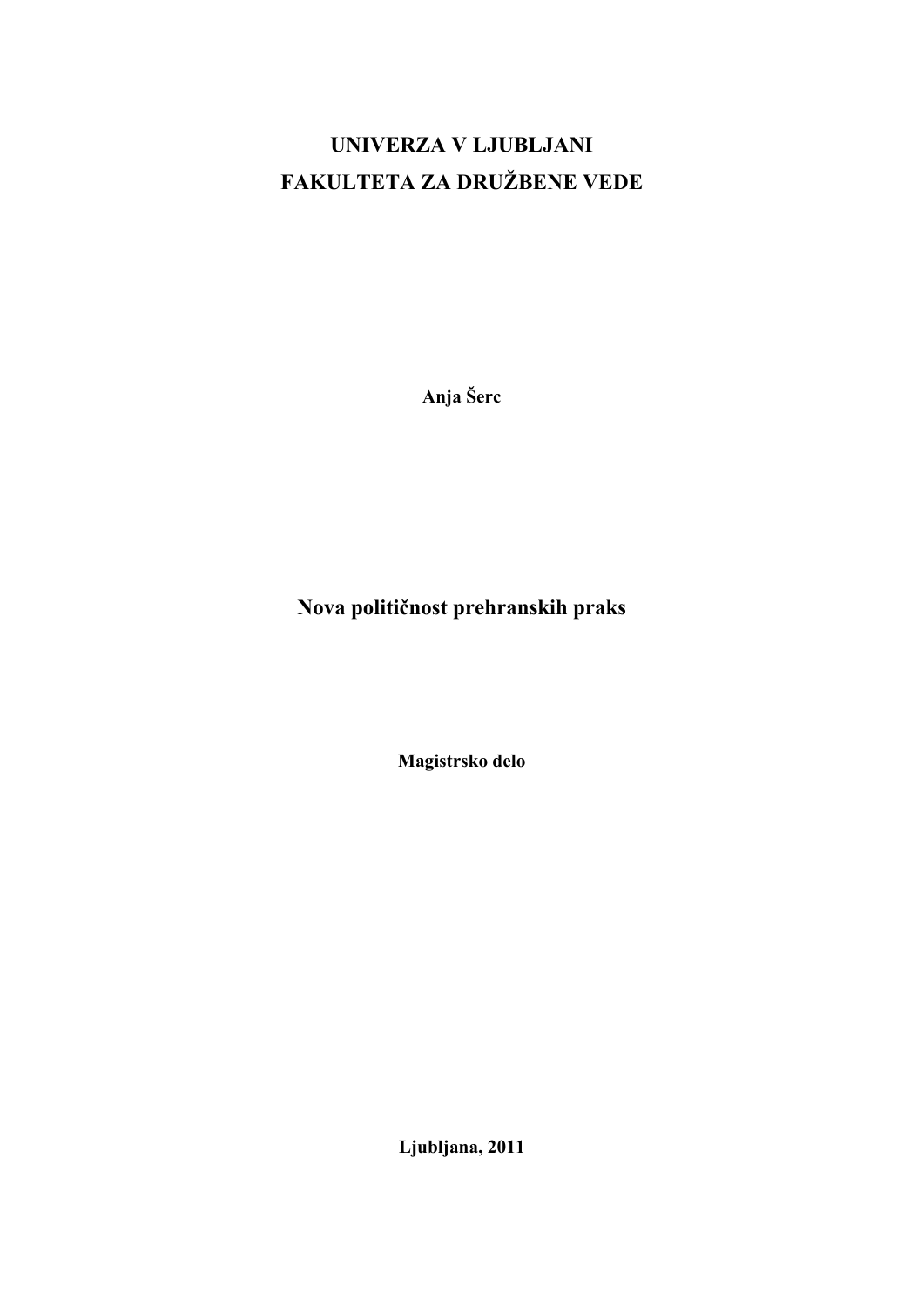## **UNIVERZA V LJUBLJANI FAKULTETA ZA DRUŽBENE VEDE**

**Anja Šerc Mentorica: red. prof. dr. Mirjana Ule** 

**Nova političnost prehranskih praks** 

**Magistrsko delo** 

**Ljubljana, 2011**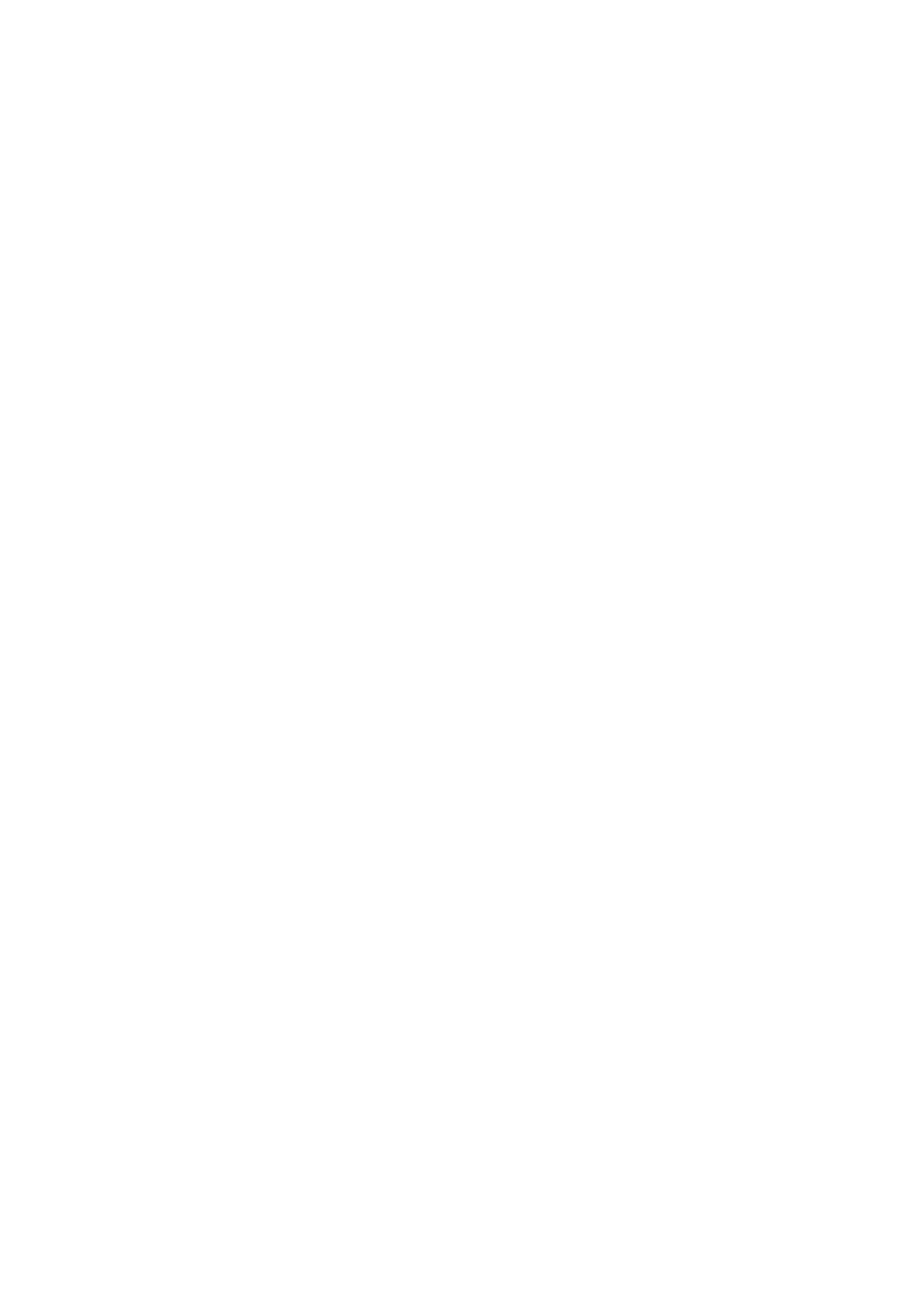### **ZAHVALA**

Nastanek magistrskega dela ne bi bil mogoč brez brezpogojne podpore družine, prijateljev in treh izrednih žensk, ki so mi stale ob strani tekom mojega podiplomskega študija. Na tem mestu gre zahvala najprej mentorici red. prof. dr. Mirjani Ule, ki mi je s svojim neizmernim zaupanjem in entuziazmom vedno izkazovala podporo pri akademskem delu, red. prof. dr. Tanji Rener, ki me je bodrila in opogumljala ter Bojani Skrt za neskončne pogovore o življenju in smislu.

Naloga pa vsekakor ne bi bila del moje zgodbe, če v njej ne bi bil prisoten del Sama Novaka. Hvala za vse vejice, pike, veselje in tudi solze.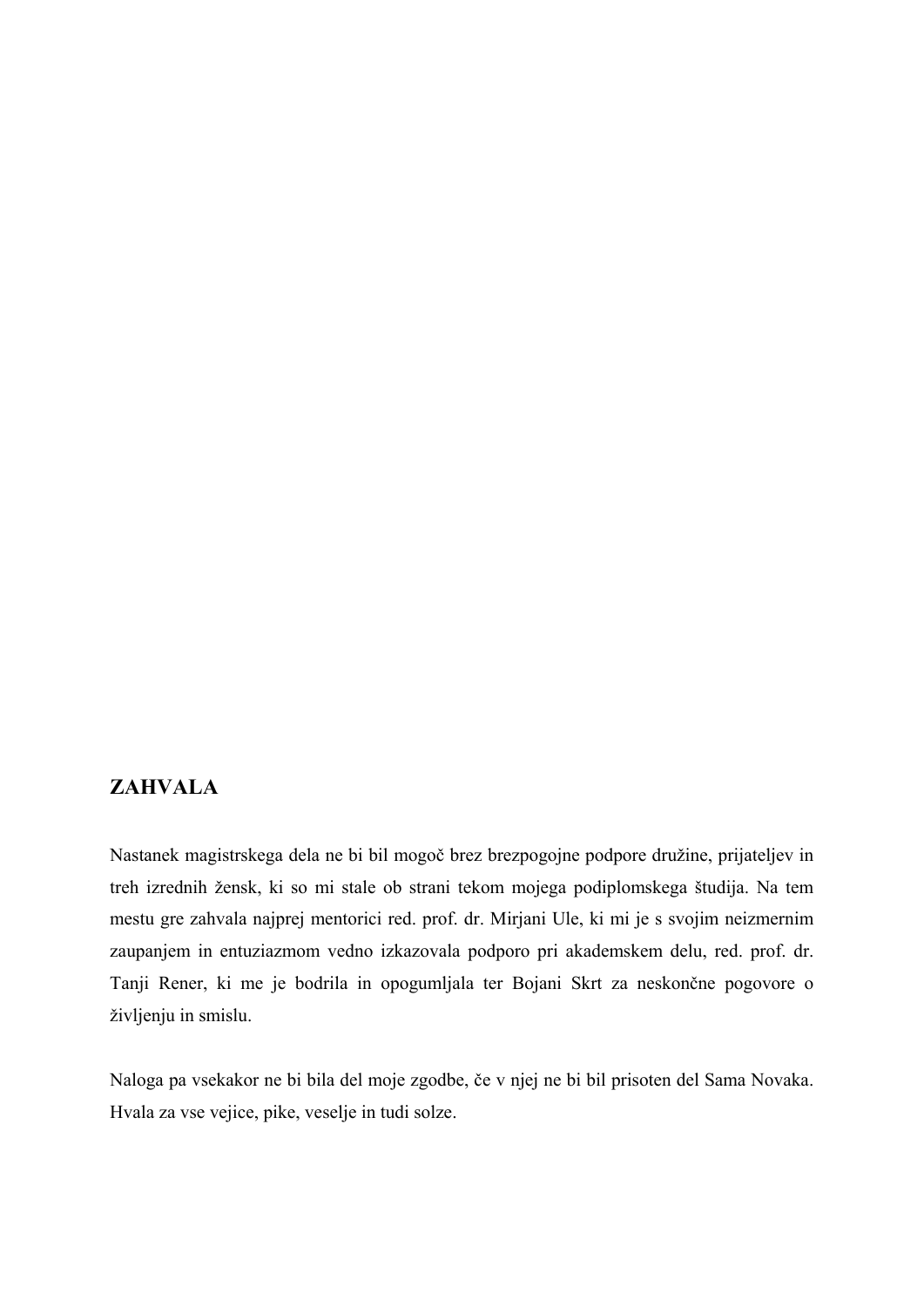#### **Nova političnost prehranskih praks**

Naloga aplicira poststrukturalistično teorijo diskurza na raziskovanje novih oblik identitete in zahtev, ki so danes določene na presečišču med zasebnimi praksami in družbeno odgovornostjo. Izhajajoč iz kritičnega *etosa* foucaultske dediščine pristopa vladnosti naloga v ospredje postavlja analizo mikro odnosov moči vsakokratnega diskurzivnega polja in sodobno utrditev pomena liberalne demokracije opredeli v relacijah naprednega liberalizma. Pri tem se opira na dela avtorjev angleške šole vladnosti. Vzporedno teoretsko prizmo vzpostavi v postmarksistični teoriji diskurza, ki slednjega radikalizira skozi utemeljitev popolne diskurzivne določenosti družbenega. Trenutek političnega v tem pristopu predstavlja boj za zaprtje pomenov, ki so vedno razpeti med naključnostjo in nujnostjo opredelitve meja.

Sintezo teh dveh pristopov avtorica umesti v kritični *etos* raziskovanja oblasti skozi procese subjektivacije posameznikov, ki so v obdobju naprednega liberalizma definirani v relacijah samoodgovornosti ter hibridizaciji tržne in politične svobode. Pomen ontološke predpostavke o popolni diskurzivni določenosti družbenih pomenov na drugi strani prenese iz teoretskih razprav in ovrednoti v potencialu za novo mišljenje političnosti, ki je ob prevladi ideala konsenzualnega vrednostnega pluralizma odsotna. Na ta način izbrana teoretska prizma opušča diskurzivno določenost svobode subjektov, kot jo predvideva teorija vladnosti, in emancipatorični trenutek diskurzivne teorije locira v kontingenci družbenega.

Raziskovanje novih oblik (politične) subjektivacije na področju prehranskih praks naloga odmakne od raziskovanja (objektivnega) potenciala novih civilnodružbenih gibanj. Identificira ga v artikulaciji odgovornosti, kot jo narekujejo trenutek umika družbene odgovornosti in nove oblike skupnostne identifikacije. Avtorica skladno s predpostavko o relacijski določenosti pomenov vztraja, da porasta nove odgovornosti ne smemo razumeti ločeno od neoliberalnega tržnega diskurza (predvsem v njegovem poudarku na svobodi odločanja) in redefinicije vloge države (ob zaznanem vrednostnem poudarku na državi, ki omogoča – *enabling state*).

V prvem delu naloge avtorica naniza teoretično podstat naloge, ki skozi selektiven prikaz konceptov izbranih tradicij stremi k osmišljanju poststrukturalističnega teoretskega imaginarija za namene aplikacije na izbrano problemsko področje. V tem delu so predstavljeni foucaultsko navdahnjeno razumevanje subjekta, metodološka »orodja« analize diskurza in širše vsebinske relacije naprednega liberalizma. Zavoljo osmišljanja trenutka političnega skozi vzporedno postmarksistično prizmo avtorica predstavi tri koncepte, ki so temelj teoretičnega ogrodja agonistične demokracije. To so hegemonija, antagonizem in populizem. V drugem delu sintezo obeh pristopov aplicira na dve študiji primera. Najprej obravnava problematizacijo zdravja v institucionalnem diskurzu »Nacionalnega programa prehranske politike 2005–2010«. Na podlagi analize sklene, da institucionalni diskurz izkazuje prevajanje koncepta neoliberalne opredelitve svobode v relacije odgovornosti do zdravia in storitev države. Drugi primer predstavlja analiza diskurza mednarodnega gibanja Slow Food, ki ilustrira obljubo globalne odgovornosti z ustvarjanjem nove zavesti o pomenu prehranskih praks. Avtorica pokaže, kako lahko ta izraz nove odgovornosti na presečišču med zasebnimi praksami in družbeno odgovornostjo razumemo kot izraz agonistične demokracije.

**Ključne besede**: napredni liberalizem, diskurz, prehranske prakse, subjekt, agonistična demokracija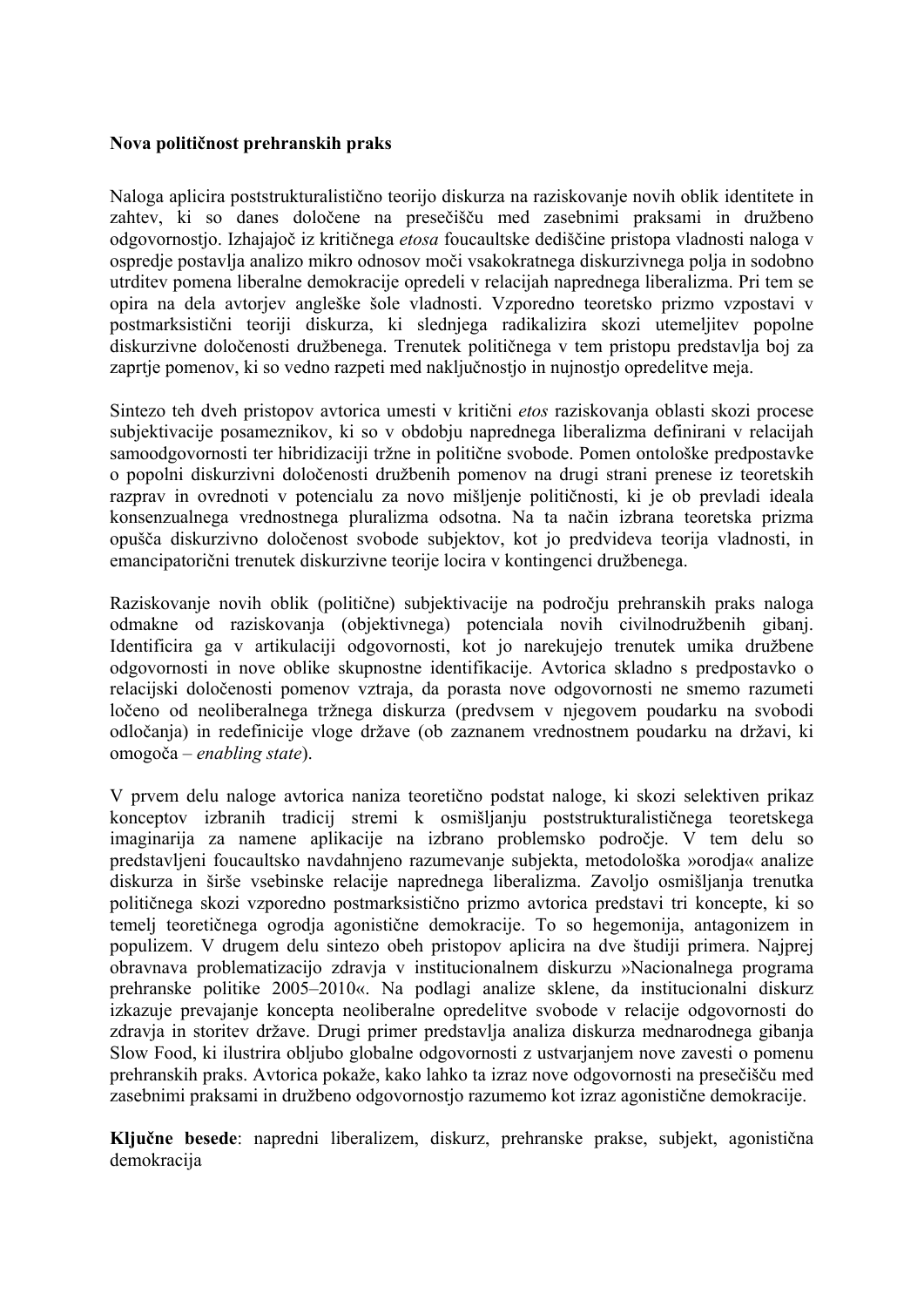#### **The new politics of food regimes**

This thesis represents an application of post-structuralist theory of discourse to the research of new forms of identities and demands, which are determined at the intersection of private practices and social responsibility. Following the critical *ethos* of the Foucauldian governmentality approach, the thesis focuses on the analysis of micro-level power relations within the discursive field, and defines the contemporary fixation of the meaning of liberal democracy in the context of advanced liberalism. Therein, the analysis draws on the scholarship of the English School of governmentality. In addition, the author establishes a parallel analytical prism based on a post-Marxist theory of discourse, which radicalises the latter with an absolute discursive determination of the social. The moment of the political thereby represents a struggle for the closure of meaning.

Both approaches are synthesised in the critical *ethos* of power research based on the processes of the individual's subjectification. In the era of advanced liberalism individuals are defined through their self-responsibility and through the hybridisation of political freedom and the free market. The author disengages the ontological supposition of absolute discursive determination of social meanings from mere theoretical debates, and scrutinizes its potential for a new thinking of the political, which remains absent in the context of the ideal of consensual value pluralism. Her approach abandons the discursive determination of the subject's freedom as envisioned by the theory of governmentality, and situates the emancipatory moment of discourse theory in the contingency of the social.

The author shifts the core of her research of new forms of (political) subjectification in the field of food regimes away from the study of (objective) potentials of contemporary civil society movements. Instead, she focuses on articulation of responsibility as dictated by the withdrawal of social responsibility and the advent of new configurations of community identification. In line with the supposition of the relational determination of meaning, she insists that the rise of new forms of responsibility is not to be understood separately from the neoliberal market discourse (emphasis on the freedom of choice) and the redefinition of the role of the state (value-laden emphasis on the *enabling state*).

In the first part of the thesis the author illuminates the post-structuralist theoretical imaginary for the purposes of its application to the selected problem areas. She introduces the Foucauldian-inspired perception of the subject, the methodological tools of discourse analysis, and the wider understanding of advanced liberalism. In order to analyze the moment of the political through the parallel post-Marxist prism, she then brings attention to three concepts that outline agonistic democracy – hegemony, antagonism, and populism. In the second part, the synthesis of both approaches is applied to two case studies. First, the problematization of health in the institutional discourse of the Food and Nutrition Action Plan for Slovenia 2005–2010 is analyzed. The author concludes that this institutional discourse exemplifies a translation of neoliberal freedom into individual responsibility for health and for state services. The second case represents a discourse analysis of the International Slow Food Movement, which demonstrates the promise of global responsibility through the creation of a new consciousness of the meaning of food regimes. The author shows how the expression of this new form of responsibility may be understood as an expression of agonistic democracy.

**Keywords**: advanced liberalism, discourse, food regimes, subject, agonistic democrac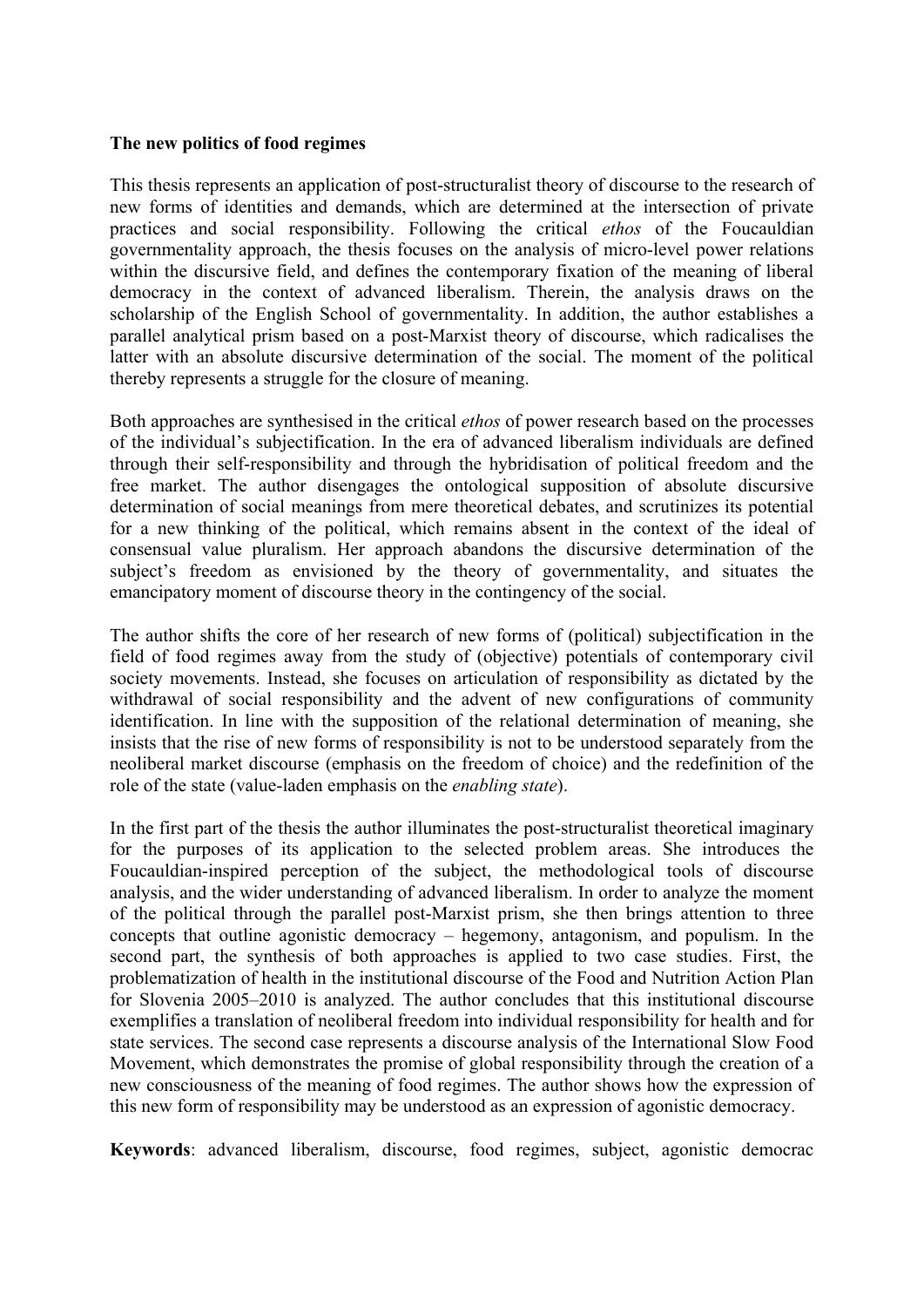## **KAZALO**

| $\mathbf{1}$                                                                         | <b>UVOD</b>                                                | 8   |  |  |
|--------------------------------------------------------------------------------------|------------------------------------------------------------|-----|--|--|
| $\overline{2}$                                                                       | RELACIJSKE IGRE DISKURZA                                   | 17  |  |  |
| 2.1                                                                                  | TRI GENERACIJE PRISTOPOV K ANALIZI DISKURZOV               | 18  |  |  |
| 2.1.1                                                                                | VEDNOST V NAKLJUČNOSTI DRUŽBENEGA                          | 23  |  |  |
| 2.1.2                                                                                | ETOS RAZISKOVALNE TRADICIJE                                | 29  |  |  |
| <u> FOUCAULTSKA DEDIŠČINA – TEORIJA VLADNOSTI V ERI NAPREDNEGA</u><br>$\overline{3}$ |                                                            |     |  |  |
|                                                                                      | <b>LIBERALIZMA</b>                                         | 34  |  |  |
| 3.1                                                                                  | SVOBODA SUBJEKTA/SUBJEKT SVOBODE                           | 36  |  |  |
| 3.2                                                                                  | <b>OPERACIONALIZACIJA RESNICE</b>                          | 39  |  |  |
| 3.3                                                                                  | KONTURE NAPREDNEGA LIBERALIZMA                             | 41  |  |  |
| 3.3.1                                                                                | SVOBODA SUBJEKTA NEOLIBERALNEGA DISKURZA                   | 44  |  |  |
| 3.3.2                                                                                | SKUPNOST KOT TEMELJ IN/ALI OZNAKA ZATONA DRUŽBENEGA        | 46  |  |  |
|                                                                                      | 3.3.3 ETIKO-POLITIKA IN BIO-OBLAST                         | 48  |  |  |
| $\overline{\mathbf{4}}$                                                              | <u>MISLITI POLITIČNO V NEPOLITIČNI DOBI – AGONISTIČNA</u>  |     |  |  |
|                                                                                      | <b>DEMOKRACIJA</b>                                         | 53  |  |  |
| 4.1                                                                                  | HEGEMONIJA IN POLITIČNO                                    | 57  |  |  |
| 4.2                                                                                  | <b>ANTAGONIZEM V. AGONIZEM</b>                             | 62  |  |  |
| 4.3                                                                                  | POPULIZEM ALI KAKO (TUDI) RAZUMETI KONSTRUKCIJO SKUPINSKIH |     |  |  |
|                                                                                      | <b>IDENTITET</b>                                           | 65  |  |  |
| $\overline{5}$                                                                       | <b>OKVIR ANALIZE</b>                                       | 70  |  |  |
| $6\overline{6}$                                                                      | <u>NOVA POLITIČNOST PREHRANJEVANJA</u>                     | 76  |  |  |
| 6.1                                                                                  | <b>INSTITUCIONALNI DISKURZ</b>                             | 79  |  |  |
| 6.1.1                                                                                | OPERACIONALIZACIJA INSTITUCIONALNEGA DISKURZA              | 83  |  |  |
| 6.1.2                                                                                | DOBER DRŽAVLJAN JE ZDRAV DRŽAVLJAN                         | 89  |  |  |
| 6.1.3                                                                                | POSAMEZNIK KOT POTROŠNIK MED DRŽAVO IN TRGOM               | 93  |  |  |
| 6.2                                                                                  | ALTERNATIVNI DISKURZ – MEDNARODNO GIBANJE SLOW FOOD        | 97  |  |  |
| 6.2.1                                                                                | RAZVOJ GIBANJA IN NJEGOVI INSTITUCIONALNI ORISI            | 101 |  |  |
| 6.2.2                                                                                | POSAMEZNIK KOT SOPROIZVAJALEC                              | 107 |  |  |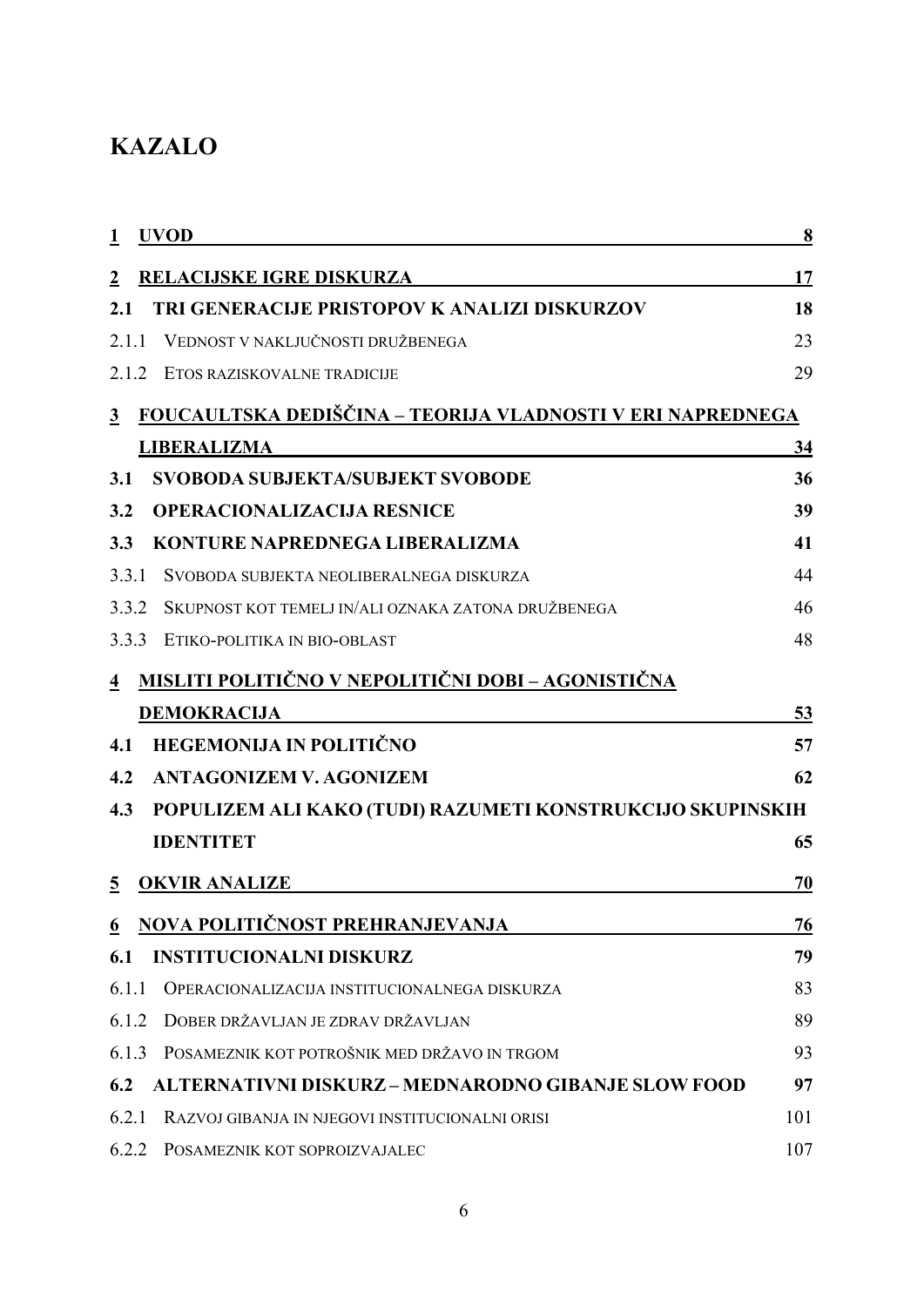| 8 VIRI IN LITERATURA           | 126 |
|--------------------------------|-----|
| 7 ZAKLJUČEK                    | 118 |
| 6.2.4 ZUNAJ ALI ZNOTRAJ TRGA   | 113 |
| 6.2.3 POLITIKA (NE)ZAVEZNIŠTVA | 110 |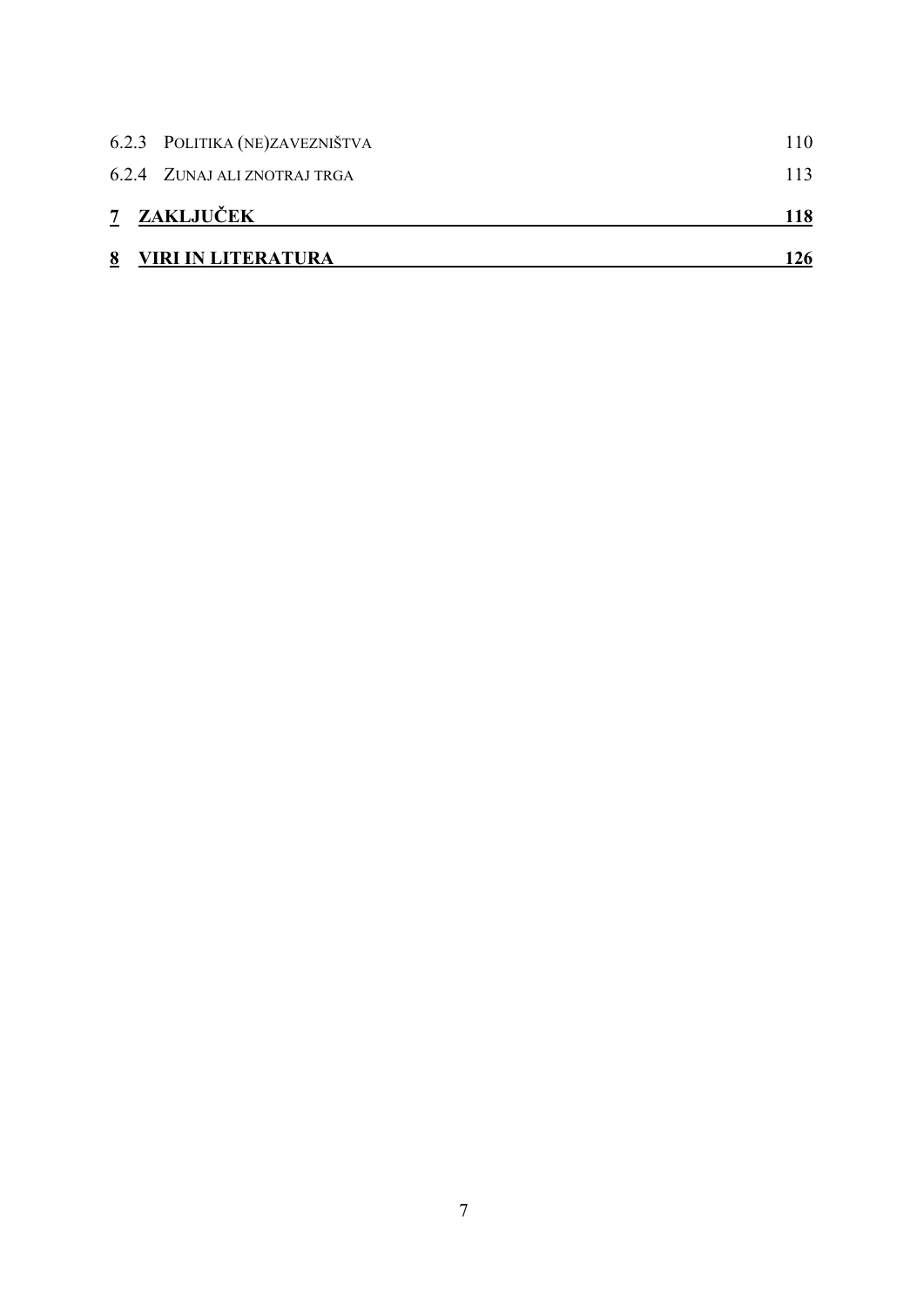### **1 UVOD**

Prepletenost prehranskih praks s širšimi družbenimi spremembami in nova konceptualizacija odgovornosti posameznika na relaciji javno-zasebno predstavljata izhodišče te naloge. Izbor naslova »Nova političnost prehranskih praks« izhaja iz potrebe po debanalizaciji razumevanja prehranskih praks oziroma iz potrebe po opredelitvi pomena praks v zasebnosti kot tistih, ki nam šele omogočajo mišljenje velikih zgodb sprememb, moči, političnega. Političnost prehranjevanja utemeljujem v dveh problemskih izhodiščih, za kateri menim, da pogojujeta, prvič, radikalizacijo raziskovanja zasebnosti in, drugič, prehranjevanje kot področje, ki ga moramo osrediščiti v raziskovanju.

Prvo področje predstavljajo hitro spreminjajoči se objektivni pogoji proizvodnje in potrošnje hrane. Vzporedna procesa industrializacije prehranjevanja in globalizacije prehranske verige pomenita, da kot posamezniki izgubljamo nadzor nad najintimnejšimi praksami in hkrati (ali predvsem) da logika tržnega kapitalizma narekuje zdravje in dostop do hrane. Kot z visoko stopnjo zaskrbljenosti in sočutja ugotavlja Meadova (1997, 12): »/D/anes imamo prvič v zgodovini človeštva produktivno zmožnost, da nahranimo vse na svetu, tehnično znanje, ki omogoča ne le proizvodnjo dovolj hrane, ampak tudi hranilno prehrano, ki omogoča normalno rast in razvoj«. Posledice odvisnosti pravice do hrane od tržnih mehanizmov je nakazalo zadnje obdobje rasti cen hrane (26-odstotno zvišanje v obdobju med avgustom 2010 in avgustom 2011). Ena milijarda ljudi je podhranjena (1/6 svetovne populacije), naraščajoče cene hrane so bile eden od sprožilcev Arabske pomladi, dodatnih 144 milijonov revnih ljudi, ena milijarda ljudi je predebelih (1/6 svetovne populacije).

Drugo področje predstavljajo spremenjeni načini delovanja posameznikov v odnosu do tržno povzročenih prehranskih tveganj na ravni odnosa do drugih in do lastnega telesa. Porast gibanj, ki se utemeljujejo npr. v diskurzih ekologije, domačnosti in pravične trgovine, je del trenda naraščanja etičnih diskurzov, ki posameznikovo koncepcijo dobrega, pravičnega in zaželenega postavljajo v ospredje procesa sprejemanja odločitev. Novi prostori tveganja, ki jih z vsakokratnim prehranskim preplahom prižgemo na televizijskih sprejemnikih ali srečamo na poti po zdravilo za kašelj, vedno znova vdirajo v naš odnos do hrane. Postopno umikanje države iz relacij neposredne odgovornosti na področju prehranjevanja in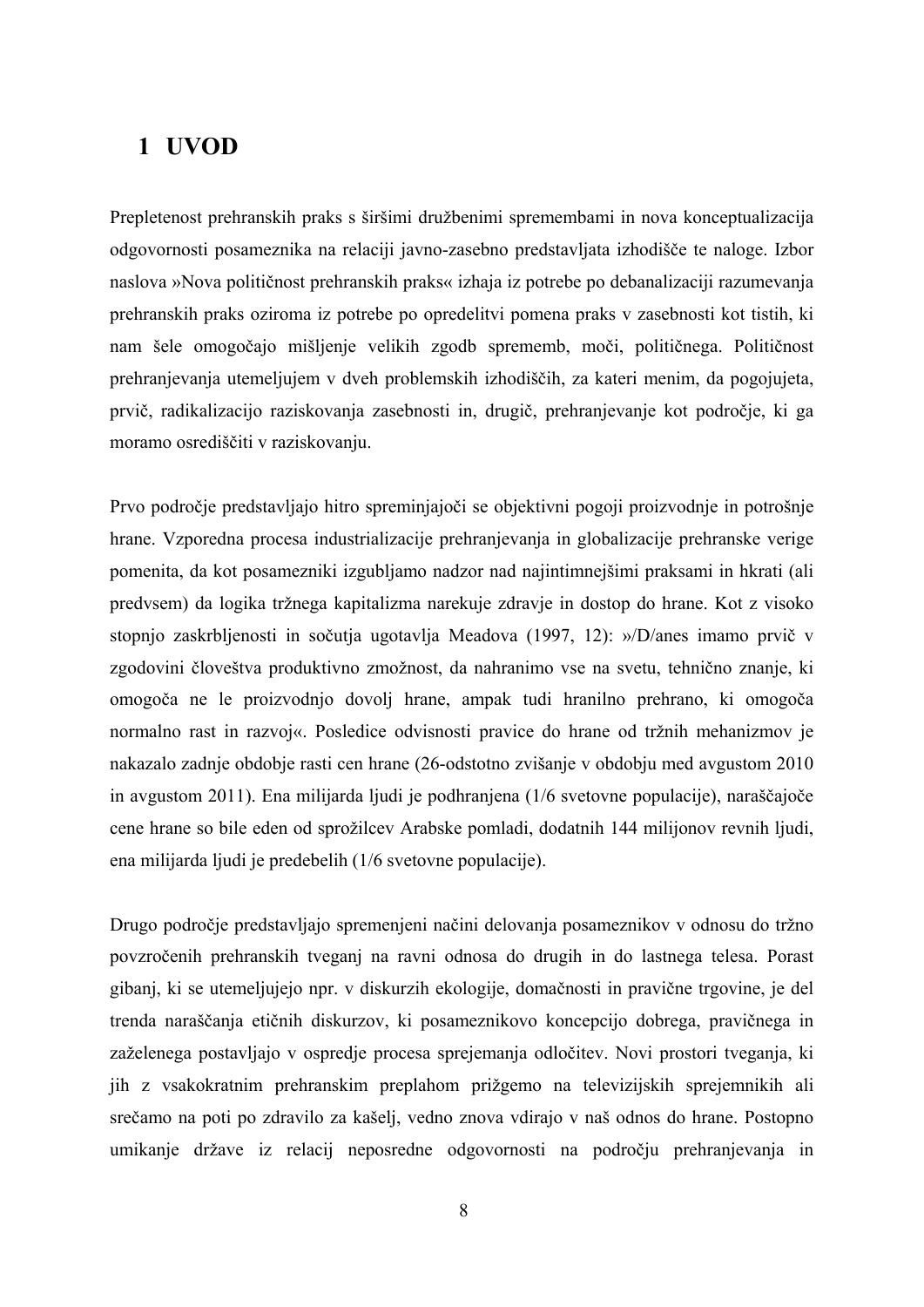sprejemanje predpostavke o odgovornosti posameznika predstavljata v odvisnosti od pritiskov trga nelahek kompromis. Tržnica je javni prostor.

Naloga je zasnovana kot teoretična refleksija spremenjenih družbenih pogojev in sprememb v koncipiranju identitet. Slednje danes iščejo zatočišče na presečišču med občutkom popolne svobode in absolutne nemoči, med javnim in zasebnim, med ideali kozmopolitske demokracije in vedno večjo stopnjo fragmentacije družbenega. Zaton velikih zgodb, ki je zaznamoval prehod v t. i. prevlado političnih relacij liberalnega kapitalizma, je vplival na odnose med posamezniki in državo kot osrednjo politično institucijo moderne zgodovine. Spremenjen odnos med državo in trgom vpliva na sodobno razumevanje odnosa med javnim in zasebnim, kjer država nastopa v vlogi korekcijskega mehanizma negativnih učinkov kapitalistične logike v polju zasebnega. Ideja države blaginje, utemeljena v iskanju ravnotežja med učinki trga in varstvom posameznikov, je od osemdesetih let prejšnjega stoletja predmet ideoloških bojev, ki težijo k redefiniciji odgovornosti in stopnje vpliva političnih institucij. Prenos odgovornosti za varstvo skupinskih in individualnih interesov v polje zasebnosti se izkazuje v ožanju pojmovanja legitimnosti, pristojnosti in odgovornosti države za delovanje na področjih, ki so bila v diskurzu države blaginje definirana kot predmet skupnega dobrega in v novi opredelitvi odgovornosti posameznikov.

Vzporedno s spremenjenim načinom razumevanja vloge države se v diskurzu naprednega liberalizma (Rose 2004; Dean 2010; Miller in Rose 2010) zarisujejo nove relacije političnega pri koncipiranju političnih identitet, ki so v preteklosti temeljile na t. i. levi in desni ideji državljanstva in na ločitvi prostorov javnega in zasebnega. Civilnodružbena kritika vloge države je v šestdesetih letih prejšnjega stoletja naznanila začetek vzpona t. i. identitetnih politik, ki so legitimnost zahtev gradile s širitvijo prostorov političnega. Artikulacija zahtev izključenih družbenih skupin je v tem obdobju temeljila na kritiki države kot odgovornega in hkrati legitimnega subjekta, ki naj bi zagotavljal in ohranjal družbeno enakopravnost. Čeprav je kritika izhajala iz nezadostnosti in diskriminatornih praks države, so bile zahteve usmerjene zlasti v institucionalne relacije države, temeljile pa so na partikularnosti identitet posameznih skupin in na potrebi po redefiniciji pomena enakopravnosti v njeni širši družbeni razsežnosti. Politična gibanja so svoje zahteve utemeljevala v univerzalnosti političnih in državljanskih pravic ter skozi to prizmo naslavljala državo kot nosilko odgovornosti za njihovo varstvo.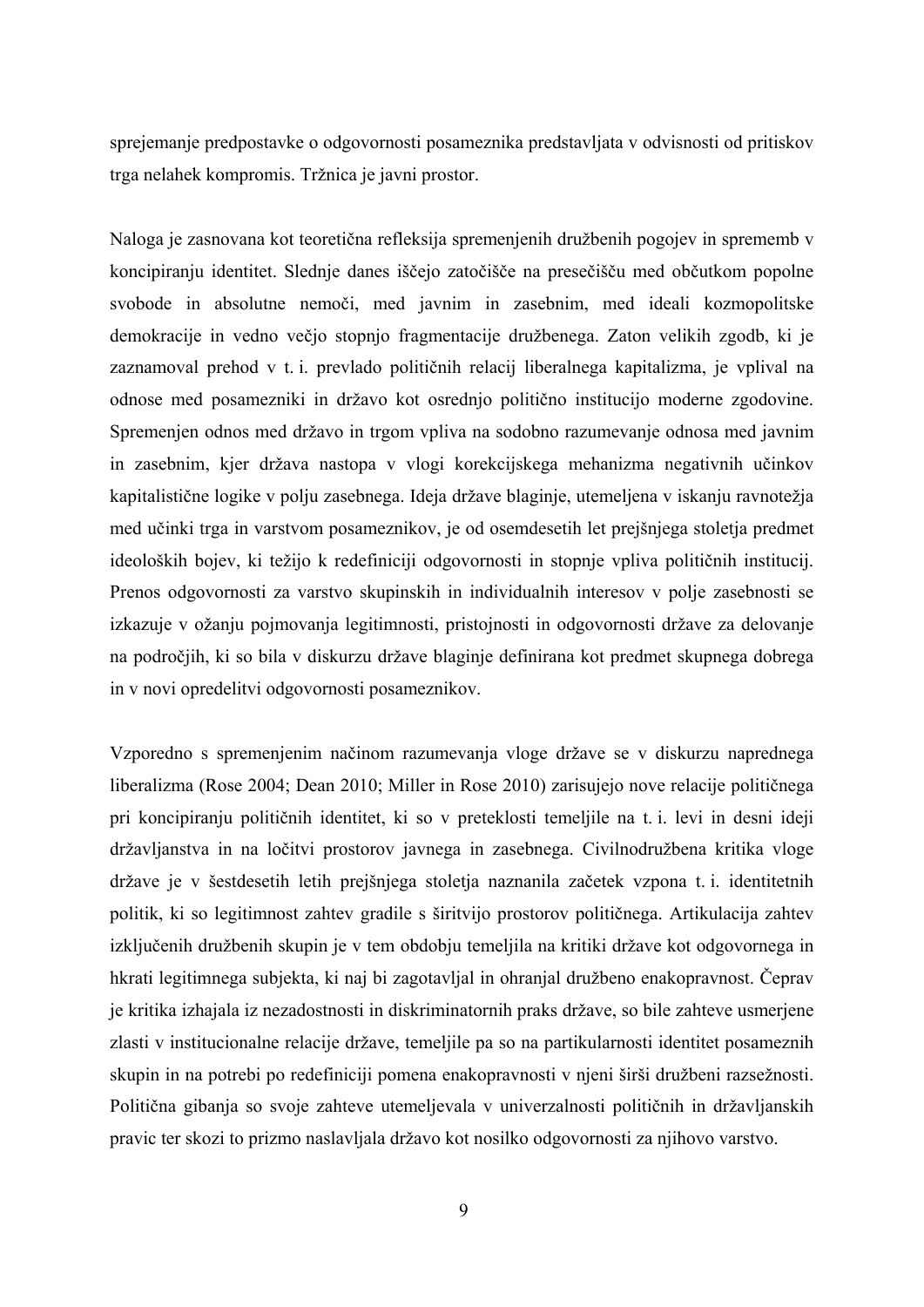Obrata v prizmi oblikovanja zahtev gibanj, ki izhajajo iz partikularnih identitetnih interesov skupnosti, ne moremo misliti mimo relacij prepletenosti diskurza države in trga, ki se manifestira v upadu zaupanja v državo kot avtonomno akterko v odnosu do trga. Oblikovanje skupin na podlagi partikularnih zahtev je danes prisotno na vseh ravneh delovanja. Posebna pozornost in razumevanje možnosti neposredne participacije državljanov sta se oblikovala na globalni ravni, kjer avtorji, kot sta Held in McGrew (2002), danes locirajo pogoje razvoja kozmopolitske javne sfere.

Sledeč Roseu (2004) pristop k analizi procesa oblikovanja političnih identitet v diskurzu etiko-politike zahteva novo opredelitev odnosa med javnim in zasebnim. Posamezniki smo v teh relacijah danes naslovljeni kot svobodni subjekti, ki lahko preko uresničevanja interesov v okviru razdrobljenih etično-političnih projektov suvereno vplivamo na uresničevanje lastnih interesov. Načini opredelitve individualne svobode kot temeljne vrednote sodobnega časa so pokazatelj meja delovanja posameznikov na področju individualne in družbene odgovornosti. Prestop iz generičnosti diskurza individualne svobode v njegovo vsakokratno kontekstualno določenost nam namreč omogoči, da prečimo idealizem liberalizma in svobodo spoznamo v raznolikosti njene vsakokratne opredelitve. Razkorak med vztrajnostjo družbene neenakosti, tj. neenakih možnosti doseganja primerne kakovosti življenja na eni strani ter zmagoslavja diskurza enakopravnosti in individualne svobode na drugi, narekuje potrebo po analizi načinov, na katere smo kot posamezniki poklicani, da v parametrih svobode delujemo v odnosu do objektivnih pogojev (neenakosti).

Diskurzivni pristop, ki bo predstavljal temelj pričujoče naloge, izhaja iz foucaultske tradicije, ki skozi osrediščenost raziskovalnega poudarka na delovanju moči v njeni kapilarni razpršenosti predstavlja nadaljevanje raziskovalnega *etosa* Michela Foucaulta. Nov objekt analize: relacije naprednega liberalizma (*advanced liberalism*). Temeljni avtorji t. i. angleške šole vladnosti (*governmentality*), kot so Nikolas Rose, Mitchell Dean in Peter Miller, odnos do teoretskega opusa Michela Foucaulta identificirajo v nadaljevanju raziskovanja odnosov moči v njihovi lokalizirani obliki in na mikro ravni praks. Pomen odmika od materializma, ideološkosti marksizma in določenosti relacij strukturalizma k raziskovanju konstitutivne vloge diskurza (idej in vednosti), ki ga utemelji Michele Foucault z Zgodovino norosti v času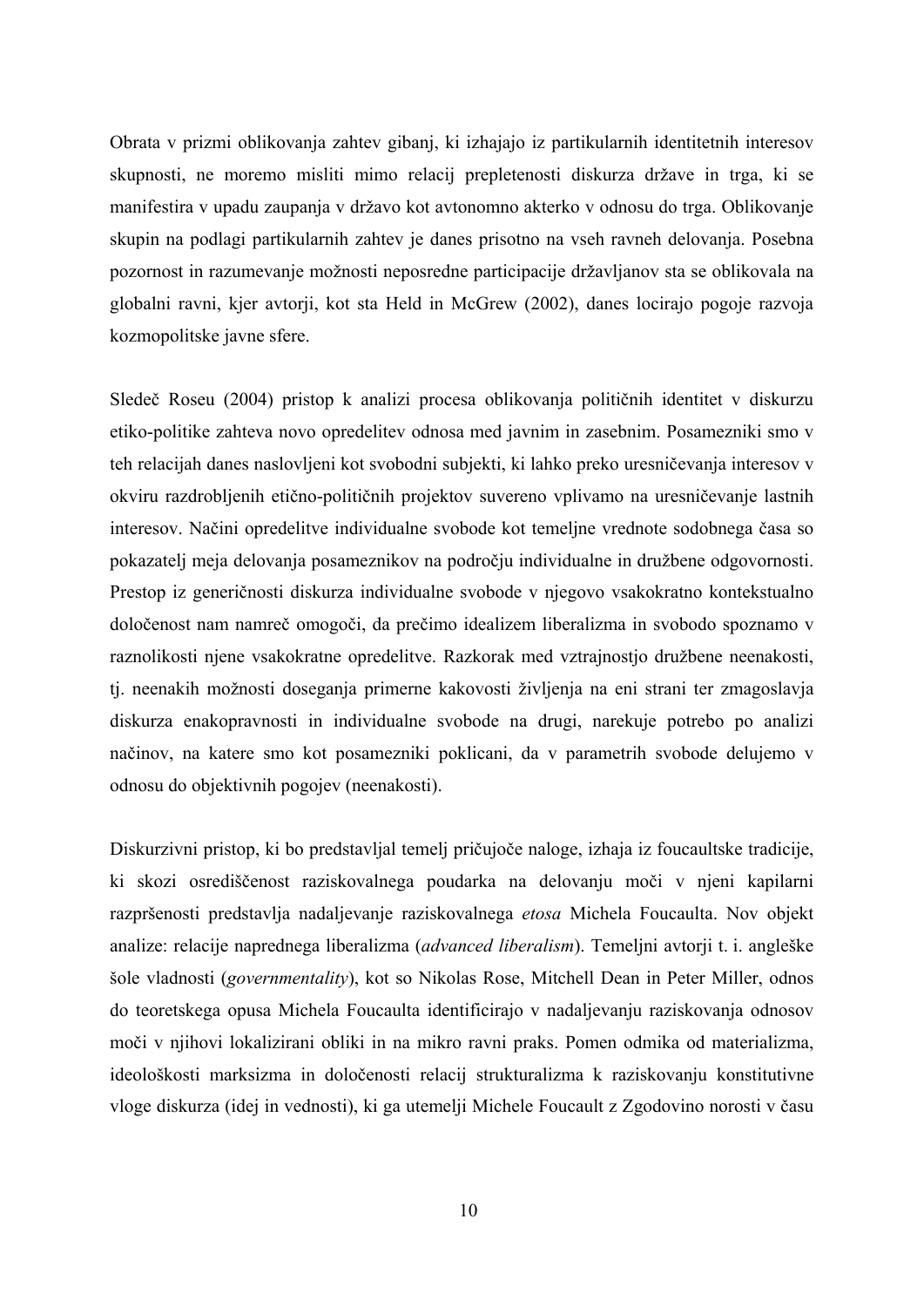klasicizma, Miller in Rose (2010) vežeta na mikro prakse vsakdana kot sestavne dele vzdrževanja in reprodukcije pomenov.

Izhodišče analize družbenih relacij v teoriji vladnosti avtorja osrediščita v odgovoru na dva sklopa vprašanj: i) kako so relacije določenega področja obstale v svoji naključni vzročnosti ter ii) na kakšen način in kdo je oblikoval idejo subjekta, kako so bile te ideje problematizirane in na kakšen način so se oblikovala posredovanja (*interventions*) v odnosu do le-teh (Miller in Rose 2010, 6–7). Ta dva sklopa vprašanj bosta v raziskovanju premika pomena praks prehranjevanja iz okvirov zasebnega v vozlišče javnega in zasebnega vodilo oblikovanja raziskovalnega okvira relacij svobode in avtonomizacije akterjev v diskurzu nove političnosti. Pomagala mi bosta tudi pri iskanju odgovora na nadaljnje vprašanje, to je, kakšne odnose subjektivacije predvideva danes institucionalni diskurz in v katerih potezah se razlikuje od kritičnega diskurza industrijske verige prehranjevanja. Zanimale me bodo torej diskurzivne relacije, ki so posameznika v njegovi svobodi delovanja osrediščile v točki, kjer se srečata regulativna funkcija institucij in emancipatorični *etos* novih družbenih gibanj na področju t. i. identitetne politike.

Vzporedni teoretični okvir postmarksistične teorije diskurza Laclaua in Mouffove (1987) bom v nalogi obravnavala kot tisti trenutek, ki v razmislek o diskurzivni določenosti družbenega vnaša trenutek naključnosti, in kot trdita avtorja, s tem tudi političnosti. Radikalizacija diskurzivne določenosti objektivnosti je namreč v tej prizmi nadgrajena s teoretičnim vpogledom in koncepti, ki v teorijo diskurza spuščajo razmislek o načinih in pogojih političnih sprememb. Vpeljava elementa kontingenčnosti družbenih pomenov in vpeljava relacij teorije diskurza v analizo novih subjektivitet odpirata možnost teoretičnega pristopa, ki v prizmi diskurzivne določenosti subjekta pobegne popolnemu zaprtju pomena in s tem omogoči (teoretsko) opredelitev pogojev političnih sprememb. Stalno prisotna napetost med nujnostjo popolnega zaprtja pomena, ki praksam šele daje smisle, in uhajanjem pomena temu istemu zaprtju zaradi naddoločenosti družbenega v teoriji diskurza predstavlja trenutek političnega oziroma teoretizacijo opredeljevanja pomenov »nove objektivnosti« (Laclau in Mouffe 1987, Laclau 2008b).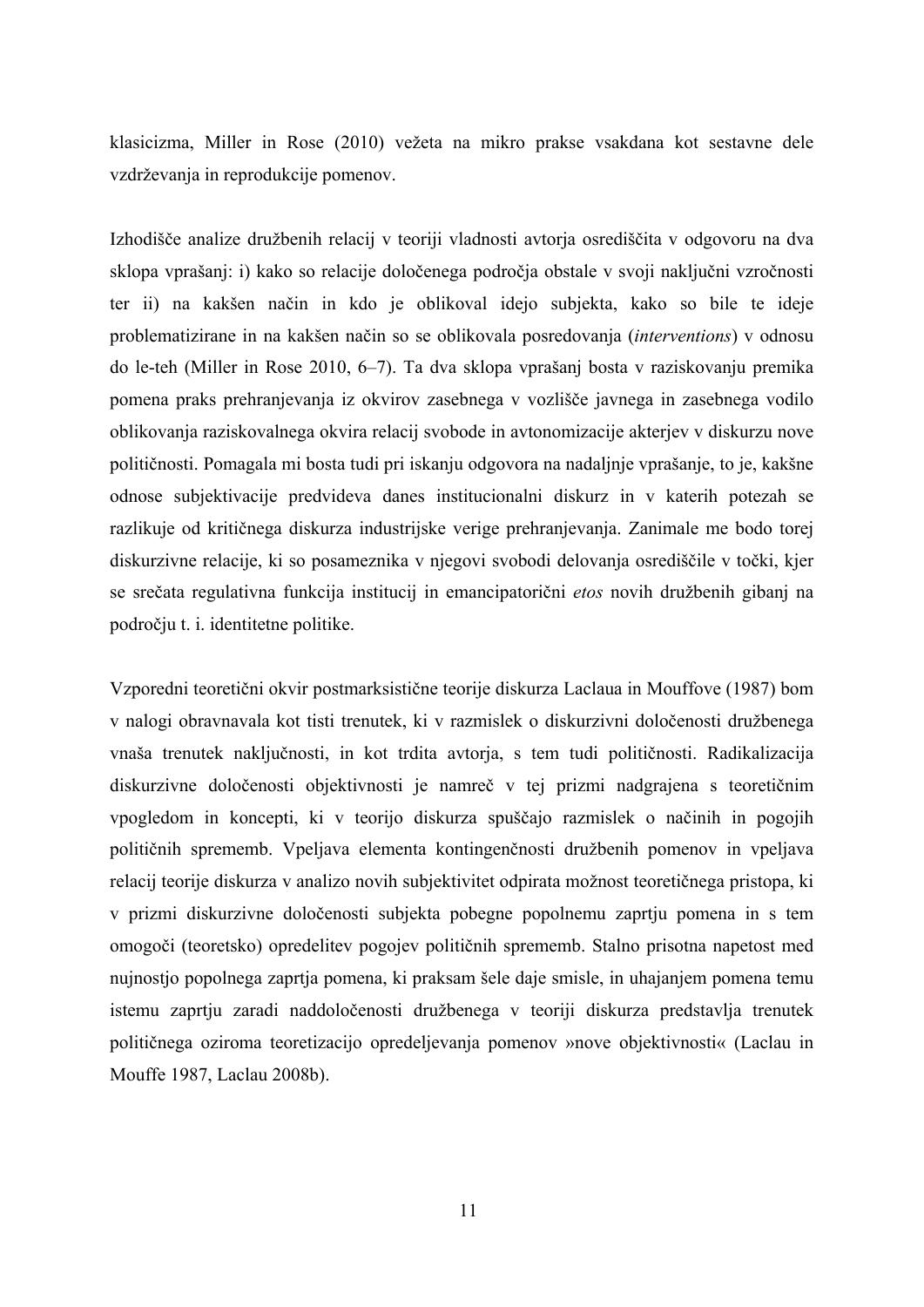Sinteza na eni strani diskurzivne analize relacij naprednega liberalizma in na drugi teoretičnega trenutka političnega v pristopu teorije diskurza predstavlja poskus oblikovanja teoretične prizme, ki delovanje oblasti primarno razume v procesih subjektivacije, a hkrati ne pristaja na popolno diskurzivno določenost pomena. Mišljenje političnega bom opredelila v teoriji radikalne a(nta)gonistične demokracije, ki jo kot normativni trenutek političnega opredelita Laclau in Mouffova (1987, 2001). Analizo diskurzivne določenosti subjektivitet oziroma teoretično prizmo, ki omogoča kontekstualizacijo pogojev delovanja v okvirih svobode kot osnovnega pogoja demokratičnega življenja, pa bom opredelila v prevladujočih pogojih subjektivacije naprednega liberalizma. Predpostavka, iz katere pri tem izhajam, je, da v raziskovanju trenda depolitizacije javnega življenja ne smemo pristajati na opustitev raziskovanja mikro praks vsakdanjega življenja.

Raziskovalna vprašanja, ki me bodo vodila pri analizi zgoraj izpostavljenega problemskega polja sodobnih političnih identitet na področju prehranjevanja, so:

### - *Kakšna sta domet in kontekst vzpona partikularnih političnih identitet, ki temeljijo na povezanosti osebnih življenjskih slogov z etičnimi odločitvami?*

- o Raziskovalna podvprašanja, ki bodo služila kot vodilo:
	- Na kakšen način diskurz naprednega liberalizma pogojuje preobrat diskurza prehranjevanja iz zasebne prakse v dejavnik vpliva na politične identitete?
	- Katere relacije obdobja t. i. naprednega liberalizma sooblikujejo institucionalni in alternativni diskurz o prehranjevanju?
	- Na kakšen način institucionalni in alternativni diskurz definirata svoje meje v odnosu do industrijske verige prehranjevanja?
	- Na kakšen način alternativno gibanje Slow Food oblikuje identiteto svojega članstva?
	- Kakšne možnosti oziroma omejitve za polje političnega pomeni oblikovanje političnih identitet, katerih pomen v dobi naprednega liberalizma združuje družbene prakse politične angažiranosti z zasebnimi praksami prehranjevanja?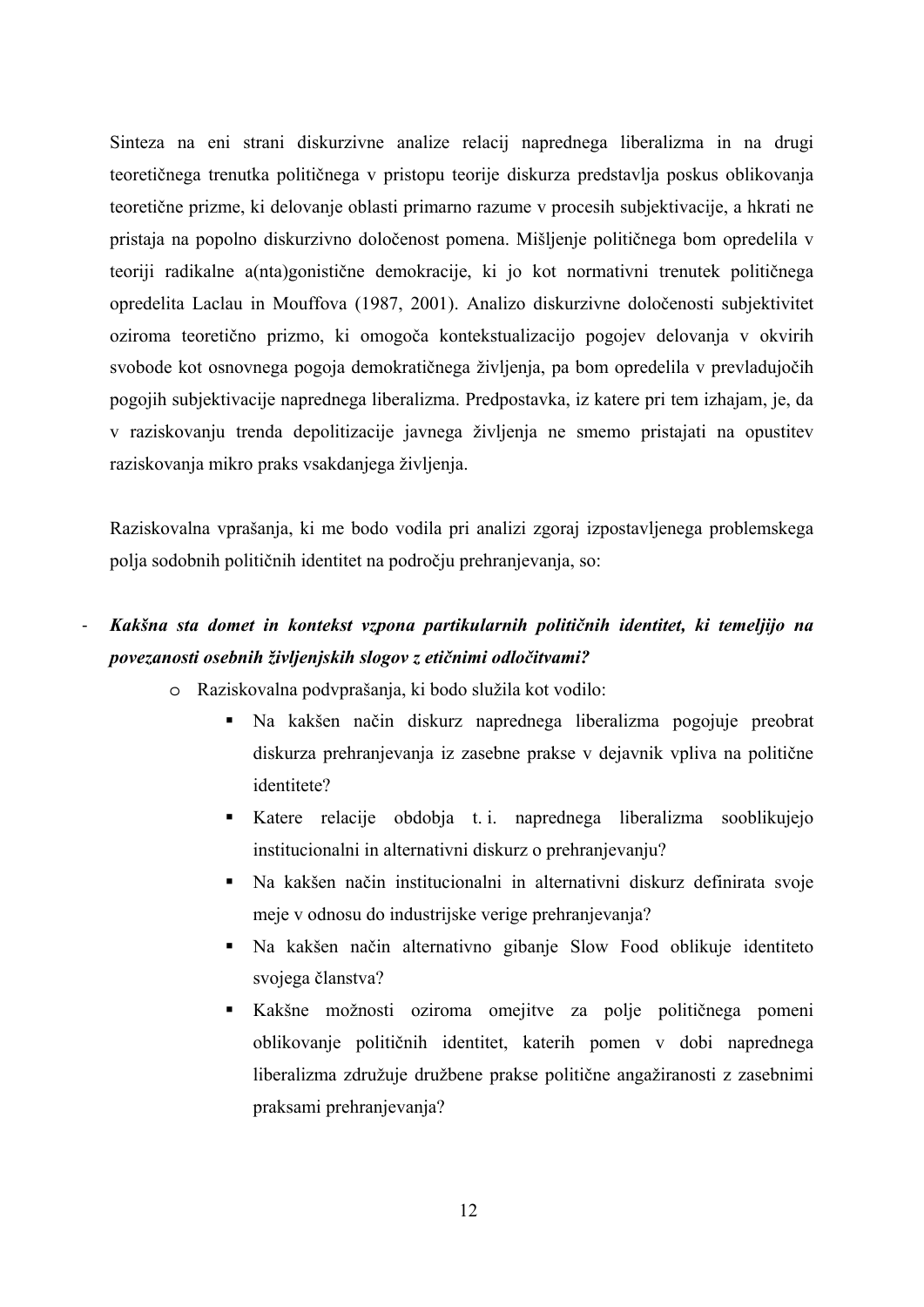Ker izbrani teoretski pristop vsekakor predstavlja le enega od možnih načinov raziskovanja sodobnih političnih identitet na področju prehranjevanja, me bosta skozi nalogo vodili tudi vprašanje razlagalne moči izbranih pristopov glede na razumevanje sodobnih relacij moči ter vprašanje pomena *etosa* teh teorij za raziskovalno delo. V nalogi bom skozi prizmo sinteze izbranih teoretičnih pristopov odgovarjala tudi na vprašanje:

### - *Kakšna je razlagalna in normativna moč diskurzivne teorije pri razlagi družbenih relacij in družbenih sprememb?*

Za iskanje odgovora na zgoraj postavljena vprašanja sem nalogo razdelila na pet vsebinskih enot ter uvod in zaključek, ki bodo kot posledica mnogoterih vstopov in presečišč obravnavanih pristopov predstavljeni v strukturi, ki je opredeljena med nujnostjo reda in koherence ob hkratni razpršenosti vpogledov. Prvi del bo predstavil konceptualizacijo diskurza skozi družbeno konstruktivistično prizmo. Namen tega dela je predstaviti razvoj diskurzivnih pristopov in njihove prizme za opredelitev objektivnosti pomenov. Izbrana pristopa bom umestila glede na njuno razumevanje moči, odnos do vednosti in stopnjo diskurzivne določenosti družbenega. Ta pregled bo predstavljen z namenom identifikacije stičnih točk med obema pristopoma oziroma kot točka prehoda med njima. V sklepnem podpoglavju bom opredelila družbeno-kritični *etos* izbranih diskurzivnih pristopov v odnosu do njunih epistemoloških in ontoloških predpostavk. Zgodovinski prikaz začetkov diskurzivnih pristopov bom v tem delu povezala z vzponom novih oblik kritičnih gibanj, spremenjeno naravo zahtev in prevrednotenjem odnosa med javnim in zasebnim. Pristopa bom opredelila v njuni kritičnosti do razlagalne moči esencializma.

Drugo poglavje bo imelo dva poudarka. Pristop teorije vladnosti v obdobju naprednega liberalizma bom najprej analizirala v odnosu do Foucaultove dediščine razumevanja oblasti njegovega genealoškega obdobja. Namen tega dela je predstaviti stične točke med obema pristopoma in na tej podlagi predstaviti cilj teorije vladnosti v odnosu do njenih objektov analize. Na podlagi osnovnih teoretskih konceptov bom v okvirih teorije vladnosti opredelila razumevanje subjekta, razumevanje načinov, na katere se oblast investira v družbene odnose, in kako, izhajajoč iz teh predpostavk, teorija identificira svoj kritični vstop v delovanje sodobne družbe. Konceptualizacija subjekta v okvirih teorije vladnosti bo predstavljena v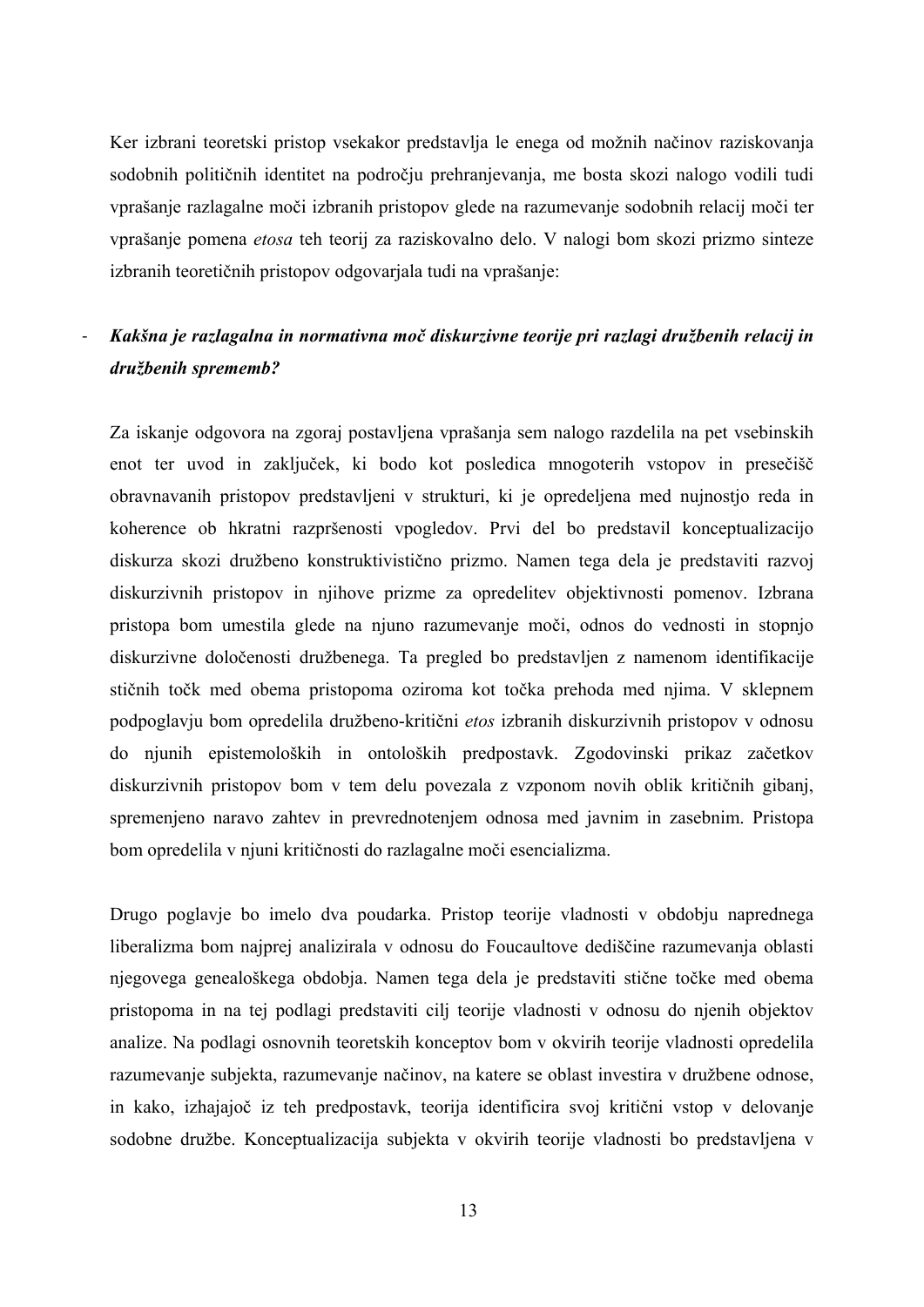odnosu do razumevanja subjekta kot akterja. Prikaz strukturne določenosti subjekta bo služil kot teoretično ozadje možnosti delovanja in svobode posameznikov, za delovanje v odnosu do strukture. Delovanje družbenega bom utemeljila v predstavitvi konceptov, na podlagi katerih teorija vladnosti pristopa k dekonstrukciji družbenih pomenov. Na podlagi konceptualizacije osrednjih analitičnih orodij teorije vladnosti bo v nadaljevanju predstavljena njihova aplikacija v pogojih t. i. naprednega liberalizma. Specifičnost novega koncipiranja oblasti bom na podlagi del avtorjev predstavila v njihovem razumevanju vpliva diskurza naprednega liberalizma na možnost razumevanja svobode subjekta neoliberalnega diskurza, na reartikulacijo družbenega v skupnost in na opredelitev relacij etiko-politike in bio-oblasti.

Tretje poglavje bo namenjeno analizi temeljnih konceptov postmarksističnega pristopa v delih Ernesta Laclaua in Chantal Mouffe. Njuno dojemanje političnega kot konstitutivnega za razumevanje možnosti družbenih sprememb bom najprej opredelila v konturah agonistične demokracije kot cilja njune dekonstruktivistične kritike sodobne liberalne demokracije. Prispevek avtorjev k premisleku sodobnih, apolitičnih relacij družbenega utemeljuje svojo pozicijo v dekonstrukciji marksističnih kategorij, ob hkratnem ohranjanju kritičnosti do odnosov moči. Izhajajoč iz njunega dela Hegemonija in socialistična strategija: k radikalni demokratični politiki (1987; 2001) predstavlja analiza objektivnih družbenih pogojev nezadostno prizmo konceptualizacije delovanja oblasti in tako ne omogoča razumevanja načinov konstrukcije in ohranjanja pomenov. Razumevanje le-teh pa je ključno za možnost dekonstrukcije odnosov oblasti. Podlago definiciji agonistične demokracije v njunih delih predstavljajo koncepti hegemonije (kot operacije političnega), antagonizma (kot osnovnega pogoja reartikulacije družbenih odnosov) in populizma (kot specifičnega izraza delovanja političnega). V tretjem poglavju bom te koncepte predstavila na podlagi interpretacije njunih del z namenom dopolnitve teorije vladnosti v točki razumevanja družbenih sprememb.

Četrto poglavje predstavlja prehod med obema teorijama in je namenjeno predstavitvi možnega tretjega pristopa k analizi sodobnih odnosov oblasti in vednosti, kot jih vidi teorija vladnosti skozi postmarksistično teoretsko prizmo kontingence družbenega. Sinteza epistemološkega okvira angleške šole vladnosti in postmarksistične ontološke prizme Laclaua in Mouffove (1987) bo v tem poglavju dojeta skozi predstavitev osrednjih konceptov obeh pristopov. Namen tega dela je predstaviti teoretske vstope v razumevanju vloge diskurza pri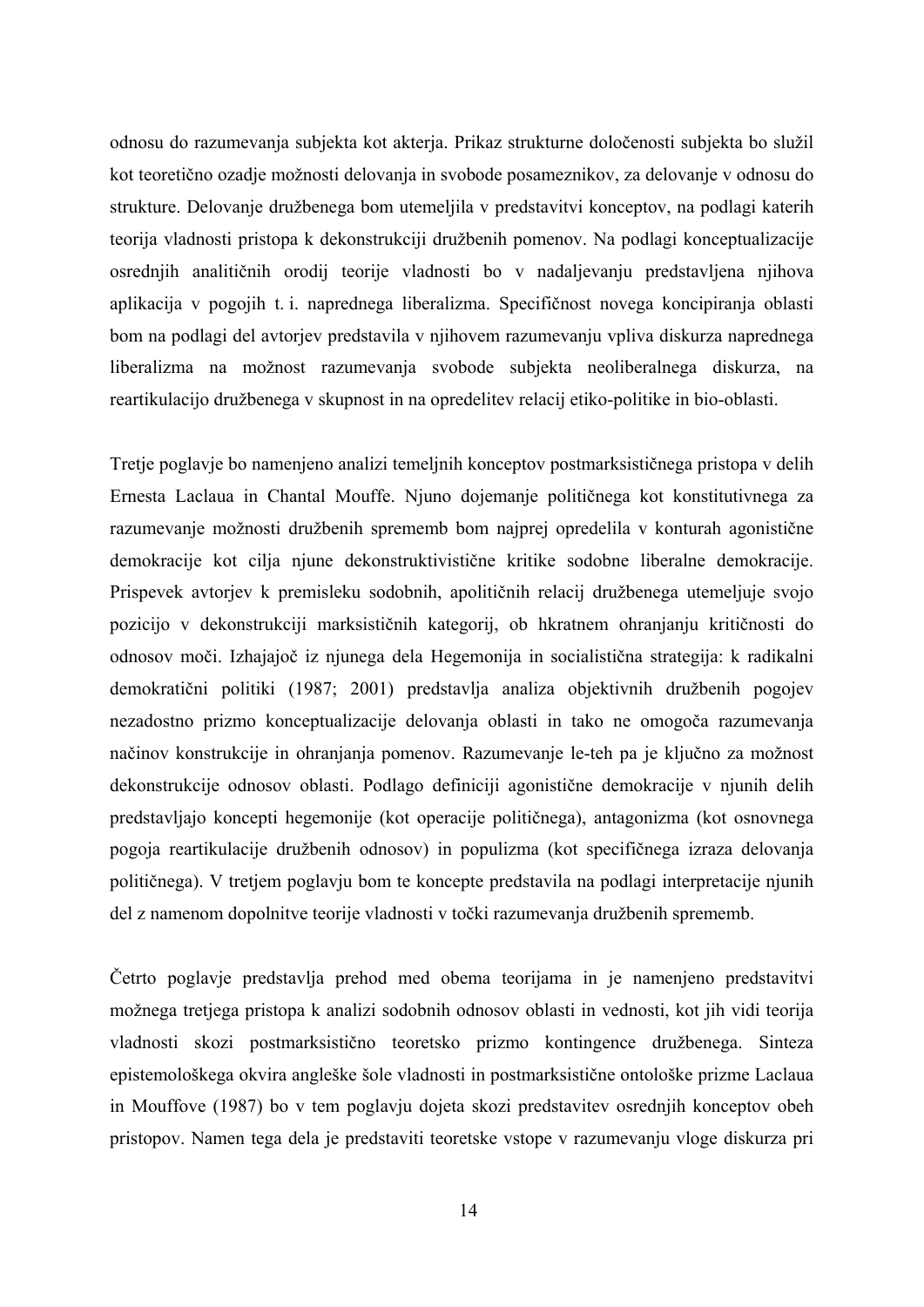stabilizaciji družbenih pomenov in relacij ter koncipirati stike obeh pristopov. Ti mi bodo pozneje, v analizi izbranih prehranskih diskurzov, služili ne le kot okvir razumevanja praks subjektivacije, temveč tudi kot teoretični prehod v razumevanje možnosti in omejitev družbenih sprememb. Ta vstop bom zasnovala v postmarksistični prizmi razumevanja političnega kot nujnega pogoja za razumevanje stabilizacije pomenov. Vpeljavo koncepta antagonizma v razumevanje družbenega bom utemeljila skozi postmarksistično prizmo Laclaua in Mouffove, ki v prevladi univerzalističnega diskurza liberalne misli vidi grožnjo demokratični revoluciji (Laclau in Mouffe 1987; Mouffe 2005).

V petem poglavju bom predstavila analizo institucionalnega in alternativnega diskurza režima prehranjevanja. Tega umeščam v razprave o novi političnosti prehranjevanja, ki so se izoblikovale predvsem v foucaultski tradiciji koncipiranja vpliva vednosti na procese subjektivacije. Aplikacija sinteze obeh okvirjev bo potekala skozi analizo institucionalnega in alternativnega diskurza prehranjevanja, ki oba delujeta v relacijah subjektivacije posameznika v njegovi vlogi jedca, ki zavzema subjektni poziciji etičnega posameznika in potrošnika v relacijah zdravja in zasebnosti. Pri tem bom izhajala iz prepletenosti treh diskurzov, ki določujoče vplivajo na relacije subjektivacije posameznikov, in sicer diskurza svobode, diskurza tveganja in diskurza (samo)odgovornosti. Institucionalni diskurz prehranjevanja bom analizirala izhajajoč iz »Nacionalnega programa prehranske politike v obdobju 2005–2010« in referenčnih dokumentov. V tem delu bom dokument predstavila kot izvor vednosti, ki na podlagi strategij racionalizacije in tehnologij posameznike subjektivira v njihovi odgovornosti v odnosu do lastnega zdravja in zdravja svoje neposredne skupnosti. Alternativni diskurz prehranjevanja bo opredeljen v relacijah mednarodnega gibanja Slow Food kot enega od možnih načinov razumevanja nove etičnosti in s tem odgovornosti na relaciji posameznik- (mednarodna) skupnost-objekt. Presek teh relacij bom sintetizirala v pogledu na sodobne politične identitete. Le-te delujejo v odsotnosti dihotomije javno-zasebno in so večplastne, obenem pa določujoče vplivajo na konstrukcijo etičnega subjekta 21. stoletja.

V zaključku bom predstavila odgovore na zastavljena raziskovalna vprašanja in ocenila pomen izbranih raziskovalnih pristopov za razumevanje konstrukcije sodobnih političnih identitet. Na ta način želim nalogo zaključiti z razpravo o omejitvah trenutka političnega v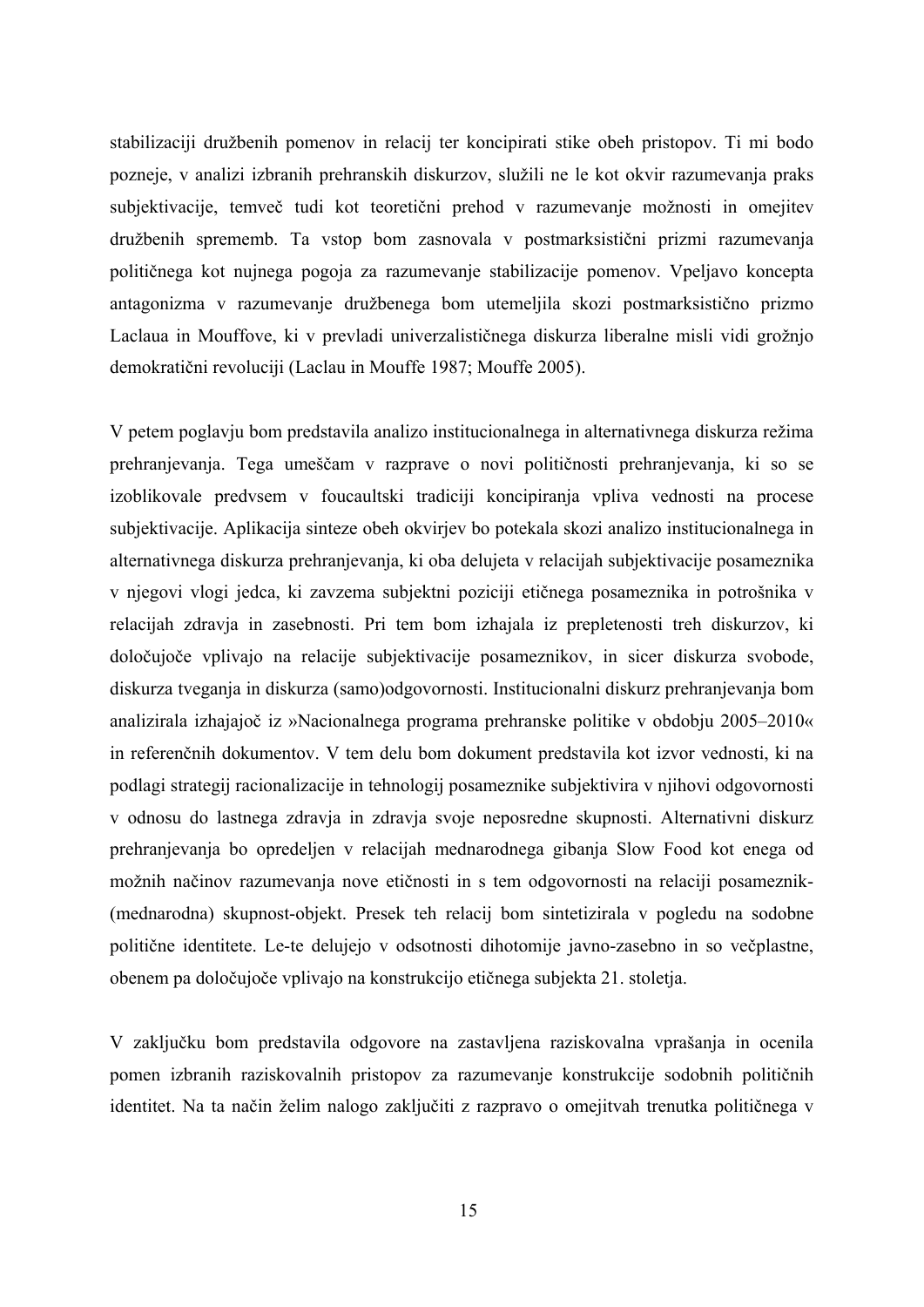zgodovinskem trenutku, ki diskurz svobode opredeljuje v stalni napetosti med nujnostjo ohranjanja družbenega in obljubo individualne svobode.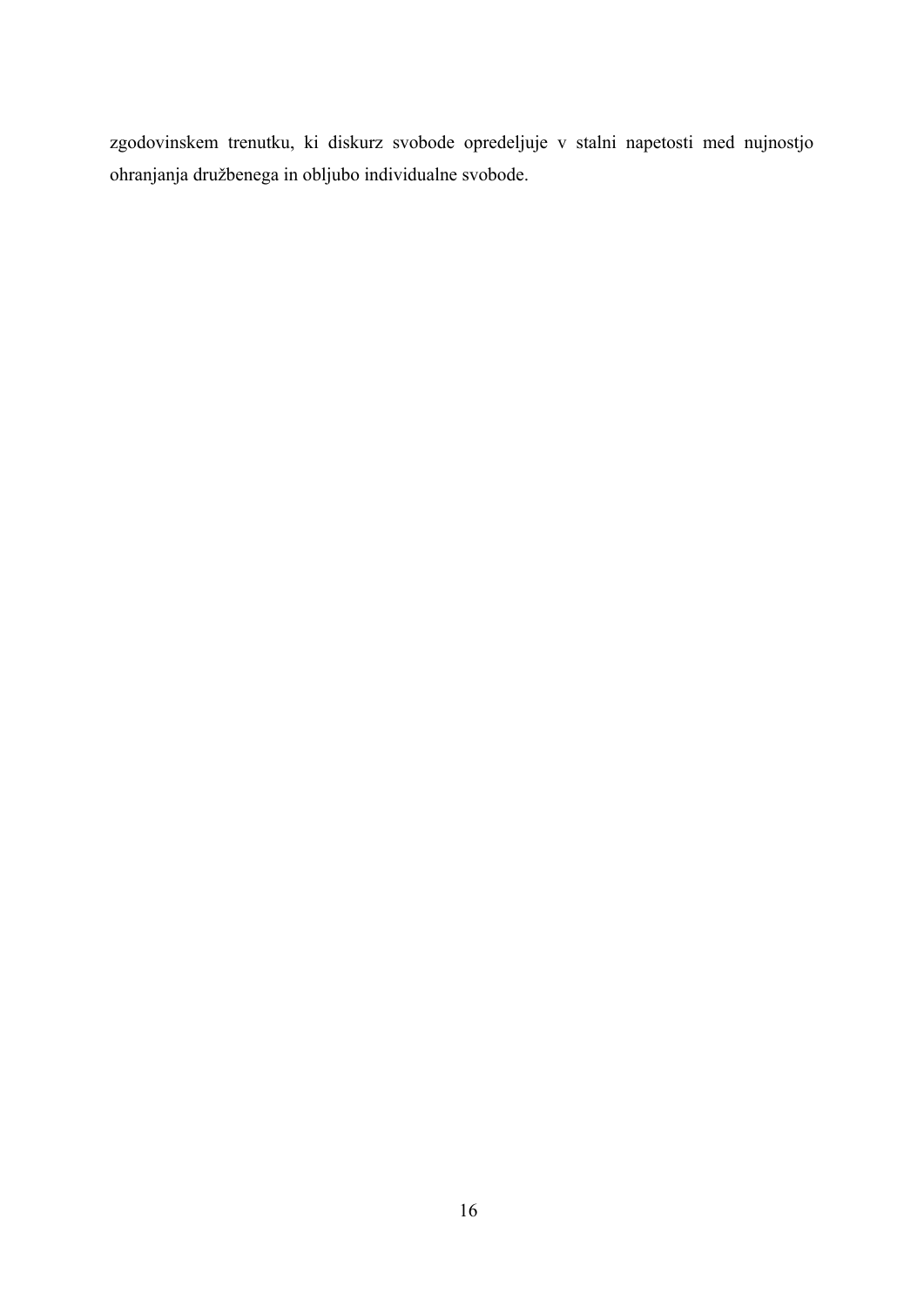### **2 RELACIJSKE IGRE DISKURZA**

**.** 

Prisotnost raziskovanja in vstop diskurzivnih študij v družboslovne znanosti se umeščata v pozna sedemdeseta leta prejšnjega stoletja. Polje se je razvilo kot akademski odgovor na dogodke v maju 1968, kot kritika strukturalističnih teorij jezika, kulture in družbe ter iz politično angažirane pozicije kot odgovor na krizo marksizma. Slednji se teoretsko ni bil zmožen soočiti z vzponom neoliberalne in neokonzervativne logike razvoja družbenega (Alvesson in Sköldberg 2000, 148; Chouliaraki in Fairclough 2001, 5; Torfing 2005, 1; Wodakova *et al* 2005, 1; Miller in Rose 2010, 2).<sup>1</sup> Kot navajata Laclau in Mouffova (2001, xi), moramo izvor diskurza v kontekstu treh sodobnih intelektualnih tokov, tj. analitične filozofije, fenomenologije in strukturalizma, razumeti v nemožnosti teh tradicij pri opredeljevanju neposredne, nediskurzivne dostopnosti do stvari samih in jih premostiti v razumevanje diskurzivne posredovanosti: »/v/ vseh treh se trenutek neposredne dostopnosti v nekem trenutku razblini in mora biti opredeljen skozi diskurzivno posredovanost«.<sup>2</sup>

Diskurz je v sodobnem družboslovju zasnovan v kaleidoskopski prizmi teorij, ki k analizi letega pristopajo preko razlikujočih se ontoloških, epistemoloških in posledično metodoloških predpostavk. Kot izpostavljata Jørgensonova in Phillipsova (2002, 1–2), je področje diskurzivnih pristopov svoji akademski vseprisotnosti navkljub disperzen koncept in konceptualno prepletajoč objekt analize, katerega najmanjši skupni imenovalec lahko zajamemo kot »določen način, na katerega govorimo o, in razumemo svet«. Naša opredelitev diskurza bo izhajala iz konstrukcionističnega pristopa k obravnavi jezika, katerega osnovna predpostavka je, da je jezik javen ter da stvari same po sebi ne pomenijo nič, prav tako pa jim

<sup>&</sup>lt;sup>1</sup> Laclau in Mouffova (2001, viii) v predgovoru k drugi izdaji njunega temeljnega dela »Hegemonija in socialistična strategija: k radikalni demokraciji« nezadostnost marskizma v odnosu do delovanja kapitalizma v sedemdesetih letih opredelita v nezadostnosti teoretske pozicije, ki je bodisi ignorirala spremembe, ki so se dogajale, ali pa jih opisovala z *ad hoc* deskriptivnimi analizami, ki jih ni bilo mogoče povezati s teoretskim okvirjem. Podobno Miller in Rose (2010, 2) temelj njunega raziskovalnega interesa skozi koncept vladnosti povezujeta z razlagalno nezmožnostjo marksističnega ekonomskega determinizma pri utemeljevanju delovanja ekonomske moči. 2

<sup>&</sup>lt;sup>2</sup> Premostitev nemožnosti dostopa do stvari na sebi v intelektualni tradiciji analitične filozofije opredeli Wittgenstein, v fenomenologiji eksistencialistična analiza Heideggerja in v strukturalizmu poststrukturalistična kritika znaka (Laclau in Mouffe 2001, xi; Laclau 2005).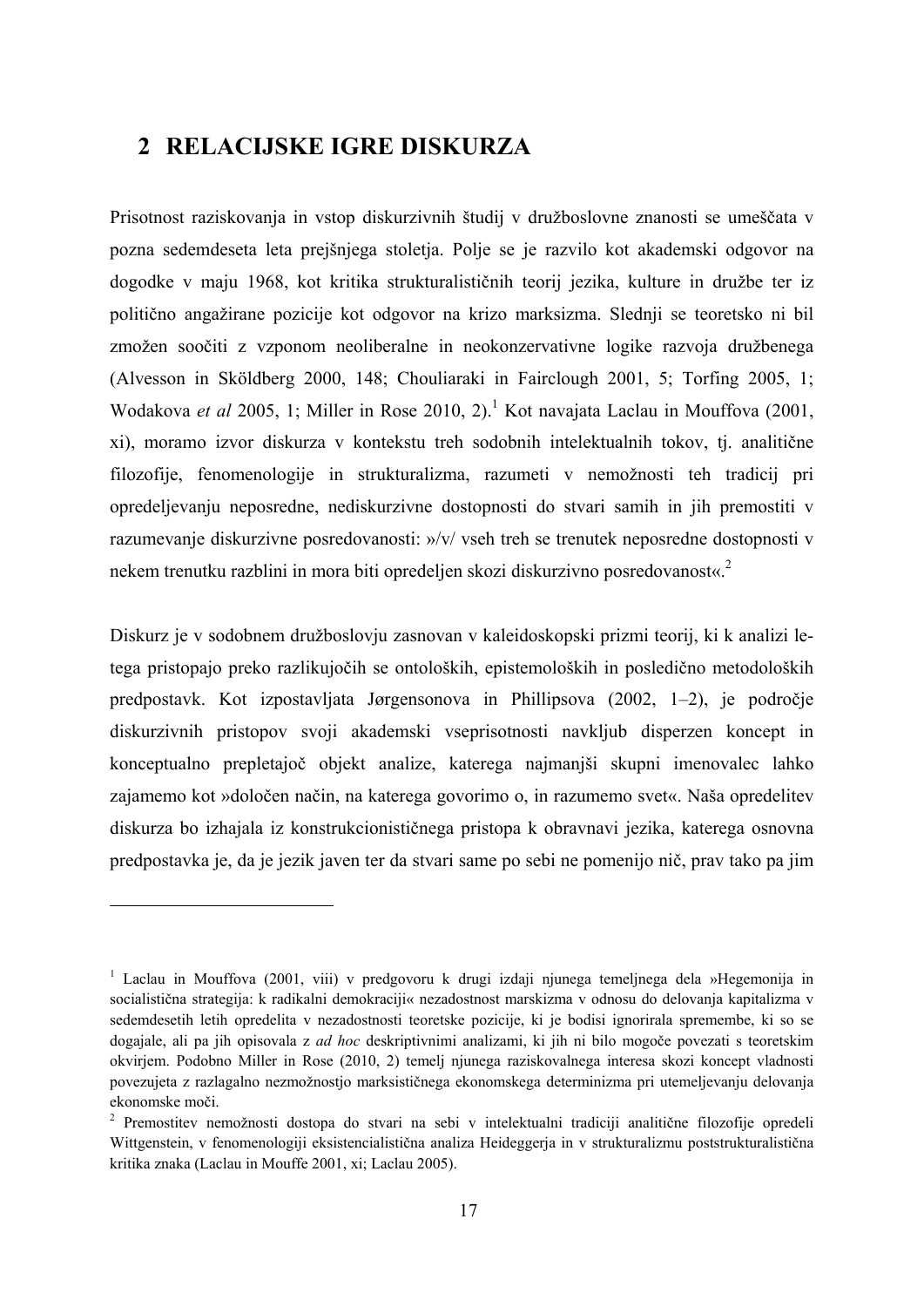pomena ne določajo posamezniki. Pomen je odvisen od jezikovnih ali drugih sistemov reprezentacije, ki jih uporabljamo za samo pomenjanje konceptov. Ta pristop se razlikuje od reflektivnega in intencionalnega pristopa k jeziku, pri čemer slednji trdi, da je avtor tisti, ki s pomočjo jezika svetu podeljuje pomen, reflektivni pristop k jeziku pa predpostavlja, da je jezik le odsev realnosti (Hall 2004, 45). Konstrukcionizem postavlja vprašanje reprezentacije v ospredje, saj izhaja iz predpostavke o družbeni določenosti pomenov. Jezik torej ni »enoznačen, prevajajoč in opisen«, temveč »ambivalenten, izmuzljiv, metaforičen in konstitutiven« v procesu konstrukcije pomenov in posledično subjektov (Alvesson in Sköldberg 2000, 151–152). Predpostavka o večplastnosti jezika tem pristopom omogoča vstop v polje družbenega skozi razsrediščenje in naslavljanje odnosov moči, ki pomene pogojujejo.

Torfing (2005, 1) in Wodakova *et al* (2009, 8) ključno značilnost diskurzivnih pristopov locirajo v odsotnosti želje po enotnem pristopu, ki bi temeljil na omejenem številu predpostavk in argumentacijskih linij. Raznolikost, odprtost in večplastnost pristopov je v tej prizmi zaželen pogoj teoretične perspektive, ki lahko ponudi »celosten pristop analitične perspektive, ki se osredotoča na pravila in pomene, ki pogojujejo konstrukcijo družbenih, političnih in kulturnih identitet« (Torfing 2005, 1).

### **2.1 TRI GENERACIJE PRISTOPOV K ANALIZI DISKURZOV**

Teorije diskurza se v grobem delijo na tri generacije, in sicer glede na njihov odnos do razumevanja stopnje diskurzivne določenosti družbenega in glede na odnos do opredelitve moči (Jørgensen in Phillips 2002, 1–3; Torfing 2005, 5–9; Vezovnik 2010, 18–26). Diskurz je v prvi generaciji definiran v ozkem, lingvističnem pristopu k diskurzu kot enoti teksta. Osredotočenost na semantične vidike govorjenega ali pisanega govora predstavlja osrednji poudarek pristopov sociolingvistike, analize vsebine in analize pogovorov, ki vsi temeljijo na proučevanju izrečenega in analizi uporabe jezika. Diskurzivna psihologija temelji na analizi strateške uporabe jezika v dialogu. Ta kot izhodiščno točko uporablja spreminjajoče se strategije okvirjanja in stila, ki izhajajo iz govorčeve želje po zasledovanju komunikacijskih ciljev. Na podlagi stroge lingvistične usmerjenosti prve generacije pristopov, ki analizo teksta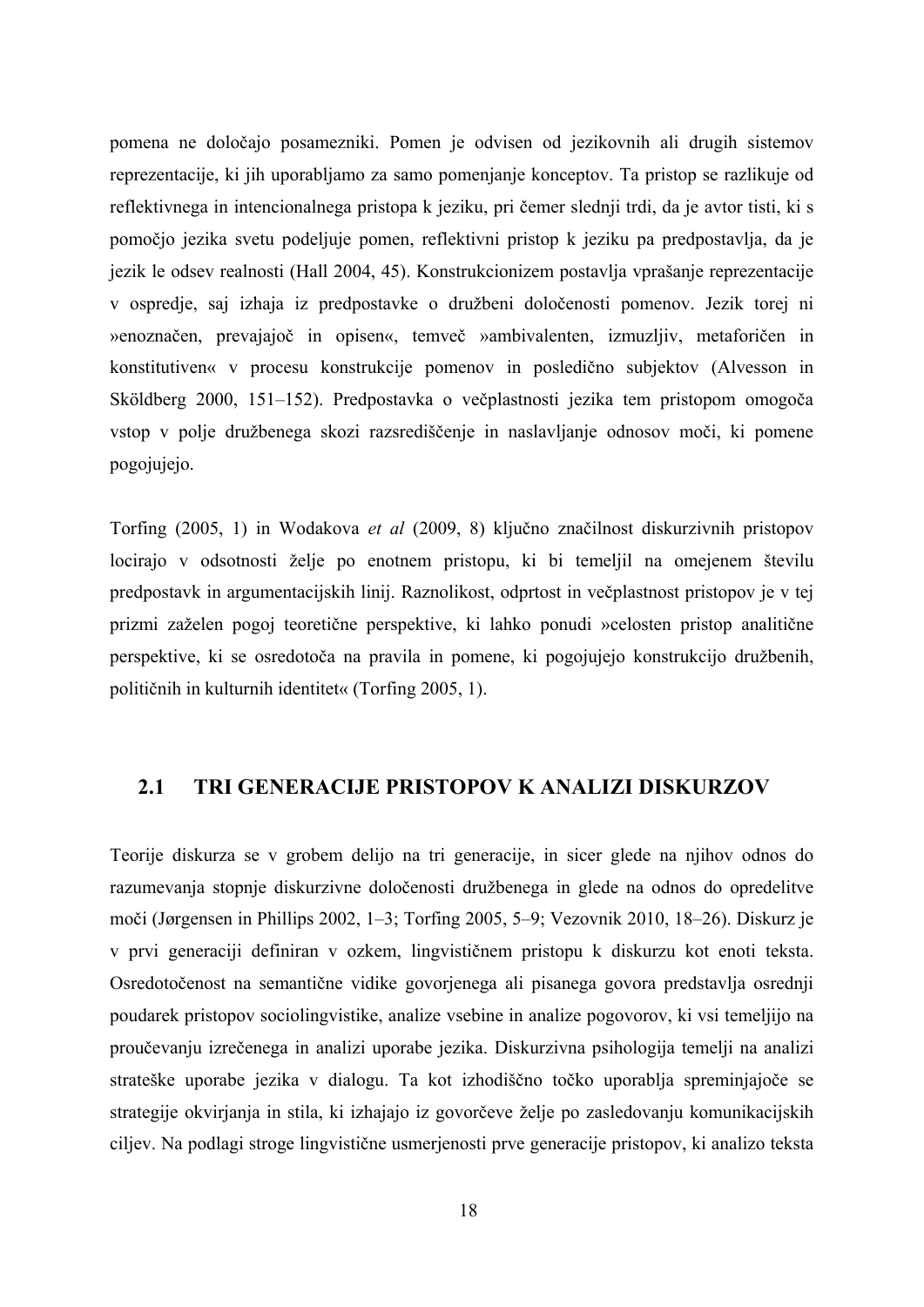vežejo le na analizo mikro odnosov moči med subjektom in besedilom, ta pristop zanemarja analizo širših odnosov oblasti (Torfing 2005, 5).

Druga in tretja generacija diskurzivnih pristopov iščeta diskurz v relacijah družbenih učinkov in njegovo pojmovanje razširita. V drugi generaciji konceptualizacija diskurza vključuje tudi družbene prakse, v tretji generaciji pa je pojmovanje diskurza opredeljeno kot sinonim razumevanju družbenega. Razlika med pristopoma je v obsegu razumevanja diskurzivne določenosti pomenov, pri čemer druga generacija to dihotomijo ohrani, medtem ko tretja generacija diskurzivno in družbeno razume kot sinonima. Druga generacija temelji na enotah analize, kot so pisanje, govor, podobe in geste, v tradiciji kritične analize diskurza, pri Foucaultu pa kot okvir logike in razumevanja (Alvesson in Sköldberg 2000, 224). Ideja diskurza v teh dveh pristopih temelji na družbenem razumevanju razsežnosti diskurza, ki poleg neposredne besedilne analize vključuje tudi razumevanje načinov, na katere diskurzi naturalizirajo resnice in omogočajo razumevanje družbenih sprememb.

Skozi relacijski odnos diskurza do širših družbenih praks se omogoči teoretska analiza elementa moči (Torfing 2005, 8). V tej generaciji je diskurz opredeljen širše kot v prvi, saj je zasnovan kot sestavni del diskurzivnih formacij, skozi katere se problemi definirajo ter skozi povratno delovanje na institucije in subjekte opredmetijo v odnosih, hkrati pa se vlijejo v raznolike oblike identitet (Fairclough 2002, 164). Jezik je tako v tej generaciji performativen, saj ne omogoča le komunikacije o pomenih, temveč te pomene tudi aktivno soustvarja. Analiza jezika in diskurza torej omogoča osvetlitev »/n/e samo *sistemov mišljenja,* na podlagi katerih avtoritete opredelijo in določijo probleme vladanja, ampak tudi opredelitev *sistemov delovanja,* skozi katere dajejo /avtoritete/ učinke vladanju« (Miller in Rose 2010, 57). Izpostavljena analitična pristopa izhajata iz foucaultske diskurzivne tradicije (Wodak *et al* 2009, 7), vendar se v metodološkem pogledu razlikujeta v poudarku na semantični analizi diskurza. Le-ta je kot prevladujoča metoda diskurzivne analize prisotna v delih predstavnikov pristopa kritične analize diskurza (KAD), medtem ko teorija vladnosti za dekonstrukcijo diskurzivnih formacij v analitičnem okviru ne poudarja semantične analize diskurza. Kot poglavitno metodološko vodilo namreč vzpostavi dekonstrukcijo načinov in racionalizacij, na podlagi katerih se oblast umešča v relacijsko mrežo odnosov, ki oblikujejo objekte in subjekte (Alvesson in Sköldberg 2000, 224).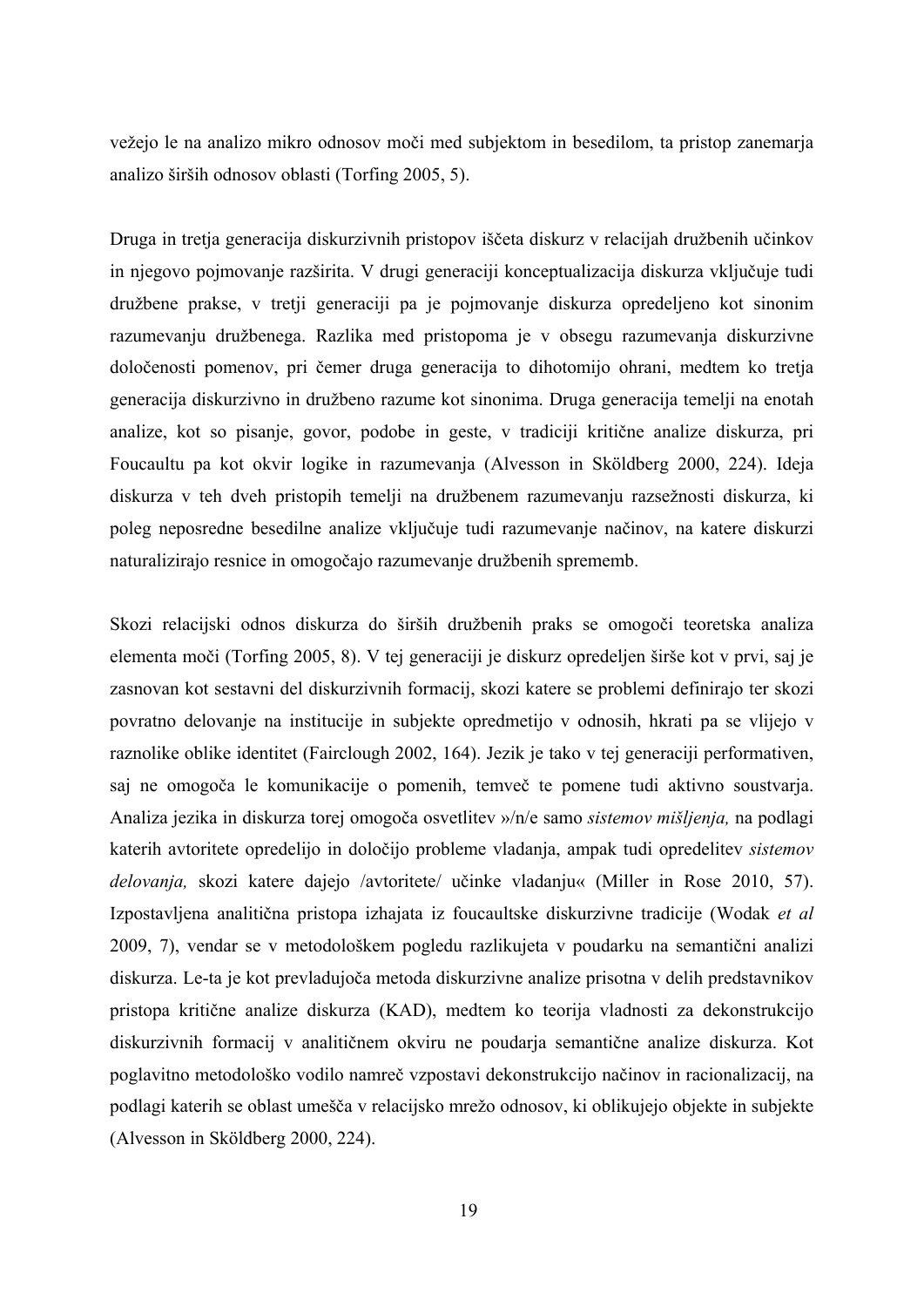Tretja generacija predstavlja s stališča razumevanja diskurza najvišjo stopnjo prekrivanja relacij družbenega in diskurza, saj ju razume kot sinonima. Pristope druži ontološka predpostavka o »decentraliziranem sistemu naključno konstruiranih pravil in razlik« (Torfing 2005, 8). Predstavniki pristopov tretje generacije izhajajo iz predpostavke o nujnosti dekonstrukcije koncepta strukture in razumevanja moči kot enotnega elementa analize. Enote analize, ki so bile v marksizmu razred in produkcijska razmerja, v postmarksistični prizmi diskurza<sup>3</sup> tretje generacije zamenja teoretska usmerjenost v analizo »pogojev, ki omogočajo diskurzivno operacijo in usmeritev v vprašanja kontinuitete in diskontinuitete teh razmerij v sodobnem kapitalizmu« (Laclau in Mouffe 2001, viii). Razumevanje diskurza bo izhajalo iz temeljnega dela Ernesta Laclaua in Chantal Mouffe »Hegemonija in socialistična strategija«*,* v katerem diskurz dojemata v relacijskem razumevanju družbenega kot temeljnega trenutka razumevanja načinov objektivizacije pomenov (Laclau in Mouffe 2001, x). Njuna ontologija radikalnega materializma (Howarth 2000, 112) ne razločuje med diskurzivnimi in nediskurzivnimi elementi, kot je to značilno za prvo in drugo generacijo pristopov, temveč vztraja na popolni diskurzivni določenosti družbenega:

»/d/ejstvo, da se vsak objekt konstituira kot diskurzivni objekt, ni v nikakršni zvezi z vprašanjem, ali obstaja svet zunaj misli, oziroma z opozicijo realizem/idealizem. Potres ali padec opeke sta vsekakor realna dogodka, kolikor se kdaj pa kdaj zgodita, neodvisno od moje volje. /.../ Ne zanikamo obstoja takih objektov zunaj misli, marveč to, da bi se mogli taki dogodki konstituirati zunaj diskurzivnih pogojev nastajanja. /.../ Omenjeni predsodek temelji na predpostavki o duhovni naravi diskurza, mi pa, narobe, zagovarjamo materialno naravo vsake diskurzivne strukture« (Laclau in Mouffe 1987, 90).

Polje družbenega je v njuni prizmi določeno preko sedimentiranih diskurzov, medtem ko je politično, ki predstavlja njun osrednji raziskovalni poudarek, treba razumeti v kontingenčnosti relacij kot določujočih za razumevanje vsakokratne sedimentacije družbenega in posledično možnosti sprememb: »Družbeno je rutinizacija ali sedimentacija diskurzov ter konstruiranje 'objektivnih' institucij in struktur. 'Politično', na drugi strani, predstavlja reaktivacijo in

**.** 

<sup>&</sup>lt;sup>3</sup> Laclau in Mouffova (2001, xi) se v odnosu do oznake njunega pristopa kot postmarksističnega opredelita zadržano, a jo sprejmeta v generičnosti opisa njunega dela s strani drugih, vendar zgolj pod pogojem, da ta oznaka predstavlja »proces reapropriacije intelektualne tradicije in procesa, ki le-to tudi preči«.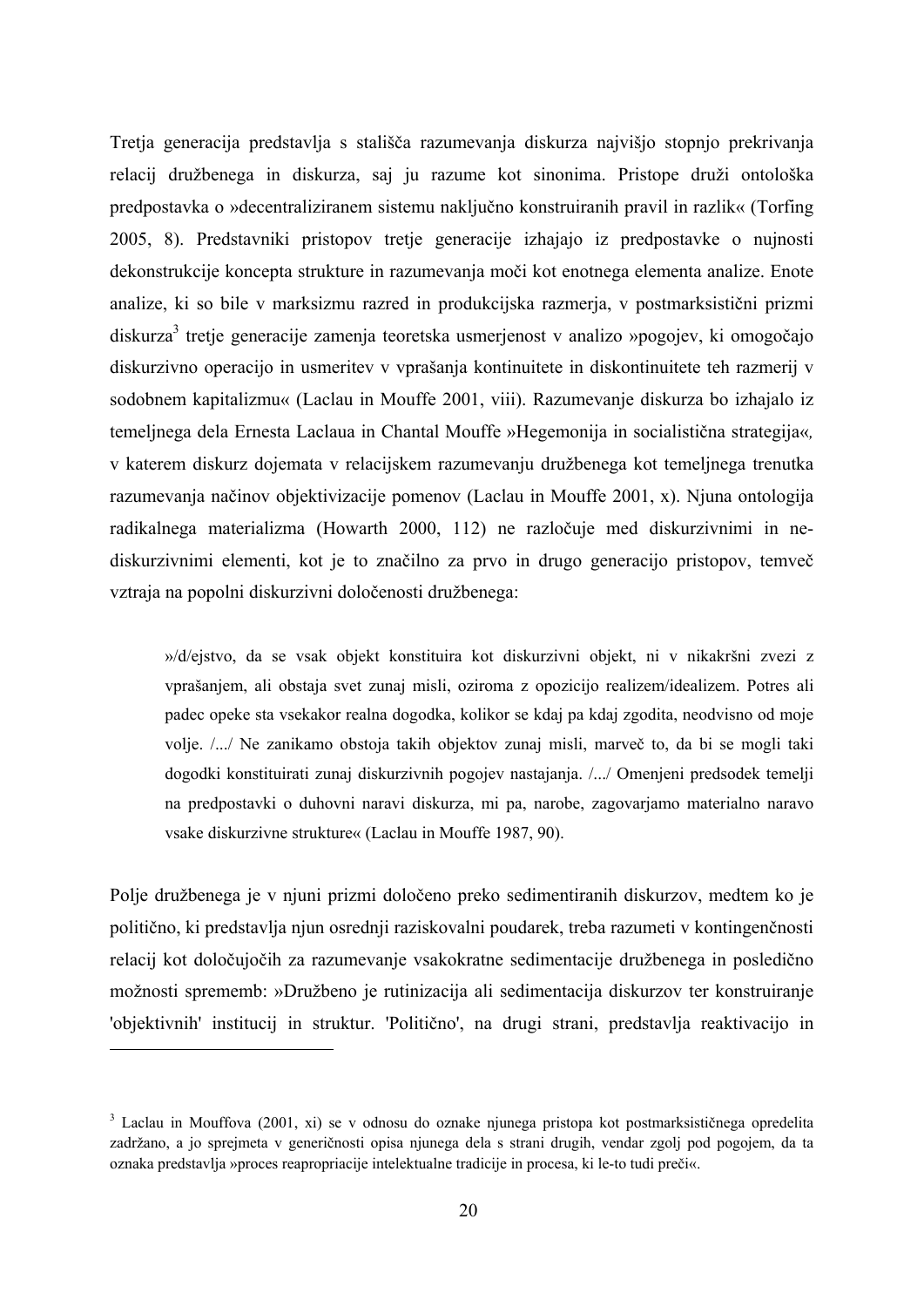ponovno odkritje dejstva, da kar razumemo kot 'objektivne' družbene oblike, v bistvu niso nič več kot kontingenčne konstrukcije, ki so lahko redefinirane na drugačen način« (Laclau v Nash 2002, 104).<sup>4</sup>

Z radikalno premestitvijo analitičnega fokusa avtorja omajata ontološko bazo marksizma z vpeljavo elementov poststrukturalistične tradicije Derridaja in Lacana. Derridajev koncept decentraliziranosti strukture v postmarksistično dojemanje hegemonije vnese element razumevanja političnosti in hegemonskih odnosov v njihovi naddoločenosti in ne kot posledico strukturne določenosti, kakor je hegemonijo razumel klasični marksizem. Lacanovska prizma je v njunih delih prisotna z vpeljavo elementa vozlišč (*point de capiton*), ki dekonstruirajo razumevanje univerzalnega strukturnega elementa z vpeljavo reprezentacije partikularnega v univerzalni strukturni funkciji posameznega diskurzivnega polja (Laclau in Mouffe 1987, 94–96; Laclau in Mouffe 2001, xi). Za analizo načinov razumevanja trenutka emancipatoričnega potenciala diskurza novih (partikularnih) identitet na področju prehranjevanja bo osrednjega pomena razumevanje relacij, ki pomene le-tega fiksirajo v relacijah družbenega.

Meje med generacijami pristopov ne določajo le delovanja in razumevanja družbenega skozi ekskluzivne prizme enega ali drugega pristopa, temveč omogočajo tudi (ali celo predvsem) večdimenzionalno razumevanje družbenega, utemeljeno v kombinaciji pristopov, ki na podlagi različnih epistemoloških in ontoloških predpostavk omogočajo širše razumevanje fenomenov (Jørgenson in Phillips 2002, 1-2).<sup>5</sup> Na podlagi izbranih diskurzivnih pristopov iz druge in tretje generacije, ki jih bomo podrobneje predstavili v nadaljevanju, predstavlja naš okvir raziskave presečišče epistemoloških in ontoloških predpostavk foucaultske in postmarksistične prizme analize diskurzov, zato ga moramo razumeti kot transdisciplinarni pristop k diskurzivni analizi. Ne torej le kot pogled na isti problem skozi dve različni prizmi,

1

<sup>&</sup>lt;sup>5</sup> Andreja Vezovnik (2010) v doktorski dizertaciji »Kritična analiza diskurzivne konstrukcije kolektivnih identifikacij: primer slovenstva« na podlagi kritičnega ovrednotenja dialoga med ontološkimi in epistemološkimi predpostavkami treh generacij pristopov utemelji model analize, ki presega ontološke zamejitve KAD in Foucaultovega razumevanja diskurza, ter dopolni aplikativni manko diskurzivnega pristopa Laclaua in Mouffove.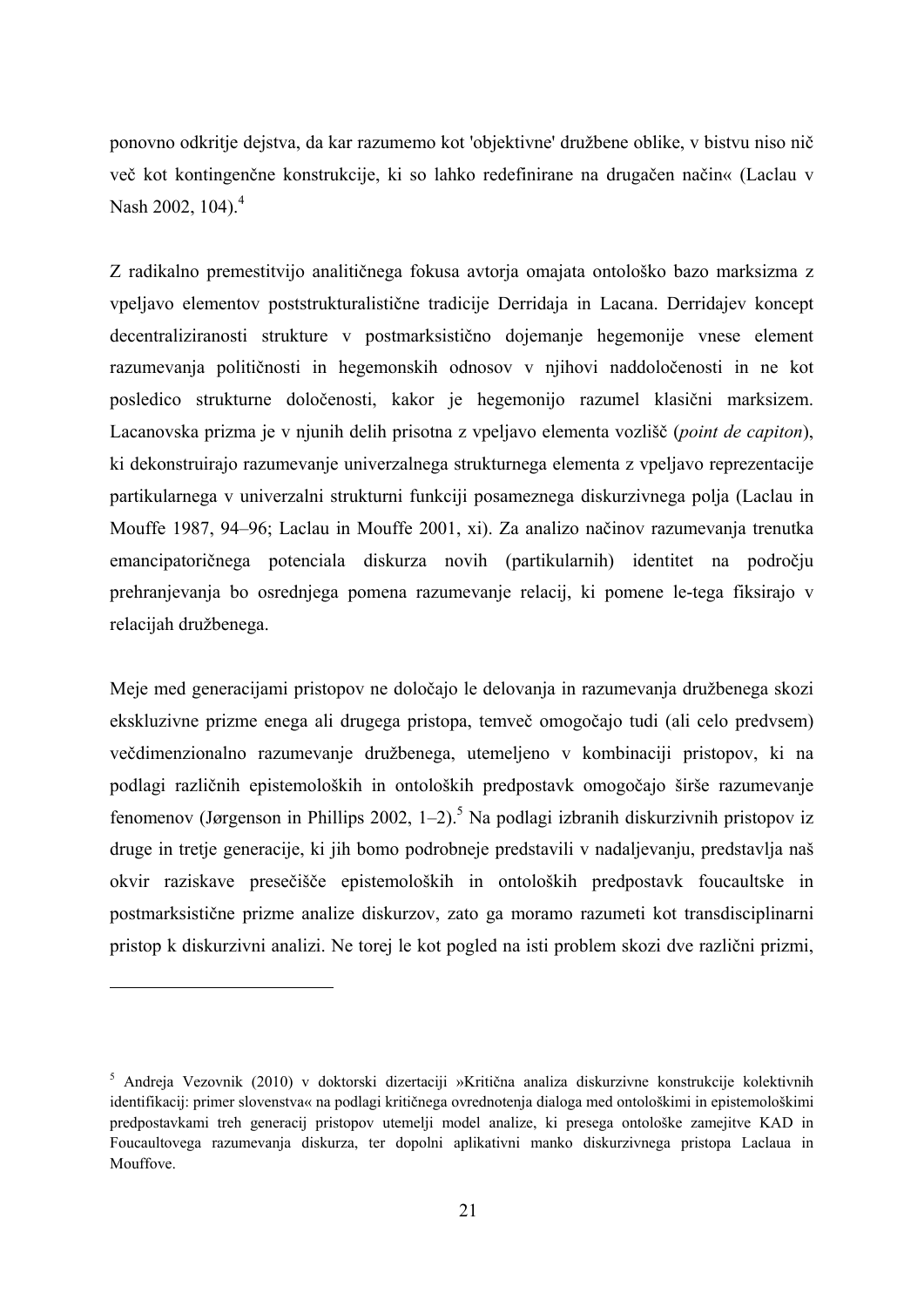ampak kot poskus sinteze predpostavk dveh teorij z namenom večplastnega razumevanja konstrukcije diskurza nove političnosti prehranjevanja (Chiapello in Fairclough 2002, 186; Fairclough 2007, 145; Vezovnik 2010, 181).

Izhajanje iz diskurza v okviru postmarksističnega pristopa Laclaua in Mouffove je v tej nalogi ključno za teoretski vstop v razumevanje sprememb na podlagi vpeljave kategorije političnega kot tistega trenutka, ki nam omogoča razlago družbenih sprememb v njihovi nujno kontingentni določenosti. Kot izpostavlja Nashova (2002, 106), pa je aplikacija njunega razumevanja diskurza nezadostna, saj: »/.../ če so strukture, kot sta 'kapitalizem' ali 'država', kontekstualno določene, kvazi univerzalna in zatorej relativno 'prazna' orodja diskurzivne analize ne morejo prispevati k razpravi o tem, kako in zakaj jih lahko opredelimo na določen način v določeni zgodovinski in geografski formaciji«.*<sup>6</sup>* 

Nujnost kontekstualnega pristopa naloga naslavlja skozi sintezo elementov, ki jih avtorji angleške šole vladnosti na podlagi genealoške in kritične diskurzivne analize<sup>7</sup> opredeljujejo kot določujoče za razumevanje relacij naprednega liberalizma.<sup>8</sup> Analizo diskurzov umeščamo v presečišče med razumevanjem političnega in družbenega. Relacije prehranskih praks želimo razumeti v objektivnosti pomenov, ki jih opredeljujejo danes, ter nakazati možnost njihovih sprememb na podlagi dojemanja političnega kot kontingence. S tem bomo pokazali tudi možnost destabilizacije sprejetih pomenov, ki so legitimizirani v vednosti o sodobnem

**.** 

<sup>&</sup>lt;sup>6</sup> Orodja diskurzivne prizme Laclaua in Mouffove se torej ne osredotočajo na ontično analizo diskurza, temveč je njihov raziskovalni fokus primarno usmerjen v analizo predpostavk katere koli analize narave objektov in subjektov (Howarth 2000, 112). Jørgensenova in Phillipsova (2002, 20) izpostavljata implicitno pristajanje diskurzivne prizme Laclaua in Mouffove na določenost in vzdrževanje »razosebljenih«, velikih diskurzov od kapilarnih, vsakodnevnih praks, v katerih se le-ti vzdržujejo in/ali transformirajo. 7

Analize Foucault (1991a, 23) razvršča po dveh merilih – »kritični« sklop, ki uporablja princip obrata, poskuša zajeti oblike izključitve, prilaščanja, omejitve, kaže, kako so se formirale, kakšnim potrebam so s tem odgovarjale, kako so se spreminjale in premeščale, katere prisile so dejansko opravile in v kolikšni meri so bile izigrane. Na drugi strani je »genealoški« sklop, ki uporablja tri druge principe: proučuje, kako so se prek teh sistemov prisile, njim navkljub ali z njihovo podporo formulirale serije diskurzov, kakšna je bila specifična norma vsakega izmed njih ter kakšni so bili njihovi pogoji pojavljanja, rasti in variiranja.

<sup>8</sup> Dean (2010, 176) oznako »napredni liberalizem« loči od »neoliberalizma«, pri čemer prva predstavlja širši spekter raznolikih naborov racionalizacij, tehnologij in delovanja, značilnih za vladnost sodobnih liberalnih demokracij, medtem ko druga predstavlja specifično obliko splošne miselnosti oblasti (*style of the general mentality of rule*).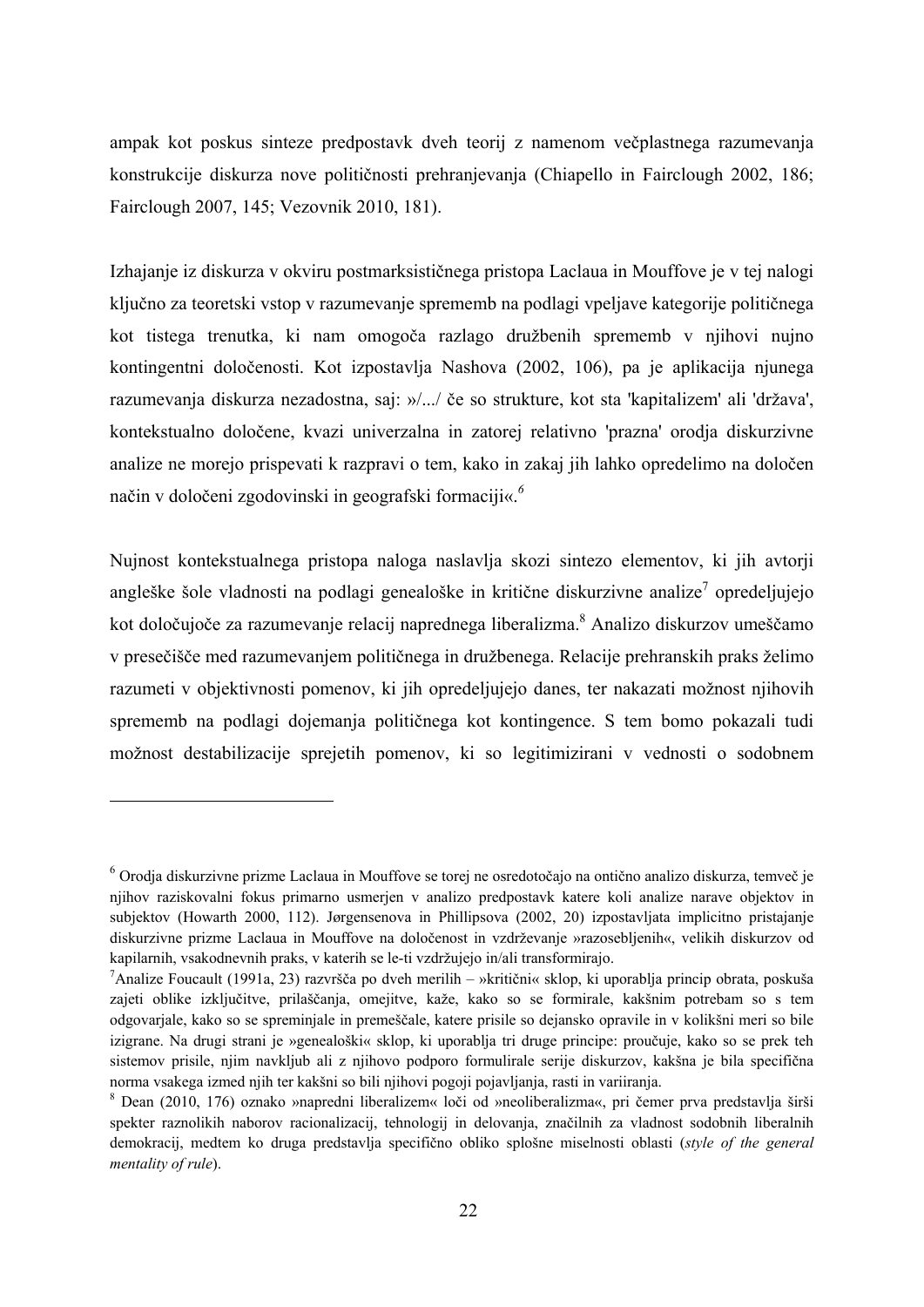prehranjevanju.<sup>9</sup> S tem pristopom identitete na področju prehranjevanja umeščamo v vedno nedokončan proces konstrukcije pomenov, ki se danes utemeljuje v razpršenih institucionalnih in alternativnih diskurzih.

#### *2.1.1 Vednost v naključnosti družbenega*

 $\overline{a}$ 

Izbrana pristopa izhajata iz tradicije družbenega konstrukcionizma, ki družbeno odmakne od esencialističnega razumevanja družbe in posameznikov ter na podlagi relacijskega razumevanja odnosov naslavlja vprašanje moči in možnosti družbenih sprememb.<sup>10</sup> Kot izpostavlja Foucault (1991d, 116), moramo oblastna razmerja posamezne družbe »vedno analizirati v njihovi zgodovinski formiranosti, poiskati izvor njihove žilavosti ali krhkosti in nujne pogoje za transformacijo nekaterih in za odpravo drugih«. Izhajajoč iz relacijskega razumevanja oblikovanja pomenov se družbeni konstrukcionizem osredotoča na raziskovanje vloge jezika kot simbolnega sistema deljenih pomenov, skozi katerega posamezniki vstopajo v družbene relacije (Burr 2006). Diskurzivni pristopi k analizi družbenega pod okriljem družbenega konstrukcionizma predstavljajo le enega od možnih pristopov, vendar je le-ta prevladujoč (Jørgensen in Phillips 2002, 4). Element znanja oziroma vednosti nas v tem pogledu zanima kot objekt analize v odnosu do moči, kot jo izpostavlja foucaultska tradicija, in hkrati kot objekt analize, ki ga moramo razumeti v konstitutivni vlogi oblikovanja pomenov in resnic o družbi. Raznolikost pristopov, ki so se razvili iz potrebe po razumevanju

<sup>9</sup> Vpeljava pojavov, kot so upravljanje (*governance*), civilna družba in demokracija, v sociološko analizo, tako Thörnu (2010), predstavlja politični obrat v sociologiji, ki ustvarja akademsko premostitev med sociologijo in politologijo. Sørensen in Torfing (2007) pristope k teoriji upravljanja razdelita v štiri skupine. Avtorji pristopa vladnosti prizmo razumevanja za razliko od ostalih treh pristopov usmerjajo v razumevanje diskurza upravljanja kot objekta analize, ne pa kot teoretičnega orodja. Takšno analitično prizmo Thörn (2010, 74) zaradi kontekstualne določenosti opredeli kot normativno sprejemljivejšo, saj upravljanje v pogojih vlitja logike trga ne more predstavljati alternativnega načina delovanja družbenega, temveč mora biti razumljeno v »regulativni strateški vlogi diskurza liberalizma«.

 $10$  Izvor družbenega konstrukcionizma Burrova (2006, 6–9) umesti v širši okvir treh tradicij, in sicer sociologije, psihologije in multidisciplinarnega posmodernizma. V sociologiji se utrditev pristopa konstrukcionizma povezuje z delom »Družbena konstrukcija realnosti« Bergerja in Luckmana, v katerem avtorja družbene odnose utemeljita v antiesencialističnem razumevanju posameznika in družbenih fenomenov. Na področju psihologije se je družbeni konstrukcionizem razvil iz obrata v razumevanju znanja kot zgodovinsko- in kulturno-specifičnega ter kontekstualno določenega. Tretja tradicija, ki je določujoče vplivala na vzpon družbenega konstrukcionizma, je postmodernizem, ki kot gibanje izvira iz arhitekture, literature in kulturnih študij ter temelji na zavračanju razsvetljenskega razumevanja resnice, subjekta in velikih teorij, značilnih za obdobje moderne.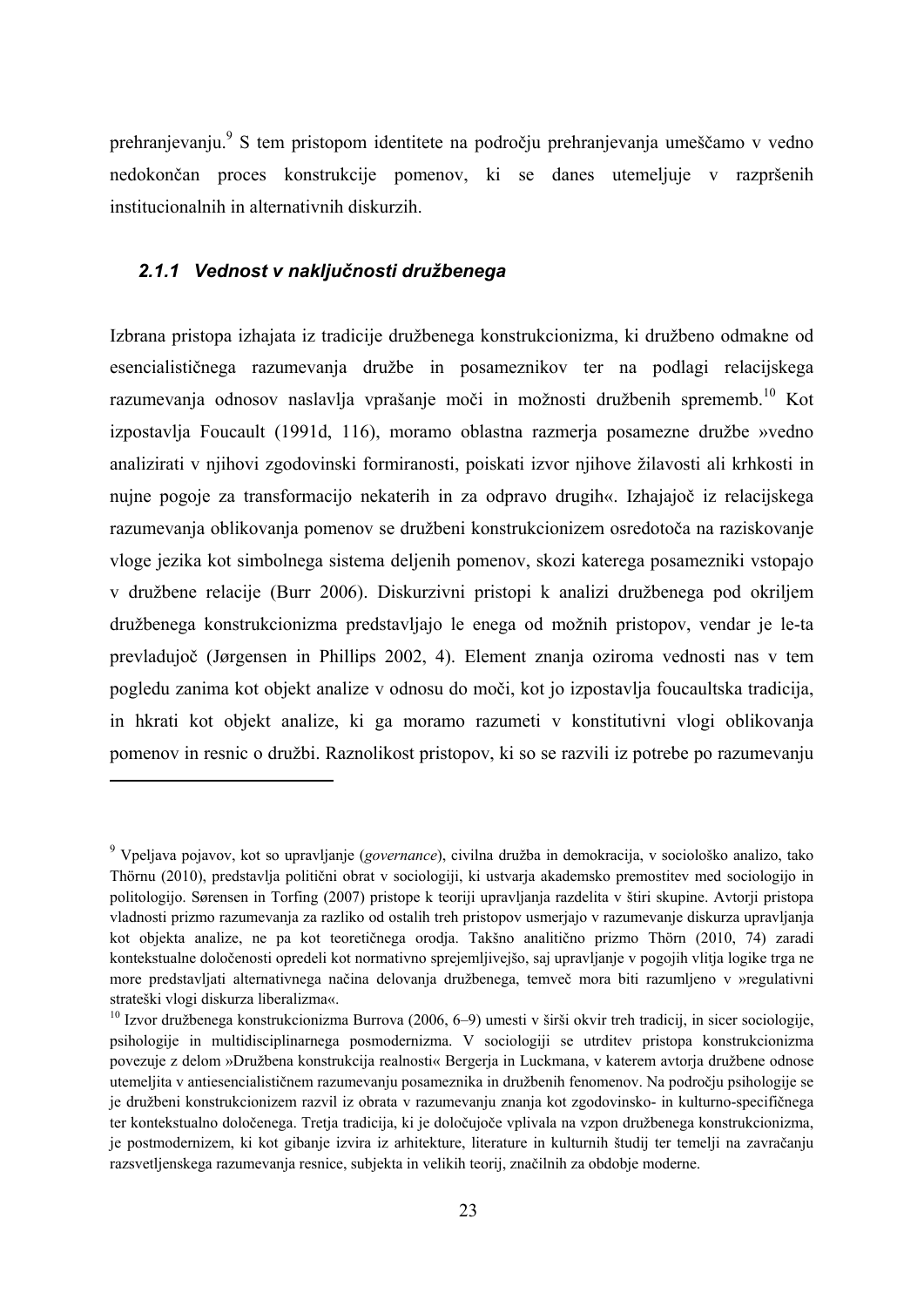družbenih procesov zunaj esencialistične določenosti pomenov in identitet, nas na tem mestu torej zanima iz perspektive odnosa med produkcijo in operacionalizacijo znanja kot dejavnika subjektivizacije posameznikov skozi diskurz. Če povzamemo Foucaulta (1991b, 29):

»V družbi, kot je naša, vendar temeljno v vsaki družbi, obstajajo mnogoteri oblastniški odnosi, ki prežemajo, opredeljujejo in konstituirajo družbeno telo, in ti oblastniški odnosi sami ne morejo biti vzpostavljeni, utrjeni niti izvajani brez produkcije, akumulacije, cirkuliranja in funkcioniranja diskurza. Nobenega možnega izvajanja oblasti ne more biti brez določene ekonomije diskurzov resnice, ki deluje na osnovi te zveze. Podvrženi smo produkciji resnice prek oblasti in oblasti ne more biti brez določene ekonomije diskurzov resnice, ki deluje na osnovi te zveze«.

Konstrukcionizem v odnosu do znanja izpostavi nujnost koncipiranja le-tega kot družbeno posredovanega in s tem družbeno pogojenega ter s tem naredi odmik od določenosti znanja z objektivistično in naturalistično logiko esencializma (Burr 2006, 2). Kategorije, na podlagi katerih se oblikujejo politične identitete, razume v njihovi posredovanosti in posledično v njihovi umestitvi v vprašanja o načinih, na katere so (bili) posamezniki koncipirani, o viru prevladujočih diskurzov, o problematizaciji diskurzov in o načinih, na katere so se oblikovale intervencije v procese subjektivacije (Rabinow in Rose 2003, 8; Miller in Rose 2010, 7). Podobno razmišlja tudi Dean (2010, 33). Izhajajoč iz foucaultske genealoške faze razumevanje vladnosti umesti v soodvisnost od znanja in vednosti, ki opredeljuje odnose moči. V središče dekonstrukcije načinov vednosti v določenem zgodovinskem trenutku tako postavi vprašanje, »*kako* vladamo in nam je vladano v različnih režimih« (*ibid.*), ter to vprašanje poveže z nastankom, kontinuiteto, operacionalizacijo in transformacijo režimov. Kot določujoče za dekonstrukcijo teh procesov izpostavi analizo določenosti oblik pogleda vednosti, načinov gledanja in dojemanja; načinov mišljenja in spraševanja v soodvisnosti od slovarjev in postopkov produkcije resnice; načinov delovanja, intervencije in usmerjanja, ki temeljijo na posamičnih oblikah politične racionalnosti; in značilnih načinov oblikovanja subjektov, sebstva, oseb in akterjev (Dean 2010, 33).

Relacijsko določenost znanja Miller in Rose (2010, 57) zasnujeta v posredovani vednosti, skozi opredelitev produkcije le-tega v mreži odnosov. Vednost torej ni koncipirana v posameznih idejah, ampak »se nanaša na širok spekter oseb, teorij, projektov, eksperimentov,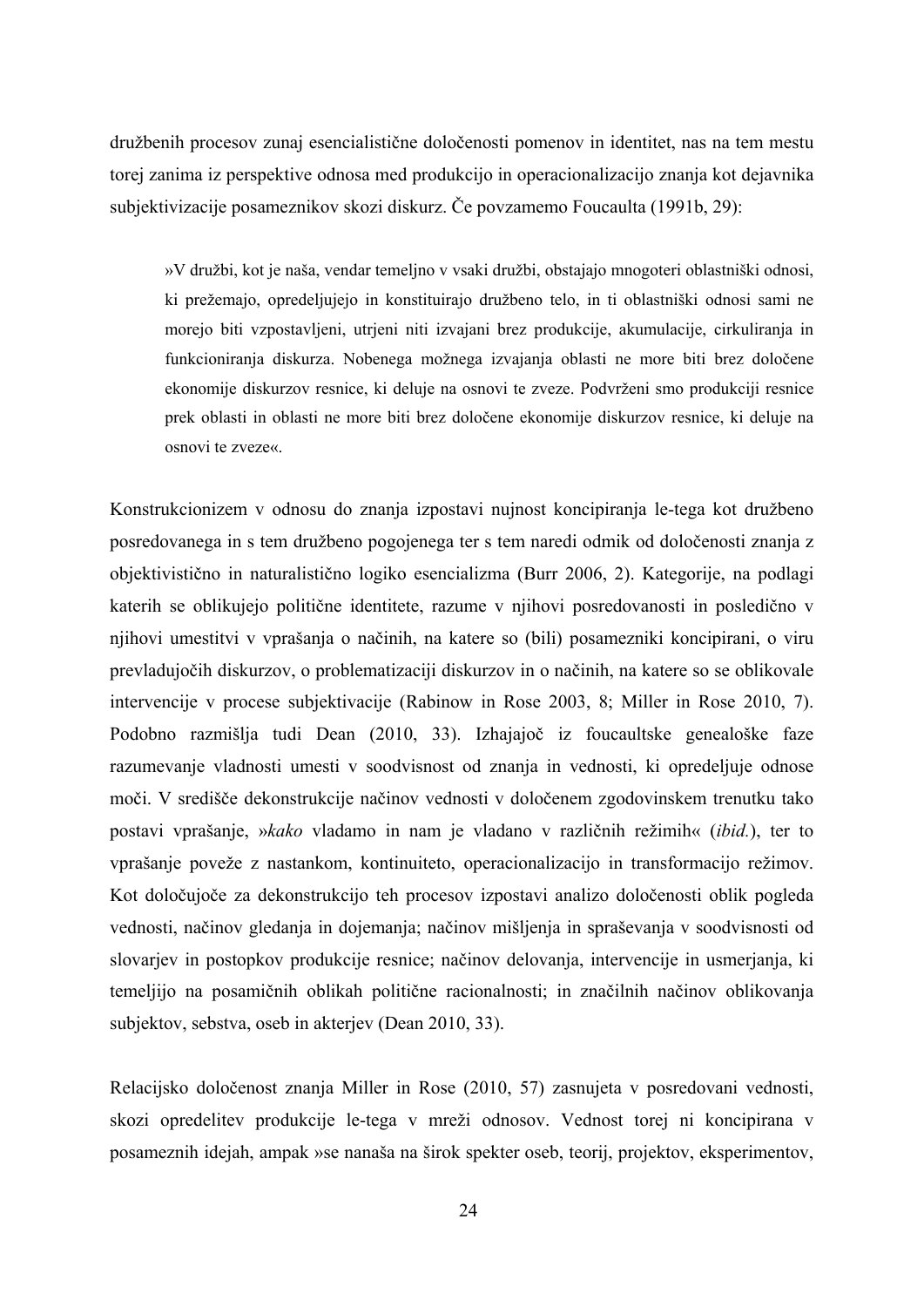in tehnik, ki so danes postale sestavni del delovanja oblasti – teorije, sheme, tehnike, eksperti /.../. Osrediščenost pristopa je torej na know-howu, ki omogoča delovanje oblasti« (*ibid.*). Vednost in produkcija vednosti sta v tem pristopu koncipirani kot relacijsko pogojeni in konstitutivni za delovanje odnosov oblasti v njihovi razpršenosti. Na ta način ostaja teorija vladnosti zvesta temelju foucaultske genealoške analitične prizme,  $^{11}$  saj raziskovanje usmeri v učinke kapilarnih odnosov oblasti (Al-Amoudi in Willmot 2007, 548). Ti skozi kroženje znanja in vednosti na podlagi političnih racionalnosti in tehnologij podajajo določen način razumevanja posameznikov in jih na ta način subjektivirajo v njihovi svobodi in omejitvah v okviru diskurzivnih režimov (Dean 2010, 32; Miller in Rose 2010, 58). Opredelitev režimov praks posameznikov z določenim znanjem omogoča, da se oblikuje relativno sistematično programsko polje, ki posameznike usmerja v njihovih praksah in jim omogoča kontinuirano delovanje v smeri sprememb. Nemotena produkcija vednosti in znanja predstavlja s stališča legitimizacije oblasti nujen pogoj za nemoteno delovanje in legitimizacijo njenega obstoja, saj jo utemeljuje v njeni funkciji omogočanja nemotenega delovanja družbenega. Konstrukcionizem v tem pogledu izpostavlja naključnost družbenih dejanj v odnosu do vednosti, ki posamezno področje delovanja opredeljuje (Gergen v Burr 2006,  $3-4$ )<sup>12</sup> – če želimo dekonstruirati naravo oblasti, moramo vstopiti v njeno delovanje skozi prizmo diskontinuitete, ki nam omogoča razumeti oblast ne samo v njeni performativni ali zatirajoči funkciji, temveč na točki prelomov, ki spreminjajo naravo oblasti z učinki na posameznike.

**.** 

<sup>&</sup>lt;sup>11</sup> Foucault (1991b, 31–37) metodološki okvir raziskovanja oblasti strne v pet »metodoloških opozoril«: i) analizo oblasti je treba izvajati na skrajnih mejah njenega delovanja, v regionalnih in lokalnih formah in institucijah, zunaj pravnega okvira – na točki prelitja v delovanje institucij, njihovih tehnik in instrumentov, v nasilnih sredstvih materialne intervencije; ii) oblast moramo analizirati zunaj njene zavestne intence, na točki, kjer je oblast doumljena kot delovanje z realnimi učinki; iii) oblast moramo razumeti v njenem krožnem in decentraliziranem delovanju na subjekte ter slednje analizirati kot hkrati učinek in izvor artikulacije oblasti; iv) analiza moči mora potekati skozi vzpenjajočo se prizmo oblasti, ki kot središče raziskovanja zavzame pozicijo raziskovanja delovanja oblasti skozi prizmo molekularnih odnosov v njihovi legitimizacijski vlogi splošnejših odnosov oblasti; v) formiranje in akumulacijo vednosti je treba ločiti od sistemov ideologije ter jih obravnavati na načine, na katere vednost investira v aparate vedenja.

<sup>12</sup> Foucault (1991a, 20): »Obravnavanje diskurzov kot pravilnih in razločevalnih serij dogodkov, ta drobni razmik, bojim se, da v njem prepoznavam nekakšno majhno (in morda nič kaj prijetno) mašinerijo, ki omogoča, da vpeljemo v sam koren mišljenja *naključje, diskontinuiranost* in *materialnost.* To je trojna nevarnost, ki jo poskuša neka oblika zgodovine odgnati s tem, da pripoveduje kontinuiran razvoj neke idealne nujnosti«.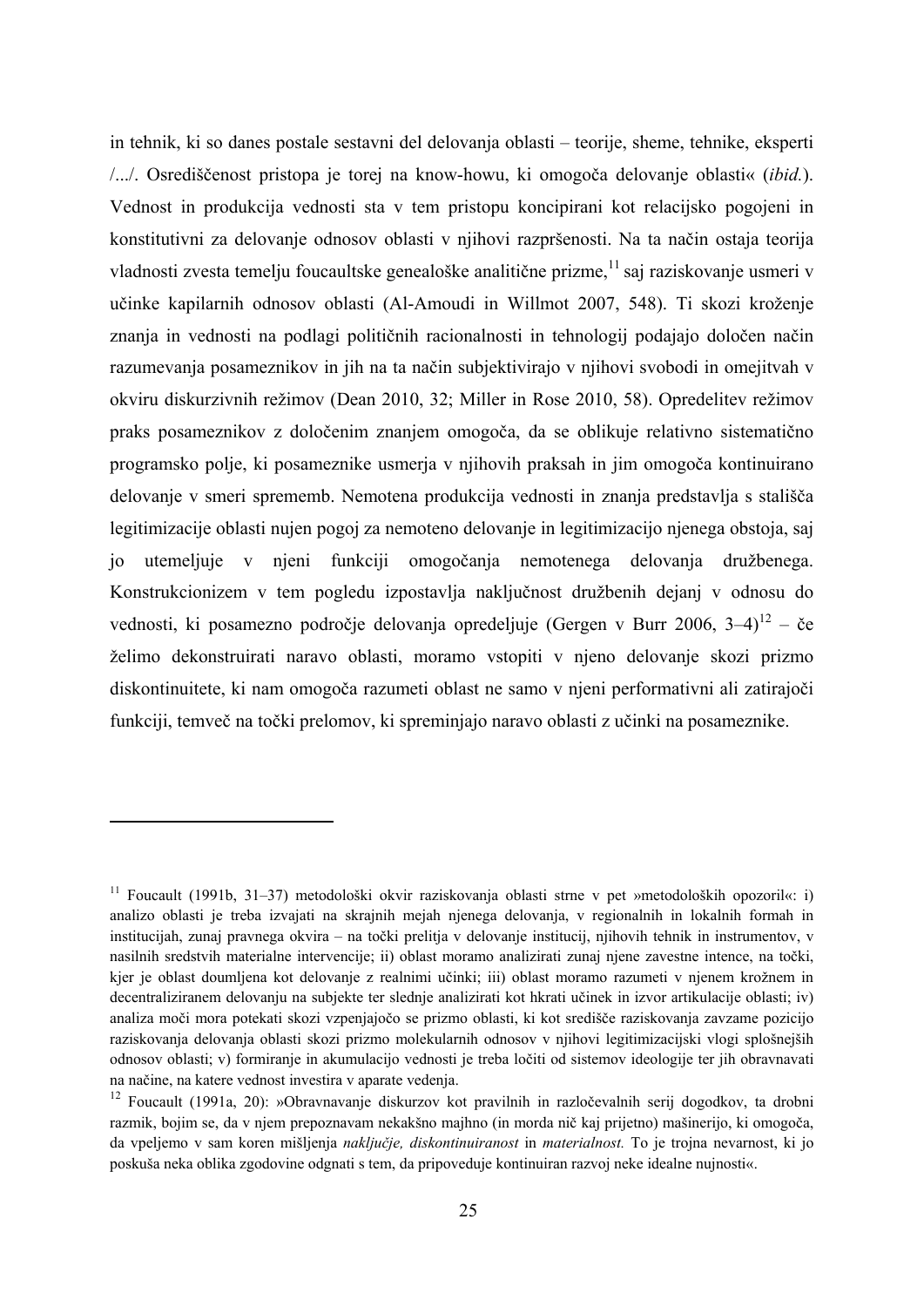Razumevanje oblikovanja in možnih zahtev političnih identitet teorija vladnosti umešča na kontinuum razvoja vednosti in znanja, skozi katere nas kot posameznike subjektivira v naših disperznih družbenih vlogah – v njihovi mikropojavnosti dekonstruira načine, ki omogočajo kontinuiteto delovanja oblasti. Vprašanje diskurzivnih sprememb kot pogoja sprememb v delovanju družbenega teorija vladnosti, sledeč poststrukturalistični prizmi, umešča v opredelitev naključnosti ustvarjanja pomenov, vendar je vprašanje diskurzivne kontinuitete nadrejeno analizi načinov, na katere do družbenih sprememb pride (Bevir 2010, 425). Ta manko avtor pripisuje foucaultskemu poudarku na dekonstrukciji načinov, na katere so posamezniki konstruirani skozi odnose oblasti, ne pa poudarku na analizi načinov, na katere akterji delujejo v odnosu do posameznih diskurzov. Teoretizacijo možnosti delovanja subjektov v diskurzih resnice, ki jih obkrožajo, teorija vladnosti vpelje skozi dekonstrukcijo razumevanja odnosa posameznika do samega sebe:

- − na individualni ravni z oblikovanjem etične substance, kjer posamezniki skozi prakse delovanja v odnosu do sebstva razvijajo etične vrednote, ki pozneje (lahko) postanejo temelj političnega delovanja (Foucault 1991e, 129–131); $^{13}$
- − na kolektivni ravni v pogojih liberalnega diskurza skupnosti, ki je utemeljen v diskurzu etike, s kolektivizacijo »aktivnih, materialnih, tehničnih praks v odnosu do sebe, lastnega telesa in obstoja« (Rose 2004, 196).

Vprašanje družbenih sprememb je torej kontekstualno določeno skozi razumevanje genealogije diskurza svobode in individuuma, ki v diskurzu liberalnih družb opredeljujeta subjektivacijo posameznikov.<sup>14</sup>

1

<sup>&</sup>lt;sup>13</sup> Foucault v intervjuju z Ruxom Martinom (v Gutman in Hutton 1988, 9) na vprašanje o pomenu lastnega intelektualnega dela v luči možne preskripcije svobode odgovori: »Ne. Že dlje časa me ljudje prosijo, naj jim povem, kaj se bo zgodilo, in naj jim dam program za prihodnost. Vsi dobro vemo, tudi z najboljšimi nameni, da ti programi postanejo orodje, instrument zatiranja. Rousseau kot ljubitelj svobode je bil zlorabljen v francoski revoluciji za gradnjo modela družbenega zatiranja. Marx bi bil zgrožen nad stalinizmom in leninizmom. Moja vloga – in to je preveč empatična beseda – je pokazati ljudem, da so dosti bolj svobodni, kot čutijo, da ljudje kot resnico sprejemajo, kot dokaz, nekatere teme, ki so bile zgrajene v določenem trenutku v zgodovini, in da so lahko ti t. i. dokazi kritizirani in uničeni. Da spremeni nekaj v glavah ljudi – to je vloga intelektualca«. Foucaultsko etiko in prakse samoprodukcije Hall (2003, 13) označi kot *performativity*.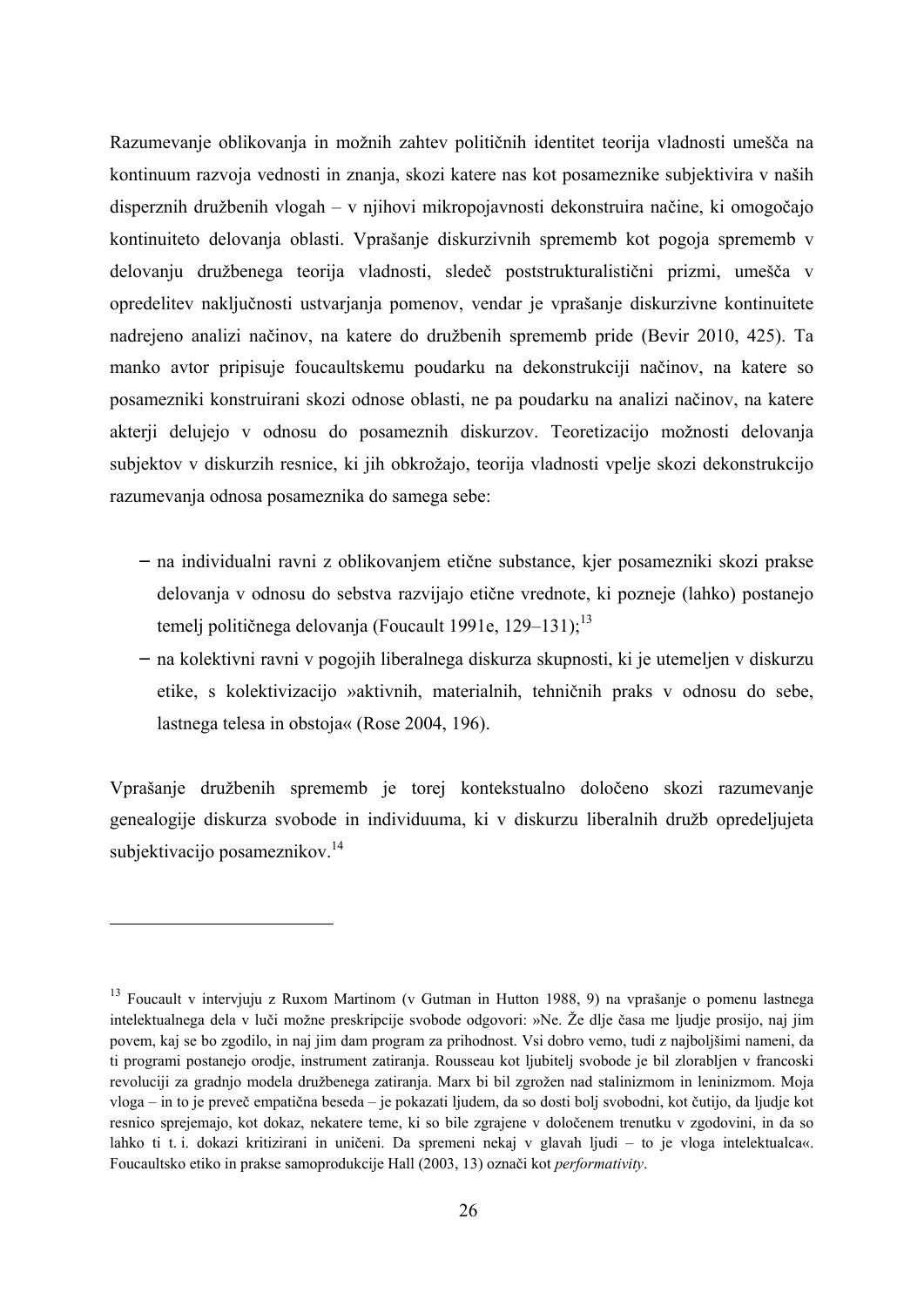Prizmo vladnosti je za razumevanje družbenih sprememb torej treba dopolniti s teoretizacijo pogojev, pod katerimi lahko v kontekstu decentraliziranih virov moči sodobnega liberalizma osmislimo spremembe. Kljub poudarku diskurzivnih tradicij na dekonstrukciji analize moči namreč le-ta ostaja nema ob vprašanju možnosti kolektivnega (lokalnega) delovanja v odnosu do dominantnih diskurzov (Thörn 2010, 76).<sup>15</sup> Na podlagi umestitve protidelovanja na individualno raven ostajajo družbene spremembe omejene v pogojih zasebnosti $16$  in ne presežejo diskurzivne določenosti odnosov moči kot osrednjega poudarka pristopov vladnosti. Analiza sprememb diskurza skozi prizmo politične ontologije v laclauovski prizmi predstavlja odmik od posameznikov, determiniranih v njihovih diskurzivno določenih subjektnih pozicijah, in nas premesti v razmislek o oblikovanju političnih identitet, osnovanih na razumevanju političnih zahtev kot pogoja družbenih sprememb.

Laclauovski koncept hegemonije predstavlja z vpeljavo dekonstrukcije dopolnilo političnega kot tistega trenutka, ki omogoča ponovno označevanje pomenov družbenega delovanja (Nash 2002, 104; Grebe 2009, 590), oziroma če dosledno sledimo Laclauu (2008b, 137): »Politično (je) v nekem smislu anatomija družbenega sveta, kar zadeva vzpostavitev družbenega«. Dekonstruktivistični trenutek je pomemben za dve dimenziji političnega: i) politično kot utemeljitveni trenutek družbe in ii) vztrajanje na nemožnosti zaprtja pomena (Grebe 2009, 599). Nashova (2002, 103) poudarja, da moramo laclauovsko prizmo diskurzivnih formacij razumeti kot nemožnost zaprtja in enotnosti med različnimi elementi, ki tvorijo družbeno –

1

<sup>&</sup>lt;sup>14</sup> Bevir (2010, 424) kot pogoj za (ne)možnost razumevanja prehodov med epistemami v foucaultski tradiciji opredeli poudarek na strukturni določenosti intencionalnosti in delovanja v razmerju do pogojev delovanja, ki so opredeljeni skozi režime resnice.

<sup>&</sup>lt;sup>15</sup> Foucault (1991d, 118) v razumevanje odnosa med oblastnimi razmerji in konfrontacijskimi mehanizmi vpelje koncept strategij: »Če namreč drži, da sta v srcu oblastnih razmerij in permanentni pogoj njihovega obstoja nepokorščina in neka bistvena trdovratnost principa svobode, potem ni nobenega oblastnega razmerja brez sredstev za osvoboditev ali možnosti za pobeg«. Konfrontacijske strategije v odnosu do oblasti razume kot točke omejevanja in kot konstitutivni pogoj odnosov svobode, vendar jih v skladu z razumevanjem svobode kot sestavnim delom oblasti umesti v nezmožnost mišljenja permanentnosti odnosov svobode: »/.../ vsaka konfrontacijska strategija (si) obeta postati oblastno razmerje, vsako oblastno razmerje pa se nagiba k ideji, da lahko postane zmagovalna strategija, če bo nadaljevalo svojo razvojno linijo in se spustilo v neposredno konfrontacijo« (*ibid.*). McKee (2009, 471) Foucaultovo usmerjenost v moč kot politično strategijo in ne kot element zatiranja in razlikovanja označi kot skepticizem in zavrnitev emancipatoričnih projektov. To izhodišče nam bo v nadaljevanju služilo kot opredelitev preskriptivne vpeljave koncepta »agonistične demokracije« Chantal Mouffe (2005; 2009), ki velja za točko prehoda foucaultskega normativnega relativizma.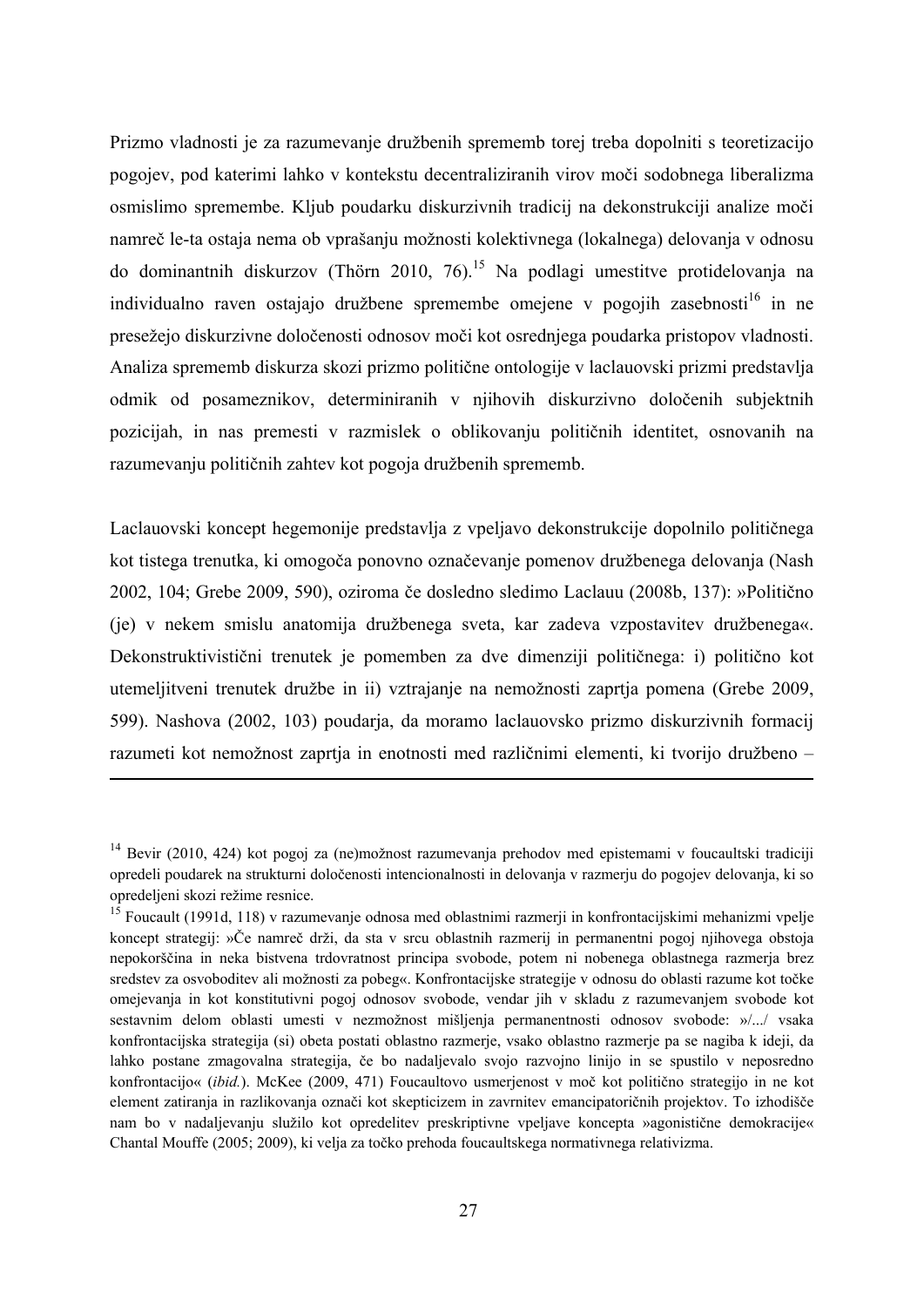»enotnost političnega označevalca je 'naturalizirana' ob institucionalizaciji, ampak konstitutivna naddoločenost artikulacije pomeni, da je ponovno označevanje vedno mogoče«. Teoretični fokus družbenih sprememb z vpeljavo radikalne družbene naddoločenosti in političnega kot polja ponovnega označevanja odmakne poudarek od razumevanja znotraj diskurzivnih re-formacij (kot v primeru Fairclougha) in naključnih diskurzivnih prehodov (kot v primeru Foucaulta) kot temeljnih za dojemanje procesov reartikulacije pomenov in družbenih struktur. Na ta način omogoči, da subjekt osvobodimo diskurzivnega determinizma skozi razklenitev odnosa med strukturo in odločitvijo (Grebe 2009, 600). Sprejetje političnega v analitično prizmo tako najprej omogoča, da vnesemo razmislek o drugih možnostih in sprejmemo predpostavko, da ni nobene *a priori* potrebe po določeni kombinaciji elementov družbenega (Nash 2002, 104). Laclau (2008b, 149) vpeljavo kontingence aplicira na primer liberalne demokracije:

»Ko artikulacija med liberalizmom in demokracijo enkrat obvelja zgolj za naključno (kontingentno), nujno sledita očitna sklepa: i) možne so tudi druge artikulirane naključne povezave, tako da obstajajo oblike demokracije tudi zunaj liberalnega simbolnega okvira (problem demokracije, viden v svoji pravi univerzalnosti, postane problem pluralnosti okvirov, ki omogočijo vznik 'ljudstva'); ii) ker vznik 'ljudstva' ni več neposredni učinek nobenega posebnega okvira, postane vprašanje konstituiranja ljudske identitete pomemben del vprašanja demokracije /.../«.

Iskanje možnih načinov artikulacije skupnih zahtev v pogojih razdrobljenosti družbenega ter ne-pristajanje na ne-možnost reartikulacije pomenov v tej prizmi predstavljata osrednji teoretični potencial razvoja *etosa* demokratične levice (Laclau in Mouffe 2001, xix; Laclau 2008b, 231; Grebe 2009, 606).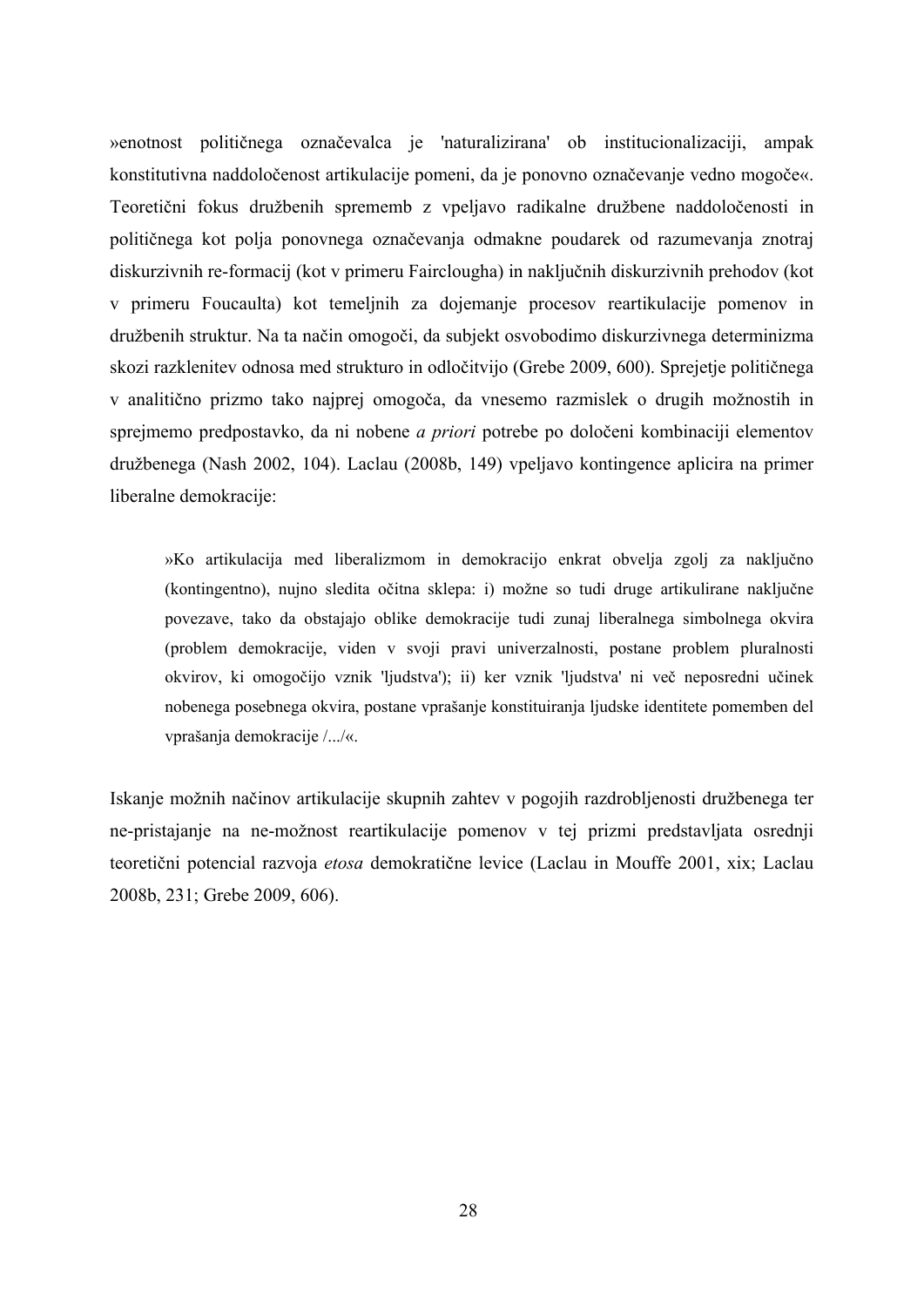#### *2.1.2 Etos raziskovalne tradicije*

Izhodišče diskurzivnih teorij je treba iskati v njihovem kritičnem *etosu*, če želimo razumeti način, na katerega te teorije vzpostavljajo svojo pozicijo izhajajoč iz predpostavke o relativnosti družbenega in družbene pogojenosti vednosti. Izhajajoč iz relativnosti znanja in vednosti kot določujoče značilnosti tega pristopa je iz ontološke predpostavke o naključnosti in epistemološke predpostavke o prepletenosti znanja in moči namreč ta pristop nemogoče vzpostaviti v objektivnosti in nujnosti znanja, ki ga posreduje. Ideje, opredeljene v diskurzivnih pristopih, moramo torej nujno razumeti v duhu kritičnega *etosa*, ki jih opredeljuje v družboslovju.

Izbrana pristopa sta se oblikovala v sedemdesetih letih prejšnjega stoletja, in sicer iz nezmožnosti marksistične tradicije pri osmišljanju novih družbenih gibanj, vzpona novih družbenih antagonizmov ter prevlade neoliberalne logike v javnem in zasebnem. Izhajajoč iz novih pogojev družbenega in iz oblikovanja nove pozicije kritične teorije postane v tem obdobju cilj kritike marksizma oblikovanje nove »neesencialistične politike levice«. Le-ta mora oblikovati ne samo nove načine razumevanja družbenega, ampak pred tem tudi vzpostaviti nove ontološke predpostavke, če želi preiti določenost kategorij marksizma – teorija mora torej odgovoriti na vprašanje, »kako morajo enote biti, da je objektivnost določenega polja mogoča« (Laclau in Mouffe 2001, x). Določujoč kontekst sprememb družbenega, ki jih marksistična teorija ni bila zmožna absorbirati v svoj teoretični okvir, je postmarksistično teorijo zaznamoval v razumevanju sprememb, ki jih je prinesel propad socialističnega projekta, sovjetskega bloka, in intervencije v polje diskurza tretje poti, ki ga določajo razmerja neenakopravnosti hegemonije neoliberalizma (Laclau in Mouffe 2001, 2). Grebe (2009, 597) izpostavlja, da moramo razumeti primarni fokus teorije Laclaua in Mouffove prav v kritiki tradicionalne levičarske politike in neposrednem naslavljanju aktualnih političnih problemov ter šele nato v okvirih poststrukturalistične in dekonstruktivistične etike, ki sama po sebi ne predstavlja možnosti razmišljanja o političnem.

Foucaultska dediščina genealoškega pristopa v delih avtorjev vladnosti predstavlja, podobno kot postmarksistična teorija, opredelitev novih načinov razumevanja delovanja oblasti. Kot navaja Dolar (1991, xviii): »Gre predvsem za to, da je premislek gibanja iz maja '68 zahteval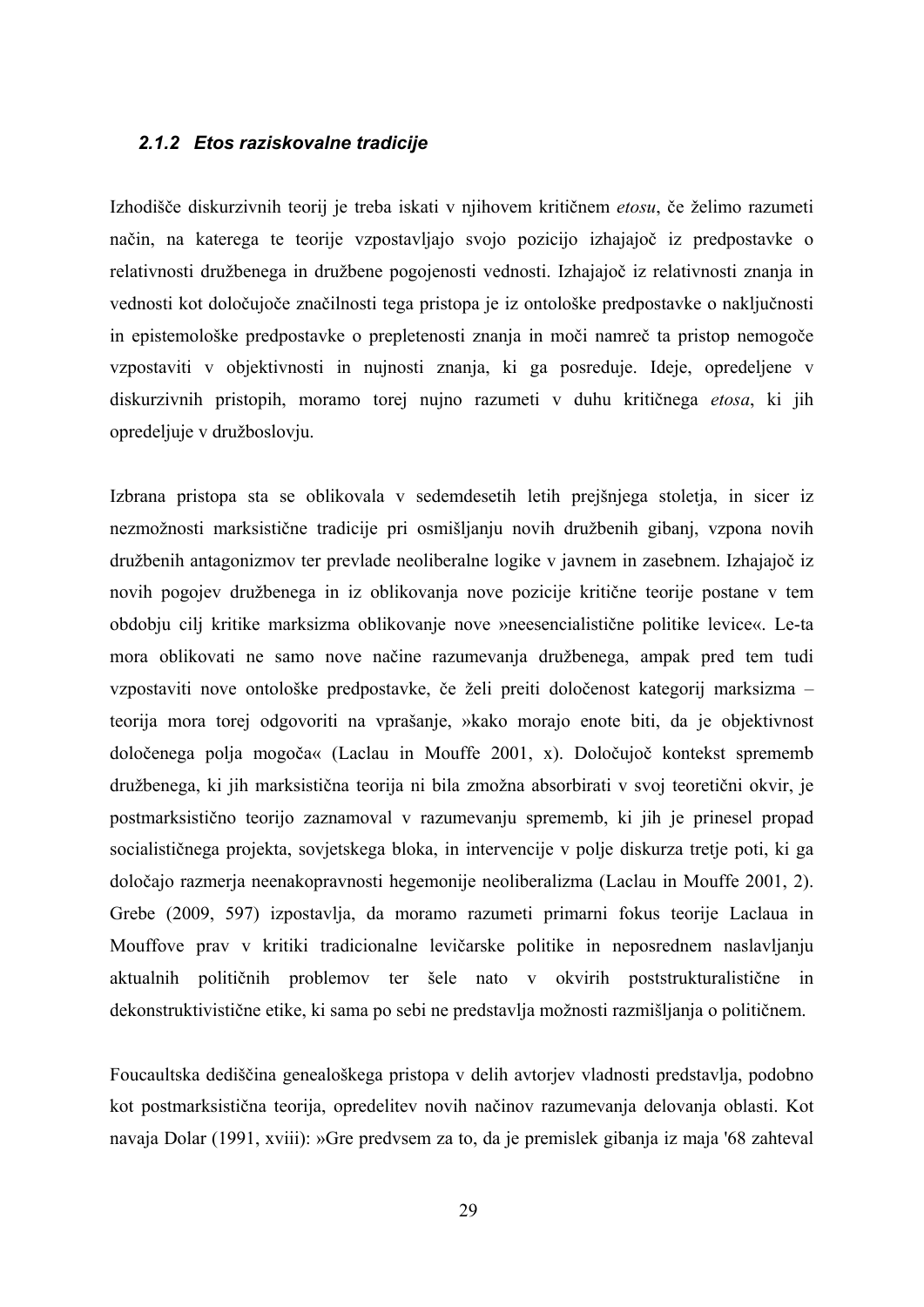novo koncepcijo oblasti, opustitev večine tradicionalnih levičarskih izhodišč in postulatov, drugačen pristop k političnemu delovanju – oblast se je izkazala za nekaj drugega od tiste trdnjave, na katero je jurišala majska revolucija«.

Izhodišče pristopov vladnosti moramo torej razumeti v njihovi želji po dekonstrukciji odnosov oblasti v razpršenosti družbenega, ki je pogojeno z razumevanjem nove logike operacionalizacije liberalizma v simboličnem okviru države. Z drugimi besedami, genealoška faza je povezana s »trenutkom omejenih 'političnih bojev', ki jih pogojujeta zaton marksizma in nastop izzivov militantnega liberalizma« (Dean 2010, 6).

Stične točke spremenjenih pogojev družbenega in vzpon teh pristopov so opredeljeni v treh spremenjenih pogojih prepletanja družbenega in političnega, ki določujoče vplivajo na dojemanje političnih identitet in pogojev njihovega oblikovanja v obdobju naprednega liberalizma: i) umiku države in političnega; ii) vzponu novih antagonizmov in iii) novem načinu operacionalizacije oblasti v obdobju neoliberalizma. Opredelitev umika države in političnega iz relacij naprednega liberalizma je v teoriji vladnosti razumljena kot določujoča značilnost oblasti. Rose in Miller (2010, 17) v razčlenitvi vstopa liberalne države kot določujoče značilnosti operacionalizacije družbenega opredelita nujnost teoretične pozicije, ki izhaja iz dekonstrukcije pogojev, ki takšen način vladanja omogočajo. Pri tem izpostavljata vztrajanje kritike velike države ter nezmožnost levice pri artikulaciji alternativ in s tem posledično prevlado desno usmerjenih reinterpretacij delovanja družbenega. V tej mreži odnosov delovanja oblasti opredelita novo koncepcijo aktivnega in odgovornega subjekta kot tisto točko, ki omogoča legitimizacijo diskurza naprednega liberalizma v operacionalizaciji družbenega. Teorija vladnosti torej izhaja iz dekonstrukcije nevtralnosti in samoumevnosti diskurza liberalnega načina vladanja, ki danes omogoča nevtralizacijo diskurza politične odgovornosti v odnosu do eksternalizacije negativnih učinkov trga v polju zasebnega. Genealoški etos moramo torej razumeti »kot kritično in učinkovito zgodovino, ki je kritična v tem, ko naslavlja in dekonstruira dana, naravna, nujna in nevtralna področja, in učinkovita v tem, ko disturbira kolonizacijo znanja s strani transhistoričnih shem in teleologij, ki trdijo da lahko zagotovijo resnico o naši sedanjosti« (Dean v Dean 2010, 4).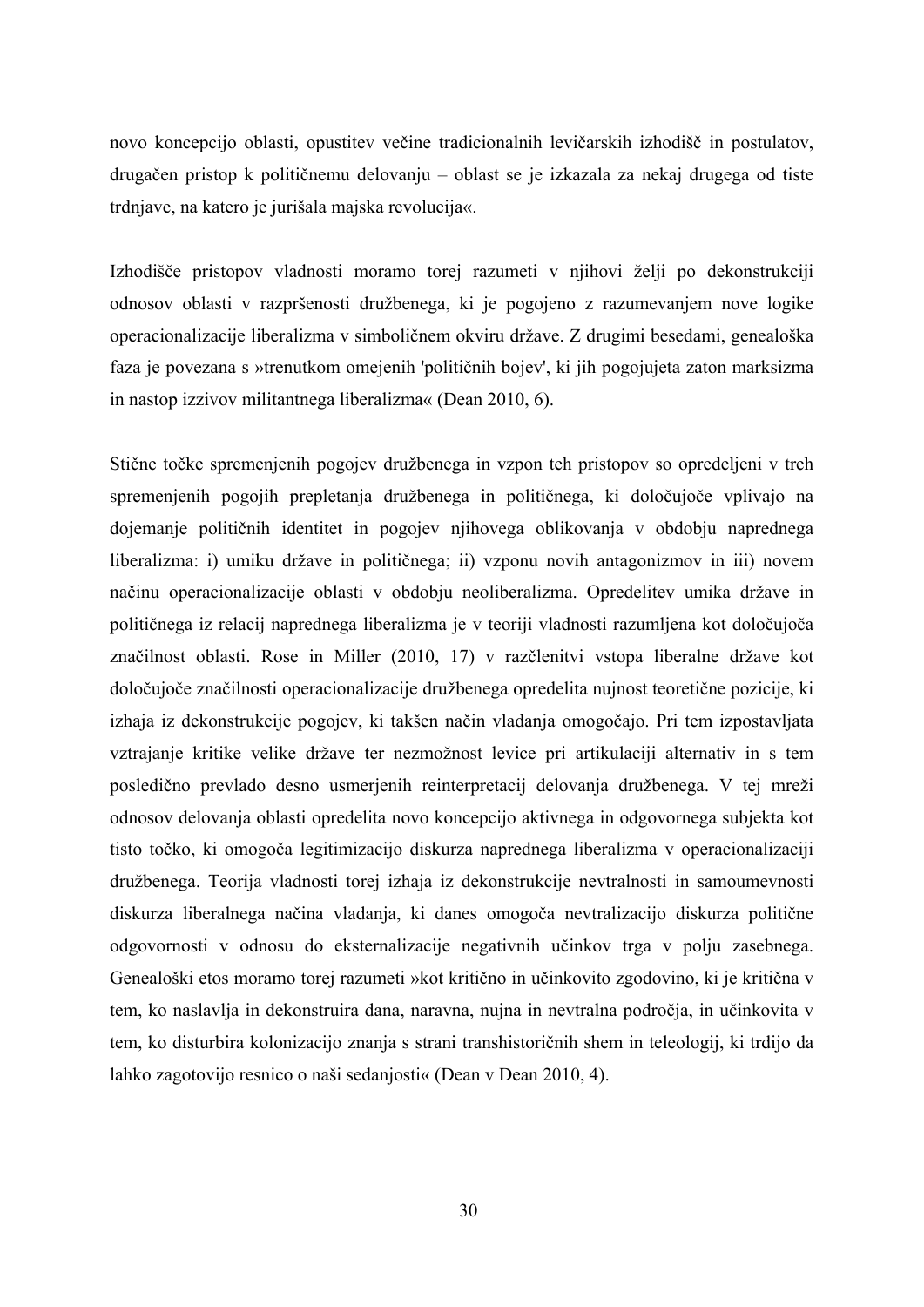Vstop kontekstualne dekonstrukcije tehnologij in operacionalizacij diskurza v tem pogledu razumemo kot opredelitev možnosti in omejitev družbenega skozi dekonstrukcijo praks subjektivacije posameznikov. Foucaultski *etos* v razumevanju sprememb in delovanja akterjev obide popolno strukturno določenost subjekta z določanjem vloge »avtonomnega subjekta« kot tistega pogoja, ki omogoča mišljenje svobode v diskurzivni določenosti družbenega. Politični *etos* torej temelji na notranjih bojih kot izrazu estetike življenja – etika delovanja je v tej tradiciji umeščena v nenehni aktivizem in odpor v odnosu do obstoječih meja sebstva in skupnosti (Simons 2002, 17–21).

Postmarksistična teorija diskurza izhaja iz analitičnega obrata teoretičnega poudarka z  $d\mu$ žbenega na politično<sup>17</sup> zavoljo angažiranega teoretičnega vstopa v razumevanje in dekonstrukcijo pogojev neenakosti (Grebe 2009, 599). Postmarksistična teorija se namreč ne zadovolji z dekonstruktivističnim razblinjanjem nevtralnosti političnih diskurzov, ampak obravnava umik političnega iz teorije kot dejavnik njene nemožnosti, da odgovori na izzive diskurza tretje poti, ki se manifestira v »sakralizaciji konsenza«. V umiku trenutka političnega in odsotnosti teoretizacije družbenih konfliktov Mouffova (2005, 2–6; 2009, 13) identificira izogibanje vseprisotni nevarnosti radikalizacije družbenih razmerij skozi prizmo prijatelj/sovražnik in umestitvi radikalne desnice v prazen prostor odsotnosti političnih meja kot dvema možnima negativnima posledicama teoretične opustitve političnega. Teorija mora torej v prostor razumevanja družbenega spustiti element političnega in ga definirati kot konstitutivno funkcijo družbenega, saj lahko le na ta način oblikuje teoretična orodja, ki bodo lahko naslovila potencialne negativne obrate (Mouffe 2005, 2).

Rekonceptualizacijo političnega moramo danes razumeti v pogojih pluralnosti diskurzov in kategorij ter opustiti željo po normativni epistemologiji, opredeljeni v univerzalnem trenutku demokratičnosti (Laclau in Mouffe 2001, 3). Teoretično opuščanje razumevanja novih virov oblikovanja političnih identitet, ki jih manifestirajo novodobni populizmi, moramo torej

**.** 

<sup>&</sup>lt;sup>17</sup> Demokracijo moramo v delih Mouffove (2009, 2) razumeti v dveh razsežnostih: i) demokracijo kot obliko vladanja, ki izhaja iz načela suverenosti ljudstva, in ii) simbolični okvir izvajanja demokracije, ki je v modernih demokracijah opredeljen v diskurzu demokratične revolucije in izvajanju oblasti ljudstva. Kot opozarja avtorica, je slednjo treba razumeti v diskurzu liberalizma, ki poudarek postavlja na osebno svobodo in človekove pravice.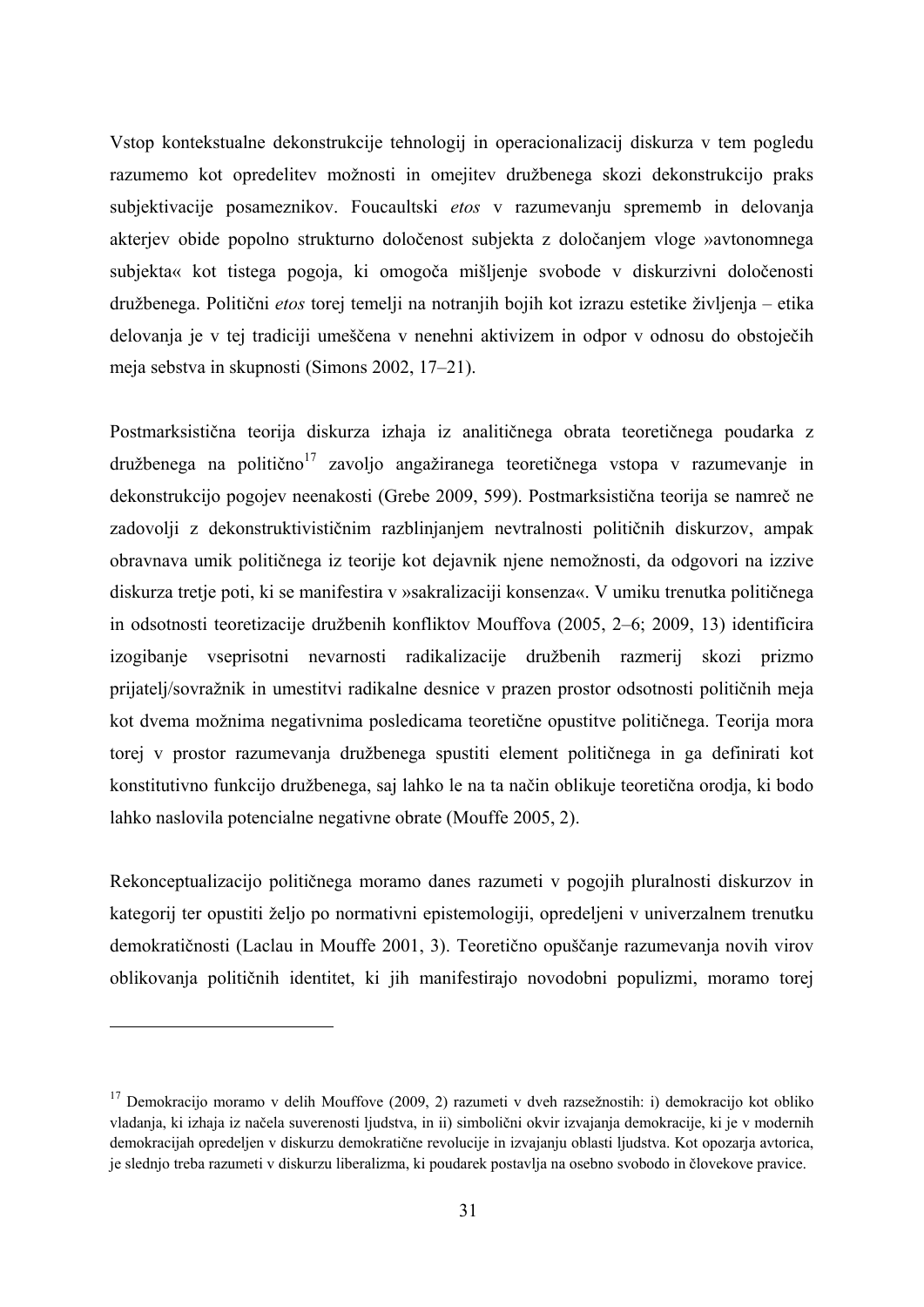zamenjati z razumevanjem le-teh v njihovi politični pojavnosti in opredeliti pogoje vznika partikularnih političnih identitet, ki danes oblikujejo delovanje družbenega (Laclau in Mouffe 2001, 1).

Tretjo kontekstualno os *etosa* postmarksizma in vladnosti predstavlja hegemonija neoliberalizma, ki je določujoča za odnose moči, ki zaznamujejo sodobne družbe. Pri tem oba pristopa izhajata iz delovanja logike neoliberalizma v odnosu do institucij in diskurza demokracije, saj jo teorija postmarksizma opredeli kot grožnjo demokratičnim institucijam, teorija vladnosti pa preko načinov, na katere se je ekonomska moč investirala v odnose in institucije ter posledično vplivala na oblikovanje želja, ciljev in možnosti posameznikov in skupin (Mouffe 2009, 6; Miller in Rose 2010, 2). Dekonstrukcija odnosov oblasti v njihovi pojavnosti in vztrajanje na naslavljanju političnega omogočata analizo načinov, na katere se danes diskreditirajo potencialne alternative (Mouffe 2009, 5–6). Razumevanje diskurzov modernizacije, fleksibilnosti in odgovornosti omogoča analizo delovanja razmerij moči in posledično razmislek o diskurzivnih legitimizacijah vztrajajočih odnosov neenakosti v pogojih absolutne individualne svobode.18

Preskriptivni *etos* postmarksistične teorije razvije predvsem Mouffova (2005; 2009), in sicer z nadaljevanjem dela na konceptu radikalne demokracije in radikalnega demokratičnega državljanstva, ki je sicer že opredeljen v »Hegemoniji in socialistični strategiji« (Laclau in Mouffe 2001, 149–193).<sup>19</sup> Vstop teorije radikalnega demokratičnega državljanstva bomo v tem pogledu definirali kot preskriptivno potezo postmarksistične teorije, ki možnosti razvoja demokracije vidi v oblikovanju političnih identitet, utemeljenih v kolektivnih demokratičnih zahtevah, osrediščenih okoli kolektivnih oblik identifikacije, kot so npr. ženske, delavci, istospolno usmerjeni, ekološka in nova družbena gibanja: »To je koncepcija državljanstva, ki na podlagi skupne identifikacije z radikalno demokratično interpretacijo načel svobode in

1

<sup>&</sup>lt;sup>19</sup> Wenman (2003) vpelje razlikovanje med pristopoma Chantal Mouffe in Ernesta Laclaua z ločevanjem med dekonstruktivistično držo poststrukturalizma Laclaua, ki razvija postmarksistično teorijo z ohranitvijo elementov marksizma na eni strani, in preskriptivno držo razumevanja pogojev radikalnega demokratičnega pluralizma v delih Mouffove, ki je utemeljena s potrebo po ohranitvi liberalne politične tradicije na drugi.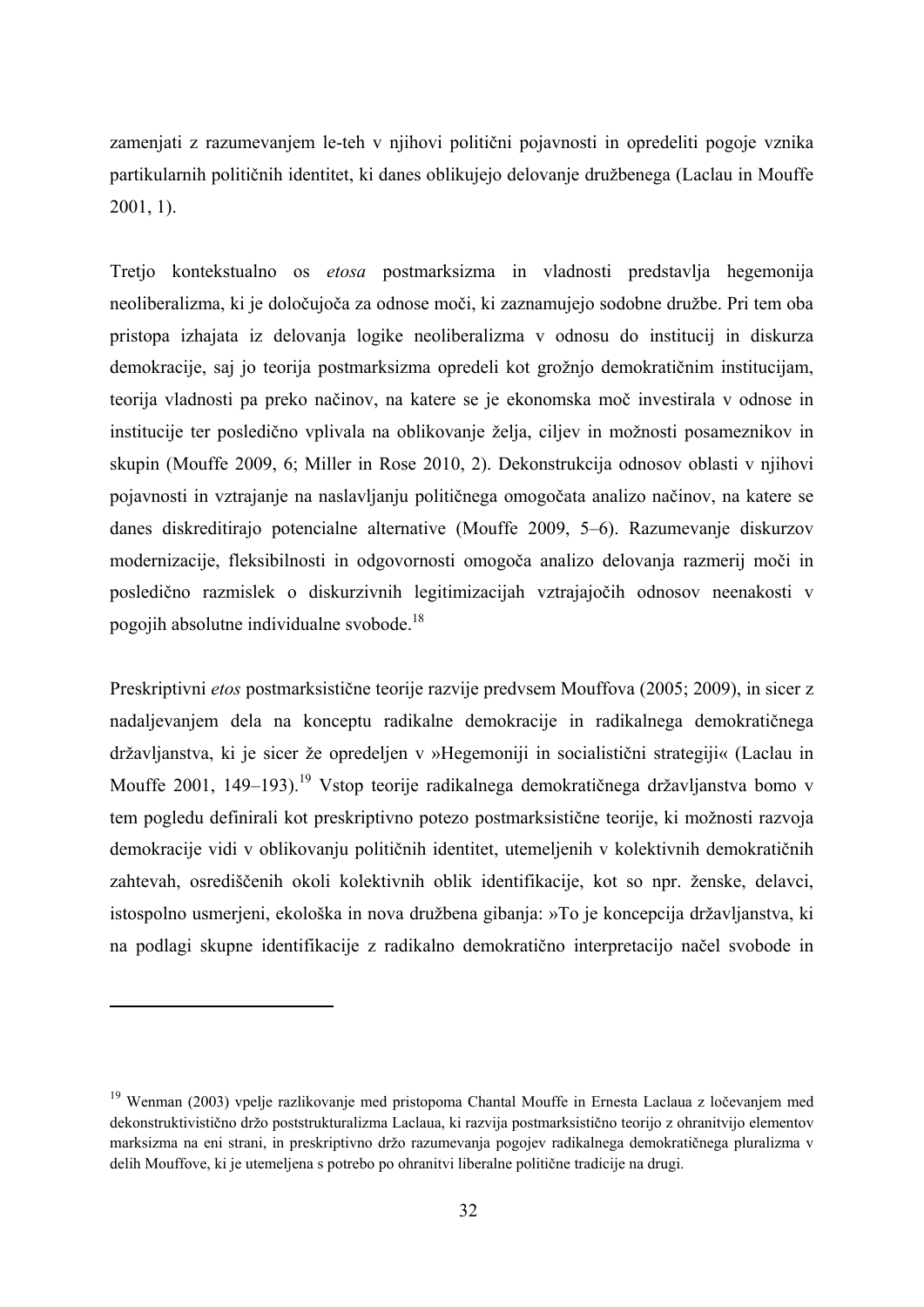enakosti stremi h konstrukciji 'nas', verigi enakosti med zahtevami skozi artikulacijo principa demokratične enakosti« (Mouffe 2005, 70).

Umestitev praks prehranjevanja in hrane kot virov novih identitetnih projektov posameznikov umeščamo v raziskovanje potenciala radikalnega demokratičnega državljanstva v pogojih naprednega liberalizma skozi prizmo nujnosti in naključnosti. Prizma nujnosti izhaja iz potrebe po razumevanju načinov, na katere so prakse prehranjevanja v institucionalnih relacijah naprednega liberalizma opredeljene v relacijah zasebnosti. Kljub vztrajnosti družbenih neenakosti kot določujočih dejavnikov vzorcev prehranjevanja, dostopa do hrane in posledično učinkov na zdravje je racionalizacija odgovornosti premeščena na posameznike kot samoodgovorne (izolirane) akterje (Lupton 1998, 68–93; Lupton 2003, 44–47; Ule 2003, 47–49; Kamin 2006, 37–49). Analiza operacionalizacije institucionalnega diskurza individualne odgovornosti je opredeljena v pomenskih mejah tega diskurza in družbenih razsežnostih, ki jih zajema. Alternativni diskurz, ki relacije prehranske neenakosti premešča iz polja zasebnega, bomo analizirali v pogojih diskurzivnih možnosti artikulacije novih pomenov in praks. Naključnost izbranega področja raziskovanja lociramo v generičnosti diskurzov naprednega liberalizma, ki posameznike subjektivira v diskurzu samoodgovornosti in etične drže. Diskurz prehranjevanja namreč predstavlja le del širše diskurzivne formacije naprednega liberalizma, ki je utemeljena na presečišču individualizacije odgovornosti in pluralnosti identitetnih virov.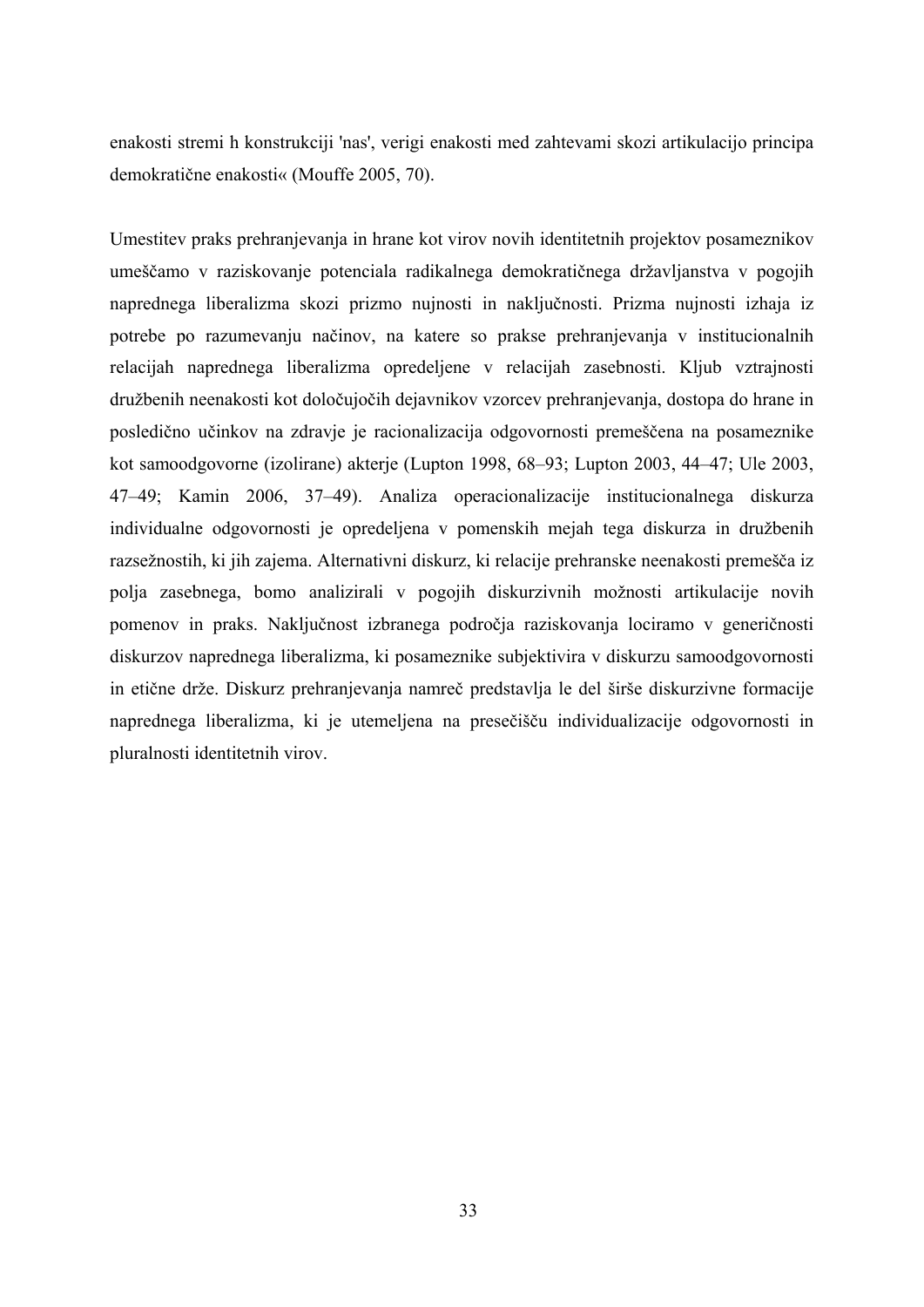# **3 FOUCAULTSKA DEDIŠČINA – TEORIJA VLADNOSTI V ERI NAPREDNEGA LIBERALIZMA**

Teorijo vladnosti, kot smo jo orisali do sedaj, umeščamo v foucaultsko tradicijo zaradi značilnosti raziskovalnega pristopa, ki ga je le-ta prevzela predvsem po genealoški fazi Michela Foucaulta. Miller in Rose (2010, 5) kot določujočo za njuno teoretsko usmeritev izpostavljata deli »Nadzorovanje in kaznovanje« (2004) ter »Rojstvo klinike« (2009). Svoj pristop utemeljita v konceptih, ki izhajajo iz tega opusa, vendar kot določujoče izpostavljata predvsem naslanjanje na obliko analize (*analytics*), *etos* raziskovanja in pomen vprašanja, »koga in kaj moramo razumeti v kritičnem raziskovanju odnosov znanja, avtoritete in subjektivitete v naši sedanjosti« (Miller in Rose 2010, 8). Vendar, kot izpostavljata avtorja, pristopa, ki se je oblikoval pod oznako »zgodovina sedanjosti« (*History of the Present*), ne označuje in ne sme označevati le foucaultska dediščina, temveč moramo pristop razumeti v njegovi transdisciplinarnosti in reinterpretaciji ter oblikovanju novih konceptov (*ibid.*). Analiza je v teh pristopih umeščena v razumevanje genealogije oblasti skozi rekonstrukcijo odnosa med problemskimi področji ter ponujenimi rešitvami in prekinitvijo samoumevnosti sedanjosti: »/.../ da postane dano zopet nenavadno in da povzročimo premislek o tem, kako je postalo tako naravno« (Rose 2004, 57).

Značilnosti analitičnega pristopa izpostavljamo v odnosu do foucaultske drže v smislu vztrajanja na interpretaciji diskurzov in praks v oblikovanju in preoblikovanju institucij in subjektivitet, razsrediščenju moči skozi umik poudarka na državi kot določujočem izvoru moči ter na osrediščenosti produktivnosti moči na podlagi razumevanja odnosa med praksami in tehnologijami države in svobodo posameznikov. Denaturalizacijo diskurzivne določenosti subjekta teorija vladnosti naslavlja skozi dekonstrukcijo diskurzivnega polja in intervencijskih praks (McKee 2009, 465), in sicer preko obrata raziskovalnega vprašanja iz »zakaj« v »kako«: »/.../ zakaj se je nekaj pojavilo kot problem določenim ljudem v določenem trenutku, je vprašanje, na katerega teorija pogosto odgovarja s sklicevanjem na preddoločene koncepte razreda ali poklicnih 'interesov'« (Miller in Rose 2010, 6). Nujnost obrata tega vprašanja avtorja utemeljujeta s konstruktivno vlogo denaturalizacije vzročnosti in z nepristajanjem pristopa na »razlagalno« funkcijo teorije (*ibid.*). Podobno Dean (2010, 39–40) poudarek prizme opredeli v odnosu med praksami in problematizacijami države, ki omogočajo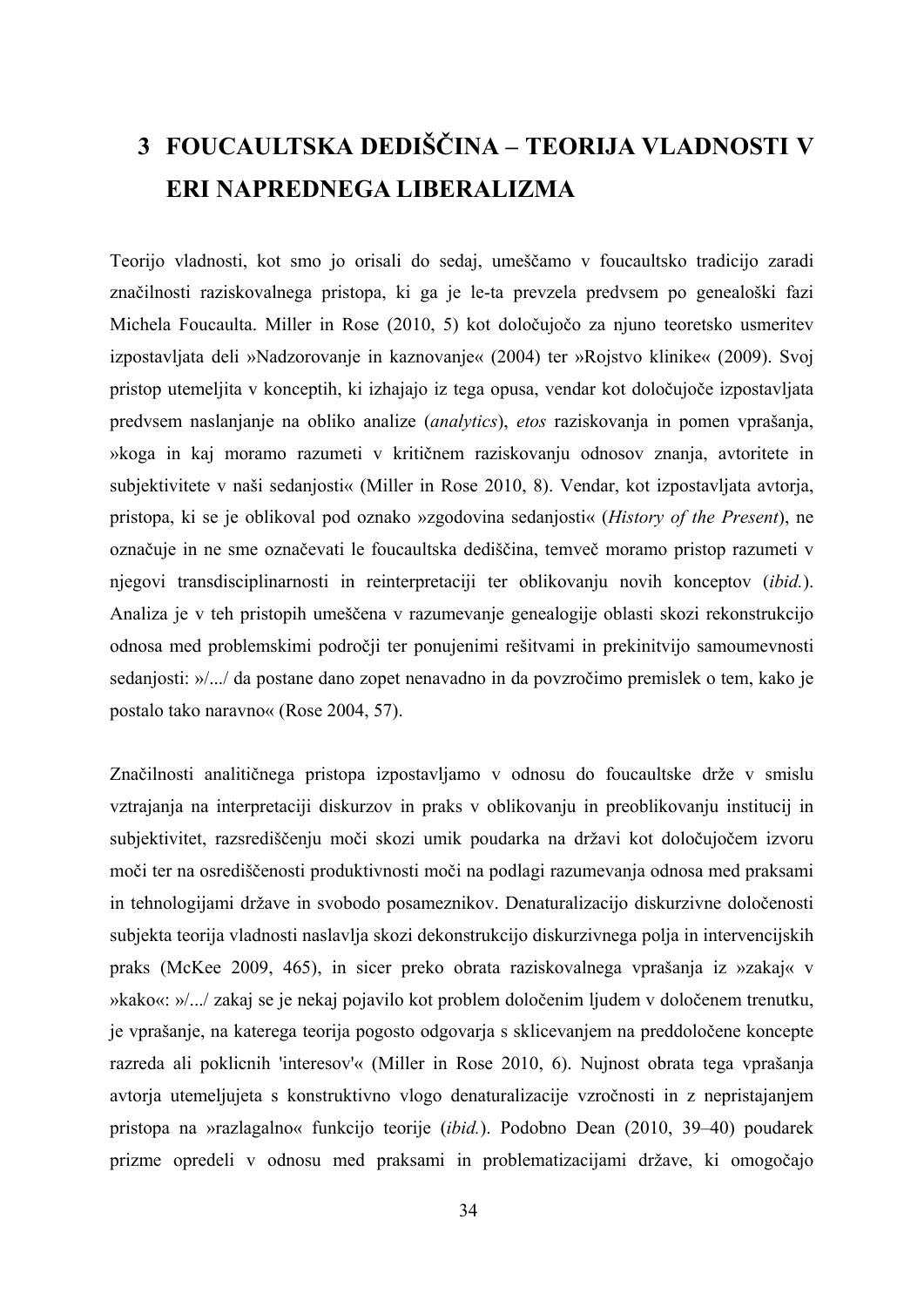razumevanje teh procesov v odnosu do subjektov. Teorija vladnosti je torej usmerjena v razumevanje zgodovine diskurzivnih intervencij oblasti, ki oblikujejo posameznikov odnos do samega sebe in do drugih, pri tem pa razkrivajo koncepcije posameznikov v njihovih raznolikih vlogah (Miller in Rose 2010, 7).

Vlogo države pri vzdrževanju odnosov oblasti teorija vladnosti naslovi preko razsrediščenega razumevanja države skozi odnose vladnosti in preko vseprisotnosti odnosov, ki prestopajo tradicionalne meje državnih aparatov (McKee 2009, 468–469). Razsrediščeno razumevanje moči države pristop premešča v mnogoterost centrov oblasti, ki omogočajo operacionalizacijo moči države v razmerjih mikro odnosov in norm (Miller in Rose 2010, 5). Odnose oblasti, ki temeljijo na razvejanem aparatu sodobne države, pristop opredeli s procesom »governmentalizacije države« (op. p. Boris Čibej *et al* 1991d, 117)20 – kontinuiranim procesom opredeljevanja področij, ki bodisi spadajo ali ne spadajo v pristojnost države in posledično opredeljujejo dihotomije javno/zasebno, politično/nepolitično (Rose 1996, 38; Rose 2004, 18). Analitika oblasti (*analytics of government*) pri opredeljevanju funkcij države ne vstopa skozi razumevanje distribucijske moči države, delitve med državo in civilno družbo in podobno (klasični sociološki in politološki koncepti). Diskurze o oblasti namreč identificira kot notranji del izvajanja oblasti, multipliciteto odnosov pa kot določujočo za izvajanje oblasti: »Režimi oblasti in pravil imajo analitično prednost v odnosu do distribucije moči in delitvijo med državo in civilno družbo ter med zasebno in javno sfero« (Dean 2010, 37).

Tretja določujoča značilnost je koncepcija moči kot produktivne. Podobno kot Foucault (1991d, 114; 2004, 257–8), ki svobodo razume v konstitutivni vlogi subjektivacije, teorija vladnosti oblast proučuje preko načinov, na katere le-ta omogoča delovanje subjektov v odnosu do samih sebe: »/.../ subjektivacija kot oblika delovanja na delovanje« (Miller in Rose

**.** 

<sup>&</sup>lt;sup>20</sup> Primarnost države Foucault (1991d, 117) v hierarhiji virov izvrševanja oblasti umesti v odvisnost ostalih virov od aparatov države, ki se morajo v sodobnih družbah bodisi zaradi izpeljanosti bodisi zaradi nadzorstva države vedno sklicevati nanjo. Proces poimenuje po ožjem pomenu besede *gouvernment,* ki označuje proces izpopolnjevanja, racionalizacije in centralizacije odnosov oblasti v obliki državnih institucij – sodobna država je sledeč Foucaultu *governmentalizirana*. Kljub temu je ne smemo konceptualizirati kot meta-oblasti (Foucault 1991c, 66), temveč v soodvisnoti njene vloge od raznovrstnosti in naddoločenosti oblastnih razmerij izven te forme oblasti.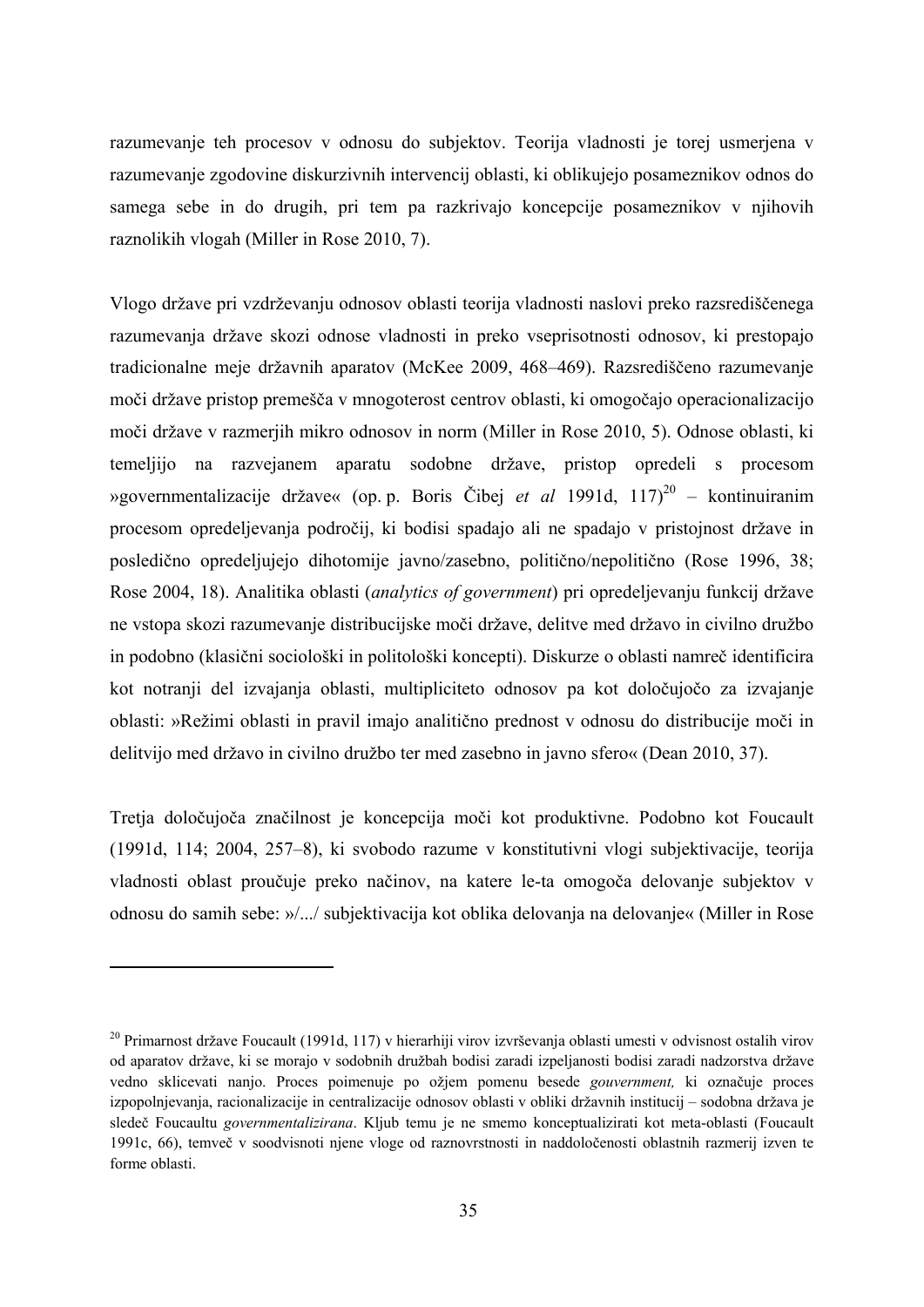2010, 8). V diskurz liberalizma, ki ga določa svoboda posameznikov, vladnost torej ne vstopa skozi zavračanje svobode kot fikcije, temveč analizira načine, na katere je ta svoboda operacionalizirana z ustvarjanjem pogojev, ki sploh omogočajo prakse svobode (Barry *et al*  1996, 8; Burchell 1996, 21).<sup>21</sup> Pristop vladnosti oblast operacionalizira skozi »delovanje na delovanje« in jo opredeli v »samih globinah duše« (McKee 2009, 470) oziroma v odnosu subjekta do lastne svobode.<sup>22</sup>

### **3.1 SVOBODA SUBJEKTA/SUBJEKT SVOBODE**

Konceptualizacija identitete v konstrukcionistični tradiciji diskurzivnih pristopov izhaja iz antiesencialistične predpostavke poststrukturalizma, ki zavrača inherentno bistvo posameznikov, ki ga lahko razkrijemo (Ule 2000, 203–209). Ta predpostavka tako popolnoma destabilizira idejo samozadostnega subjekta, ki zavzema središčno pozicijo kartezijanske tradicije. Kot izpostavlja Hall (2003, 1–2), je identiteta v diskurzivnih pristopih, »/.../ ideja, ki je ne moremo misliti na star način, ampak brez nje določenih vprašanj sploh ne moremo misliti«. Rekonceptualizacija identitete iz t. i. močne v šibko je del kritičnega pristopa postmodernizma in kulturnega obrata v družboslovju, ki prenese poudarek z analiz, ki svojo razlagalno moč utemeljujejo v opisovanju in analizi družbenih struktur, na analize, ki so utemeljene na razumevanju diskurzov in kulturnih označevalcev (Grad in Rojo 2008, 4–5). Razumevanje subjekta v pristopu vladnosti torej ni opredeljeno z notranjo esenco posameznika, ki ga moramo »odkriti«, »osvoboditi«, »emancipirati«, saj pristop analizo

<sup>21</sup> Dean (1996, 214–220) analizo procesov subjektivacije opredeli kot »kritično ontologijo sebstva« (*critical ontology of ourselves*), pristop, ki ne nudi rekonceptualizacije identitete, ampak spreminja analitično perspektivo, ki ne govori več s pozicije gotovosti. Omogoča torej razumevanje načinov, na katere je bila omogočena konceptualizacija sodobnih identitet, ki posameznika opredeljujejo s psihološko notranjostjo, v katero se lahko vpisujejo determinante kulture, ki posameznika oblikujejo v določeno osebnost.<br><sup>22</sup> McKee (2009) v prispevku sintetizira postfoucaultski pristop k vladnosti z realistično teorijo upravljanja.

Sintetizira tudi poglavitne kritike pristopa, in sicer v petih točkah: i) zanemarjanje empirične realnosti; ii) preveč abstrakten pogled na oblast, ki zaradi koncipiranja oblasti kot vseprisotne onemogoča razmislek o delovanju moči; iii) generičnost koncepcije vplivov oblasti, kar kaže na nepozornost na družbene razlike; iv) zavračanje središčne vloge države in v) zanemarjanje možnosti odpora.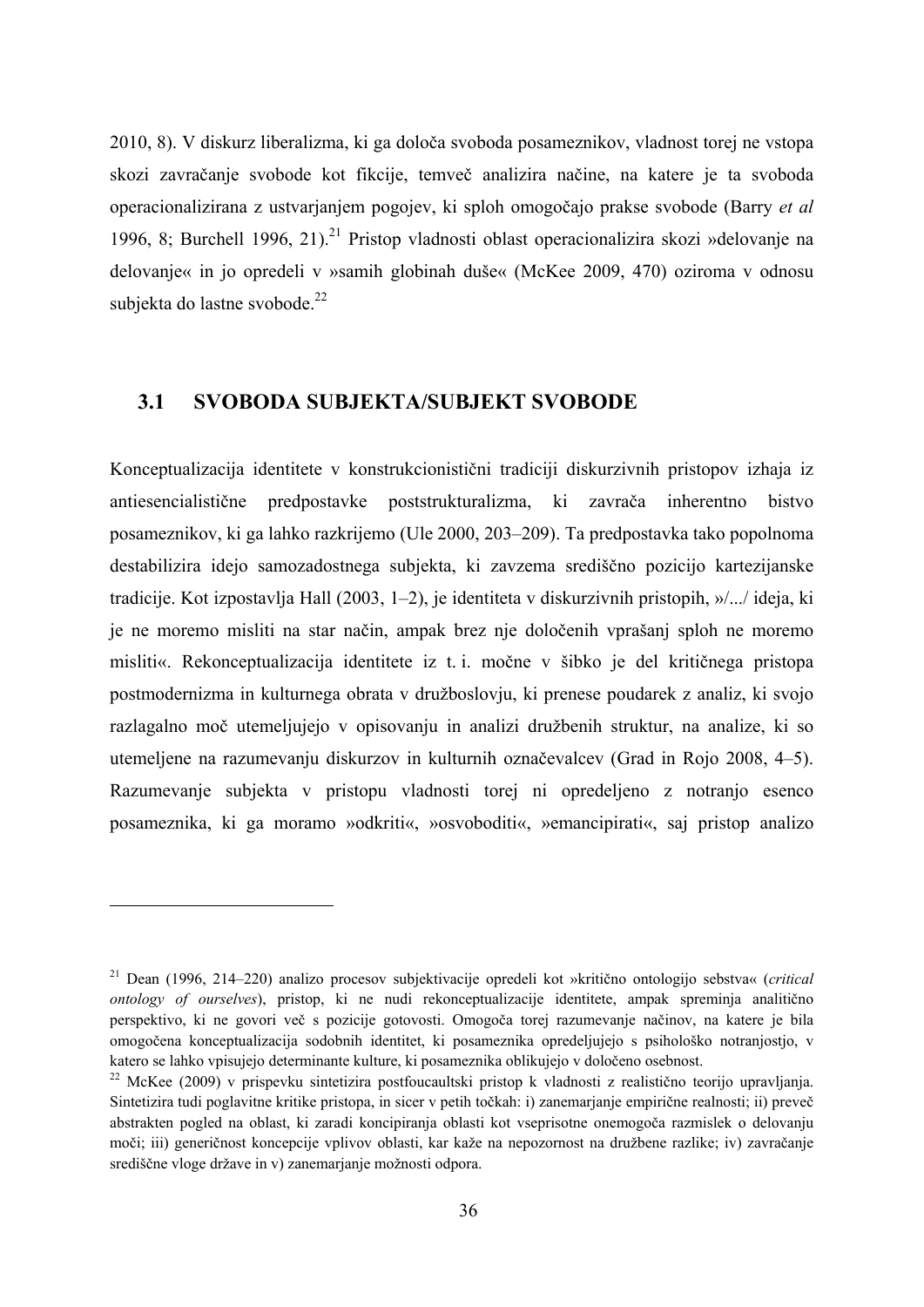usmeri v »rekonceptualizacijo, misliti (subjekt) v novi, razsrediščeni in premeščeni poziciji znotraj paradigme« (Hall 2003, 2).

Genealogija subjektivacije je opredeljena z razumevanjem subjekta skozi dekonstrukcijo načinov, na katere posameznik gradi odnos do samega sebe in oblik, ki so to omogočile. Ne razlaga torej zgodovinske konstrukcije sebstva, ampak zgodovino odnosa posameznikov do sebe: »Naš odnos do sebe, tako rekoč, je zavzel obliko, kot jo je, ker je objekt cele serije bolj ali manj racionaliziranih shem, usmerjenih k oblikovanju razumevanja in delovanja ljudi v imenu določenih ciljev – moškosti, ženskosti, /.../« (Rose 2003, 128–130). Zgodovina spreminjajočih se odnosov sebstva je utemeljena v zgodovinskih in institucionalnih diskurzivnih formacijah, ki so opredeljene z odnosi moči (Hall 2003, 4) in ne s posledicami spremenjenih objektivnih kulturnih in družbenih pogojev. Pristajanje na vzročno-posledično prizmo bi namreč pomenilo pristajanje na razumevanje identitete v njeni esencialistični obliki – v razumevanju posameznikov kot subjektov zgodovine, ki imajo zmožnost podeljevanja pomenov (Dean v Rose 2003, 130). $^{23}$ 

Subjekt je torej razumljen kot tarča mnogoterosti dejavnikov in ne kot entiteta, ki ima svojo zgodovino (Rose 2003, 142). Subjektivacija je proces, kjer je oblikovanje posameznika na podlagi uporabe raznolikih diskurzivnih virov vedno v nastajanju – vedno znova odgovarja na vprašanja prihodnosti in ne obstaja izven zgodovine (Hall 2003, 4). Sprejetje subjekta brez konceptualizirane notranjosti predvideva dekonstrukcijo vpisov brez vnaprejšnje določenosti hierarhije, »zakonov notranjosti« in neposrednosti vpisov zunanjih dejavnikov, ki »ne totalizirajo, internalizirajo brez poenotenja, se združujejo v obliki gub, ki ustvarjajo površine, prostore, tokove in odnose« (Rose 2003, 142). Režimi oblasti pri tem niso določujoči v

<sup>23</sup> Izhodiščno pozicijo, ki subjekt popolnoma razsredišči, Hall (2003, 10) v delih Foucaulta označi kot brezobziren (*ruthless*) napad na »velik mit notranjosti« (*interiority*), ki je utemeljen v kritiki humanizma in filozofiji zavesti. Takšen pristop predstavlja za Halla radikalno historizacijo kategorije subjekta, ki nima obstoja in nobene transcendentalne kontinuitete ali identitete. V odgovoru na možnosti metodološke umestitve genealogije v odnosu do fenomenološkega subjekta Foucault (1991c, 62) tako trdi: »Konstitutivni subjekt je treba odpraviti, znebiti se je treba samega subjekta, se pravi, dospeti je treba do analize, ki lahko razloži konstitucijo subjekta znotraj zgodovinskega okvira. In prav to bi imenoval genealogija, tj. taka oblika zgodovine, ki lahko razloži konstitucijo vednosti, diskurzov, področij objektov itn., ne da bi se ji bilo treba sklicevati na subjekt, ki je bodisi transcendentalen v razmerju do polja dogodkov ali pa se v svoji prazni istosti vleče skozi vso zgodovino«.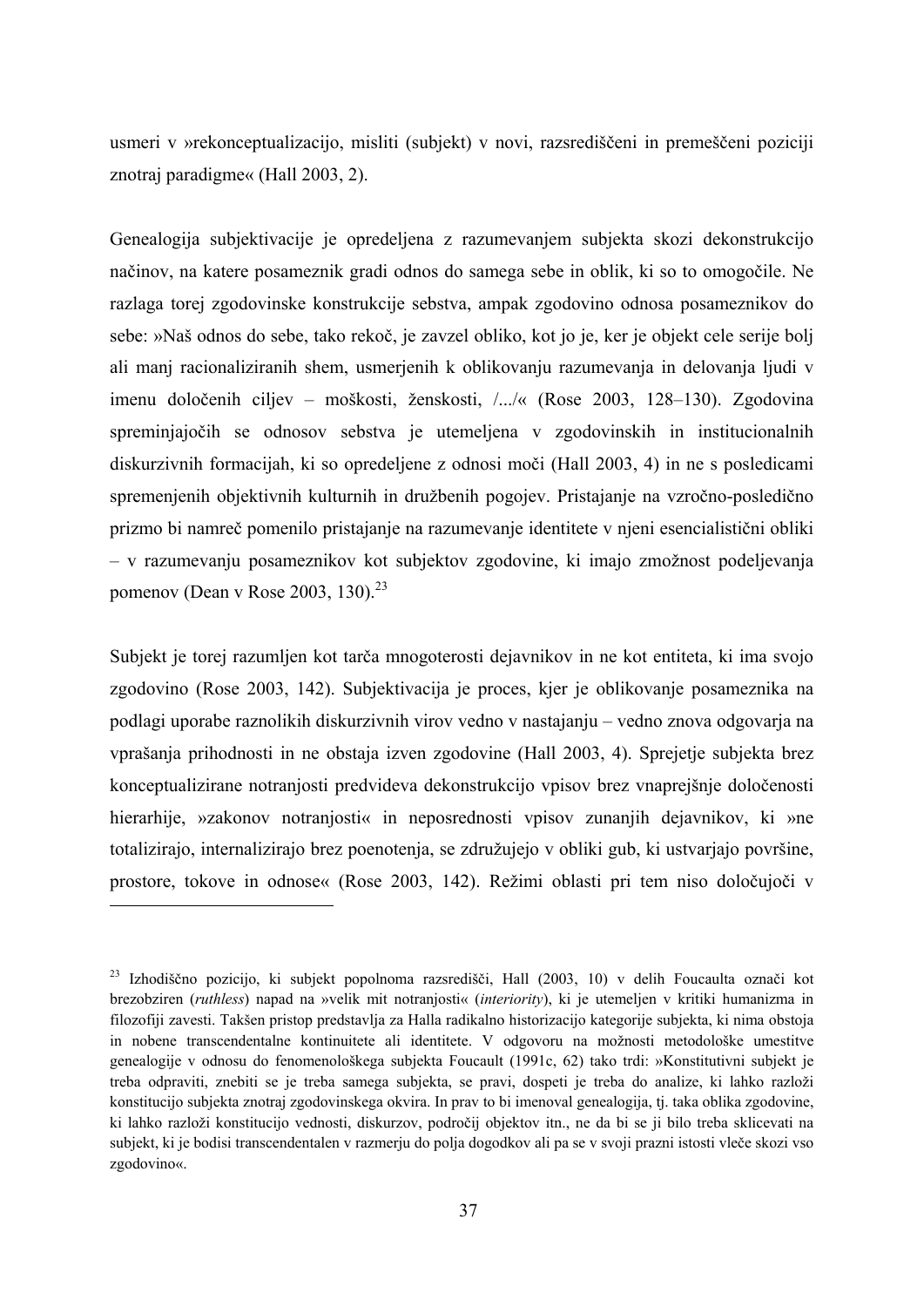materialnosti, ki bi omogočala dekonstrukcijo določenosti učinkov moči, ampak le oblikujejo in predlagajo možnosti delovanja ter so učinkoviti, kadar se posamezniki prepoznajo na podlagi ponujenih izbir, tj., če se z njimi identificirajo (Dean 2010, 43). Identitete so le točke, ki začasno utrdijo subjektne pozicije znotraj diskurzivnih formacij v stalni napetosti med ekscesom in mankom kot posledico uvijanja raznolikih procesov in tehnik, ki so v določenem trenutku zavzeli pozicijo avtoritete (Ule 2000, 237–240; Rose 2003, 142). Hall (2003, 5–14) proces identifikacije najde v nepopolnosti in kontinuiranosti procesa v točkah delne fiksacije, ki zavzamejo pozicijo (začasnih) identitet: »Identitete so torej točke začasne fiksacije subjektnih pozicij, ki jih diskurzivne formacije konstruirajo – so izid uspešne artikulacije ali 'uklenitve' subjekta v tok diskurza – identitete so, kot je, pozicije, ki jih subjekt mora zavzeti, medtem ko vedno ve, da so le reprezentacije /.../«.

Značilnost sodobnega režima sebstva je, da temelji na prespraševanju, delovanju v odnosu do sebe in na predpostavki o možnosti spoznanja o sebstvu – delovanje v tej relaciji je dojeto kot končno obzorje razumevanja sebstva. K središčnosti relacij spoznavnega in svobodnega sebstva genealogija subjektivitete pristopa skozi prizmo virov, pogojev in avtoritet, ki opredeljujejo posameznika kot aktivnega akterja lastnih izbir, odgovornosti, t. i. jezika sodobne identitete. Svoboda posameznika tako ne predstavlja svobode v objektivnosti cilja končne osvoboditve, materialnosti notranje esence – teoriji akterja – ampak v relacijah prekrivajočih se in nasprotujočih si režimov subjektivacije, ki jo šele opredeljujejo (Ule 2000, 238–239). Teorija vladnosti ne predvideva nikakršne *a priori* materialne kritične pozicije, temveč le mnogoterost nasprotujočih si režimov, ki so vedno pogojeni skozi določeno prizmo resnice (Rose 2003, 134–145). Svobodni subjekt naprednega liberalizma v teoriji vladnosti ni forma, notranja esenca ali cilj razvoja zgodovine, temveč objekt analize, ki ga moramo umestiti v širše pogoje, ki ga sploh omogočajo. V nasprotju s tem predstavlja poprej omenjeni trenutek Foucaultove misli, ki napoveduje možnost svobode v delovanju posameznika v odnosu do samega sebe, edino možnost vstopa objektivnega cilja svobode in s tem opredeljuje normativni trenutek njegove misli. Hindess (1996, 83) definira t. i. navidezen Foucaultov paradoks svobode v oddaljitvi od razumevanja moči kot igre ničelne vsote, med popolno diskurzivno določenostjo subjekta in praksami absolutne svobode, v možnostih, ki jih sedanjost opredeljuje v odnosu do potencialnih radikalnih sprememb: »/č/e politična teorija sledi tej opredelitvi vseobsegajoče moči, potem izgubi priložnost razumevanja trenutkov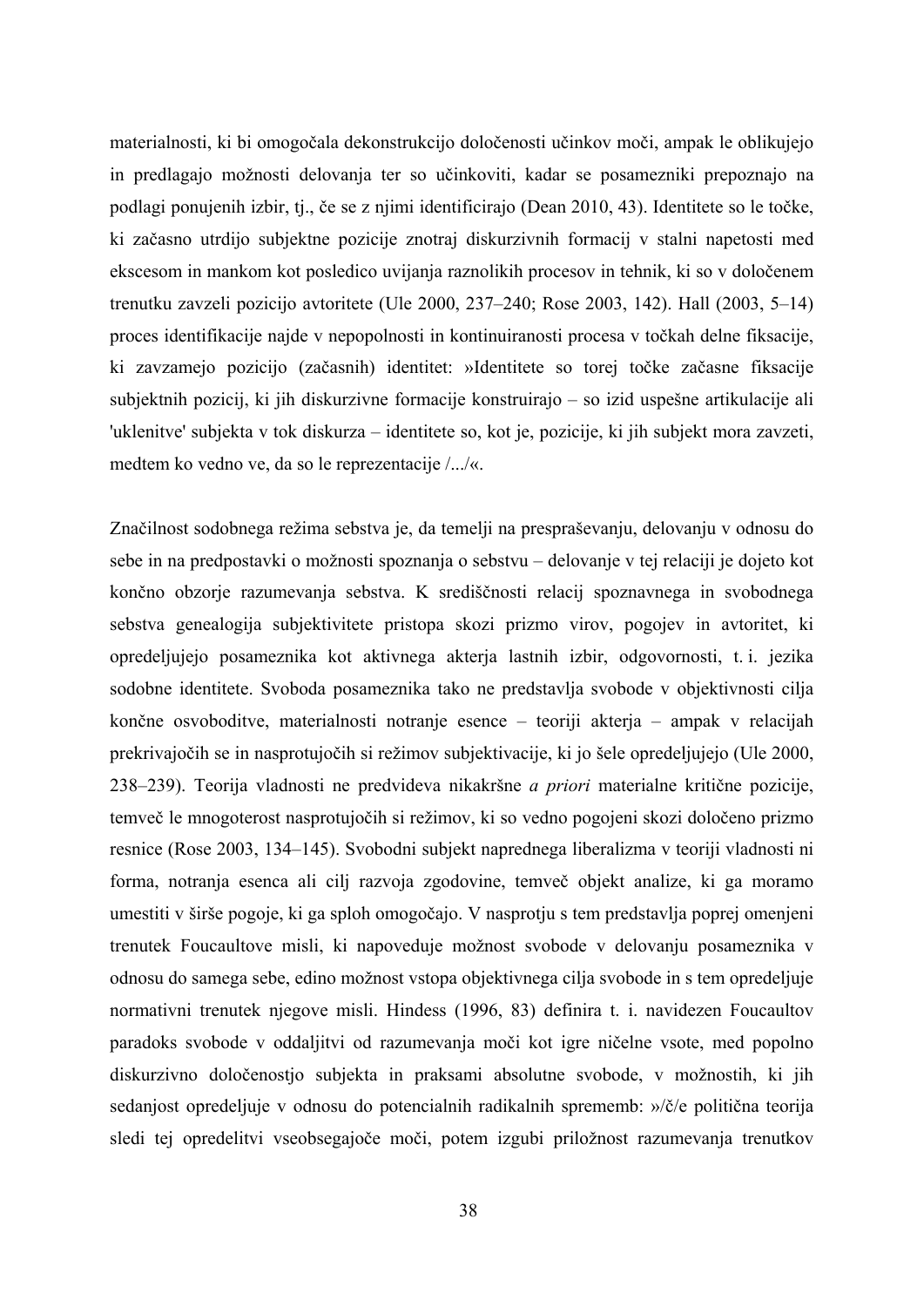upanja, ki se odpirajo, medtem ko se premikamo med tehnikami (*techniques*), skozi katere odnosi moči poskušajo, a nikoli popolnoma ne uspejo v 'fiksaciji' vzorca« $^{24}$  Drugi nastavek za razumevanje normativne preskriptivnosti pristopa najdemo v opisu relacij subjekta svobode pri Roseu (2003, 145–146), ki nove oblike subjektivacije dojema kot določujoče za reafirmacijo diskurza trga in oddaljevanja od skrbi za skupno dobro. Omejitev trenutka popolnega relativizma tega pristopa nam bo v nadaljevanju služila kot točka kontekstualnega vstopa v (ne)možnost agonistične demokracije in pomagala pri opredeljevanju širše diskurzive subjektivacije na področju prehranjevanja.

# **3.2 OPERACIONALIZACIJA RESNICE<sup>25</sup>**

**.** 

Izhajajoč iz določujoče vloge države kot osrednjega vira pomenov oblikovanja odnosov do sebstva teorija vladnosti opredeli delovanje oblasti v diskurzivni določenosti delovanja države v odnosu do subjektov (Sørensen in Torfing 2007, 179). Skozi slednjo teorija opredeli dve skupini virov delovanja oblasti: i) diskurze, ki problematizirajo in racionalizirajo oblast, in ii) materialne pogoje oblasti, ki vednost tehnologizirajo in operacionalizirajo (Rose 2003; Rose 2004; Howarth 2005; Dean 2010; Miller in Rose 2010). Povezovanje materialnosti in ideje oblasti Howarth (2005, 318) opredeli kot sintezo arheološke in genealoške faze Foucaultovega pristopa, kar teoriji vladnosti omogoča hkratno analizo pojavnosti in oblik v njihovi »naključni pojavnosti in produkciji«. Izhodiščno pozicijo pristopa predstavlja razumevanje delovanja oblasti v situacijah preloma vloge države, trenutek, v katerem se pojavijo novi načini definiranja pomena posameznega polja na osi vednost-politika-etika (Foucault 1994, 111–119). Foucault (1991c, 59) v odgovorih na vprašanja o vlogi diskontinuitete v svojih delih izpostavlja tok zgodovine skozi razumevanje prelomov, ki niso

<sup>&</sup>lt;sup>24</sup> Bellova (1996, 84) dialektiko med popolno določenostjo subjekta z odnosi moči in svobodo delovanja v danem kontekstu pri Foucaultu opredeli kot »časovno določenost svobode« (*temporality of freedom*), raziskovanje načinov, ki v določenem trenutku vzpostavljajo *etos* svobode. 25 Foucault uporablja mehanicistični besednjak za razumevanje načinov delovanja družbe – družba kot artefakt in

ne kot organska enota, oziroma kot v opredelitvi koncepta »aparata« (*apparatus*) povzemata Rabinow in Rose (2003, 10): »aparat kot orodje, ki je namenjeno produkciji nečesa – mehanski pripomoček, katerega namen je v tem primeru (bio-oblasti) nadzorovati in upravljati določeno značilnost populacije«.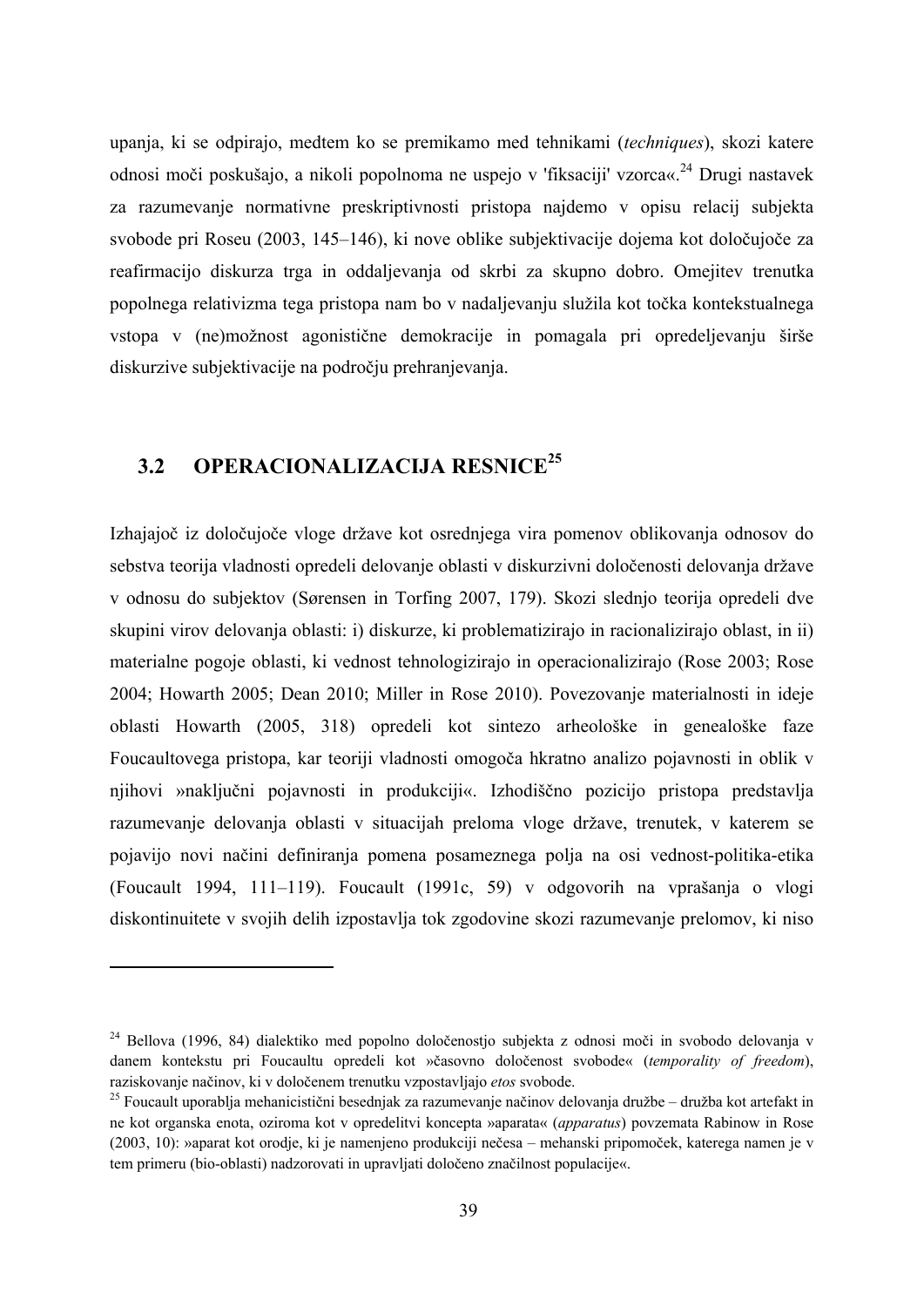utemeljeni v novih objektivnih pogojih in/ali postopnem razvoju znanosti/vednosti. Za razumevanje teh sprememb moramo v polje družbenega namreč vstopiti širše: »Kako to, da pride v določenih trenutkih in v določenih redih vednosti do teh nenadnih skokov, do pospeševanja evolucije, do transformacij, ki se nikakor ne skladajo z mirno, kontinuirano podobo, ki jim jo običajno pripisuje?« (*ibid*.). Trenutek problematizacije delovanja oblasti je namreč tista točka, ki omogoča razumevanje narave oblasti v njeni naključnosti in zahteva odgovor na vprašanje, »kako vladati« (Dean 2010, 38). Kot izpostavljata Miller in Rose (2010, 61), moramo k analizi artikulacije oblasti vedno pristopati s stališča pomanjkljivosti njenega delovanja.

Diskurzivna narava oblasti je ujeta v specifičnih načinih razumevanja vloge države oziroma v političnih racionalizacijah, ki so opredeljene v raznolikih programih delovanja razpršenih centrov avtoritete.26 Politične racionalizacije oziroma politični diskurzi predstavljajo proces, na podlagi katerega se oblast sistematično, zgodovinsko in učinkovito utemelji v resnici (Rose 1996, 42). Kot na primeru diskurzov liberalizma, države blaginje in neoliberalizma pokaže Rose (2004, 24–28), moramo kot izhodiščno analitično pozicijo postaviti »mnogoterost poskusov racionalizacije narave, sredstev, ciljev, meja, izvajanja moči in slogov vladanja, instrumentov, tehnik in praks, s katerimi so povezani«. Ne smemo jih torej razumeti kot kontinuirane (določujoče) epohe. Politične racionalizacije opredeljujejo moralna oblika (pravilna delitev odgovornosti in nalog), epistemološki značaj (artikulacija v odnosu do določene koncepcije objektov vladanja), artikulacija in strateški značaj (povezovanje dejavnikov regulacije posameznikov z določenimi vrednotami zaželenega in nezaželenega) (Rose 2003, 133; Miller in Rose 2010, 58). Razumeti jih moramo kot »namerne, a nesubjektivne«, saj vedno stremijo k izpolnitvi določenega cilja, a hkrati ne morejo predstavljati izida zavestnih odločitev (Sørensen in Torfing 2007, 39).

 $\overline{a}$ 

<sup>26</sup> Odnos med problematizacijo določenega področja in operacionalizacijo le-tega v programih, ki problem naslovijo v njegovih dimenzijah znanstvene opredelitve, operacionalizirajo resnico in ga »programatizirajo«, je odnos prevoda, premikanje med prostoroma oziroma »artikulacija določene skrbi v drugi modaliteti« (Miller in Rose 2010, 61–63). Politične racionalizacije pa moramo razumeti tudi v njihovi konstitutivni družbeni vlogi, saj opredeljujejo bistvo našega načina razmišljanja o in delovanja v odnosu do sebe in drugih (Barry *at al* 1996, 7).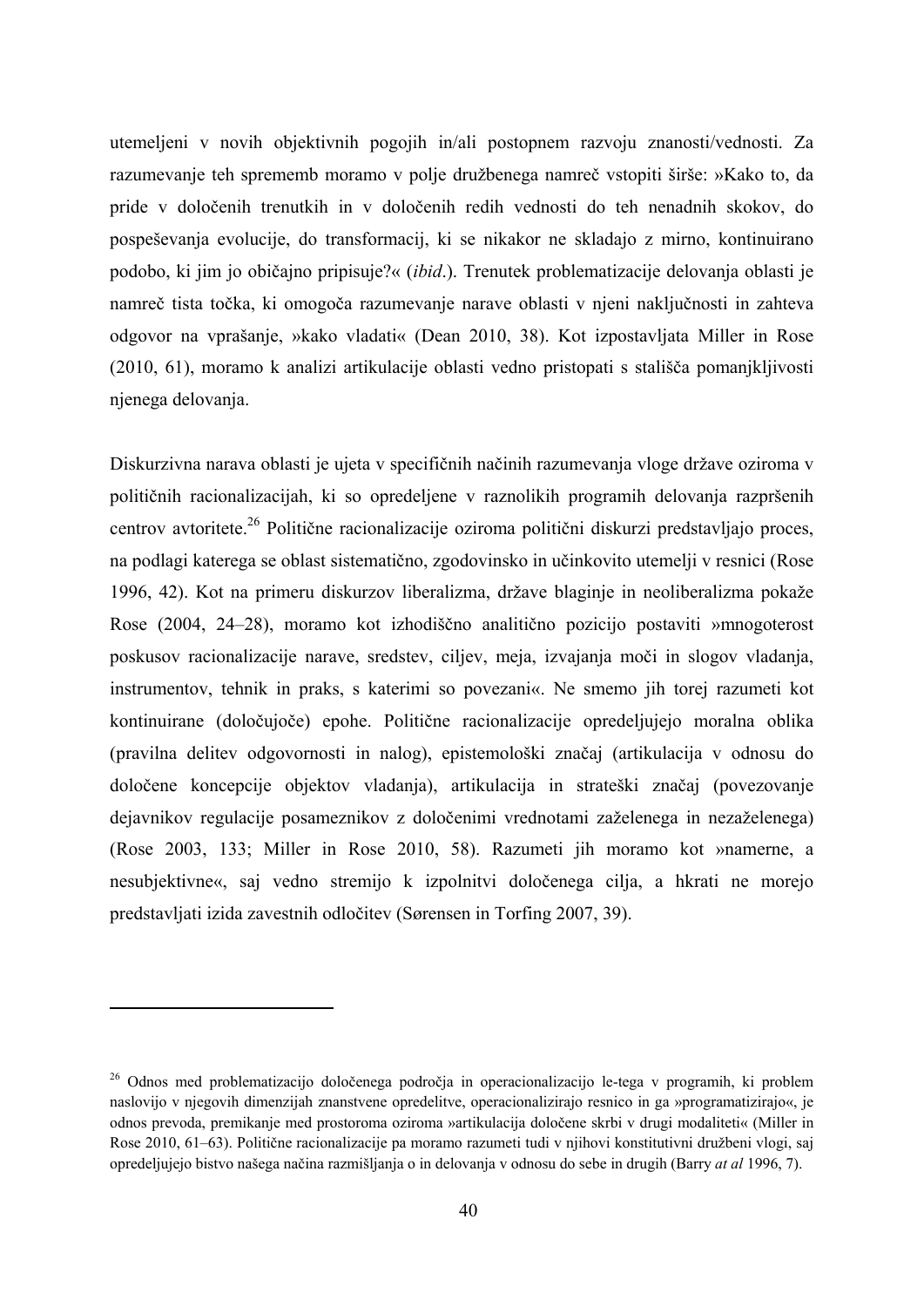Tehnologije oblasti predstavljajo instrumentalizacijo oblasti v kompleksnosti sistemov in aparatov, katerih vloga so splošni nadzor, regulacija in distribucija oblastnih razmerij (Foucault 1991d, 116). Predstavljajo torej praktični vidik oblasti, ki skozi strategije, tehnike in procese operacionalizira probleme in jih vzpostavi v njihovi (družbeni) mrežni razsežnosti (Miller v Miller in Rose 2010, 63). Kompleksnost mehanizmov, skozi katere se oblast operacionalizira, teorija vladnosti analizira preko raznolikosti povezav, ki jih ti mehanizmi vzpostavljajo med avtoritetami in dejavnostmi posameznikov in skupin – regularizacije in odnosov do avtoritete, določanja virov praktičnega znanja o načinih in ciljih oblikovanja delovanja posameznikov ter nemožnosti popolnega prevoda (Rose 2004, 51; Miller v Miller in Rose 2010, 63).

### **3.3 KONTURE NAPREDNEGA LIBERALIZMA**

Foucaultska dediščina koncepta liberalizma predstavlja analitični vstop v dojemanje sodobnih odnosov oblasti (in posledično svobode). Teorija vladnosti razume liberalizem kot doktrino omejene oblasti, ki v določeni skupnosti zagotavlja realizacijo interesov in svobode te skupnosti s tem, ko opredeli omejitve tej svobodi in zariše sfero izvajanja oblasti, ki je načeloma ločena od gospodarstva in družbe (Hindess 1996, 66). Genealogija raziskovanja liberalizma kot glavna os odnosa med oblastjo in svobodo temelji na analizi načinov, na katere liberalizem kot »umetnost vladanja« v določenem obdobju ustvarja mrežne odnose oblasti, opredeljuje politične in nepolitične elemente ter odnose med njimi, operacionalizira in opredmeti nepolitične elemente skozi zagotavljanje ideje individualne svobode. Pri tem pa ta genealogija vedno temelji na nedoločenem ravnovesju med »vladati preveč in vladati premalo« (Dean 2010, 64).

Dean (2010, 64) izpostavi »reinkarnacijsko sposobnost liberalizma«, da (re)definira odnose svobode in oblasti, ter ga opredeli skozi načine, na katere družbeno predstavlja protiutež izvajanju oblasti. Vsakokratne odnose moramo torej razumeti preko družbene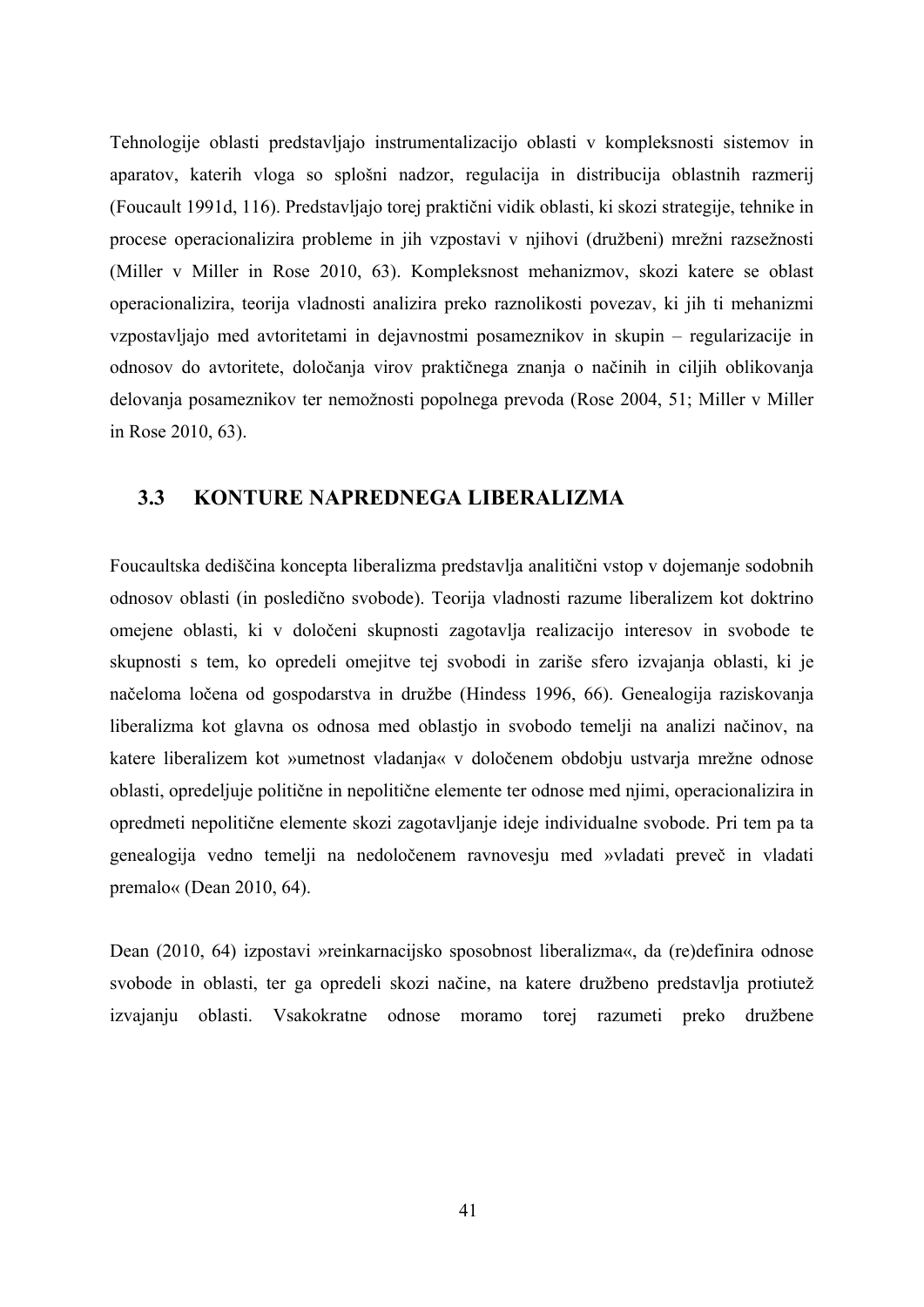problematizacije liberalizma,  $27$  ki z neprestanim ocenjevanjem delovanja, odvisnosti od pristanka posameznikov in soodvisnosti od ekonomske sfere določujoče vpliva na dojemanje svobode posameznika. Napredni liberalizem torej ni le temelj delovanja in hkrati ne le posledica velikih narativov zgodovine,28 temveč vsakokratna posledica vzpostavitve (naključnih) odnosov svobode in oblasti na podlagi določenih režimov vednosti in institucij (Dean 2010).

Dean (2010, 176) prelomnico spremenjenega odnosa med oblastjo in družbenim locira v obdobje po drugi svetovni vojni, ko reprezentacija države blaginje uspe v fiksaciji odgovornosti države do družbe. Le-ta v odnosu do nacionalne države predstavlja enotno telo, katerega skupni cilj je varstvo skupnosti na nacionalni osnovi, tj. države. Takšna koncepcija odnosa med družbenim in oblastjo se je operacionalizirala v režimu države blaginje z odnosi, ki so posameznika subjektivirali v vlogi državljana, ki je na podlagi nacionalne pripadnosti postal nosilec pravic do socialne varnosti in izobraževanja v zameno za pristajanje na izvajanje lastne odgovornosti do družbe. Subjekt države blaginje v tem diskurzu še vedno ostaja opredeljen v liberalnem značaju svobode in zasebnosti, ki sta opredeljeni v samem diskurzu demokracije in svoboščin (Rose 1996, 49).

Problematizacija diskurza države blaginje izhaja iz radikalizacije odnosa med družbeno in ekonomsko sfero, kar postane določujoče za razumevanje restrukturiranja in socialne države. Simbolni vstop v problematizacijo družbenega kot sestavnega, enotnega dela oblasti, predstavlja govor Margaret Thatcher, ki je leta 1987 naznanila konec socialne države: »In veste, ni takšne stvari, kot je družba. So le posamezniki, možje in žene, in so družine« (Thatcher v Dean 2010, 177). Ta simbolni vstop v problematizacijo odnosa med družbo in posameznikom predstavlja novo obdobje liberalizma, ki temelji na redefiniciji socialne države v državo, ki omogoča (*enabling state*). Problematizacije socialne države pa ne smemo

1

 $27$  Bellova (1996, 81) na podlagi argumenta Adorna in Horkheimerja opredeli liberalizem kot obljubo in ne kot formo oblasti, saj temelji na operacionaliziciji svobode in pravic, ki se bodo šele uresničile.<br><sup>28</sup> Civilno družbo, ki v pristopih kritične teorije, marksizma in komunitarizma predstavlja posledico razvoja

liberalne misli, Burchell (1996, 23) opredeli kot objekt in cilj oblasti, saj vključuje posameznike, ki svojo svobodo operacionalizirajo na podlagi širših režimov in skozi njo povratno vplivajo na delovanje oblasti. Glej tudi Barry *et al* (1996).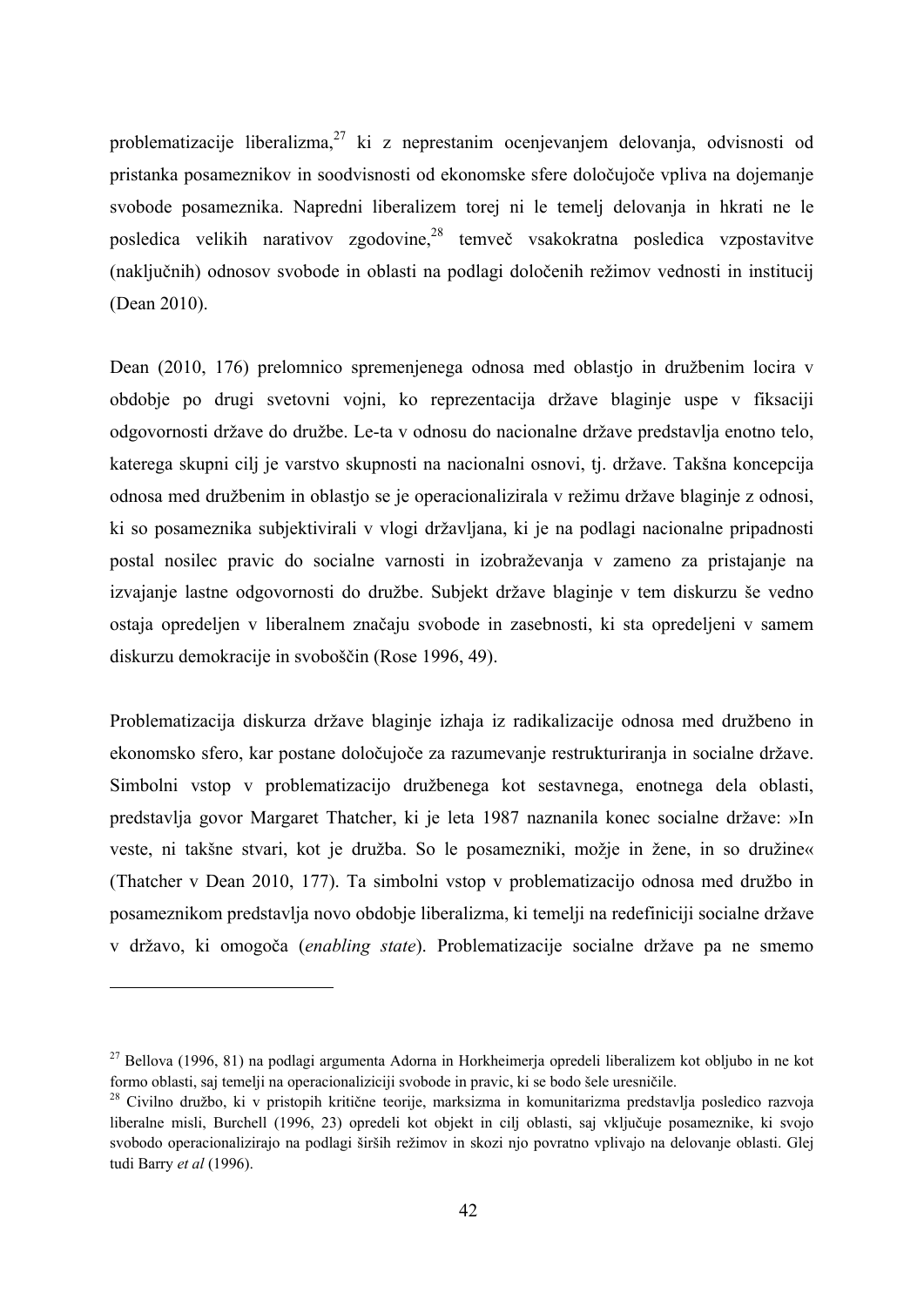opredeliti le v enosmernosti neoliberalne ekonomske logike, temveč predvsem kot problematizacijo subjekta države blaginje, ki je bil kritično obravnavan tako v desnopolitičnem diskurzu (suboptimalno delovanje ekonomske produktivnosti) kot tudi v levopolitičnem (ustvarjanje pogojev odvisnosti, pomanjkanje mehanizmov opolnomočenja). Reinterpretacija oblasti je primarno temeljila na artikulaciji potrebe po povečevanju konkurenčnosti in podjetništva, ki sta postala temelj razumevanja optimizacije družbenega in ekonomskega življenja (Rose 2004, 138–141).

Rekonceptualizacija družbe v diskurzu ekonomistične sfere je določujoče vplivala na spremenjeno racionalizacijo vloge subjekta in vloge države (Rose 2004; Dean 2010; Miller in Rose 2010). V diskurzu naprednega liberalizma postane določujoča ekonomistična prizma, ki za zagotovitev individualne (ekonomske) svobode posameznika potrebuje državo kot aktivnega akterja, ki zagotavlja organizacijske temelje te svobode. Redefinicija vloge državljana v trenutku fiksacije pomenov ekonomske svobode kot temeljnega identifikacijskega dejavnika postane vezana na patriotsko dolžnost. Svoboda ni več zaščita pred pomanjkanjem, ampak je opredeljena v zmožnosti samorealizacije, utemeljene v individualni aktivnosti in univerzalni koncepciji izbire kot temeljev racionalnega delovanja (Rose 2004, 138–144; Salecl 2010, 22). Burchell (1996, 23) antidružbeni in antidržavni element neoliberalizma opredeli skozi dekonstrukcijo diskurza svobodnega, podjetnega in tekmovalnega posameznika, ki je simptomatična za razumevanje logike subjektivacije diskurza neoliberalizma. Dean (2010, 72) opredeli koncept izbire kot koncept inherentne, objektivistične logike, koncepcijo posameznika kot *»manipulable man«* in kot podjetnika lastne usode.

Država v diskurzu naprednega liberalizma zavzema nedoločen položaj med diskurzom popolne (ekonomistične) svobode in mrežnim obsegom vpliva določanja pogojev te svobode. Ta odnos Barry *et al* (1996, 11–12) opredelijo kot »degovernmentalizacijo države, ampak vsekakor ne degovernmentalizacijo *per se*« – država namreč vstopa v relacije naprednega liberalizma kot nujen pogoj vzpostavitve tehnologij, ki bodo sploh omogočile oblikovanje pogojev avtonomizacije. Država tako aktivno sodeluje pri določanju načinov, na katere so posamezniki šele subjektivirani v odgovornosti in opolnomočenju. Vzpostavitev razsrediščene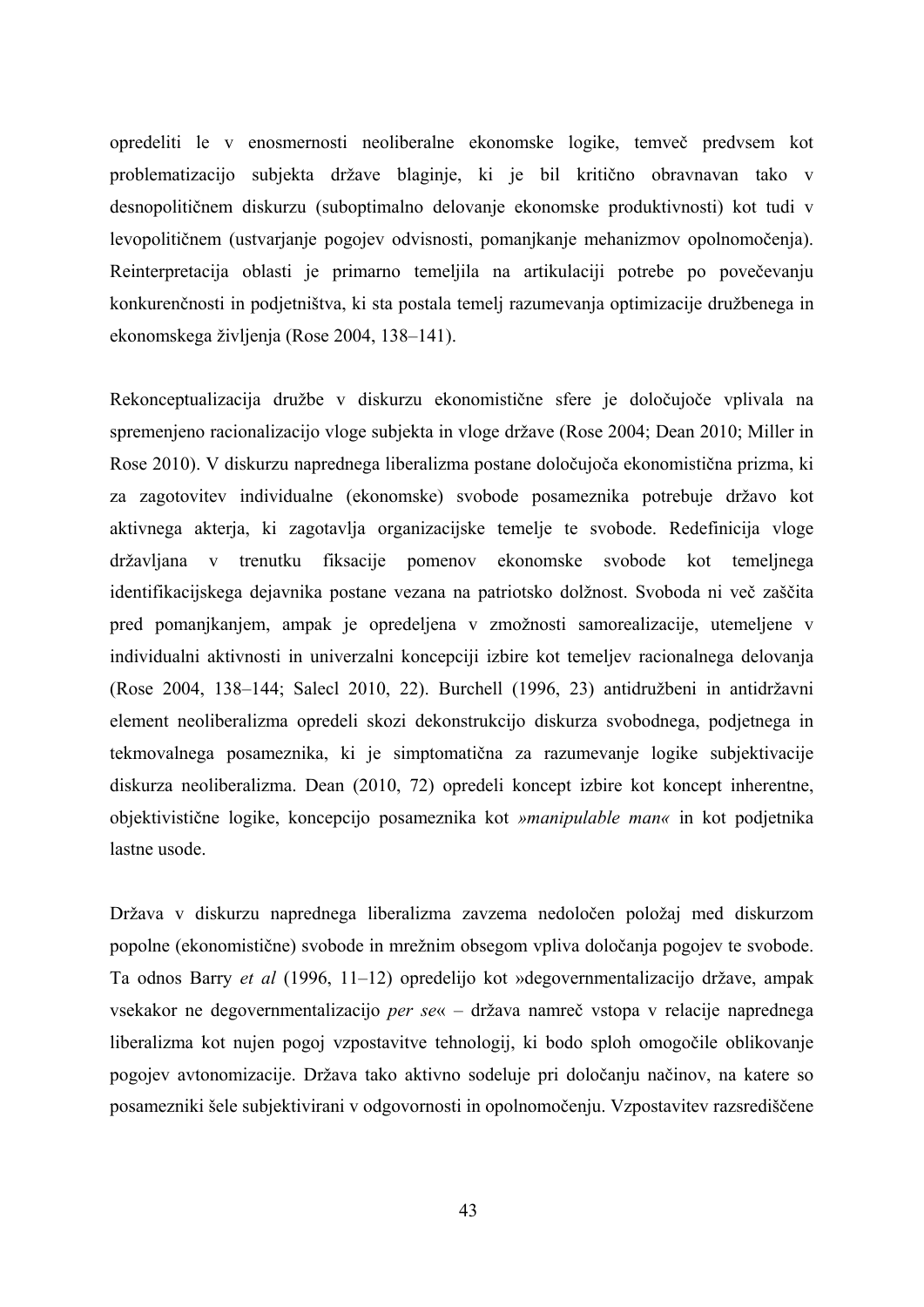mreže odgovornosti in opredelitve njenih pogojev postane primarna vloga države, oziroma kot to opredeli Rose (1996, 53), v »paradoksu neoliberalizma«:

»Navkljub pozicioniranju v vlogo kritika politične oblasti (neoliberalizem) ohranja programski a priori, predpostavko, da je lahko realnost opredeljena skozi avtoriteto: objekti oblasti so osmišljeni na način, ki njihove probleme odpravlja na podlagi diagnoze, recepta in zdravila. /.../ Ohranja perspektivo, da je nezmožnost oblasti, da doseže svoje cilje, mogoče preseči z oblikovanjem novih strategij, ki ji bodo omogočile uspeh«.

Če povzamemo po Roseu (1996, 53–59), v relacije naprednega liberalizma vstopamo skozi tri točke:

- i) polje novih odnosov med ekspertizo in politiko, utemeljeno v prenosu tehnologij in racionalizacij iz ekonomistične v politično sfero, kot sta npr. računovodstvo in revizije;
- ii) mrežo pluralnih odnosov tehnologij družbenega, utemeljeno v odnosu med odgovornim posameznikom in njegovo skupnostjo;
- iii) razumevanje novih načinov subjektivacije posameznika, katerega pogoji svobode so umeščeni v režimu psihologizirane in marketizirane samoodgovornosti.

K problematizaciji polja, ki se vzpostavlja na ravni individualne odgovornosti do lastnega zdravja ob hkratnem razmisleku kozmopolitskega etičnega subjekta, bomo pristopili iz določujočih potez diskurza naprednega liberalizma – našega jedca bomo razsrediščili v diskurzu individualne odgovornosti, ki napoveduje fragmentacijo družbenega, ter nakazali vstope v razumevanje teh režimov prehranjevanja v njihovi družbeno-politični razsežnosti.

### *3.3.1 Svoboda subjekta neoliberalnega diskurza*

Nove relacije družbenega so v kontekstu spremenjene racionalizacije družbenega in s tem prevladujoče organizacije odnosa v obliki socialne države določujoče vplivale na relacijsko umeščenost posameznika. Rekonceptualizacija svobode kot avtonomije je utemeljena v diskurzu realizacije lastnih želja in potreb po individualnem delovanju (Rose 2004, 84).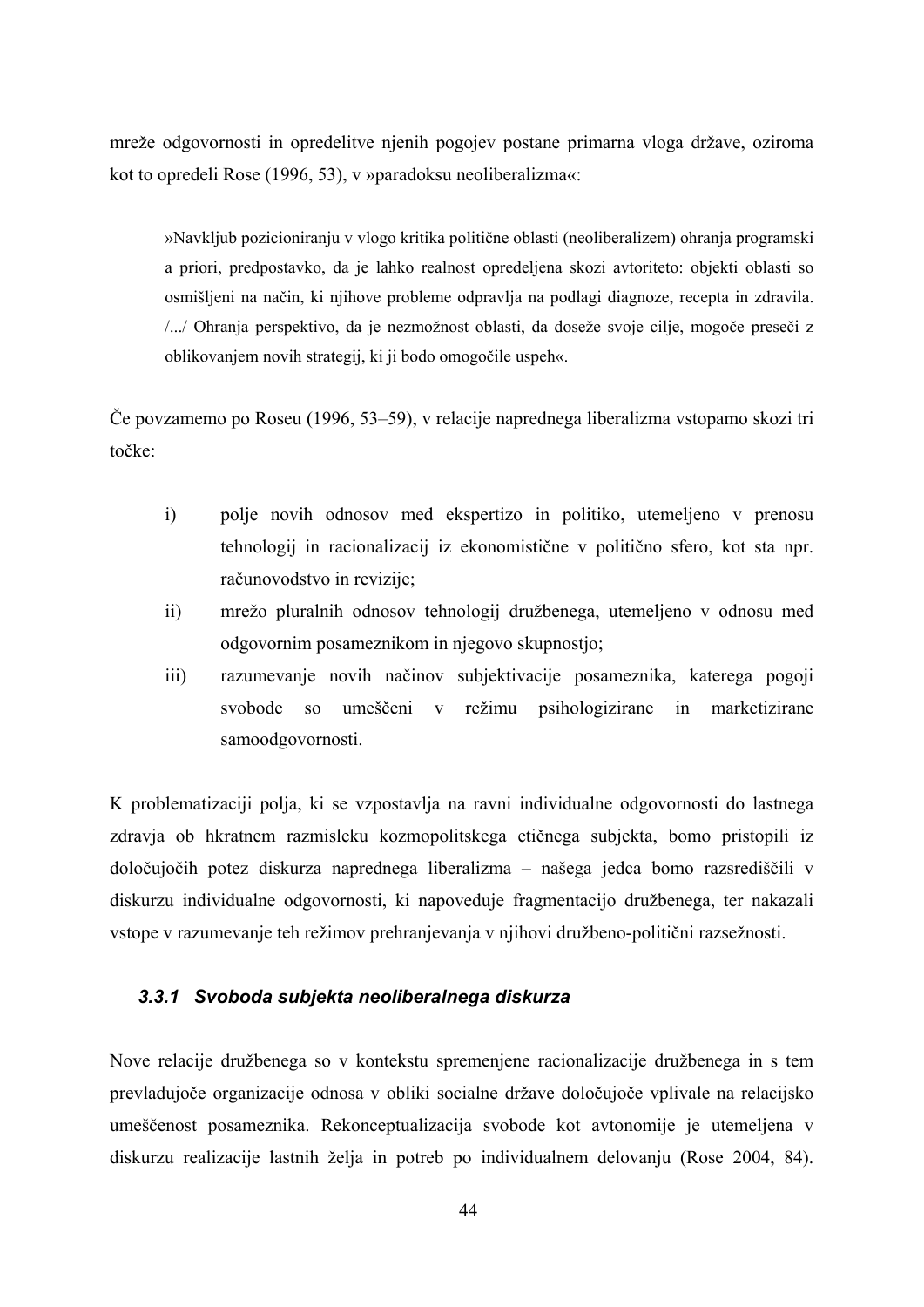Ekonomistična koncepcija opredeljuje avtonomnega subjekta odgovornosti s konturami tržne logike, ki avtonomijo definirajo z izenačitvijo le-te s podjetniško logiko tržnih mehanizmov. Svobodni subjekt tako postane podjetnik lastne usode, ki z avtonomnim delovanjem in sprejemanjem odločitev prevzema popolno odgovornost za izvajanje lastne svobode in za delovanje »izbranih nekaj«, ki so opredeljeni v odsotnosti sposobnosti sprejemanja avtonomnih odločitev (Donzelot v Burchell 1996, 29; Hindess 1996, 65). Dean (2010, 180) prevlado diskurza ekonomistične svobode poveže z družbeno razsežnostjo procesov subjektivacije, utemeljene v racionalizaciji avtonomne izbire. Izbira namreč ni več razumljena zgolj kot racionalni odgovor ekonomskega subjekta, ampak postane temelj delovanja v vseh sferah.

Izvajanje oblasti postane v naprednem liberalizmu neločljivo povezano s koncepcijo osebne svobode v pogojih razsrediščenih centrov države in v pogojih grobe diskontinuitete med državo in zasebnim (Rose 2004, 80; Dean 2010, 151). Kljub potrjevanju določujoče tržne logike sodobna liberalna oblast ne naturalizira odnosa do ekonomistične logike, temveč ga posredno vliva v operacionalizacijo delovanja na osi odgovornost–nadzor, in sicer skozi tehnologizacijo odnosa med javnim in zasebnim (kontraktualizem) in skozi delovanje na svobodo posameznika (Dean 2010, 188–191). Diskurz osebne odgovornosti je v relacijah naprednega liberalizma neločljivo povezan z racionalizacijo tehnologij potrošnje, ki utemeljujejo odnos med posamezniki in proizvodi ter odnos v diskurzu »psi-ekspertov«.<sup>29</sup> Oba temeljita na razumevanju posameznika v identitetnih okvirih, v pogojih avtonomije in v imperativu samoaktualizacije skozi izbiro (Rose 2004, 83).

Nove oblike samoodgovornosti so premeščene v polje zasebnosti, kjer moramo odgovornost iskati v racionalnosti posameznika, ki predstavlja nujni in edini pogoj realizacije svobode. Naturalizacija odnosov samoodgovornosti v razumevanju delovanja oblasti vzpostavi novo ravnotežje med politiko in etiko. Izvajanje svobode na osi posameznik-skupnost oddalji

<sup>&</sup>lt;sup>29</sup> Vzpon psi-ekspertize, ki jo kot določujočo za diskurz racionalizacije atomističnega posameznika opredeljuje Rose, umeščamo v širši kontekst t. i. nujnosti kulturne revolucije, ki temelji na reinterpretaciji izgubljenih vrednot družbenega – procesa, ki poskuša poiskati odgovor na vprašanje, »kako vladati avtonomiji posameznikov, ki več niso vezani na vrednote« (Dean 2010, 191).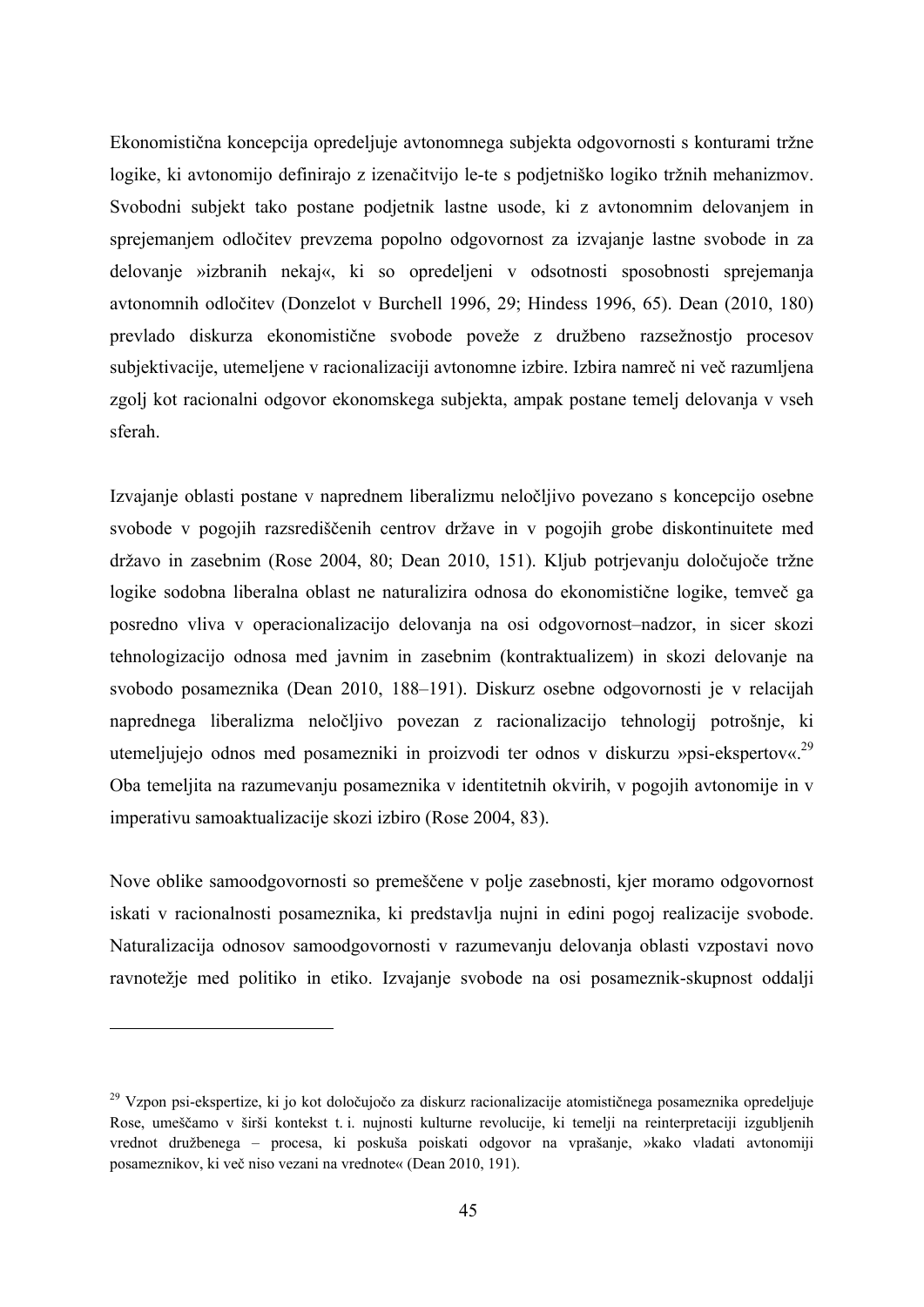državo kot referenčno točko odgovornosti (Burchell 1996, 26). Svoboda v diskurzu naprednega liberalizma v oblastni igri ničelne vsote ne sme biti koncipirana kot odnos zatiranja in osvoboditve (Rose 2004, 95), ampak v relacijah svobode kot določujočega dejavnika praks, ki jo utemeljujejo. Dean (2010, 158–162) usmeri pozornost v inherentno nesvobodo liberalnih praks, ki na podlagi določanja meja in pogojev skupnosti svobodnih posameznikov določajo pogoje intervencije v življenje tistih, ki si te svobode bodisi ne želijo bodisi je niso sposobni izvajati v pogojih njene vsakokratne operacionalizacije. Način, na katerega je opredeljena svoboda posameznika, v določenem režimu resnice torej nosi svoj antipol v tehnologijah in racionalizacijah, ki opredeljujejo nesvobodo tistih, ki niso sposobni igrati »*city-citizen«* igre, in prav v tem polju moramo opredeliti omejitve svobode neoliberalizma (Dean 2010, 156). Operacionalizacija teh intervencij v vsakokratnih pogojih redefinicije svobode posameznika je torej tisto polje, ki omogoča destabilizacijo diskurzov – ne v materialnosti oblasti, ki zatira, temveč v materialnosti oblasti, ki posameznike v diskurzu naprednega liberalizma subjektivira bodisi kot avtonomne subjekte bodisi kot posameznike, ki te svobode niso sposobni izvajati.

### *3.3.2 Skupnost kot temelj in/ali oznaka zatona družbenega*

**.** 

Operacionalizacija neoliberalnega diskurza družbenega je v procese identifikacije vnesla novo dinamiko, ki posameznike odvezuje neposredne vezanosti na družbeno kot enoto, ki se v diskurzu socialne države nahaja v mejah nacionalne skupnosti, in jih premešča v relacije neposredne odgovornosti in identifikacije skupnih ciljev.<sup>30</sup> Trend obuditve koncepta skupnosti kot temelja identifikacije Burchell (1996, 28) razveže od objektivizirane kritične vloge, ki jo ima le-ta v diskurzu socialne države. Premesti ga v polje razumevanja procesov transformacije, ki se utemeljuje v njeni vsakokratni avtonomnosti skozi specifično operacionalizacijo delovanja (glej tudi Rose 2004, 136).

<sup>&</sup>lt;sup>30</sup> Operacionalizacijo skupnosti moramo na tem mestu razvezati od koncepcije skupnosti v politični misli, kjer predstavlja pogoj realizacije svobode in temeljno protiutež delovanju oblast, torej *formo* analize (kot odgovor na avtonomijo posameznika, kot opis populacije ali kot sestavni del ekspertnega diskurza). Skupnost predstavlja objekt analize, ki je v specifičnih pogojih operacionaliziran na določen način (Rose 2004, 175).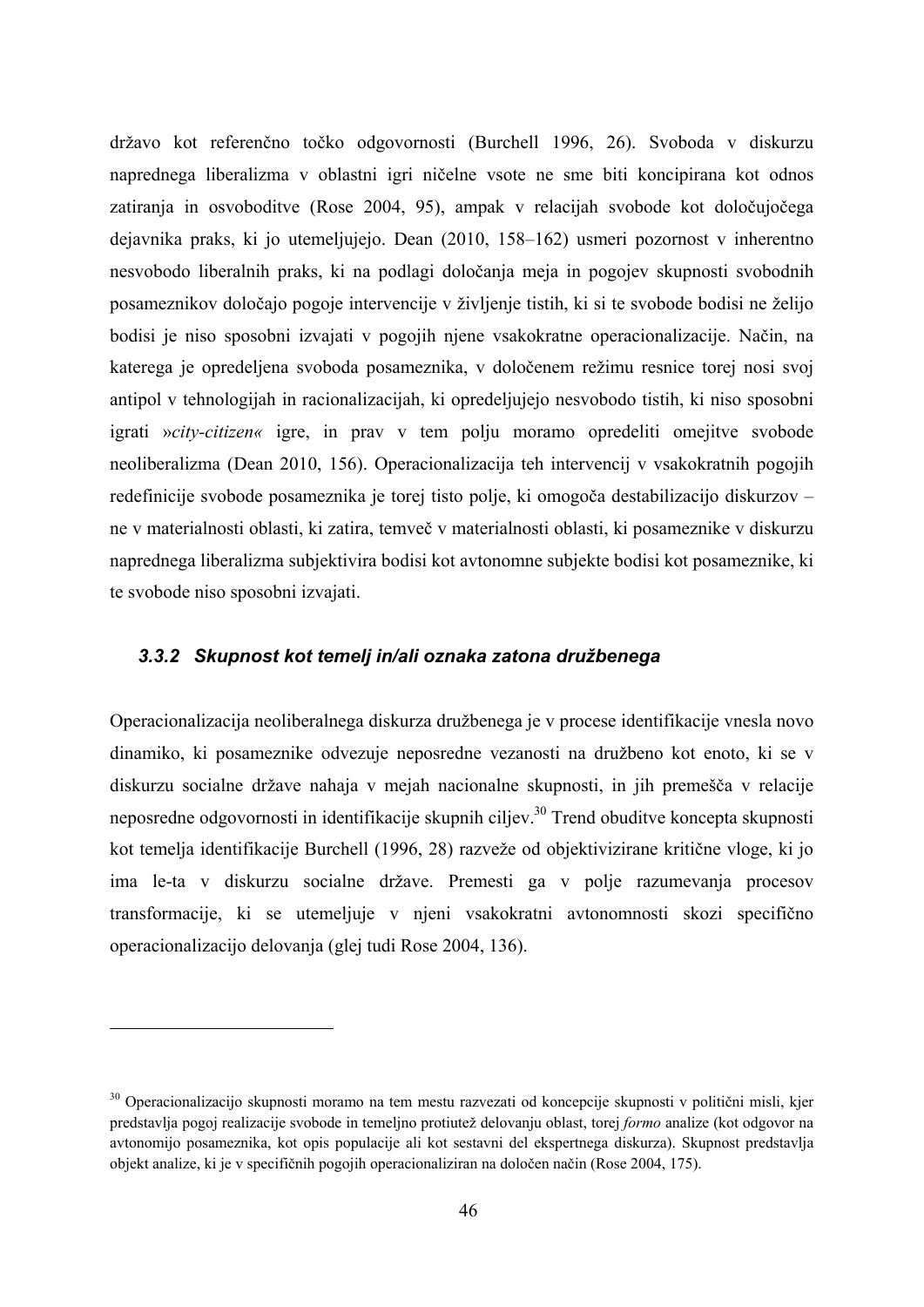Specifičnost tehnologizacije individualne odgovornosti v diskurzu tretje poti predstavlja status skupnosti, ki mora hkrati obstajati kot objekt intervencije oblasti in ohranjati svojo pozicijo protioblasti. Rose (2004, 167) diskurze racionalizacije te vloge identificira v ekonomističnem diskurzu, ki skupnost primarno razume v relacijah medsebojnega zaupanja, v političnem diskurzu, ki jo definira v relacijah teorije upravljanja,  $31$  in v diskurzu levice, ki jo opredeljuje v parametrih protioblasti civilne družbe. Prevajanje teh racionalizacij v delovanje skupnosti je instrumentalizirano z identifikacijo novih avtoritet in načinov upravljanja, ki temeljijo na raziskavah javnega mnenja, tržnih raziskavah, novih tipih organizacije varnosti in ekspertiz skupnosti. Premestitev družbenega v okvire skupnosti predstavlja novo prostorsko opredelitev detotalizirane skupnosti (Miller in Rose 2010, 90) in novo koncepcijo političnega (Dean 2010, 180–196), ki civilne družbo osmišlja skozi dekonstrukcijo relacij med mnogoterimi viri identifikacije in tehnologijami državljanstva. Subjektivacija je torej vedno v procesu prevajanja med prevladujočimi aktivističnimi, kulturnimi in medijskimi diskurzi in tehnologijami državljanstva. Vsi ti posameznike skozi opolnomočenje, konzultiranje in informiranje opredeljujejo kot »aktivne državljane, informirane in odgovorne potrošnike, kot člane samoupravnih skupnosti in organizacij, kot akterje, ki so sposobni obvladovati lastna tveganja« (Dean 2010, 196). $32$ 

Sinteza razumevanja skupnosti in individualističnega *etosa* neoliberalizma nastajajočo pluralizacijo družbenega premesti iz diskurza kolektivne odgovornosti kot ideala civilne družbe in jo zameji v diskurzih izbire, osebne avtonomije, nadzora, samopromocije in samoupravljanja (Miller in Rose 2010, 92). Sodobni pluralizem kot nova politika skupnosti je v relacijah družbenega definiran skozi samoupravljanje skupnosti s pomočjo trga in storitev države, kjer oblast v fragmentaciji družbenega vedno znova išče ravnovesje in normalizacijo<sup>33</sup>

<sup>&</sup>lt;sup>31</sup> Za več glej »Theories of democratic network governance« (Sørensen in Torfing 2007).<br><sup>32</sup> Za analizo tehnologij opolnomočenja posameznikov v relacijah naprednega liberalizma glej Cruikshank (1996).

<sup>&</sup>lt;sup>33</sup> Lash (2007, 61) gre preko ideje normalizacije ter jo opredeli kot hegemonski koncept, ki je danes nezadosten za razlago delovanja oblasti. Njegova teza je, da je proces normalizacije za delovanje oblasti v posthegemonski družbi nepotreben, saj oblast, ki deluje »od znotraj«, ni več soočena z razlikami, v katere bi bilo treba intervenirati: »Nismo več normalizirani: namesto tega se samokonstruiramo v razlikah«. Ta teza sledi foucaultskemu razumevanju oblasti, vendar zaradi absolutnosti dopušča še manj prostora za operacionalizacijo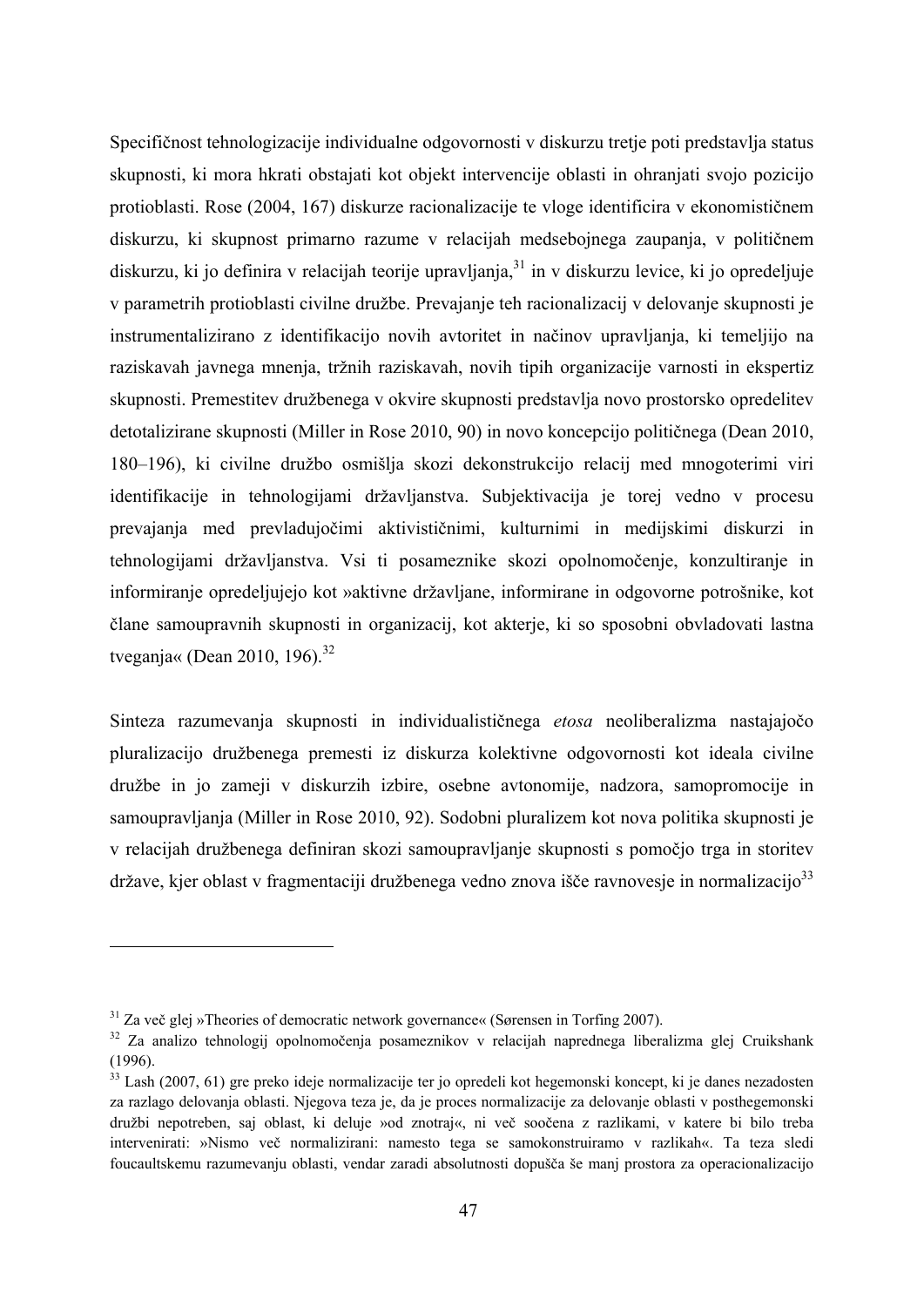odnosov in praks, ki bi zagotovile kontinuirano delovanje avtoritete (Dean 2010, 198). Ta režim Miller in Rose (2010, 94–110) razumeta kot »delovanje oblasti skozi skupnost«. Avtorja stične točke razpršenih tehnologij skupnosti opredelita v treh točkah:

- i) razdružbljanje gospodarske oblasti (Družba in gospodarstvo sta opredeljena kot antagonistični sili. Fragmentacija družbenega predstavlja osnovni pogoj moralnega in psihološkega diskurza ekonomskega državljanstva, utemeljenega v diskurzu podjetništva, sposobnosti, iznajdljivosti in fleksibilnosti.);
- ii) delitev subjektov na podlagi »zmožnosti pripadati« in marginalizacija tistih, ki te zmožnosti ne posedujejo (Diskurz odgovornega državljanstva posameznike določa v njihovi odgovornosti za lastno prihodnost in prihodnost bližnjih. Marginalizirani so določeni skozi prizmo nezmožnosti izvajanja samoodgovornosti.);
- iii) spremenjen odnos med ekspertizo in politiko (Razdružbljenje ekspertnega aparata socialne države, ki postane določen skozi prizmo vladanja (ekspertize) »na daljavo« in avtonomizacije enot, ki izvajajo programe države.).

Razsrediščnost delovanja države in univerzalnega diskurza državljanstva s stališča raziskovanja vloge političnega ni opredeljena le s podobo atomiziranega posameznika, ampak tudi s spremenjenim načinom identifikacije, ki je sedaj racionalizirana s partikularnimi interesi skupnosti. Nove skupnosti so namreč utemeljene v trajnih odnosih, ki oblikujejo prostor čustvenih relacij, vezanih na »mikro kulture vrednot in pomenov«, kar s stališča fragmentacije univerzalističnih diskurzov države in skupnega dobrega v polje možnosti sprememb vnaša novo razumevanje partikularnih interesov (Rose 2004, 172).

#### *3.3.3 Etiko-politika in bio-oblast*

1

Vzpon diskurzov alternativnih režimov prehranjevanja, komodifikacija prehranskih praks in opredelitev hrane v diskurzu odgovornosti predstavljajo relativno nov način problematizacije

prelomov in kritike kot pristop vladnosti. Na tem mestu sprejemamo tezo pristopa vladnosti, ki v diskurzivnih prelomih identificira tisto točko, ki omogoča vpogled v naravo delovanja oblasti.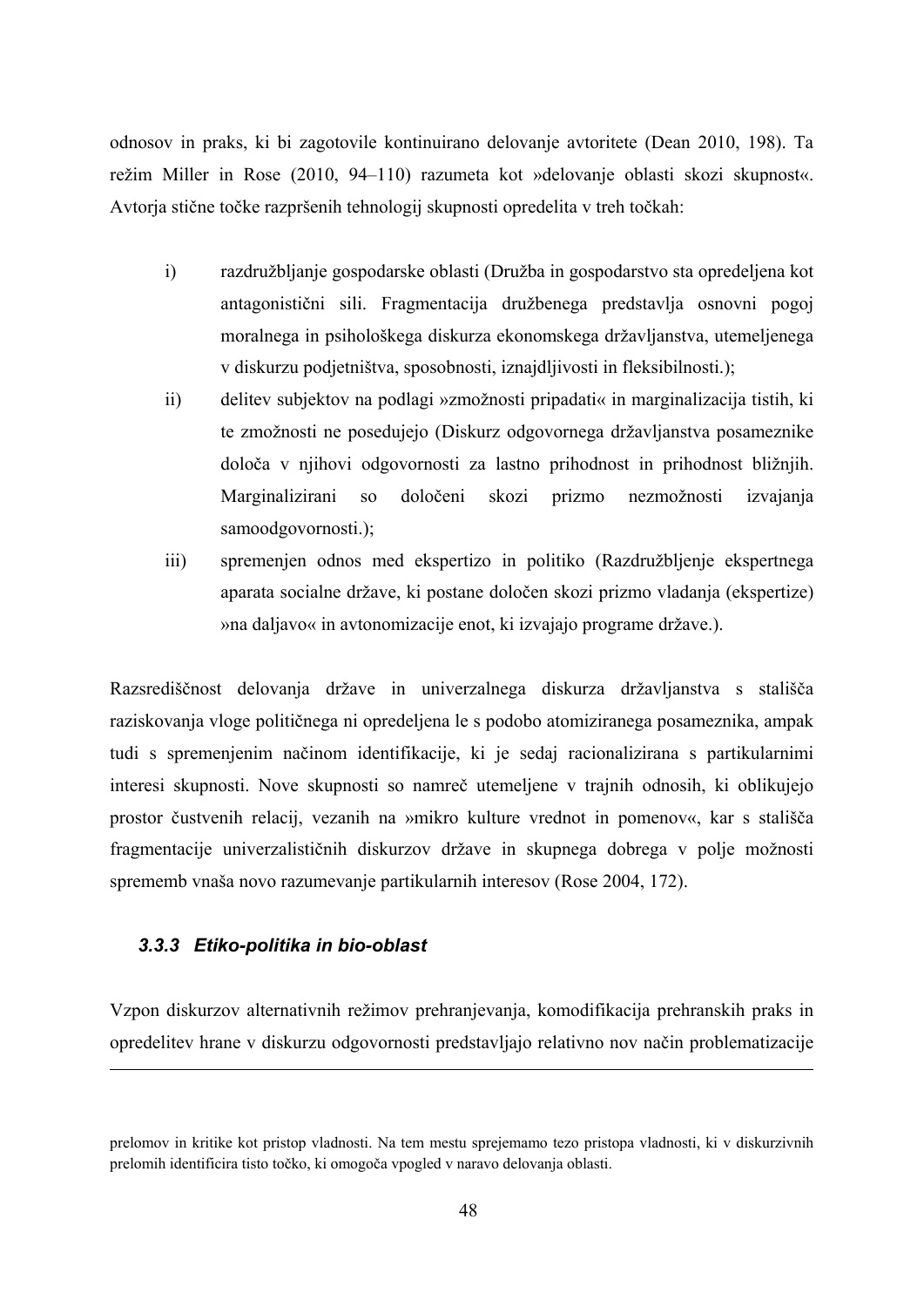prehranskih praks, ki so prehranjevanje oddaljile od neposredne vezanosti na telo. Izbira načina prehranjevanja ni več strogo določena z načinom »skrbi za telo in zdravje«, ampak je povezana z dodatnimi režimi resnice. Vprašanje odgovornosti do oddaljenih drugih in skrb za okolje ter ekonomsko pravičnosti v tem prepletu predstavljata del mozaika, ki označuje današnje režime prehranjevanja (Burgess 2001; Halkier 2001; Micheletti 2003; Stolle *et al* 2005; Blue 2009; Sassatelli in Davolio 2010). Iz tega ne sledi, da je diskurz »prehranjevanjetelo« izginil iz razmerij vednosti in oblasti, ampak le, da je bil problematiziran (tudi) na podlagi etičnih parametrov. Subjektivacijo posameznika v vlogo jedca želimo na tem mestu osvetliti v koncepciji bio-oblasti in etiko-politike kot določujočih osi za razumevanje relacij, ki normalizirajo in tehnologizirajo ta režim sebstva (Rose 2004, 188).<sup>34</sup>

Bio-oblast Foucault definira kot eno od treh osi oblasti, ki tvorijo mrežo odnosov subjektivacije, pri čemer drugi dve predstavljata disciplinirajoča moč in etiko-politika. Biooblast je v foucaultski prizmi naslednica racionalizacije oblasti v režimu moči kot suverenosti, ki je nad človeškimi telesi lahko izvajala končno oblast. Osredotočenost bio-oblasti na človeško telo skozi prizmo racionalizacije oblasti predstavlja prehod z vprašanj življenja in smrti na vprašanje upravljanja življenja (Rabinow in Rose 2003, 24). Bio-oblast v odnosu do telesa deluje na podlagi administracije življenja v parametrih populacije. Tako skozi vsakokratno racionalizacijo problemskega polja vzpostavi mrežo pomenov, ki biološke procese umiranja, bolezni, zdravja veže na družbene, kulturne, okoljske in druge pogoje življenja – operacionalizira torej odnos med populacijo in bio-sociološkimi procesi (*biosociological processes*). Tehnologizacija tega odnosa nam razkrije, na kakšen način je bil posamezni režim politično opredeljen in osrediščen v relacijah družbenega, posledično pa tudi kako ta odnos oblikuje normative vključevanja in izključevanja (Foucault v Dean 2010, 118).

1

<sup>34</sup> Rabinow in Rose (2003, 25) postavita problematizacijo telesa v središče razumevanja sodobnih oblasti na način, ki sam proces problematizacije izpostavi kot ključno vprašanje 21. stoletja: »/.../ vloga kritične teorije danes je nasloviti relacije problematizacije, v katerih sta življenje in zdravje postala osrednjega pomena za naš odnos do sebe, in osvetliti relacije pričakovanj in odgovornosti v odnosu do avtoritet, da re-problematizirajo pojav telesa kot verjetno ključno etično enoto, v odnosu do katere moramo delovati z namenom samooblikovanja in izpolnjevanja našega potenciala kot človeških bitij«.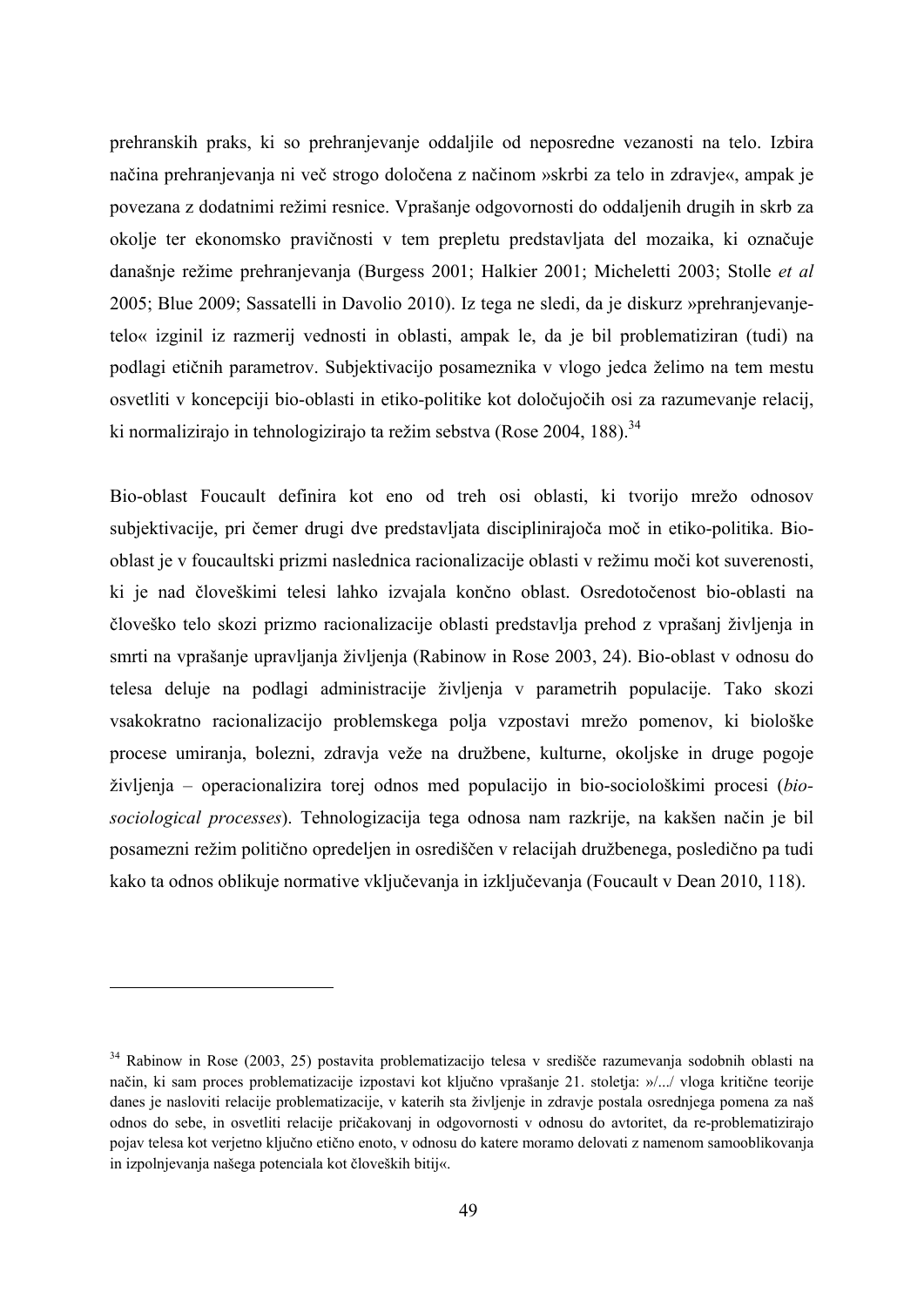Avtorji foucaultske tradicije nadgradijo koncept bio-oblasti v luči sprememb, ki izhajajo iz spremenjenih pogojev produkcije vednosti, zahtev suverenosti posameznika in konceptualizacije družbenega (Rabinow in Rose 2003; Dean 2010). Rabinow in Rose (2003, 7) bio-oblast povežeta s produkcijo vednosti pozitivnih znanosti, ki posameznika objektivizira v znanstvenem diskurzu pravilnih in napačnih izjav – znanstveni diskurz v tem pogledu ne dopušča relativnosti vednosti, saj ga določajo merila resnice in pogoji vstopa v sam diskurz. K analizi vsakokratnega režima resnice moramo pristopiti z razumevanjem pogojev vednosti, ki to polje opredeljujejo v njegovi trenutni zgodovinski pojavnosti, tj., razumeti moramo pogoje produkcije vednosti, ki problem vzpostavi v njegovi družbeni pojavnosti. Odnos med liberalizmom in bio-oblastjo Dean (2010, 118) označuje kot odnos omejevanja oblasti nad človeškim telesom. Obljuba svobode, inherentna liberalizmu, namreč vedno znova postavlja omejitve posegom v telo in postavlja vprašanje, »kdaj je preveč«. Soodvisnost svobode in odnosov oblasti opredeljuje stalno napetost med poseganjem v življenja posameznikov in ohranjanjem individualne svobode. Prej obravnavana rekonceptualizacija družbenega nas vodi do tretje točke razumevanja bio-oblasti, ki v formuli »moči kot samoodgovornosti« političnost bio-oblasti fleksibilizira (Rabinow in Rose 2003, 24). Razvezanost relacij bio-oblasti od neposredne odgovornosti in vpliva države avtorja razlagata s konceptom bio-socialnosti (*biosociality*). Fragmentacija odnosov oblasti in pooblastil države bio-oblast odveže vezanosti na posamezno politično racionalizacijo in/ali center moči, kar pogojuje delovanje oblasti v medsebojni odvisnosti od mikro pojavnosti njenih učinkov v zasebnih svetovih posameznikov in tudi v globalni razsežnosti teh (istih) vplivov.

Vstop v skupnostno opredelitev režimov prehranjevanja bomo definirali v prehodu iz neposredne vezanosti na telo in zdravje, kakor je opredeljen tudi v tehnologizaciji bio-oblasti, in kot ga določajo relacije etiko-politike. Rose (2004, 188), sledeč Foucaultu, naraščajoči pomen osi vladanja skozi skupnost v odnosu do drugih dveh vidi na naslednji način:

»/.../ (Foucault) identificira vzpon disciplinirajoče moči, ki se osredotoča na maksimiziranje sposobnosti in ubogljivosti posameznikov, in bio-oblast, ki se osredotoča na maksimizacijo zdravja in dobrobit populacije. Etiko-politika predela oblast nad dušami v kontekstu naraščajočega pomena kulture in potrošništva v regulaciji oblik življenja in identitet ter tehnik sebstva (*self-techniques*). Če disciplina individualizira in normalizira in bio-oblast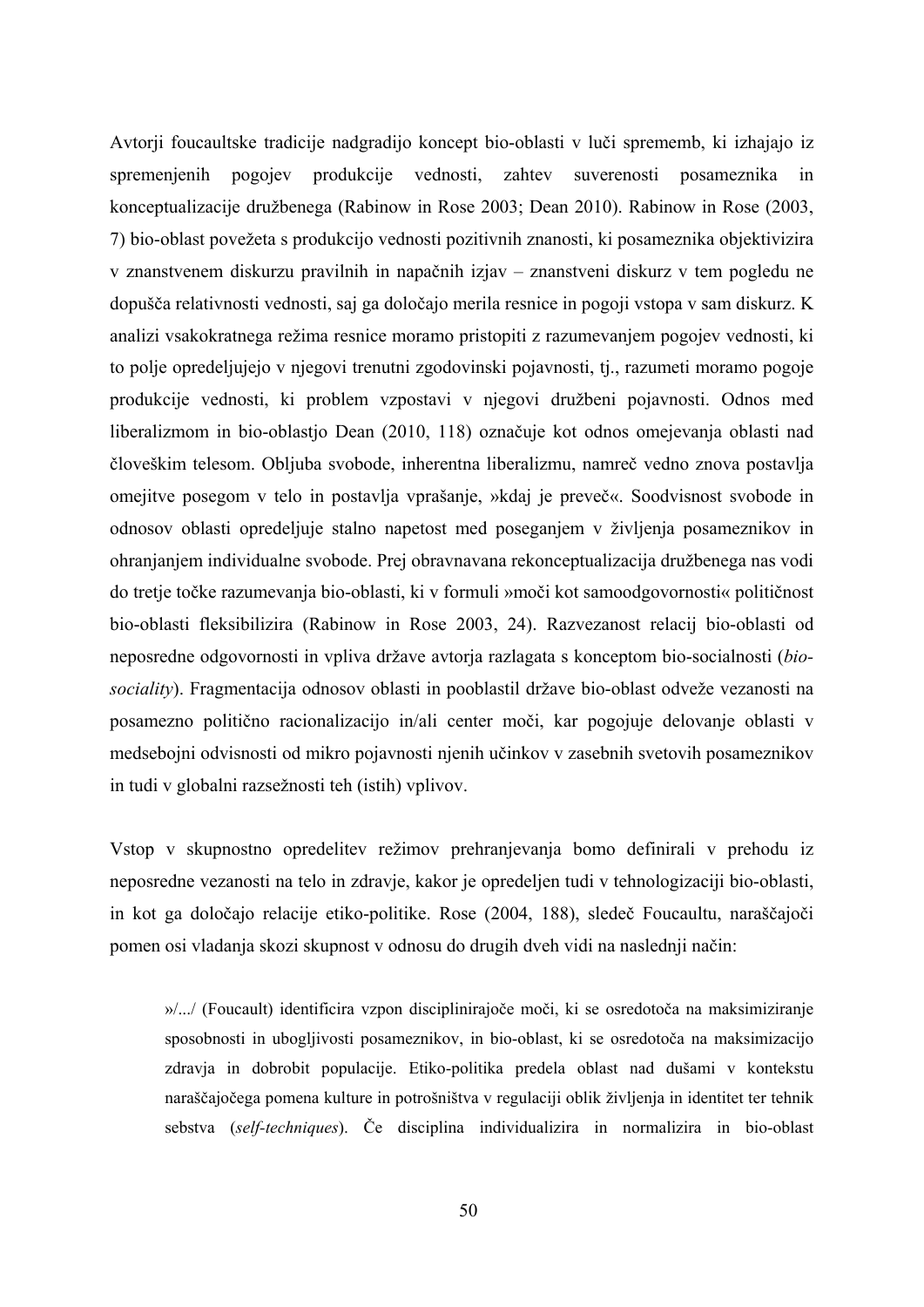kolektivizira in socializira, se etiko-politika osredotoča na tehnike sebstva, ki so potrebne za odgovorno samo-oblast in odnose med odgovornostjo do sebe in odgovornostjo do drugih«.

Porast etičnih diskurzov, ki problematizirajo odnose režimov prehranjevanja, razumemo kot vzrok in posledico odnosov oblasti. Slednji so opredeljeni z racionalizacijo skupnosti kot temeljem realizacije etičnih vrednot: »/.../ videti je, da smo nekako 'mi' – subjekti naprednih liberalnih demokracij – ob odsotnosti kakršnih koli objektivnih zagotovil o politiki ali naših vrednotah postali obvezani, da razmišljamo etično« (Rose 2004, 189). Temelj identifikacije novih, etičnih skupnosti postane vezanost na neposredne relacije posameznika, utemeljene v sorodstveni, geografski, moralni in/ali etični bližini tistih, ki ga v tej skupnosti obdajajo (Miller in Rose 2010, 90–91). V tej novi koncepciji »igre moči« (*game of power*), ki temelji na upravljanju (*governance*) kot novi konfiguraciji odnosov oblasti, se reinterpretira odnos med oblastjo in subjekti oblasti, ki izhajajo iz skupnostne določenosti pogojev subjektivacije – kdo smo mi kot pripadniki skupnosti, s kakšnimi vprašanji se kot skupnost soočamo in kakšna vednost nas subjektivira v odnosu do pripadnosti tej skupnosti (Miller in Rose 2010, 188). Relacije odgovornosti, ki odgovarjajo na ta vprašanja, so v diskurzu naprednega liberalizma premeščene na posameznike kot odgovorne člane skupnosti, ki v vsakokratnih izbirah odgovornosti za posledice le-teh ne morejo/ne smejo več prenesti na širšo skupnost. Tehnike avtonomizacije posameznikov v teh odločitvah so v pogojih razvezanosti države in družbenega in v pogojih razsrediščenih odnosov moči umeščene na trg (etična izbira kot manifestacija osveščene izbire na trgu) in v psi-znanosti (porast osebnih projektov samoaktualizacije in etične samoformacije) (Rose 2004, 190).

Odnos avtorjev do relacij oblasti etiko-politike na nekaterih mestih presega strogo genealoško opredelitev njenega delovanja ter te relacije locira v normativnem diskurzu emancipatoričnega potenciala skupnosti. Day (2001) in Rose (2004, 188–194) organizacijo oblasti, ki je razdružena od univerzalističnih diskurzov in posledično absolutnih kategorij pripadnosti in nepripadnosti, iščeta v potencialu izvajanja svobode. Pogoje svobode teh skupnosti vidita v Agambenovi konceptualizaciji »prihajajočih skupnosti« (*coming communities*), kjer so le-te definirane z nedoločenimi pripadnostmi in so v procesu pogajanja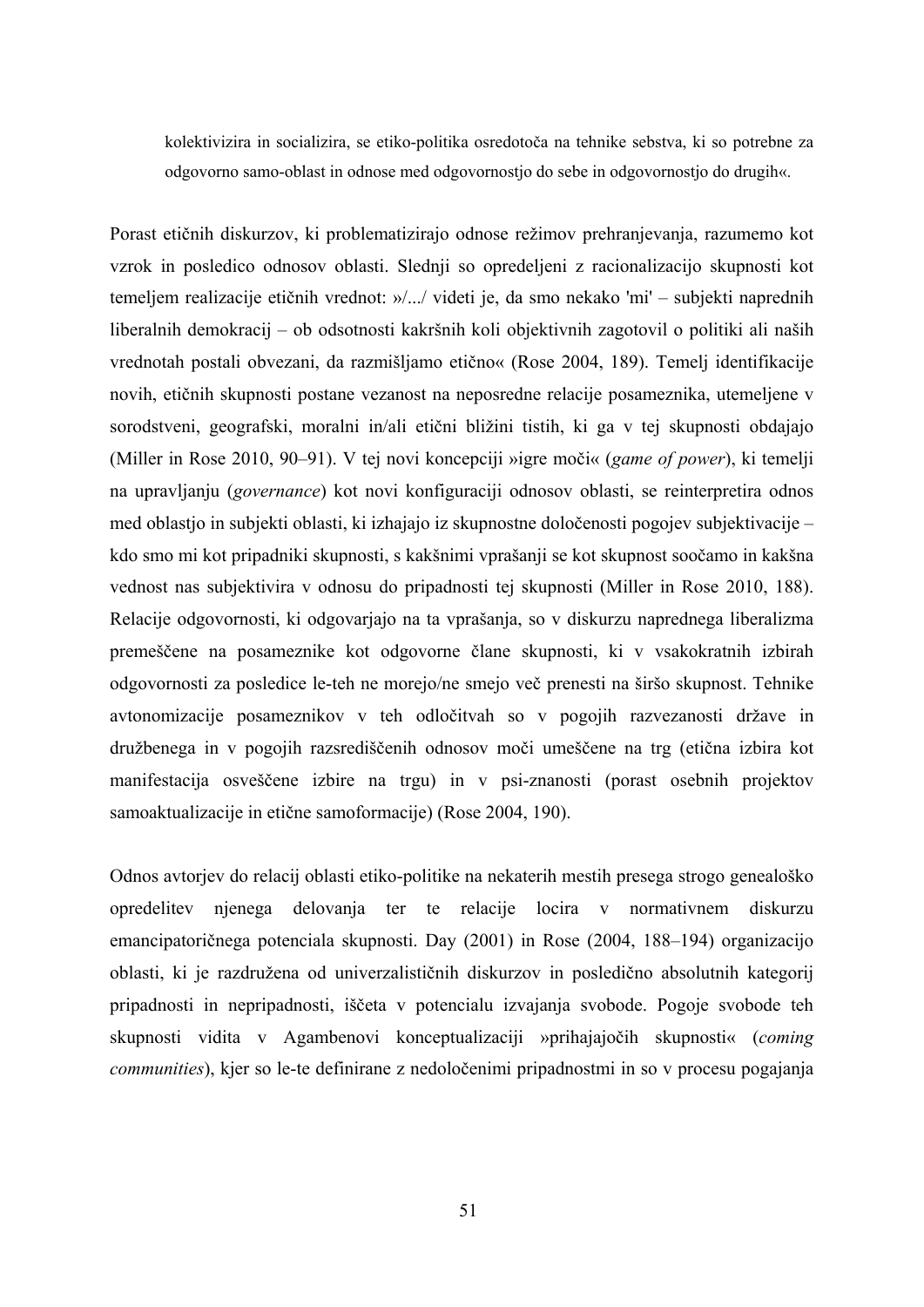pomenov resnice vedno utemeljene v etiki kreativnosti (Rose 2004, 196).<sup>35</sup> Dedukcija možnosti teh skupnosti na racionalizacijo etiko-politike v njeni vsakokratni pojavnosti je s stališča genealoškega pristopa nemogoča, Foucault (v Simons 2002, 45–46) pa jo opredeli kot »past humanizma«. Vezanosti morale in etike na produkcijo vednosti namreč ne moremo razkleniti, s tem pa moramo pristati na nujno pogojenost delovanja teh skupnosti v širših odnosih oblasti, oziroma kot Simons povzame Foucaulta (2002, 46):

»Naša sodobna politična etika je znanstveno določena in s tem ustvarja močne vezi med močjo, resnico in etiko – tremi osmi Foucaultove genealogije. Če ni nobenega prostora za alternativno artikulacijo etike, potem ni alternativne subjektivacije. Osi naše subjektivacije so tako močno prepletene, da možnosti, na katere smo omejeni, niso meje opolnomočenja, ampak prisilne omejitve (*constraining confinements*)«.

Obljuba multikulturalizma in vrednostnega pluralizma, inherentna obljubi svobode liberalizma, je seveda na tem mestu neupravičena. Relacije etiko-politike tako kot disciplinirajoča oblast in bio-oblast temeljijo na procesu izključevanja in omejevanja relacij pripadnosti, kar ohranja napetost med idealom skupnih norm in zahtevami po kulturni raznolikosti (Rose 2004, 190). Prenos odgovornosti za realizacijo te svobode na zgoraj omenjene skupnosti nam v tem pogledu sicer predstavlja prizmo možne svobode ob hkratnem zavračanju njene opredelitve. Zato se na tem mestu obračamo k možnostim demokracije v njeni lastni funkciji racionalizacije in predstavništva interesov.

<sup>&</sup>lt;sup>35</sup> Pristop vladnosti razume vsakokratne pojavnosti skupnosti v njeni določenosti z odnosi moči, ki so hkrati njen pogoj in omejitev. Kot izpostavljajo Barry *et al* (1996, 1), je razvezanost dojemanja skupnosti od »dihotomij politološke in sociološke teorije« nujna za razumevanje odnosov oblasti, ki so premeščeni iz parametrov suverenosti v iskanje novih virov političnih racionalizacij (npr. etike).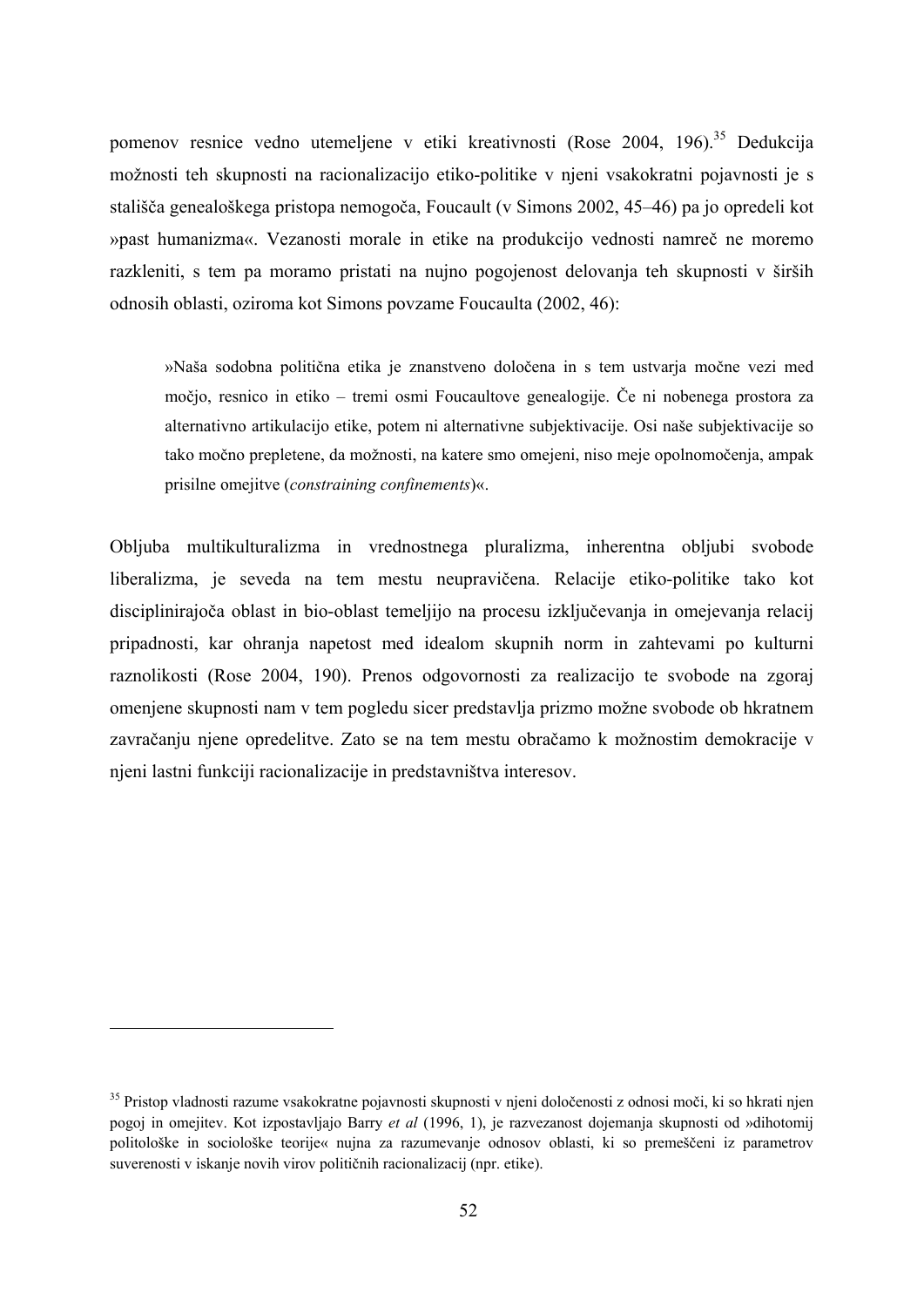# **4 MISLITI POLITIČNO V NEPOLITIČNI DOBI – AGONISTIČNA DEMOKRACIJA**

Ernesto Laclau in Chantal Mouffe v njunem temeljnem skupnem delu »Hegemonija in socialistična strategija« kličeta po vrnitvi političnega v demokratični imaginarij (Laclau in Mouffe 1987; 2001). Temeljni cilj njunega dela je utemeljiti demokratični imaginarij politične levice, ki bi bila sposobna o moči, oblasti in demokraciji razmišljati s poststrukturalistično intervencijo. Kako torej misliti oblast, ki je ni nikjer, a je hkrati vsepovsod? Kako opredeliti demokracijo, če ne moremo misliti njenega cilja? Avtorja v četrtem poglavju »Hegemonije in socialistične strategije« zarišeta poteze radikalne demokracije, ki predstavlja njun odgovor na spremembe na ontični in ontološki ravni – radikalna demokracija torej hkrati odgovarja na nove potrebe in utemeljuje nove načine dojemanja političnega (Laclau in Mouffe 1987; Critchley 2007, 7–8).

Laclau in Mouffova (1987) spremenjene relacije odnosov moči predstavita skozi zgodovinski prikaz sprememb v načinu razumevanja emancipatoričnih bojev. V to prizmo umestita potrebo po diskontinuiteti demokratične misli, ki bi na te spremembe lahko odgovorila. Avtorja (Laclau in Mouffe 1987; 2001; Mouffe 2005; 2009) v različnih obdobjih svojega pisanja nanizata tri širše spremembe družbenega, ki so vplivale na relacije sodobnih pluralizmov. Prvi trenutek predstavlja nezmožnost percepcije spremenjenega imaginarija demokratičnega v t. i. trenutku demokratične revolucije (Šumič Riha 1999, 273), katerega razširi in utrdi Deklaracija o pravicah človeka in državljana. Spremenjena narava družbenih bojev, ki jo avtorja, sledeč Lefortu (v Laclau in Mouffe 1987, 128; Lefort 1999, 29–62; Šumič Riha 1999, 267), umeščata v relacije demokratične revolucije, je namreč določujoče vplivala na svobodo posameznikov.

Drugi trenutek avtorja identificirata v procesu vznika novih družbenih gibanj, in sicer v kontekstu spremenjene narave družbenih razmerij kot posledici ekspanzije kapitalističnih produkcijskih razmerij in birokratske ureditve države blaginje (Laclau in Mouffe 1987, 130– 134). Redefinicija vloge države, ki je utemeljena v trenutku družbenega kot cilja in temelja svojega delovanja, je, sledeč avtorjema, omogočila redefinicijo bojev, ki postanejo osrediščeni z zavračanjem novih oblik nadzora zasebnih razmerij in utemeljeni v diskurzu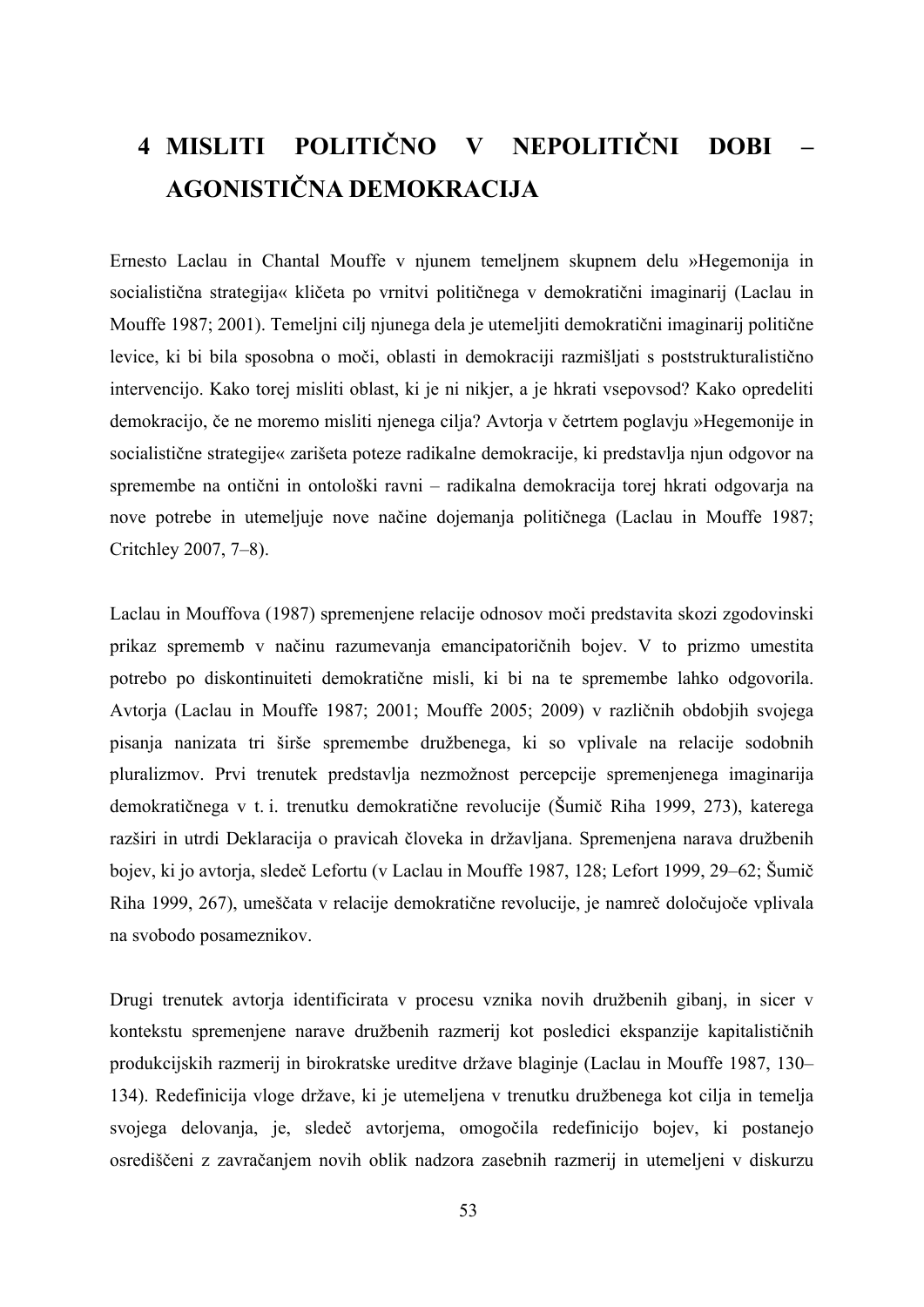pozitivnih svoboščin (tj. odmik negativne svobode kot določujoče za diskurz človekovih pravic do druge svetovne vojne). Nova družbena gibanja, ki legitimnost v tem trenutku hkrati črpajo iz dediščine demokratične revolucije (zahteva po svobodi) in tudi sprememb v družbenem imaginariju po drugi svetovni vojni (prenos družbenih pravic na državljane, širjenje področja pravic, diskurz individualnosti in identitete), spremenijo razumevanje obsega bojev in naslovijo nove oblike podreditve.

Tretji trenutek, ki ga opredelita v predgovoru k drugi izdaji »Hegemonije in socialistične strategije« (2001) in v samostojnih prispevkih (Mouffe 2005; 2009), je propad sovjetskega bloka, ki radikalno poseže v procese identifikacije tako subjektov zahodnih držav (izguba zunanjega sovražnika s posledičnim vzponom identifikacije notranjih sovražnikov) kot tudi vzhodnih (izguba skupnega sovražnika in posledično obujanje notranjih meja na podlagi etničnih opredelitev). Porast novih pluralizmov, ki delijo družbe in na podlagi katerih posamezniki danes opredeljujejo svoje politične identitete, moramo skozi njuno prizmo razumeti kot prekrivanje teh treh dejavnikov in ne kot enostavno sosledje dogodkov, ki bi nam omogočalo racionalizacijo novih oblik pluralizmov.

Kontekstualni poudarek na točkah preloma, ki so utemeljevale redefinicijo identitet na podlagi spremenjenih političnih pogojev in imaginarija, razkrije razkorak v poudarku pristopa vladnosti in postmarksizma. Medtem ko prva sloni na potrebi po dekonstrukciji splošnih družbenih odnosov z namenom identifikacije prepletajočih se identitetnih virov posameznikov v naprednem liberalizmu, slednji utemeljitvene trenutke vidi v spremembah demokratičnega imaginarija. Spremenjena narava političnih pravic in vloge države ter spremenjeni geopolitični okviri delovanja zahodnih držav zaznamujejo politični poudarek prizme, ki ga avtorja opredelita v »primarnosti političnega« (Howarth 2000, 104). Izhajajoč iz nujnosti zavračanja esencialističnega dojemanja identitete (Mouffe 2005, 2) oziroma iz zavračanja esencialističnega apriorizma (Laclau in Mouffe 1987, 144) avtorja izpeljeta možnost redefinicije teoretične pozicije, ki razumevanje bojev za emancipacijo premesti iz esencialistične določenosti »nujnosti in naravnosti« v njihovo kontekstualno določenost vsakokratne konstelacije moči (Mouffe 2005, 2). Kategorije marksističnega imaginarija, kot so država, razred, revolucija (in danes pluralizem), dojete kot kategorije z notranjo esenco in smislom, predstavljajo »nezmožnost (racionalistične levičarske) demokratične teorije«, da se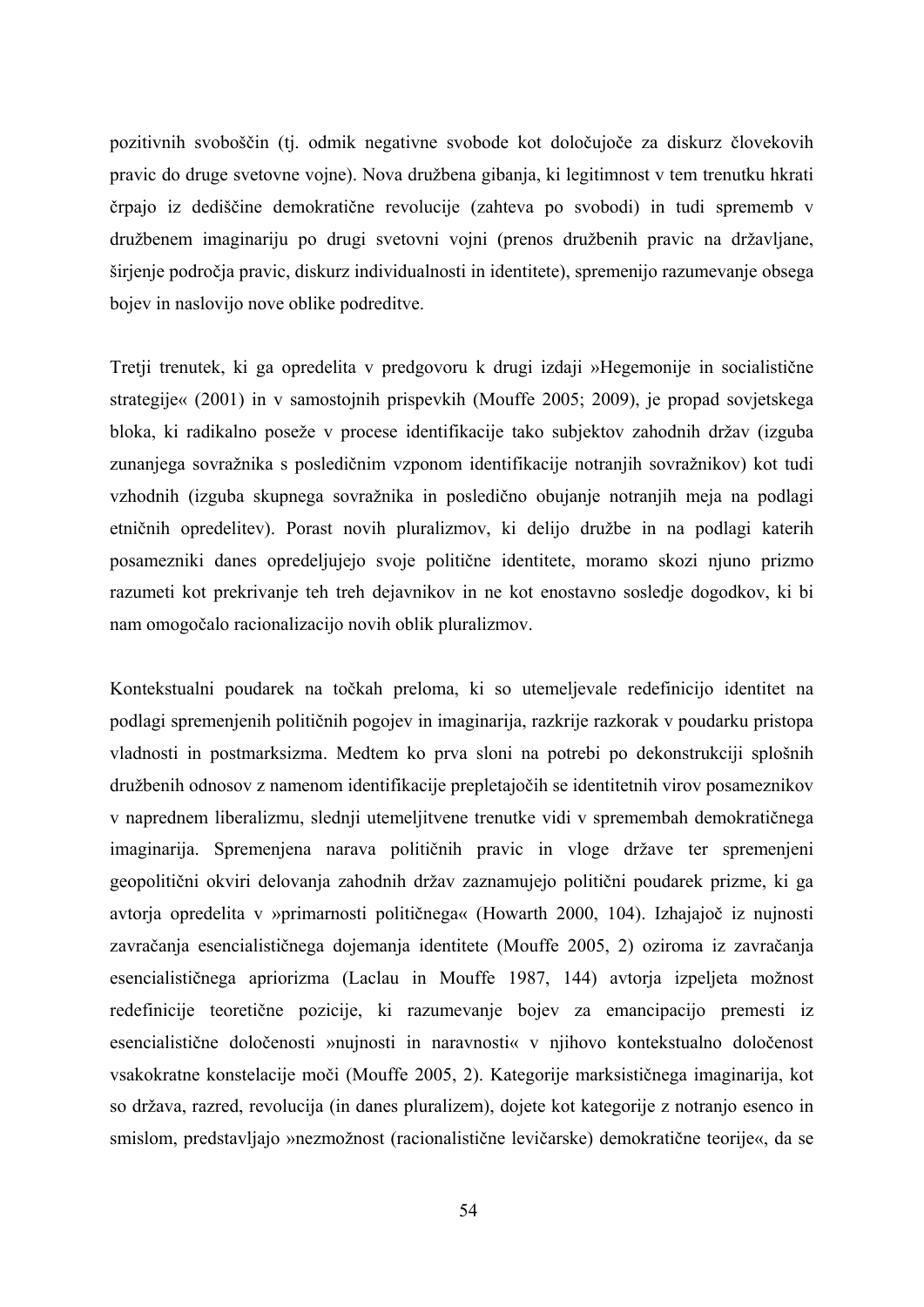sooči s fluidnostjo liberalne demokracije in nezmožnostjo končne fiksacije kakršnega koli pomena (Mouffe 2009, 9–11). Postmarksistična prizma ne le naslovi nove načine delovanja oblasti, ampak tudi razširi pojmovanje političnih bojev. To stori z razsrediščenjem političnih kategorij (Howarth 2000, 123)<sup>36</sup> in s premestitvijo razumevanja političnega na ontološko raven, ti. razumevanje političnega v vsakokratni artikulaciji pogojev družbenega in družbenih razmerij (Laclau in Mouffe 1987, 125).

Nevarnost opuščanja in nezmožnost soočanja levice s to dimenzijo političnega avtorja v prvi izdaji (1987) povežeta z vzponom neokonzervativne logike. A ob pomanjkanju redefinicije politične levice v obdobju, ki je sledilo, pred drugo izdajo (2001) še vedno ostajata prisotni nevarnosti totalitarizma in izgube opore enotnosti. Možnost vzpona totalitarizma avtorja, sledeč Lefortu (v Laclau in Mouffe 1987, 151; Lefort 1999, 63–83), dojemata kot posledico izpraznitve stola »suverena«, ki je v preteklosti definiral enotnost ljudstva. Družbene delitve, kot posledica delovanja logike demokracije, so v kontekstu diskurza totalitarizma v odnosu do nacionalne enotnosti drugotnega pomena. Odsotnost možnosti za reartikulacijo tega novega prostora demokratičnih razlik v diskurzu politične levice predstavlja izpraznitev političnega prostora, ki svojo utemeljitev išče drugje. Mouffova (2009, 5) svoja in Laclauova predvidevanja izpred štiriindvajsetih let poveže s porastom desničarskih gibanj v Evropi, ki ne-le-še-bodo zasedla ta prazen prostor, ampak so ga do tega trenutka že. Drugo nevarnost sta identificirala v možnosti implozije polja družbenega, ki nastopi kot posledica nemožnosti zaprtja pomena (čeprav vedno nemogočega) skozi artikulacijo skupnih pomenov in zahtev različnih skupin (Laclau in Mouffe 1987, 152). Vzrok individualizacije, za razliko od teorije vladnosti (glej zgoraj), premestita iz neposrednosti učinkov subjektivacije v okvir nemožnosti (levičarskega) političnega imaginarija, ki bi te odnose sploh omogočal misliti: »/.../ ko izgine sama ideja alternative obstoječim odnosom moči, izgine tudi možnost legitimnih oblik izražanja odpora obstoječim odnosom moči« (Mouffe 2009, 5). V tej točki moramo razumeti

1

<sup>&</sup>lt;sup>36</sup> Racionalistično določenost političnih kategorij, ki temeljijo na določujočih dihotomijah javno/zasebno, ekonomija/politično in individualno/kolektivno, postmarksistični pristop razsredišči in omogoči rekonceptualizacijo političnega. Laclau in Mouffova (1987, 150) izpostavita dve taki področji: i) področje ekonomije v pogojih neoliberalnega kapitalizma ne more in ne sme ostati nepolitično področje; ii) delitev na javno in zasebno je zastarela dihotomija, ki ne omogoča razmisleka o spreminjajoči se naravi relacij med njima in o prepletenosti odnosov moči na obeh področjih.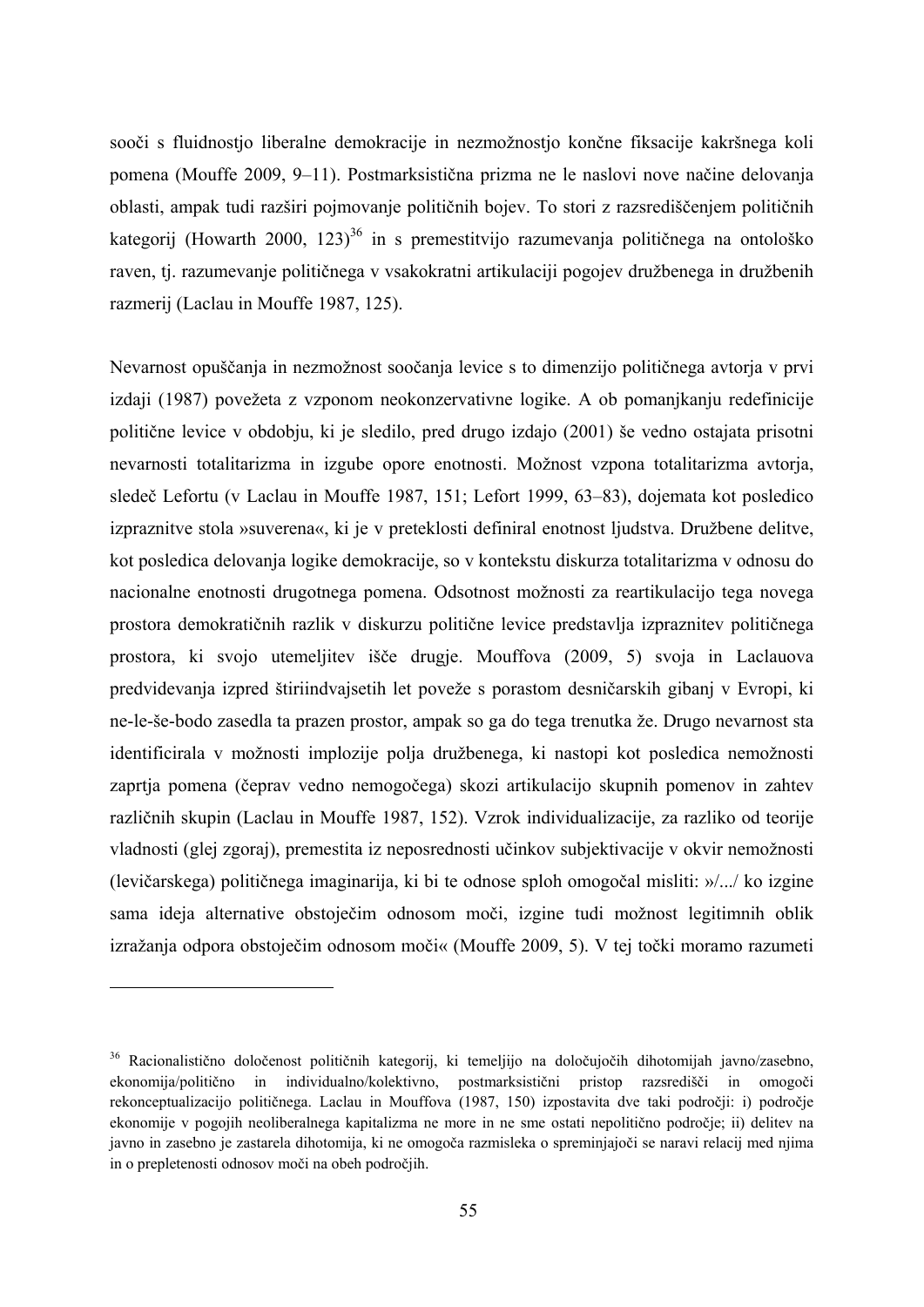njun poglavitni prispevek k levičarski teoriji demokracije – ne kot kapitulacijo levice pred nezmožnostjo radikalnega reformiranja institucij in odnosov oblasti, kot s kritiko njunega koncepta zatrjuje tudi Fotopoulos (2009, 418–420), ampak v nujnosti obuditve razmerja med enakostjo in svobodo v političnem diskurzu oziroma v razumevanju demokracije kot institucionalizacije naddoločenosti, ki omogoča, da popolno odprtost družbenega zamejimo v odsotnosti drugih možnih prešitij pomena (Norval 2004, 153–154).

Radikalna pluralistična demokracija, ki jo Laclau in Mouffova (1987, 123–156) orišeta v sklepnem poglavju »Hegemonije in socialistične strategije«, predstavlja vstop poststrukturalističnega pristopa v demokratični imaginarij politične levice. Skozi dekonstrukcijo racionalističnih kategorij marksistične politične teorije, kot so »razred«, »ljudstvo«, »boj« v Hegemoniji, in pozneje kategorij »pluralizma«, »interesov«, »konsenza« in »svobode« v delih Mouffove (2005; 2009) opredelita izhodišče razumevanja radikalne pluralne demokracije. Kako je torej mogoče misliti demokracijo brez njenih osrednjih kategorij in ohranjati dosežke razsvetljenstva brez esencialistične določenosti identitet (Habermas v Mouffe 2009, 17)?<sup>37</sup> Mouffova (2005; 2009) idejo agonistične demokracije razvije skupaj z in hkrati proti ideologoma liberalne demokracije, ki sta v 20. stoletju zasnovala teorijo pluralizma, tj. Johnom Rawlsom in Jürgenom Habermasom,<sup>38</sup> ter jo

<sup>37</sup> Howarth (2000, 123) kritiko relativizma predloga radikalne demokracije Laclaua in Mouffove naslovi skozi razsrediščenje izbire med nujnostjo politične izbire med absolutnim temeljem ali pomanjkanjem kakršnega koli temelja. Njune predloge je torej treba ocenjevati ne kot program enoznačne politične poti, ampak kot alternativo, ki politični imaginarij sploh omogoča: »/.../ dejanski predlogi, ki jih onadva (in drugi) predlagajo, morajo biti ocenjeni in ne razumljeni kot pogoji možnosti, da sploh sprejmemo kakršno koli sodbo«.

<sup>38</sup> Kritiko Rawlsa in Habermasa utemelji s potrebo po hkratni ločenosti in medsebojni soodvisnosti razumevanja liberalizma in demokratične dediščine, ki je avtorja, umeščena v esencialistično dojemanje kategorij liberalne demokracije, nista sposobna utemeljiti (Mouffe 2009, 80–107). Prvi razlog, ki ga navaja avtorica (2009, 90–92), je nemožnost utemeljitve vrednostno neopredeljenega prostora, ki bi omogočal racionalni konsenz o pluralizmu vrednot. Nemožnost popolne ločitev med javnim oziroma prostorom konsenzualnega sprejemanja vrednot svobode in zasebnim oziroma prostorom nekonsolidiranih vrednot pri Rawlsu in ločevanjem etike in morale pri Habermasu, avtorica opredeli kot določujočo za demokratično politiko, ki se ni sposobna spopasti z zabrisanimi mejami javnega in zasebnega ter tako posledično ohraniti ravnotežja med enakostjo in svobodo, ki izhaja iz liberalnodemokratične obljube. Druga skupna pomanjkljivost njunih pristopov je nemožnost konsolidacije zasebne in politične avtonomije. Primat avtonomnosti, ki jo opredeli Rawls, in podrejenost načela individualne svobode demokratični zavezi na ta način kategorično opredelita razumevanje demokratičnega državljanstva, kjer ob predpostavljeni potrebi po obeh ne smemo izključiti nobene. Priznati je treba torej soodvisnost kategorij liberalnega in demokratičnega imaginarija in njihovo naddoločenost. To pa teoriji deliberativne demokracije zaradi vztrajanja pri možnosti dokončnega konsenza ne uspe (Mouffe 2009, 93).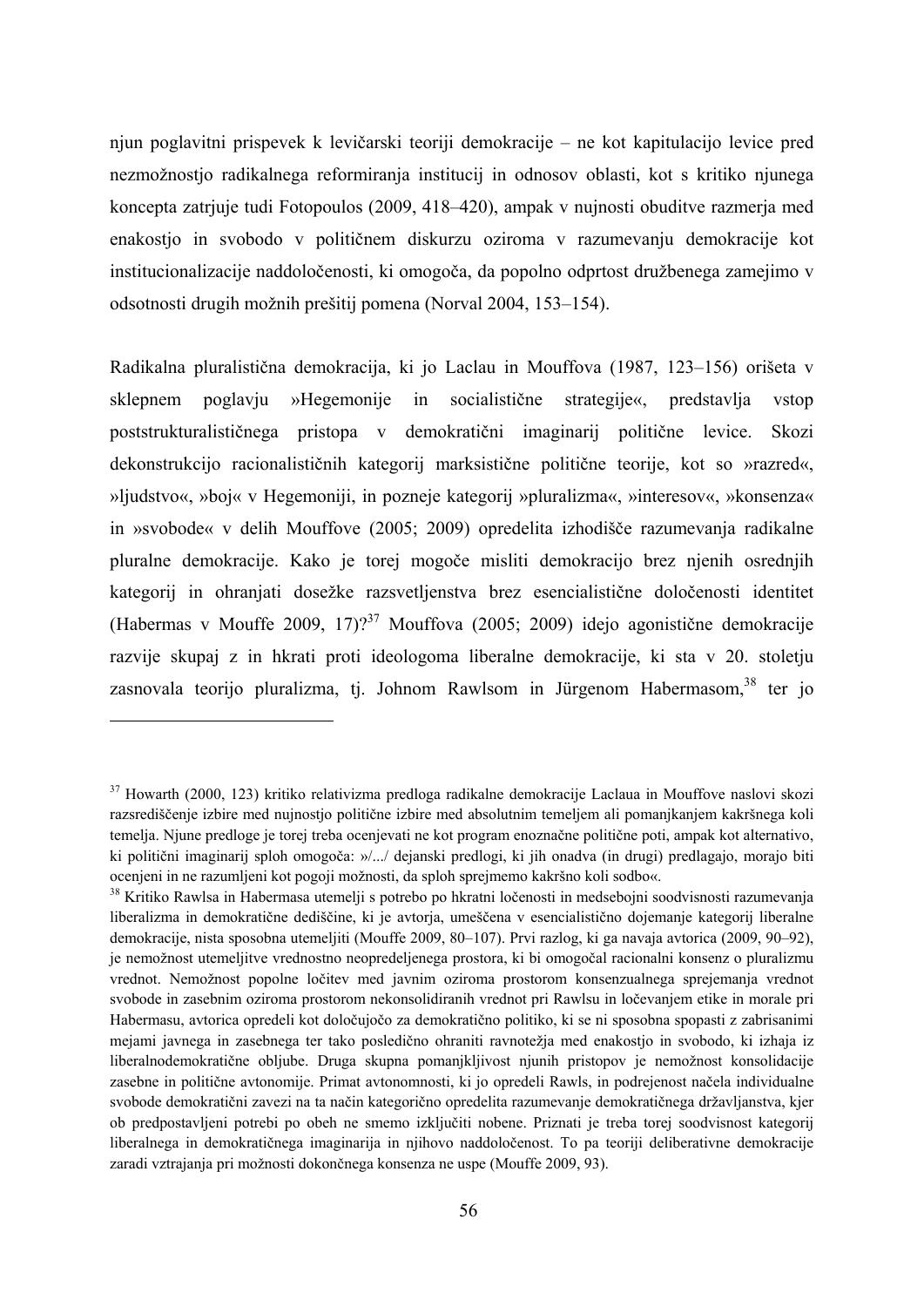nadgradi z reinterpretacijo argumentov Carla Schmitta in Michaela Oakeshotta. Priznavanje inherentne napetosti družbenega pluralizma, ki ga avtorica identificira v teoretični dediščini Carla Schmitta,<sup>39</sup> in nujnost razumevanja pluralizmov v njihovi nepartikularni razsežnosti, ki izhaja iz ideje *respublice* Michaela Oakeshotta, predstavljata temeljne poteze agonistične pluralne demokracije Chantal Mouffe. Kot avtorja (Laclau in Mouffe 1987, 144) zapišeta že v njunem temeljnem delu, »/n/aloga levice torej ne more biti odpoved liberalnodemokratični ideologiji, marveč, narobe, poglabljanje in širjenje radikalne in pluralne demokracije«.

V nadaljevanju sledi pregled teoretičnih orodij diskurzivne teorije, ki bodo v sklepnem delu naloge predstavljala dopolnilo orodjem foucaultske tradicije pri analizi diskurza prehranskih praks naprednega liberalizma. Osrednje postmarksistične koncepte diskurza, antagonizma in logike ekvivalenc ter razlik bomo torej proučili zavoljo razumevanja možnosti njihove aplikacije na sodobne demokratične zahteve pluralizma.

# **4.1 HEGEMONIJA IN POLITIČNO**

**.** 

Laclau in Mouffova (1987) v svojem pristopu k analizi diskurza izhajata iz popolne diskurzivne določenosti družbenega. Predpostavka, ki utemeljuje to nujnost, je, da družbenih relacij in posledično identitet nikoli ne smemo razumeti v njihovi danosti, ampak kot posledico politične odločitve, ki utemeljuje družbeno. Izhajajoč iz zamejitve pomenov kot politične odločitve njuno delo v razumevanje odnosov oblasti vnaša radikalno razširitev načinov, na katere lahko o konstrukciji identitet razmišljamo, ko opustimo esencialistično

<sup>&</sup>lt;sup>39</sup> Carl Schmitt (v Mouffe 2009, 36–55) skozi prizmo republikanske tradicije utemelji razumevanje konstrukcije politične identitete v okvirih meja skupnosti – vsak *demos* se, sledeč avtorju, lahko konstituira le v odnosu do meja tistega, kar *demos* ni. Temelji torej na relacijski koncepciji oblikovanja političnih identitet, ki za svojo utemljitev potrebujejo Drugega. Njegova kritika liberalizma izhaja iz nezmožnosti artikulacije teh meja v pogojih individualne svobode, ki preči opredelitev skupnega temelja. Avtorica izhaja iz konceptualizacije meja v liberalnodemokratični tradiciji, ki pa ne sme biti dojeta kot odnos do zunanjih meja *demosa,* temveč v odnosu do konstitucije notranjih meja v pogojih pluralistične demokracije, kar predstavlja dediščino vseh levičarskih pristopov, utemeljenih v delih Carla Schmitta (Marchart 2007, 4). Pluralizma torej ne smemo sprejemati v njegovi nevtralnosti, ampak v okviru meja, ki šele omogočajo oblikovanje partikularnih identitet. Druga točka nadgraditve Schmittovega koncepta je transformacija odnosa sovražnik-prijatelj v okvire odnosa »nasprotnikov« oziroma prijateljskih sovražnikov (*adversaries*).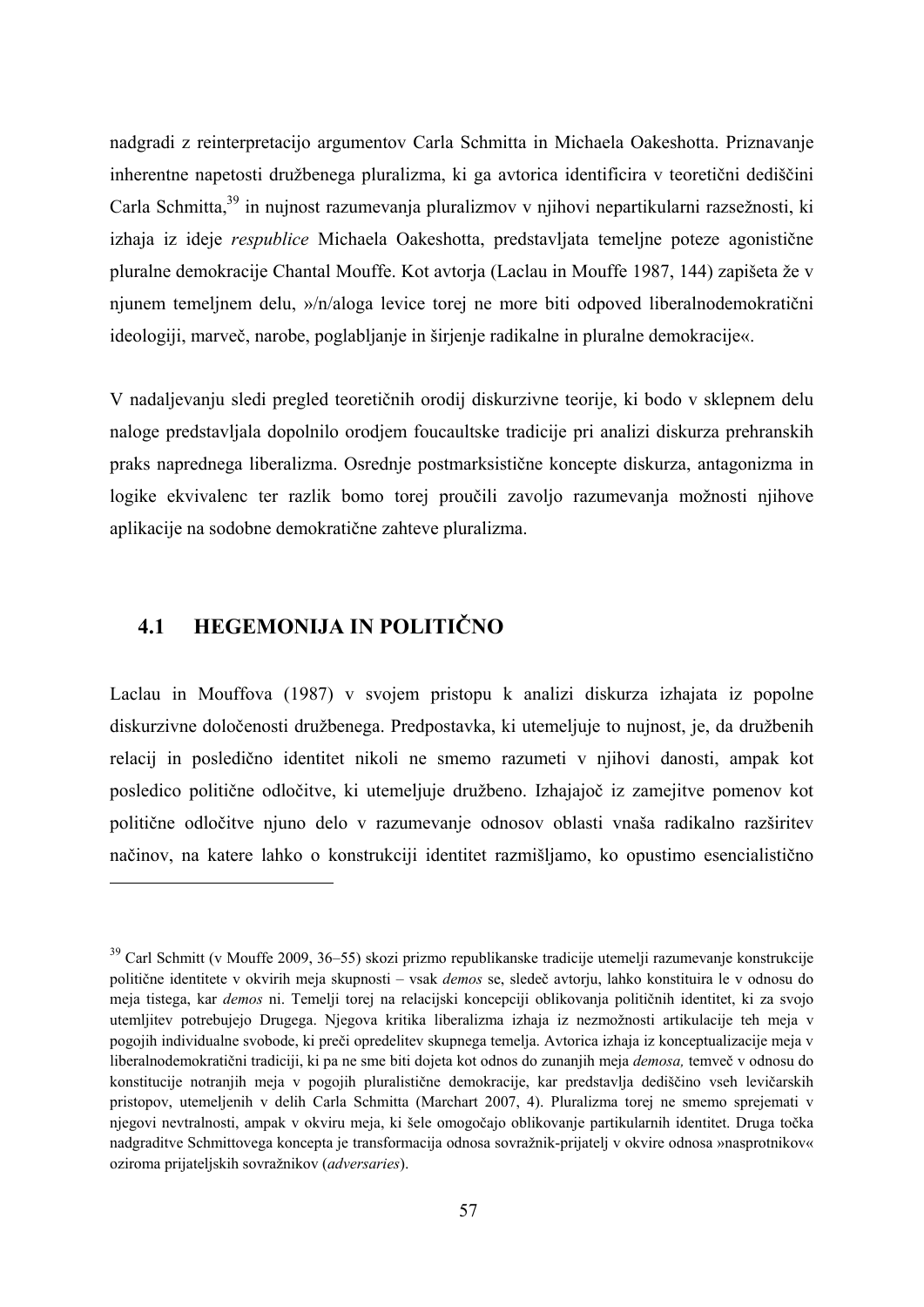določenost pomenov in njihovo ujetost v dihotomiji misel/realnost (Laclau in Mouffe 1987, 93; Howarth 2000, 116). Primarnost političnega, kot ga razumeta avtorja, namreč pomeni pristop k analizi diskurza, ki ima za cilj vsakokratno zaprtje pomena. Takšen diskurz omogoča objektivizacijo odnosov moči v določenem trenutku in je zato nujno politična konstrukcija, ki išče ravnotežje med tem, kar vključuje, in tem, kar je zunaj.

Konceptualizacijo diskurza, ki vedno uhaja svojemu pomenu, Laclau in Mouffova (1987, 81– 83) utemeljita z radikalizacijo Althusserjeve vpeljave naddoločenosti v marksistično teorijo. To jima predstavlja izhodišče za razumevanje odprtosti diskurzivnih formacij, kjer objekti in družbena razmerja nimajo več »zadnje dobesednosti«, ampak je njihova narava simbolno naddoločena. To pomeni, da družbene relacije, ki jih posamezni diskurz opredeljuje, nimajo notranjega bistva, ki bi jih (nujno) določal, temveč so odvisne od vsakokratne oblike fiksacije. Vsakokratna delna fiksacija pomena je odvisna od artikulacije, ki družbene odnose utrdi v poskusu zaprtja pomena, ki uhaja družbenemu. Povedano drugače, »/.../ vsaki praksi, ki vzpostavlja takšno razmerje med elementi, da se njihova identiteta spreminja kot rezultat artikulacijske prakse, /bomo/ rekli artikulacija. Strukturni totalnosti, ki je rezultat artikulacijske prakse, bomo rekli diskurz« (Laclau in Mouffe 1987, 88).

Vsakokratno zaprtje pomena določenega diskurza je torej le delna fiksacija totalnosti, je delno pomensko polje, ki predstavlja pogoj novih reartikulacij družbenih razmerij. To avtorja (1987, 94) označita kot nemožnost diskurzivne totalnosti, saj prehod od momentov (diferencialne pozicije znotraj diskurza) k elementom (razlika, ki ni diskurzivno artikulirana) ni nikoli popolnoma izpeljan. Zaradi naddoločenosti pomenov, ki vedno uhajajo dokončni fiksaciji, torej nobena družbena identiteta ni dokončno konstituirana, saj jo to, kar uhaja pomenu, vedno »deformira in ji preprečuje, da bi se popolnoma konstituirala« (*ibid.*). Marchart (2007, 137) v tem kontekstu vzpostavi relacijski odnos med družbo in družbenim. Slednje vedno stremi k prehodu svoje odprtosti v totalizacijo družbenih odnosov, proces, ki je mogoč le, dokler popolna zaprtost ostaja nemogoča. Če prenesemo to na področje političnega, moramo na tem mestu vpeljati razlikovanje med politiko in političnim kot tistima dimenzijama, ki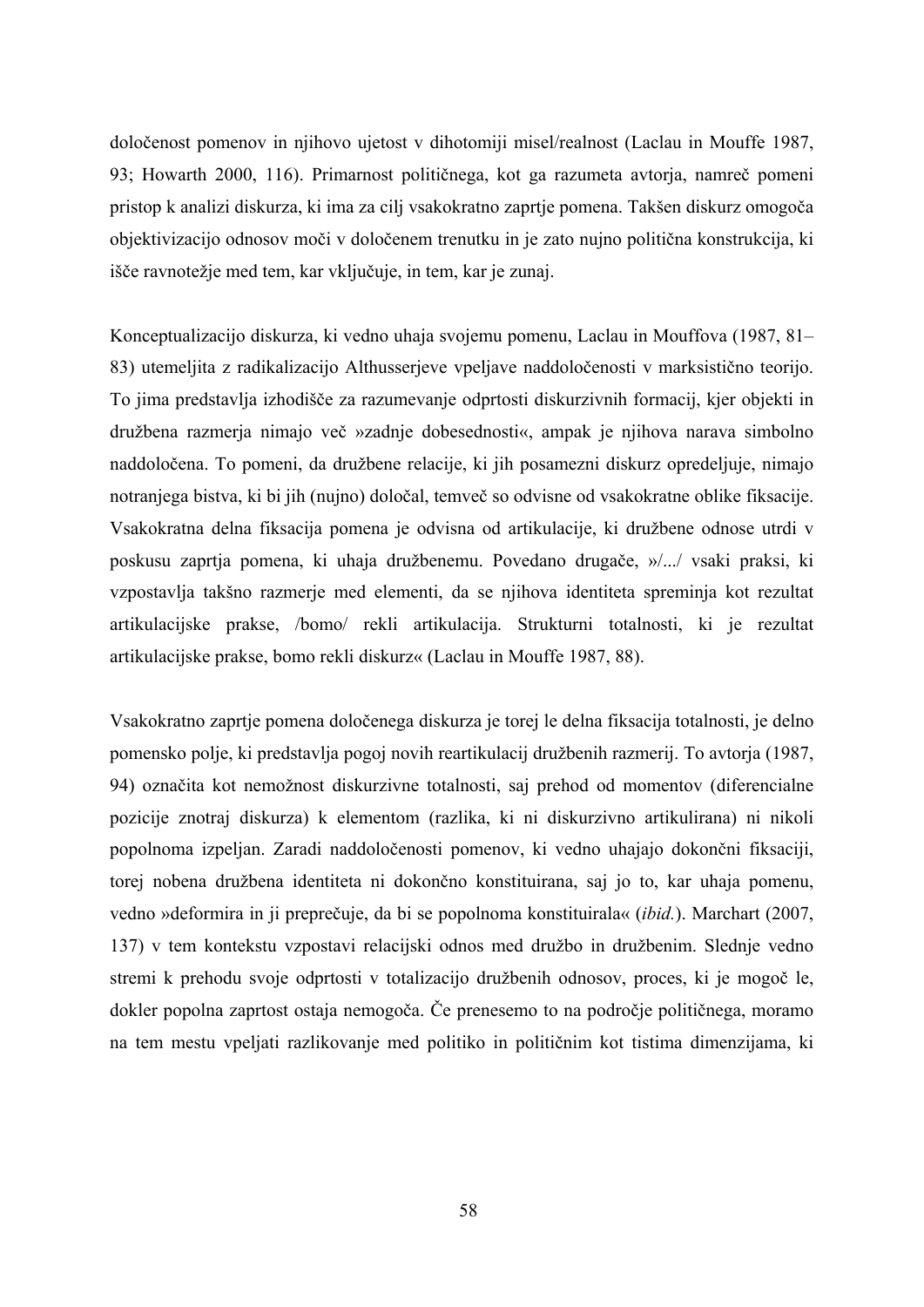opredeljujeta pomiritev napetosti, ki izhajajo iz nemožnosti popolnega zaprtja pomena.<sup>40</sup> Primarnost političnega izhaja iz njunega razumevanja inherentnosti družbenih napetosti v medčloveških odnosih (oziroma antagonizmov) in razširitve konceptualizacije esencialistične diskurzivne določenosti relacij. Ker le-te niso več definirane v institucionalni ujetosti, mora biti tudi reartikulacija dojeta v preseganju teh omejitev (Laclau in Mouffe 1987; Mouffe 2009). Vendar, ker so diskurzi (predvsem) materialni, avtorja ne odrekata pomena politiki kot institucionalnemu izrazu urejanja odnosov, opredeljenih v določenem diskurzu.<sup>41</sup>

Produkt vsakokratne zamejitve pomena je obnova odnosa med utrditvijo in neutrditvijo, ki konstituira kontingenco meja vsake družbe. Laclau in Mouffova (1987, 95) za opredelitev te konceptualizacije vpeljeta teoretični element *polja diskurzivnosti*. Utemeljita ga v odvisnosti vsake diskurzivne prakse od »presežka pomena«, kar kaže na diskurzivno določenost vsakega objekta in posledično nemožnost totalizacije katerega koli diskurza. V njuni terminologiji to označita kot »nemožnost, da bi kateri koli dani diskurz izvršil dokončni šiv« (*ibid.*). Vsak diskurz pa se hkrati vzpostavi s ciljem omejevanja pomena oziroma si prizadeva obvladati to, kar mu vedno znova uhaja, tj. polje diskurzivnosti, izmuzljivost relacij razlik, ki ga opredeljujejo, in posledično nemožnost osrediščenosti.

Razumevanje meja družbenega je torej vedno le delno zaprtje pomena, ki temelji na obvladovanju določenega polja diskurzivnosti ter na ta način delno zameji tok razlik in vzpostavi središčnost teh relacij. Daleč od tega, da moramo razlike opustiti v njihovi partikularnosti, vendar moramo njihovo utemeljitev v totalnosti posameznega diskurza opredeliti v načinih oblikovanja meja med temi razlikami. V ta namen avtorja vpeljeta pojem

<sup>40</sup> V prispevku »Subjekt politike, politika subjekta« Laclau (2007a, 51–70) to razmerje opredeli kot dialektiko univerzalnosti. Slednjo dojema kot prazen prostor, ki nima pomena zunaj vsakokratne artikulacije ekvivalentnih zahtev. V odnosu do razumevanja univerzalnih principov kot totalnosti avtor izpostavi impliciten paradoks takšne univerzalnosti: »/.../ vsi principi, brez izjem, morajo biti predstavljeni kot veljavni, čeprav je sama univerzalnost vprašljiva in je v resnici nikoli ni mogoče ohraniti.« Prispevek njune teorije k razumevanju političnega s tega stališča vidimo v razlagalni moči diskurzov univerzalnosti, ki prečijo demokratične in liberalne imaginarije, brez refleksije o njihovih notranjih omejitvah.

<sup>41</sup> Marchart (2007, 58) razume razmerje med političnim in politiko v delih Laclaua in Mouffove kot znak temporalizacije, ki ohranja možnost in odprtost procesa politizacije. To razmerje umesti v ontološko razumevanje dislokacij, ki jih, sledeč njegovemu argumentu, nominalisti ne morejo zajeti.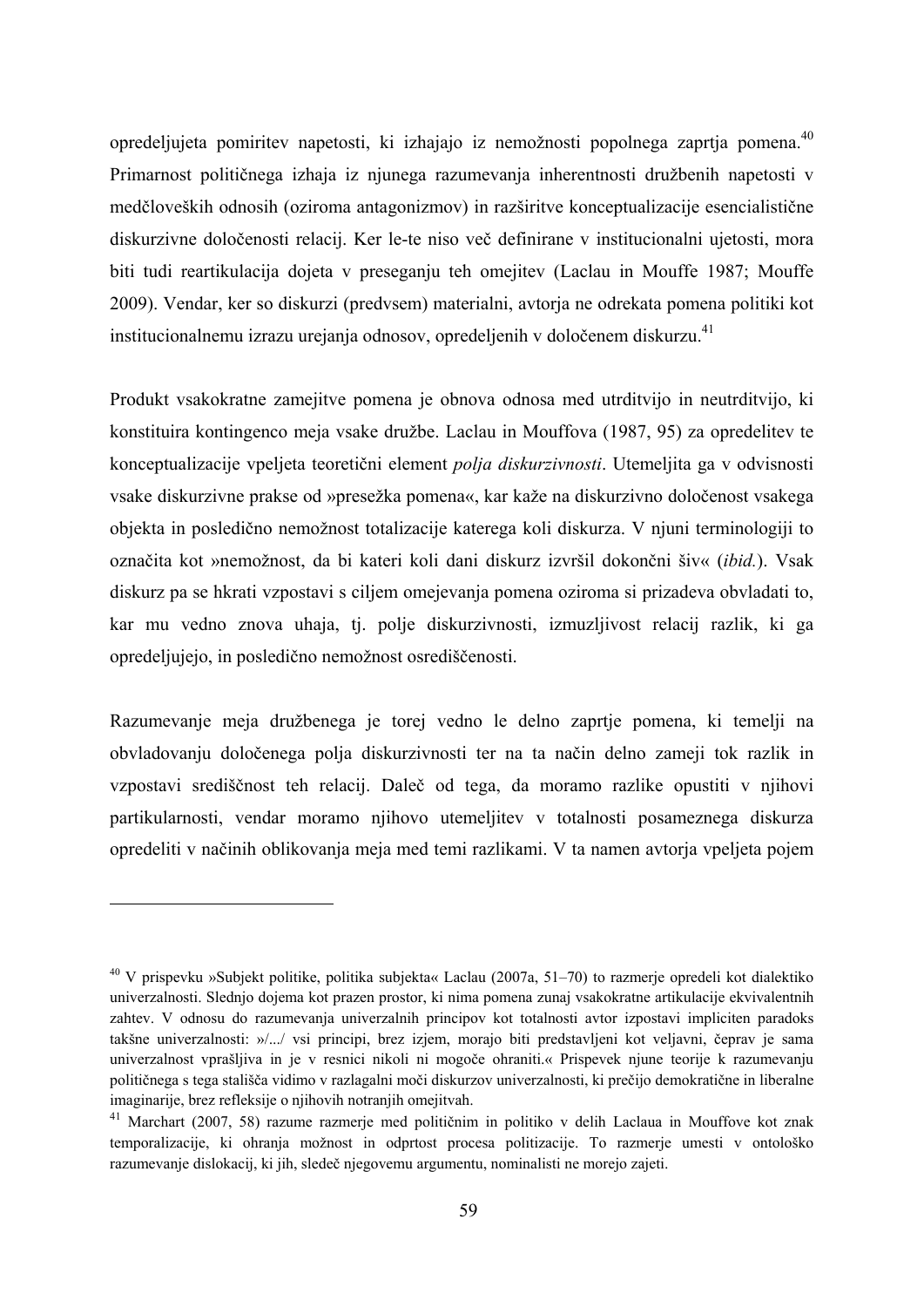*vozlišč* kot »privilegiranih diskurzivnih točk delnih utrditev« (Laclau in Mouffe 1987, 94). Te točke na podlagi osrediščenja posameznih diskurzivnih formacij omejijo popolno »drsenje pomena« (Howarth 2000, 102).<sup>42</sup> Vozlišča so tiste točke, ki sistem razlik definirajo kot označevalno verigo – sklop pomenov, ki je delno utrjen v razumevanju razlik, ki ga določajo. V diskurzu prehranjevanja to vozliščno točko danes predstavljata zdravje in odgovornost, medtem ko se je še do nedavnega središčnost relacij prehranjevanja utemeljevala v dostopnosti in nutricionistiki (Lien v Blue 2010, 148).

Diskurzivna prizma možnost spremembe vozlišč, ki osrediščujejo posamezni diskurz skozi enotnost njegovih elementov, opredeli z vlogo *plavajočih označevalcev*, tj. tistih elementov, ki niso nikoli popolnoma vezani na označevalno verigo. Obstoj nevezanih pomenov pa ni nekaj ločenega od družbenega, ni svet idej, ki obstaja neodvisno od realnega, ampak obstaja v polju diskurzivnega ter s tem vpliva na vsako identiteto, ki je artikulirana v diskurzu. Ker te identitete niso mogoče, to pomeni, da tudi družba nikoli ne more biti identična sama s seboj (Laclau in Mouffe 1987, 96). Prisotnost plavajočih označevalcev, ki niso utrjeni v pomenu, a so hkrati vseeno vedno vezani na določen diskurz, predstavlja trenutek političnega. Brez prostorov, ki bi omogočali prepogajanje temeljnih označevalcev družbenega oziroma kjer bi pomen izhajal le iz nereferenčnih pojmov, politično ne bi bilo mogoče, saj bi »brez njih politični argument postal nemožen, politično življenje pa dialog med gluhimi, v katerem bi imeli le neprimerljive propozicije« (Laclau 2008a, 95).

Artikulacija, plavajoči označevalci, pomenske verige in vozliščne točke so v razumevanju političnega posamezne družbe tiste kategorije, ki nam onemogočajo mišljenje družbe in razlik kot določujočih za razumevanje odnosov oblasti, ki so inherentni vsaki družbeni ureditvi. Razmerja med kapitalom in razredi, kot pokažeta avtorja (Laclau in Mouffe 1987), ne moremo dojemati kot dokončnega, totalnega razmerja, saj izhajanje iz totalnih kategorij ne more zajeti družbenosti oziroma političnosti v vseh razmerjih, ki jih določajo. Ime, s katerim

<sup>&</sup>lt;sup>42</sup> Vozliščne točke omogočajo omejitev drsenja pomena in s tem možnost napovedi družbenega. Vsak diskurz, ki tega ne zmore, »/k/i ne more generirati nobene utrjenosti pomena, je psihotičen diskurz« (Laclau in Mouffe 1987, 96).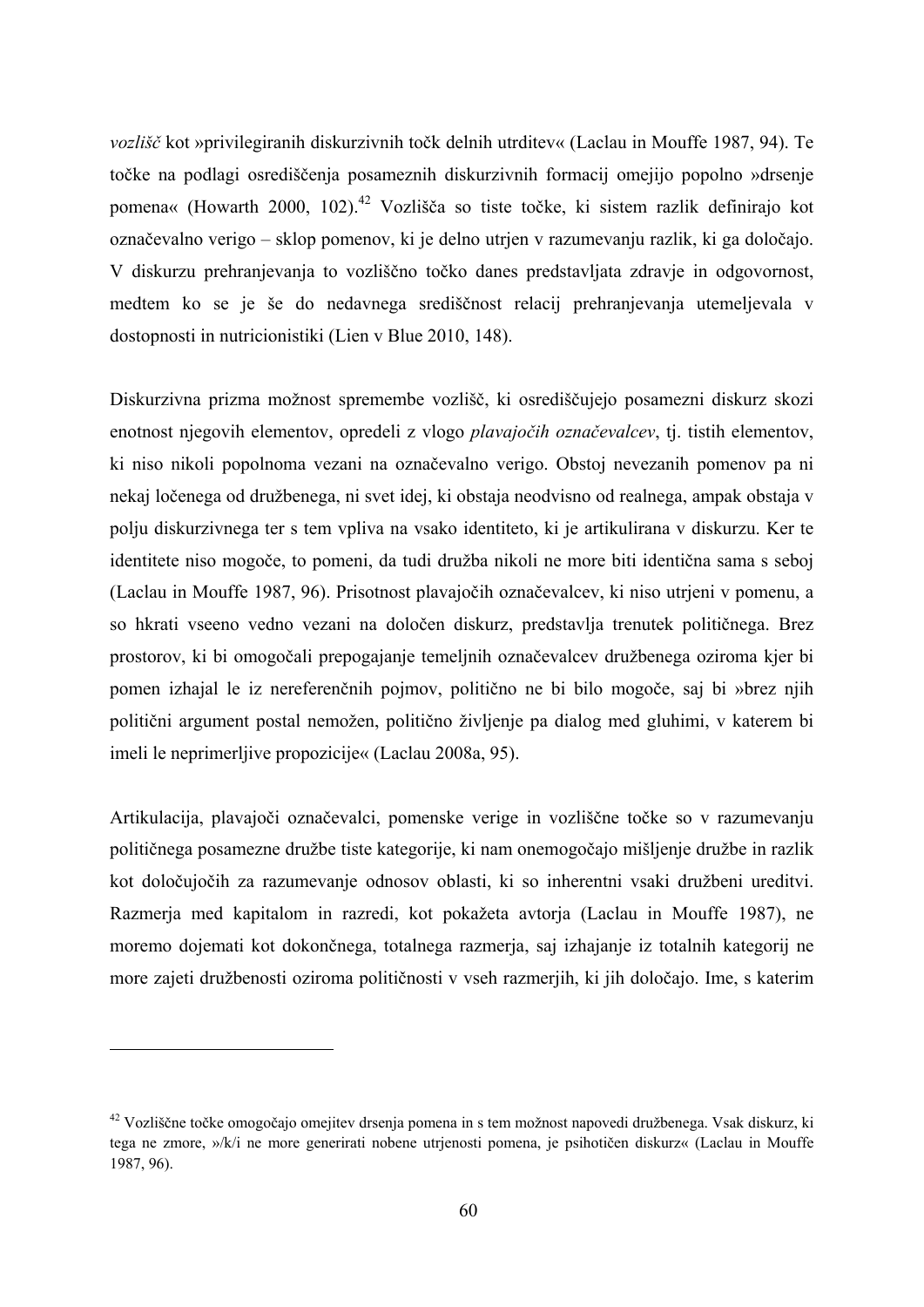avtorja označita to sočasno totalnost in nemožnost zaprtja političnega, je *hegemonija*. 43 Izhajajoč iz razpršitve družbenega in naddoločenosti pomenov torej tudi razmerje odnosov oblasti kot sistema razlik nikoli ne more biti vezano na logiko ene same družbene formacije niti ne more »pojasniti totalnosti družbenega in biti njegovo središče, saj bi to pomenilo, da se je proizvedel nov šiv« (Laclau in Mouffe 1987, 119). Koncept hegemonije predstavlja osrednji koncept njune teorije, ker omogoča mišljenje razpršenosti družbenih praks v pomenskosti njihovih relacij in posledično v vlogi delovanja družbenega, ki lahko, nemožnosti popolnega zaprtja lastnega pomena navkljub, deluje za doseganje skupnih ciljev (Howarth 2000, 109).

Kar teorija diskurza opredeli skozi razsrediščenost odnosov, je odprtje polja razumevanja političnih identitet v mnogoterosti virov identifikacije. Na tej točki avtorja nakažeta na prekrivanje njunega razumevanja diskurza s tistim pri Foucaultu (1987, 89). Kar njuno koncepcijo diskurza in posledično hegemonije premesti iz strogo diskurzivne določenosti v možnost razumevanja političnega, je opredelitev diskurzov kot struktur, ki so vedno odvisne od tega, česar ne zajemajo.<sup>44</sup> S tem omogočita nastop političnega trenutka, ki te izključitve definira v (delni) strukturni določenosti identifikacije tistih, ki so v diskurz zajeti, in tistih, ki so ravno zaradi možnosti identifikacije prvih iz njega izključeni (Laclau in Mouffe 1987, 88). Iz tega izhajajo posledice za razlago sprememb, ki so rezultat želje po premestitvi teh meja. Če so meje dojete kot določujoče za možnost oblikovanja polne identitete izključenih, potem to vodi v antagonizem (Laclau in Mouffe 1987, 104–108; Howarth 2000, 110; Laclau 2008a,

1

<sup>43</sup> Avtorja izhajata iz Gramscijeve (1974) konceptualizacije hegemonije kot tretje stopnje odnosov sil, ki niso več le objektivne, neodvisne od volje ljudi, niti niso več le izraz premestitve delovanja oblasti v okvire ekonomske prevlade, ki se kristalizira v solidarnosti interesov članov posameznega ekonomskega razreda. Tretja stopnja oblasti, sledeč Gramsciju (1974, 180), predpostavlja tisto razmerje, ki prerašča korporativistične odnose moči v smeri prevajanja in homogenizacije teh interesov na vsa družbena področja (»intelektualno in moralno enotnost«): »/.../ je faza, v kateri poprej vznikle ideologije postanejo 'stranka', trčijo druga ob drugo in se spopadejo, dokler ena od njih ali vsaj ena njihovih kombinacij ne začne prevladovati, prevzemati oblasti in se širiti po vsem družbenem področju«. Laclau in Mouffova (1987, 120) v njunem razvoju koncepta izpostavita dve nujni točki prehoda v odnosu do Gramscijeve konceptualizacije hegemonije: i) hegemonski subjekti se ne konstituirajo le na ravni temeljnih razredov; ii) družbene formacije se ne konstruirajo le okrog enega hegemonskega središča.<br><sup>44</sup> Izraz hegemonija v ednini predvideva mnogoterost hegemonskih vozlišč. Ne le torej kot osrediščena

formacija, ampak kot *razmerje* med relacijami (Laclau in Mouffe 1987, 117).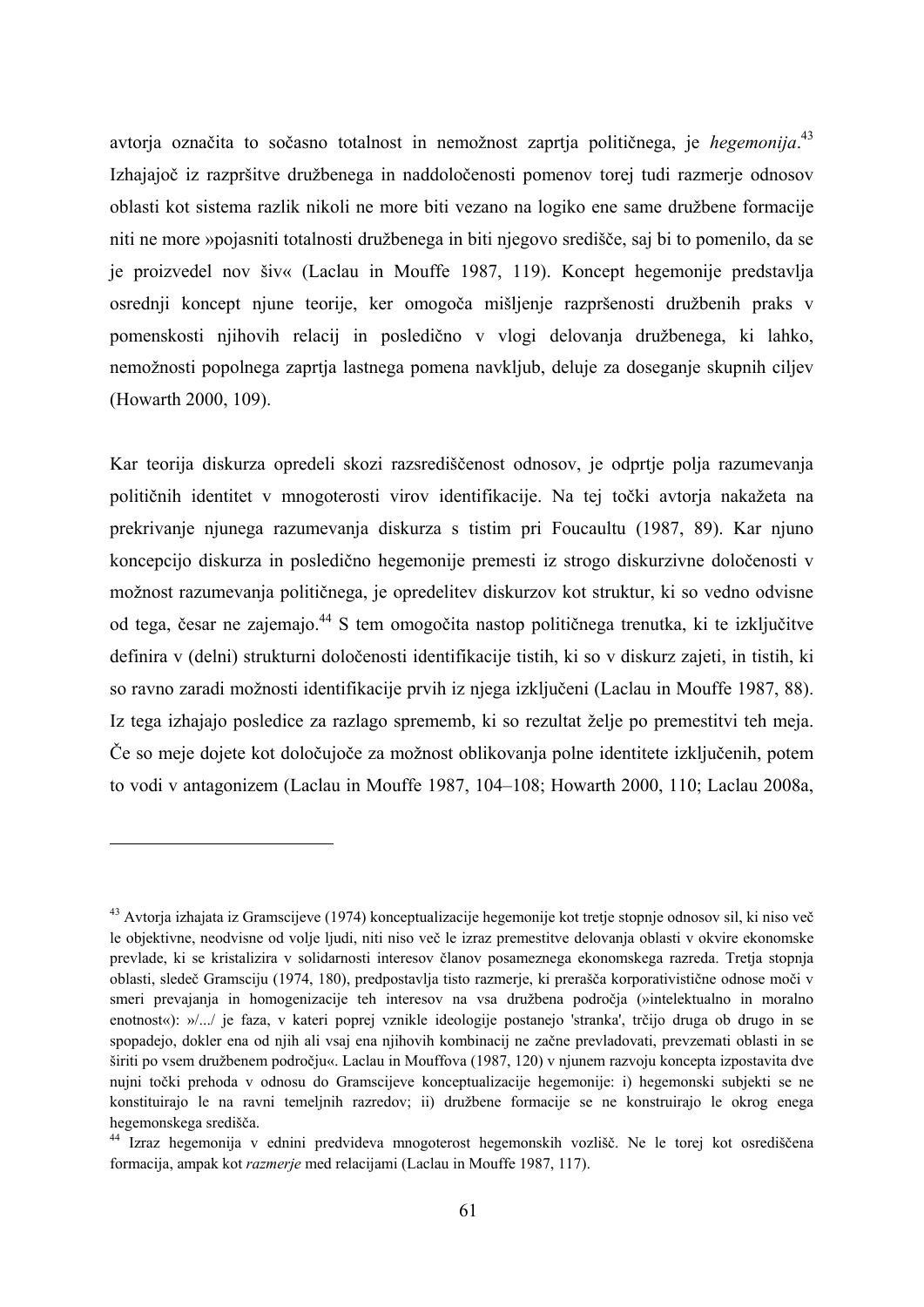56). Vprašanje naslednjih strani je torej, kako razložiti vlogo antagonizmov v družbi, ki temelji na obljubi liberalizma kot individualne svobode.

### **4.2 ANTAGONIZEM V. AGONIZEM**

Koncept antagonizma Marchart  $(2007, 141)^{45}$  izpostavi kot najpomembnejši prispevek diskurzivnega pristopa k politični teoriji. Središčenost političnega kot določujočega za razumevanje konstitucij meja je skozi vpeljavo antagonizma dopolnjena z možnim načinom oblikovanja meja, ki ga vsakokratno zaprtje pomena predstavlja v odnosu do konstrukcije političnih identitet. Vedno prisotna kontingenca meja namreč pomeni, da tudi, če so meje posameznega diskurza objektivizirane v nekem trenutku in v določenih relacijah razlik, izkustvo teh meja določujoče vpliva na konstrukcijo identitet. Laclau in Mouffova (1987, 104) v izhodišče razumevanja antagonizma kot odgovora postavita vprašanje: »/.../ mar se v nekaterih 'izkustvih', v nekaterih diskurzivnih oblikah ne kaže več le nenehno odlaganje 'transcendentalnega označenca', marveč sama ničnost tega odlaganja, končna nemožnost vsakršne trdne razlike in s tem tudi vsakršne 'objektivnosti'?«.

Avtorja konceptualizacijo antagonizma oddaljita od determinističnega vzročno-posledičnega pristopa k razumevanju antagonizmov kot družbenih konfliktov in v osredje postavita njihovo relacijsko pogojenost. Izhajajoč iz neuspele konceptualizacije antagonizmov v L. Collettijevi analizi,46 ki je osnovana na objektivnosti razmerij oziroma na polnosti identitet, avtorja premestita razumevanje antagonizmov ravno v nemožnost doseganja te polnosti. Z njunimi besedami, »/.../ navzočnost 'Drugega' mi onemogoči, da bi bil popolnoma jaz« (Laclau in Mouffe 1987, 107). Antagonizem je torej tista meja družbenih formacij, kjer identiteta ni več

<sup>&</sup>lt;sup>45</sup> Norris (2006, 113) opredeli antagonizem v delih Laclaua kot »ontologijo političnega«.<br><sup>46</sup> Pri tem izpostavljata L. Collettijevo analizo relacijskega razumevanja specifičnosti družbenih antagonizmov, ki temelji na vpeljavi kategorij »realna opozicija« in »protislovje«. Avtorja v odnosu do tega poskusa izpostavita tri kritike: i) antagonizem je lahko samo realna opozicija  $(A - B)$  ali protislovje  $(A - ne A)$ ; ii) antagonizem ne more biti realna opozicija (»/n/ič antagonističnega ni v tem, če trčita dve vozili /.../«); iii) protislovje ni nujno antagonistično razmerje (»/v/si smo vključeni v številne med sabo protislovne sisteme prepričanj, pa vendar iz teh protislovij ne vznikne noben antagonizem«) (Laclau in Mouffe 1987, 104–106).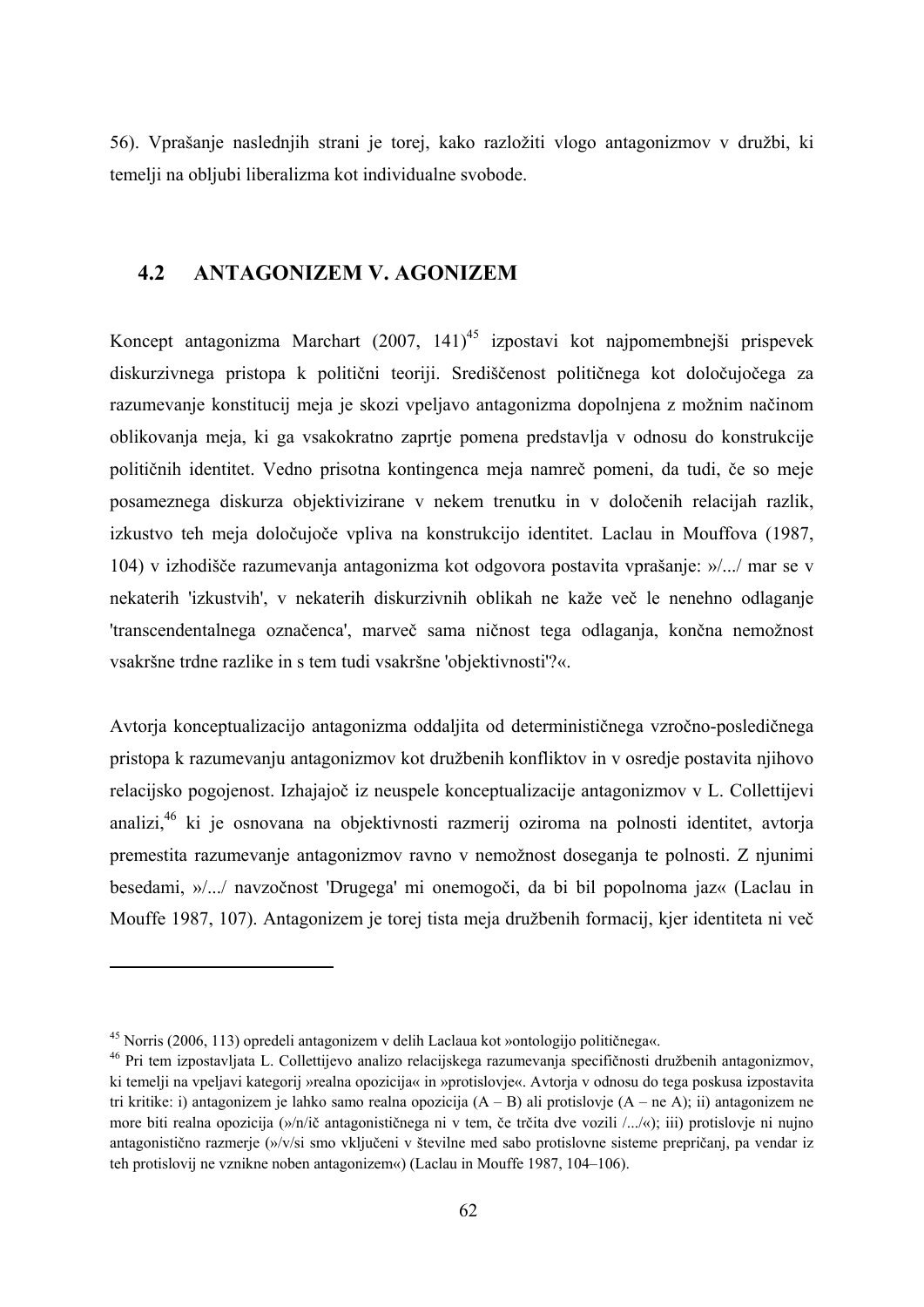mogoča, saj je ni mogoče stabilizirati v sistemu razlik (Howarth 2000, 106). Laclau in Mouffova (1987, 108) antagonizem označita kot »izkustvo meje« družbenega, saj ga ne smemo dojemati kot notranji moment družbenega, ki lahko izhaja le iz esencialističnega pojmovanja družbenih temeljev, temveč kot negacijo danega reda, ki ne dovoljuje možnosti konceptualizacije nasprotujočih si sil kot delnih instanc istega reda.

Ta izkušnja meje je tisto, kar osredišči razumevanje kontingence kot ključnega načina dojemanja konstitucije družbe. Ta izkušnja oziroma dogodek negativnosti in dislokacije objektivnosti, ki jo diskurz utemeljuje v njegovi razsrediščenosti, namreč »razkrije, da bi stvari lahko bile drugačne« (Marchart 2007, 140). Avtor (2007, 140) pri tem loči med kontingenco in čistim naključjem, saj noben sistem razlik ni posledica naključja, hkrati pa noben sistem ni popolnoma objektiven, saj »ne more biti izveden iz interne logike ali racionalnosti sistema kot takega«. Odnos med objektivizacijo pomenov in hkratno kontingentnostjo meja, ki jih razkrije trenutek antagonizma, je odnos subverzije.<sup>47</sup> Meje namreč le delno omejijo kontingentnost družbenega, ki posledično subvertira nujnost v okviru teh meja (Marchart 2007, 141), oziroma kot ta trenutek nanizata Laclau in Mouffova (1987, 108): »/d/ružbi se nikoli popolnoma ne posreči, da bi bila družba, saj je vse v njej prežeto z mejami, ki ji onemogočijo, da bi se konstituirala kot objektivna realnost«.

Absolutnost dislokacije družbenega, ki jo opredeljuje koncept antagonizma, dopolnjuje razumevanje dislokacije kot internega momenta delne prekinitve simboličnega reda (Howarth 2000, 111). Vsaka dislokacija pomena namreč ne vodi v redefiniranje meja reda samega oziroma v antagonizem. Le-ta je zgolj inskripcija diskurzivnega, nečesa, kar je predhodno antagonizmu, tj. dislokacija. Medtem ko antagonizem predstavlja krizo celotnega sistema

 $\overline{a}$ 

<sup>47</sup> Nanašajoč se na primere iz marksistične tradicije Laclau (2008b, 133) neesencialistično razumevanje antagonizmov in njihove kontingenčnosti prikaže na primeru odnosa med delavcem in kapitalom, ki v marksizmu predstavljata središče bojev za družbene spremembe. Kot izpostavi avtor, v tem razmerju na konceptualni ravni delavec pomeni samo »prodajalca delovne sile«. Da kapital iz delavca izvleče delovno silo, ni sam po sebi zadosten razlog za antagonizem. Da antagonistični odnos vznikne, morajo biti izpolnjeni naslednji pogoji: i) delavec se mora temu upirati; ii) pogoj, da se upira, je določen z načinom opredelitve delavca; mora biti na način konstituiran; iii) ker antagonizem ne izhaja le iz proizvodnih odnosov, ampak iz odnosa med identiteto in proizvodnimi odnosi, ga moramo opredeliti kot heterogenega; iv) nobeno *a priori* sporno ali prelomno mesto ne obstaja.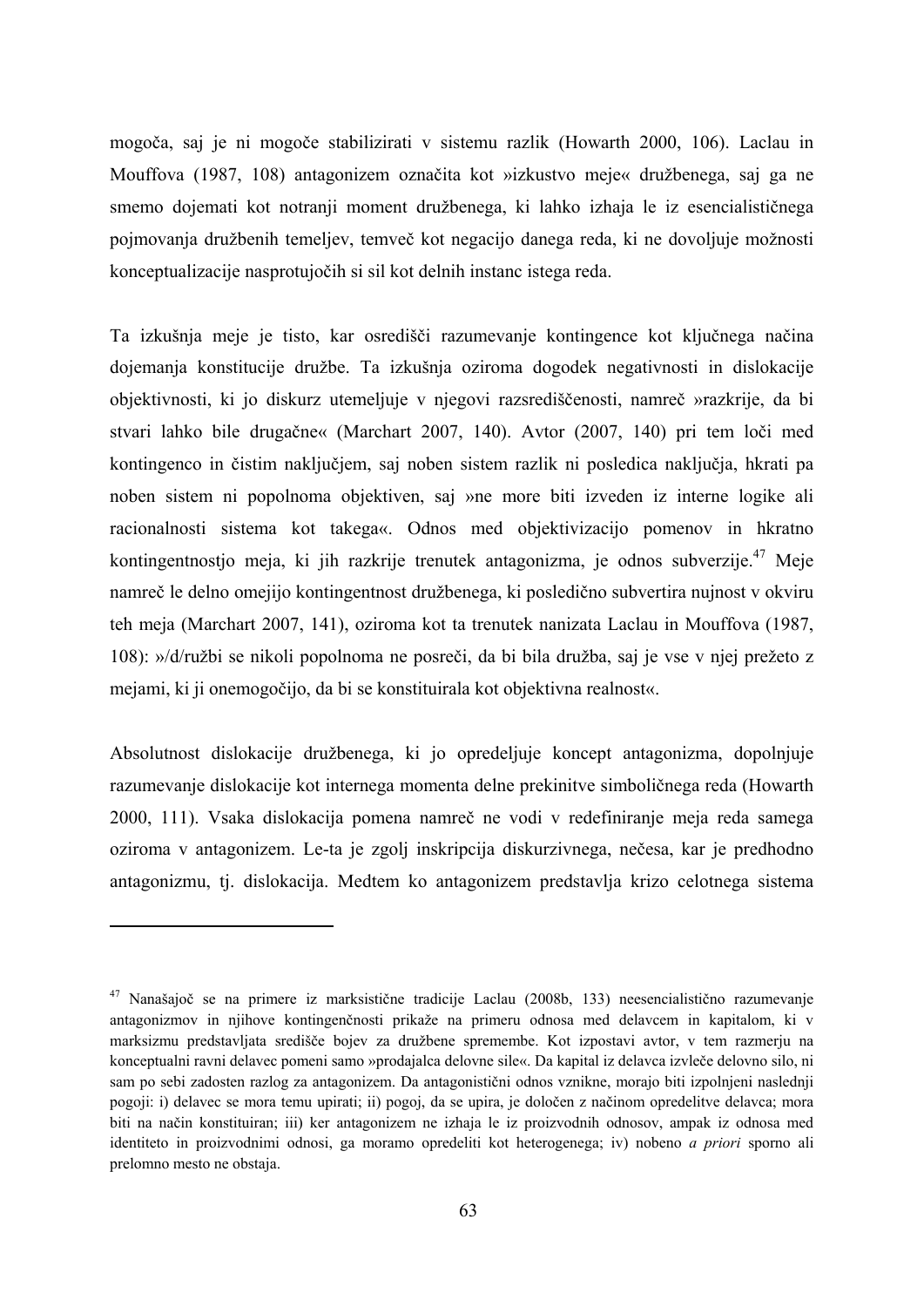reprezentacije meja družbenega, dislokacija označuje zgolj »krizo prostora reprezentacije« (Laclau 2004, 319).<sup>48</sup> Dislokacija torej deluje kot zunaj-diskurzivna dinamika družbe – pod vprašaj ne postavlja samih meja družbe, ampak nakazuje krizo v reprezentaciji teh meja. Če konstrukcijo njunih ontoloških premis razumemo v odnosu do sprememb na ontični ravni (Laclau in Mouffe 2001, x), potem premik teoretskega poudarka z antagonizma na dislokacijo predstavlja spremembe družbenega, ki so omogočile širjenje prostorov, kjer je samo izkustvo dislokacije mogoče. Razvoj novih gibanj in totalitarizmov si lahko razlagamo kot možnost odnosov moči, da te pojave zajamejo (ne da le-ti preidejo v antagonizme), saj njihova disperznost in neinstitucionalna odvisnost prežemata vse ravni družbenega. Lash (2007) takšno konfiguracijo odnosov oblasti poimenuje posthegemonski red, medtem ko Laclau razpršenost novih prostorov opredeli v kontekstu postmoderne heterogenosti odnosov (2008a, 9–24).<sup>49</sup> Vendar, kot opozarja Marchart (2007, 152–153), vsak pomen dislokacije, ki je »pomirjen« v ontičnem, tj. družbenem, v sebi še vedno ohranja sledi političnega: »/.../ to (pomiritev) ne pomeni, da je utemeljitveni politični trenutek teh sedimentacij izginil brez sledu, ostaja samo pozabljen, dokler se ne vrne v obliki antagonizma«.

Nevarnost opuščanja politične dimenzije prepoznata Sørensen in Torfing (2007, 244), ki kritično ovrednotita esencialistične predpostavke o možnosti objektivnega, predpolitičnega dobrega, ki je inherentno univerzalističnim političnim diskurzom. Potencial te nevarnosti umestita v umikanje demokratičnih institucij in iz tega izpeljeta možnost vznika totalitarnih režimov, kjer vsaka integracija manjšinske definicije dobrega spodleti. Podobno kot Laclau in Mouffova vidita edino možnost obrambe pred to nevarnostjo v ohranjanju kontingentne narave skupnega dobrega. Razprava o podlagi racionalizacije antagonistične demokracije na

<sup>48</sup> Norvalova (2004, 143) Laclauov koncept naddoločenosti dislokacije oziroma nemožnost vsakršne določene etične izpeljave iz izkušnje naddoločenosti opredeli kot avtorjev izziv tendencam v politični teoriji, ki bodisi i) zanikajo vsako možnost dekonstruktivističnega vstopa v analizo družbenih odnosov preko podeljevanja (izključnega) pomena družbenih odnosov, ki preddoločajo in strukturirajo odločitve, bodisi ii) izhajajoč iz dekonstruktivizma trdijo, da je v razsrediščen prostor etična zahteva že vpisana.<br><sup>49</sup> Vprašanje možnosti pojavov antagonizmov kot kontekstualno določenih bomo v naslednjem poglavju še

enkrat naslovili v sintezi relacij naprednega liberalizma s temeljnimi orodji diskurzivne teorije Laclaua in Mouffove. Pri tem nam bo poglavitno vodilo vprašanje antagonizmov in dislokacij kot točk razmisleka o možnostih koncepta radikalne demokracije v depolitiziranih odnosih oziroma razsrediščenosti odnosov moči v relacijah naprednega liberalizma.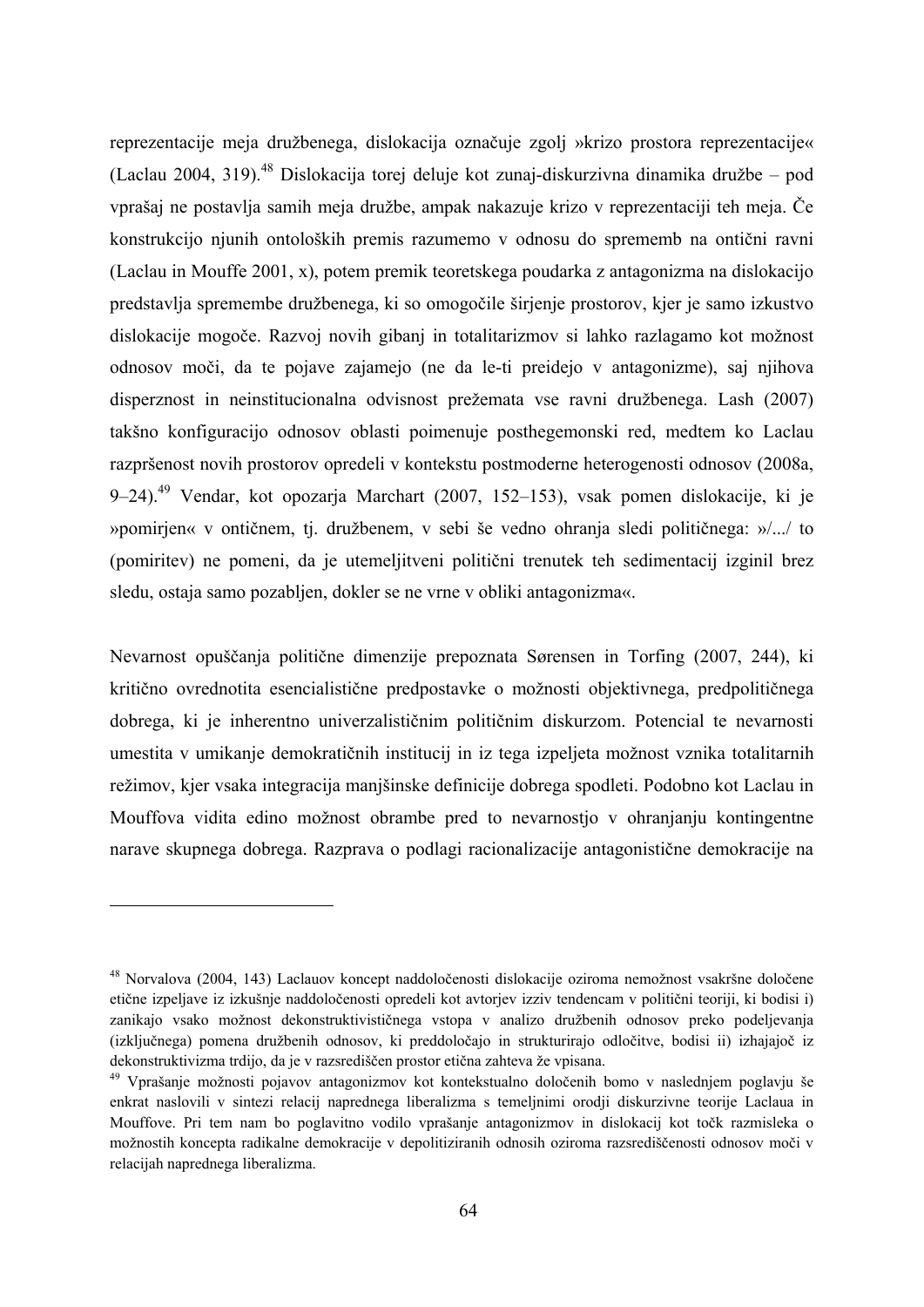prejšnjih straneh prikazuje alternativni način razumevanja sočasnega ohranjanja političnega trenutka in neradikalnih prekinitev družbenega reda.

Takšno konceptualizacijo Mouffova (2009, 98) opredeli z razvojem agonistične (radikalne pluralne) demokracije, kjer institucionalizacija nemožnosti družbenega predstavlja izhodišče za razumevanje pretvorbe antagonizmov v agonizme, tj. ohranjanje političnega ob hkratnem ohranjanju skupnega temelja. Agonizem namreč predpostavlja spremembo v relacijskem dojemanju nasprotnika, kjer Drugi ni več opredeljen kot nekdo, ki mojo identiteto zanika, temveč kot nekdo, ki z menoj kljub nestrinjanju deli zavezanost načelom liberalne demokracije, tj. zavezanost svobodi in enakosti (v primeru Mouffove).<sup>50</sup> Upravljanje (*governance*) 51 kot nov režim nepolitičnega relacijskega določanja družbenih odnosov s svojo obljubo nevtralizacije konfliktov v tem pogledu predstavlja grožnjo političnemu. Tehnokratizacija reševanja družbenih konfliktov namreč daje prednost racionalistični predpostavki o možnosti pomiritve, kar predstavlja umik od poudarka na potrebi po zajetju družbenih konfliktov v njihovi politični razsežnosti.

# **4.3 POPULIZEM ALI KAKO (TUDI) RAZUMETI KONSTRUKCIJO SKUPINSKIH IDENTITET**

Tehnokratizacija diskurzov in umik političnega torej predstavljata krizo slednjega, v kateri se nevtralnost temeljev zarisuje v obljubi pomirjanja političnih napetosti. Kot izkazuje porast populističnih desničarskih gibanj in antiglobalističnih (levičarskih) gibanj, je nevtralnost političnega diskurza še vedno le obzorje in ne dejanskost družbenih odnosov. Laclauovo (2008b) dojemanje populizmov ne predstavlja pristopa, ki bi omogočal razumevanje partikularnih (materialnih) vzrokov za vznik posameznih populističnih gibanj, temveč naredi odmik od vsakokratne kontekstualne določenosti posameznega populističnega diskurza. To stori z utemeljitvijo ontoloških pogojev in omejitev vznika populizmov kot diskurzov, za

<sup>50</sup> Za razpravo o možnostih agonistične demokracije z osrednjim poudarkom na razumevanju vloge identitete glej Connolly (2002).

<sup>51</sup> Za več glej Sørensen in Torfing (2007).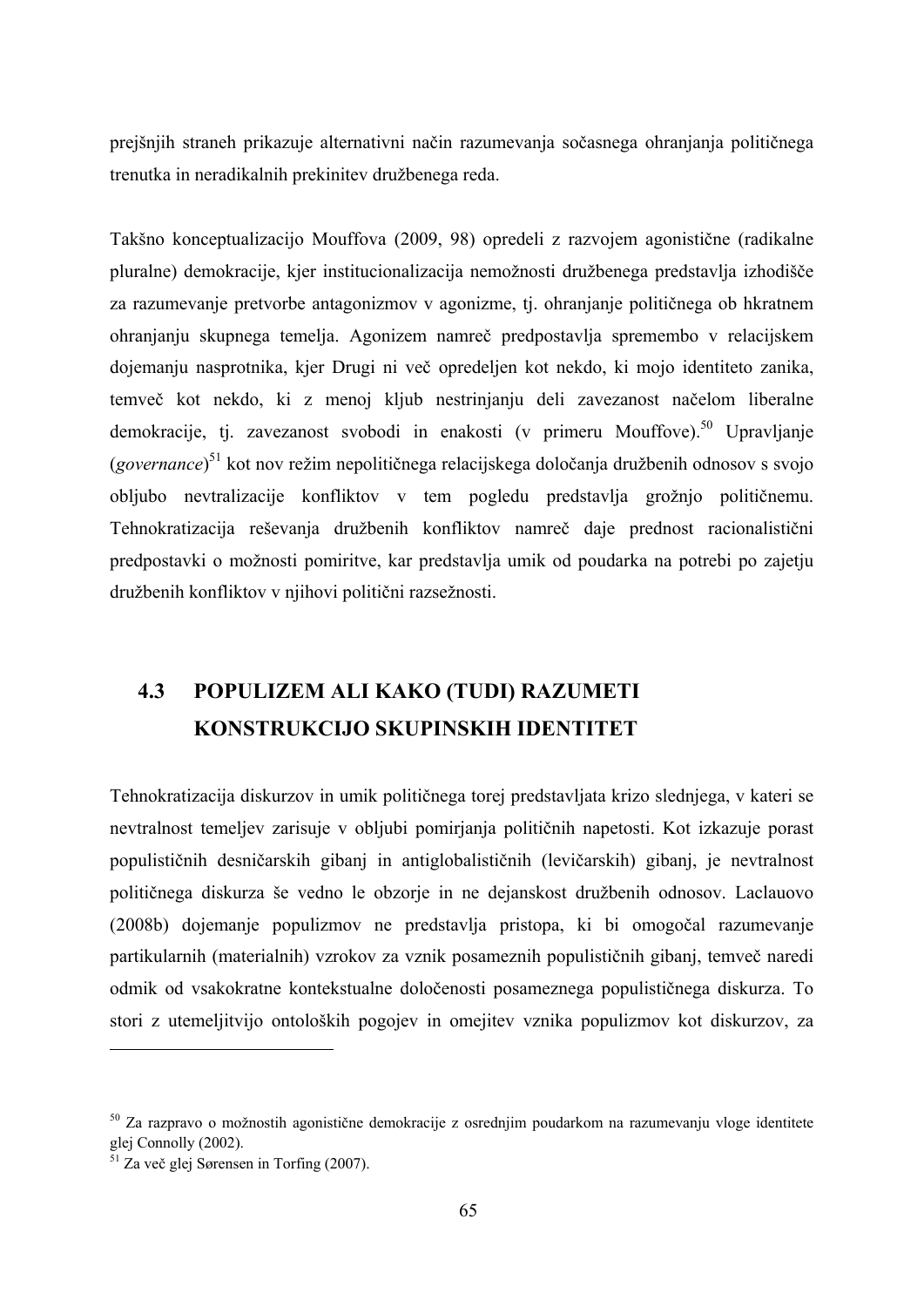katere lahko na tej točki rečemo le, da jih določa meja, ki opredeljuje ljudstvo, tj. skupek ljudskih identitet *vis-a-vis* zunanji »oblasti«.<sup>52</sup> Ta vpogled, sledeč Vezjaku (2007, 236), omogoča možnost mišljenja širine, ki hkrati ni niti nenatančna niti ovira, ampak omogoča mišljenje antagonizmov, ki so skupni političnim silam.

Specifičnost Laclauove pozicije izhaja iz primarnosti utemeljitvenega trenutka populizma zunaj same forme oziroma oblike, ki jo vsakokratna manifestacija prevzame za pogoje artikulacije povezav in praks, ki so to formacijo omogočile.<sup>53</sup> Pogoje nastankov populizma avtor (2008b, 66–70) definira na ravni zahteve, ki nastopi v odnosu do institucije (države, lokalne skupnosti), ki lahko tej zahtevi ugodi. Izpolnitev ali neizpolnitev te zahteve predstavlja trenutek, ki omogoči prehod zahtev v terjatve, ločevanje le-teh na demokratične oziroma institucionalne in populistične pa omogoča način njihove umestitve v polje družbenega. Zahteve po doseganju partikularnega interesa so demokratične zahteve, ki jih zaznamuje mnogoterost možnih partikularnih antagonizmov in bojev (zahteva feministične skupine za prepoved pornografije). Populistične zahteve pa so utemeljene v svoji pluralnosti in medsebojnem povezovanju na podlagi ekvivalenčne artikulacije (npr. zahteve po čistem okolju, varni hrani in varstvu pravic živali lahko v določenem trenutku postanejo medsebojno ekvivalenčne v skupni značilnosti njihove neizpolnjenosti, tj. negativna narava zahtev prevlada nad pozitivnostjo njihove razlikujoče narave) (Laclau 2005; 2008b, 67).<sup>54</sup>

<sup>52</sup> Konteksta družbe tukaj ne razumemo kot totalnosti nacionalnih identitet, temveč kot obzorij, ki se konstituirajo skozi produkcijo meje v določenih diskurzih. Medtem ko npr. nacionalistični populistični diskurzi to mejo predpostavljajo na ravni nacionalne države, regionalni boj za čisto okolje to omejitev diskurza postavi na lokalno raven (Laclau 2007b, 67; Griggs in Howarth 2008, 129).

<sup>53</sup> Avtor (Laclau 2005) to nujnost utemelji v nemožnosti objektivne definicije pomena, ki bi samo formo označila kot populistično. S tem premikom namreč teorijo populizma reduciramo skozi diferencialno prizmo različnih gibanj in pogoje obstoja določimo na podlagi tega, kar populizem ni v odnosu do teh drugih gibanj. 54 V »Hegemoniji in socialistični strategiji« Laclau in Mouffova (1987, 112) ta dva tipa zahtev utemeljita v

kontekstualni določenosti pogojev. Ljudske subjektne pozicije so v tem delu značilne za države tretjega sveta, kjer so določene z zunanjim sovražnikom in grobo obliko vladavine, kar zahteve združi v odnosu do te središčne točke oblasti. Demokratične zahteve pa so določene z mnogoterostjo antagonizmov, kar omogoča več demokratičnih bojev, vendar so ti določeni v svoji raznolikosti in zato ne konstituirajo ljudstva. Laclau (2007b) pozneje to konteksualno določenost opusti. Griggs in Howarth (2008, 129) skozi aplikacijo logike populizma na razumevanje delovanja lokalne kampanje *Stop Stansted Expansion* vzajemni odnos med demokratičnimi in populističnimi zahtevami opredelita z intenziteto zahtev. Medtem ko so singularne in intenzivne zahteve večinoma naslovljene na institucionalni okvir, pluralnost in manjša intenziteta zahtev težita k populistični artikulaciji.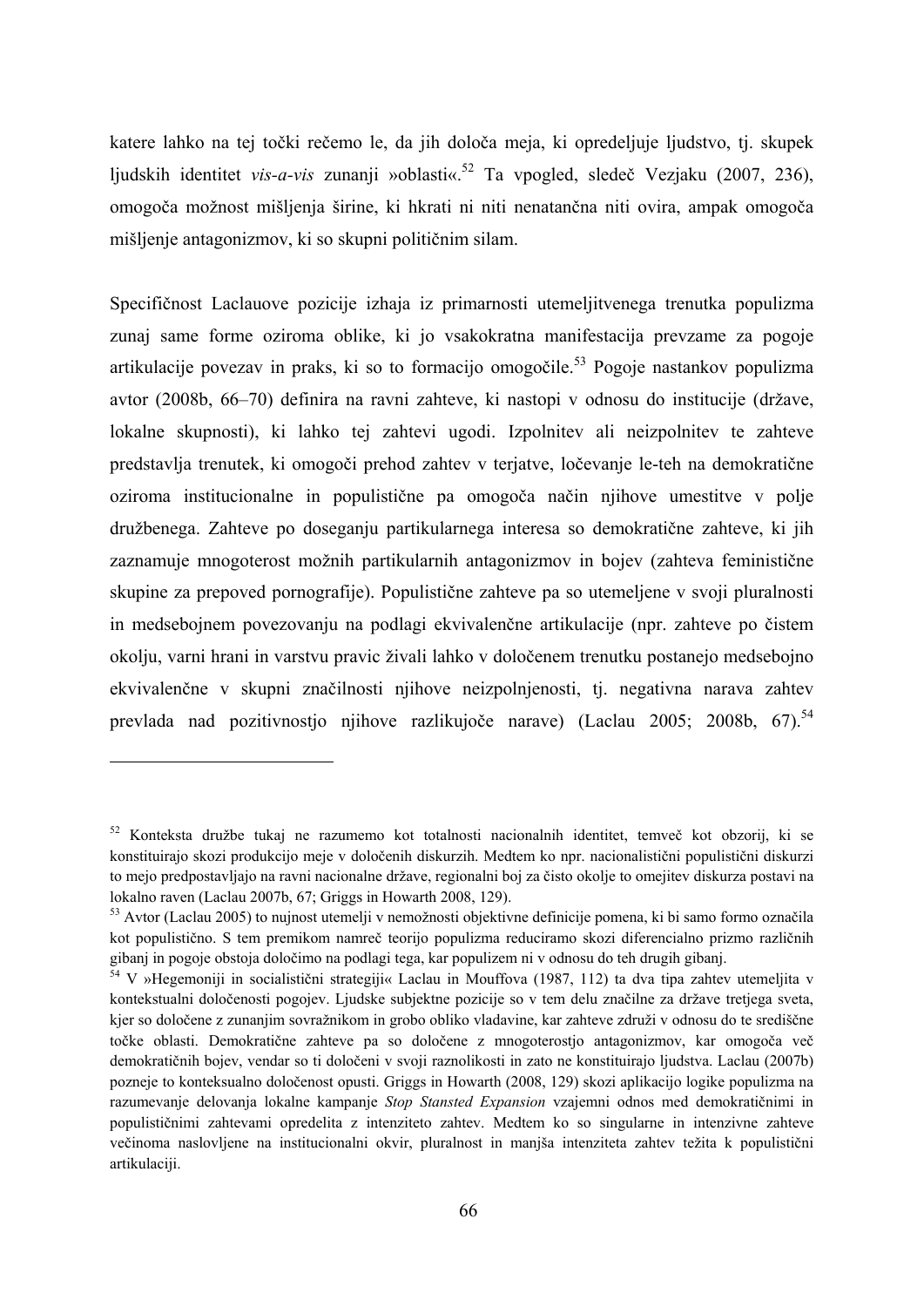Ekvivalenčne artikulacije torej narekujejo vzpostavitev notranje meje, ki omogoča povezovanje zahtev v odnosu do tega, kar ostaja neizpolnjeno, drugače bi ostale razpršene v odnosu do zunanjih meja družbe. Demokratične zahteve, ki so izpolnjene, tj. vpisane v institucionalni red, ali ostajajo neizpolnjene v svoji partikularnosti, pa te meje ne vzpostavijo. Na podlagi (ne)relacijske vpisanosti v družbeno se oblikujeta dve logiki – logika ekvivalenc in logika razlik (Laclau 2008b, 70–71).

Posledično lahko uvedemo razlikovanje med demokratičnimi subjekti in ljudskimi subjekti, pri čemer slednji, ki se vežejo na logiko ekvivalenc, predpostavljajo širšo konceptualizacijo, saj so utemeljeni v pluralnosti demokratičnih zahtev. Dejavnik, ki vpliva na možnost konstitucije ljudske subjektivitete, je sposobnost sistema, da absorbira partikularne zahteve in na ta način omeji možnost oblikovanja notranjih (antagonističnih) meja. Te temeljijo na moči povezav partikularnih zahtev v ekvivalenčni verigi, kar pomeni, da moramo zahteve razumeti relacijsko (Laclau 2005, 4). Delovanje logike oblikovanja zahtev je zaradi nemožnosti popolne konstitucije pomena vedno kontingenčno. Griggs in Howarth (2008, 128) navajata dva razloga: i) ker sta identiteta in vsebina zahtev vedno kontingenčni in artikulirani v določenem zgodovinskem kontekstu in ii) ker je artikulacija zahtev vedno ločena od njenega konteksta in posledične reprezentacije. Vzpostavitev antagonistične meje torej ni nujna posledica nenaslovljenih zahtev v vsakem posameznem primeru. Pogoj antagonistične meje v konstrukciji ljudskih identitet namreč predpostavlja razklan prostor med posameznimi logikami ekvivalenc. Iz tega izhajajo tri poteze konstrukcije skupinskih političnih identitet. Najprej je tu izkustvo manka, tj. tista točka, ki predpostavlja prelom v kontinuiteti družbenega. Kopičenje zahtev nakazuje na nezmožnost sistema, da te zahteve naslovi – vzpostavi se torej reprezentacija nezmožnosti doseganja polne identitete, ki je obljuba tega istega sistema. Drugo značilnostno potezo konstrukcije identitet predstavlja razpad enotnega simbolnega okvira družbe. Posamezne zahteve, naslovljene ali ne, namreč še vedno delujejo v partikularnosti svoje vloge v sistemu. Kadar je nenaslovljenih zahtev več, razlikovalni okvir ne zadošča več reprezentaciji ljudskih zahtev in so zato le-te prisiljene oblikovati novega. V tem procesu je posebna pozornost namenjena konstrukciji tega, kar je »za mejo«, tj. konstrukciji sovražnika. Kot pokaže Laclau (2008b, 76–78), ta vloga ni nikoli jasno določena in ne nujna, zato zahteva posebno pozornost v procesu konstrukcije političnih identitet.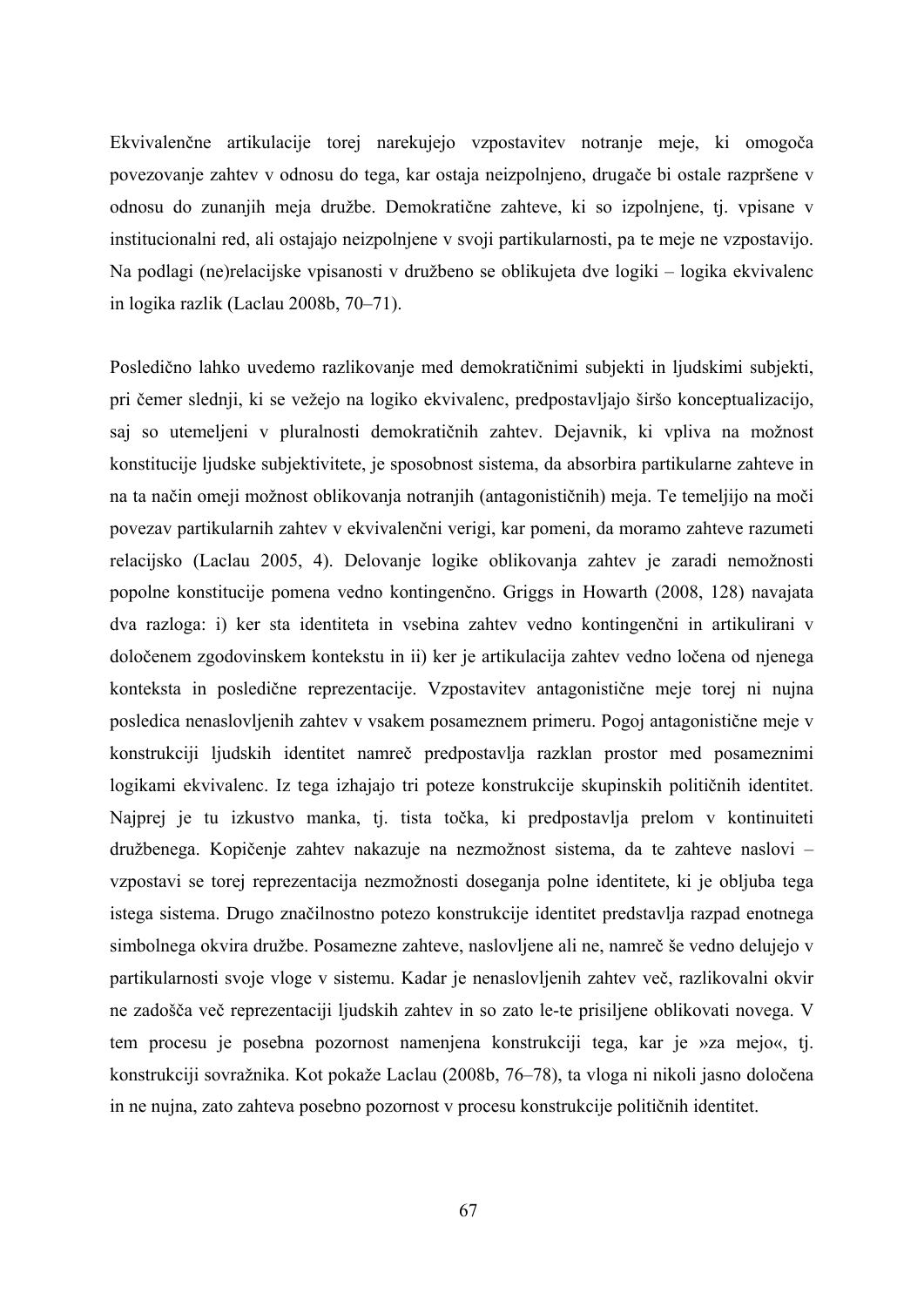Tretja značilnost je vezana na relacijsko naravo zahtev, ki jih utemeljuje v njihovi povezanosti do zunanje grožnje. To je tista točka, ki za ekvivalenčno verigo predstavlja »mešan blagoslov« (Laclau 2008b, 80). Konstitucija totalnosti populističnega diskurza namreč temelji na razcepljeni identiteti vključenih partikularnosti, ki so hkrati ločene od drugih (vključenih) identitet in ekvivalentne v odnosu do izključenega elementa. Usoda partikularnih zahtev v teh pogojih postane tesno povezana z načinom uravnavanja odnosa med logiko ekvivalenc in logiko razlik. Zaradi specifične narave populističnega diskurza namreč obstaja nevarnost, da bi logika ekvivalenc izčrpala naravo demokratičnih zahtev (Laclau 2008b, 71, 80). Logika delovanja ekvivalenčne verige populizma je v odnosu do partikularnih zahtev torej protitemeljna, saj subvertira partikularistični značaj zahtev (Laclau 2005, 4).

Ohranjanje enotnosti ekvivalenčne verige *vis-a-vis* tega, kar izključuje, je torej odvisno od zmožnosti ekvivalenčne verige, da to enotnost reprezentira in da preseže reprezentacijo partikularnosti zahtev – ekvivalenca se mora pokazati (Laclau 2005, 4). Ker ekvivalenčna veriga ne vključuje nobenega pozitivnega temelja mnoštva partikularnih zahtev, je njena identiteta strukturirana okoli meja, ki morajo biti reprezentirane, če se želi zajeti totalnost nepovezanih elementov. Oblikovanje te enotnosti je pogojeno z možnostjo produkcije praznih označevalcev, s katerimi se lahko posamezne zahteve identificirajo (Griggs in Howarth 2008, 128). Prazni označevalci predstavljajo tisti trenutek, ki omogoča, da se ekvivalenčna veriga reprezentira skozi produkcijo pomena, ki izhaja iz partikularnosti razlik. To Laclau (2008b, 64–65) definira skozi prenos predstavništva totalnosti na partikularno razliko. Ta, ne da preneha biti partikularnost, nase prevzame predstavništvo »neprimerljive totalnosti«.<sup>55</sup> Možnost trdnosti in stanovitnosti ekvivalenčne verige je torej odvisna od načina, na katerega se lahko ekvivalenca konstituira. Vsebinska praznost označevalcev je zato temeljni pogoj njihove povezovalne vloge, saj morajo zajeti mnoštvo vsebinsko različnih partikularnih identitet, ki so vključene v ekvivalenčno verigo (pravični razvoj, če se navežemo na naš

1

<sup>55</sup> Premestitev pomena, ki se zgodi skozi sistem reprezentacije – ko torej partikularna zahteva prevzame mesto predstavljanja totalnosti – Laclau (2007b, 65) opredeli z dvema retoričnima kategorijama: i) katahrezo (Figurativni izraz, ki ni nadomestljiv z dobesednim. Populistična konstrukcija ljudstva je katahrezična, ker je njena reprezentacija skozi prazni označevalec nemožna in hkrati nujna.) in ii) sinekdoho (Del prevzame predstavništvo totalnosti. V populističnem diskurzu partikularna zahteva prevzame nase predstavništvo totalnosti zahtev v ekvivalenčni verigi.).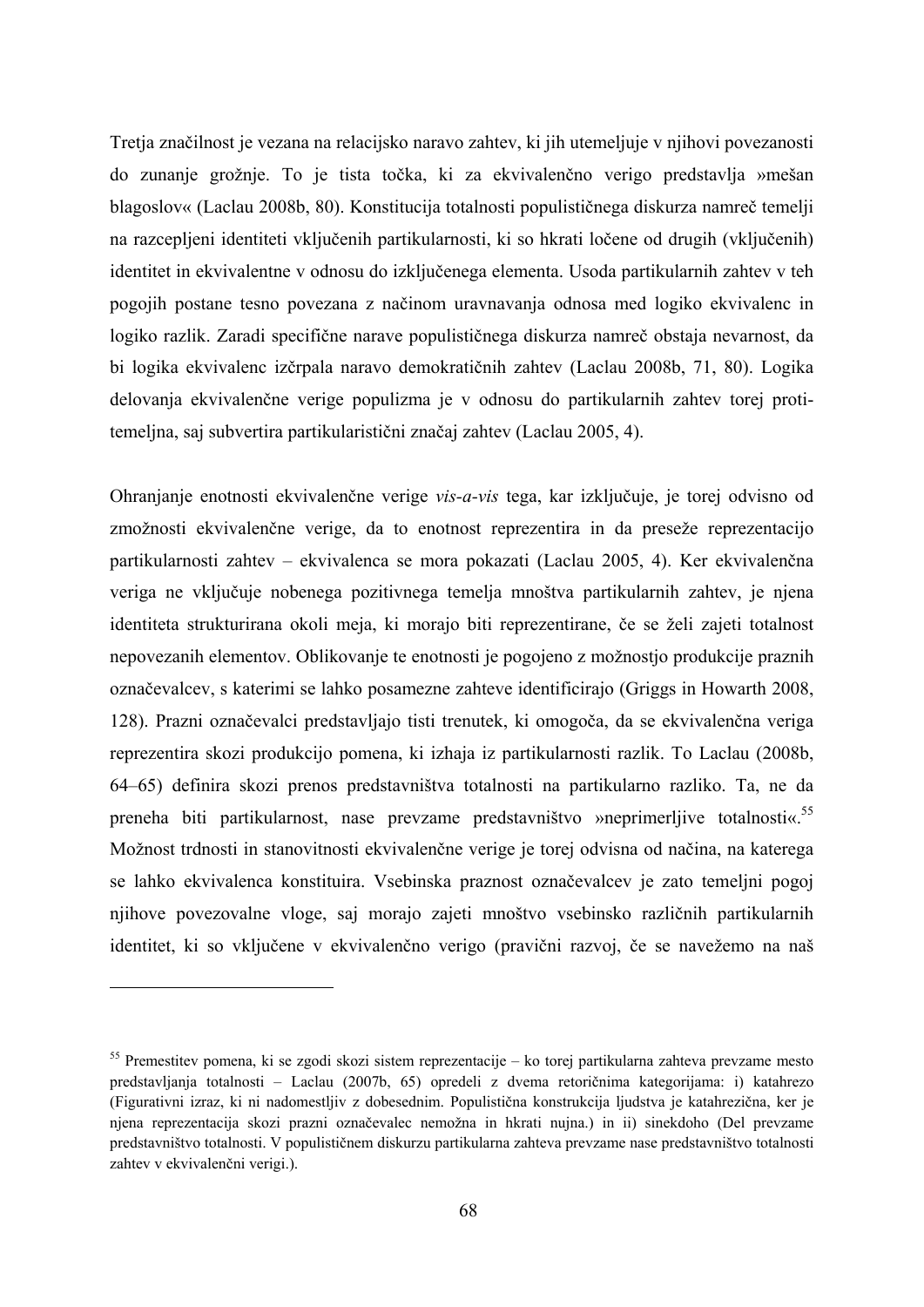prejšnji primer, predstavlja označevalec, ki zajema vse partikularne zahteve, a hkrati zaradi izpraznjenosti pomena njegova vsebina ne more biti objektivno določena).

Relacije oblasti, ki danes določujoče vplivajo na oblikovanje skupinskih političnih identitet, v tej razpravi premeščamo v pogoje hegemonske artikulacije oblasti. V teh relacijah, kot smo videli na prejšnjih straneh, je za formiranje oblasti same določujoča ekvivalenčna veriga raznolikih žarišč oblasti. Za oblikovanje populistične identitete, ki nastane v teh pogojih, torej ni dovolj le artikulacija v odnosu do »enega sovražnika« (države, zatiralskega režima, kapitala), ampak so zahteve kot temelj teh identitet cilj več hegemonskih projektov. Pomen pravičnega razvoja, ki označuje ekvivalenčno verigo neizpolnjenih zahtev določenega okolja, torej ni več definiran le v odnosu do »zatiralskega režima«, ampak kot predmet poskusa reartikulacije pomena tega praznega označevalca v okviru druge ekvivalenčne verige, ki poskuša prvo na ta način prekiniti. Narava praznih označevalcev, ki so bili prej vezani na reprezentacijo pomena partikularnih zahtev v odnosu do zunanjega sovražnika, zdaj postane »nedoločena med alternativnimi ekvivalenčnimi mejami« – prazni označevalci postanejo plavajoči (Laclau 2008b, 117–118). Rivalstvo med različnimi hegemonskimi verigami predstavlja rivalstvo med razlikujočimi se partikularnimi zahtevami, ki so v teh ekvivalenčnih verigah reprezentirane. Pomen »pravičnega razvoja« postane razpet med različnimi načini in taktikami operacionalizacije tega pomena – le-tega lahko predvidevajo tako desničarske stranke kakor tudi levičarske, lahko je vključen v kapitalistično verigo ekvivalenc ali pa v koalicijo radikalnih družbenih gibanj. Pomeni, ki so dovolj prazni, da zajamejo verigo ekvivalenc, so hkrati dovolj odprti za vpis raznolikih pomenov in praks. Razumevanje pojma, kot je »pravični razvoj«, mora biti torej vedno vezano na analizo načinov, na katere je pojem artikuliran v posamezni ekvivalenčni verigi in utemeljen v praksah, ki ga operacionalizirajo.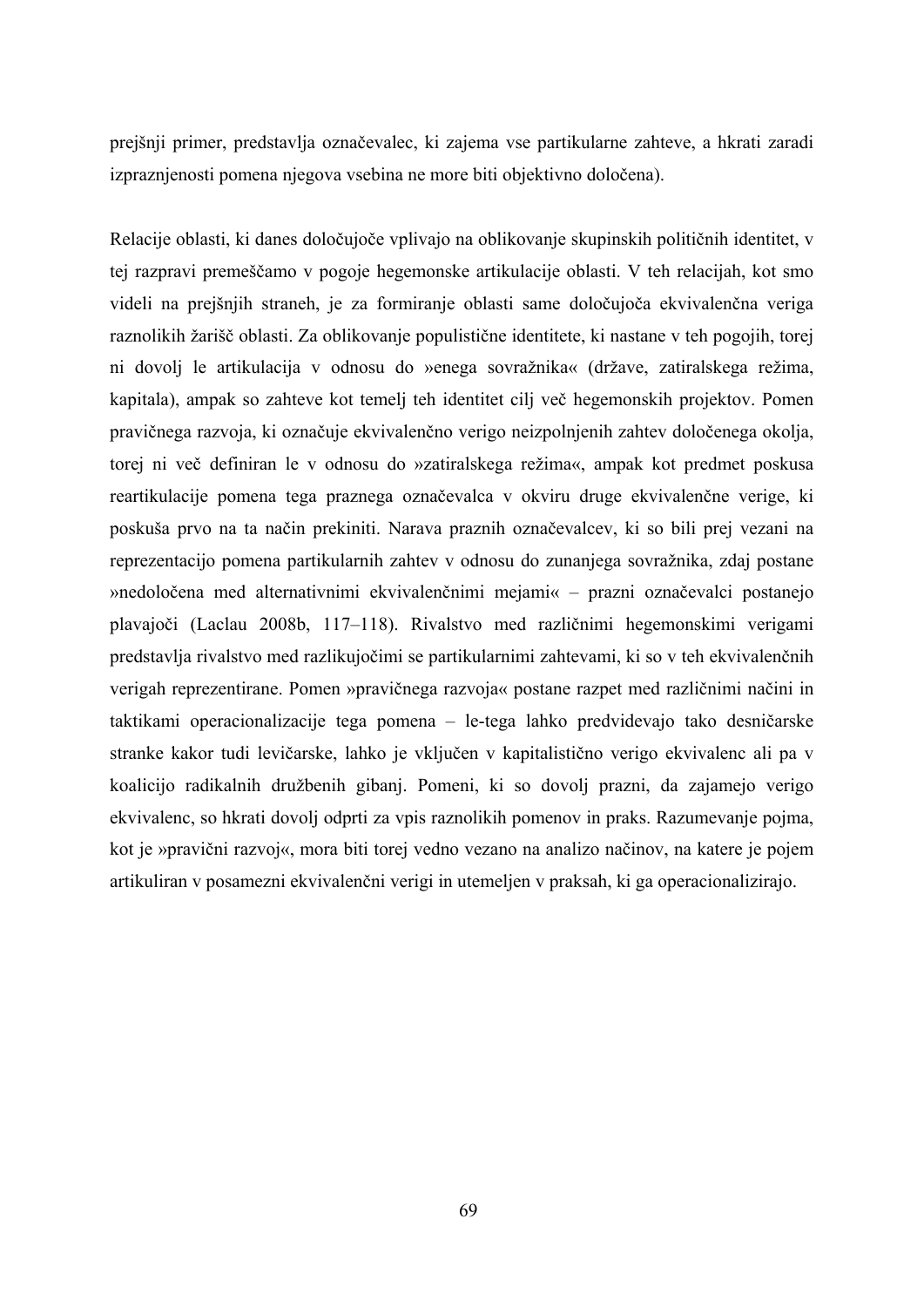# **5 OKVIR ANALIZE**

Raziskovalni okvir oziroma vstop besedila v raziskovano problematiko moramo najprej opredeliti na podlagi epistemoloških in ontoloških predpostavk, ki utemeljujejo našo prizmo analize. Kot opozarja Howarth (2005, 317), diskurzivna teorija ni le empirična teorija, ampak je raziskovalni program. V odnosu do pozitivističnih znanosti diskurzivna teorija namreč ne le presprašuje možnosti neodvisne in objektivne vednosti, temveč k razumevanju družbenih pojavov pristopa iz različnih ontoloških predpostavk, teoretičnih konceptov in metodoloških precepov. Enotnost metode temu pristopu ni preddoločena danost, ampak je odvisna od vsakokratne artikulacije raziskovalnega problema v presečišču teoretičnih vstopov, s katerimi avtor posega v problem. Iz epistemološke in ontološke podstati pristopov, ki temelji na zavračanju objektivnih pomenov, izhajajo tudi metodološke implikacije za objektivno veljavnost in možnost predstavitve problemov. Rezultati in metoda raziskovanja morajo namreč izhajati iz istih predpostavk, ki tovrstno veljavnost sploh omogočajo. Raziskovanje izbranih problemov torej ne temelji na iskanju objektivnih rešitev, temveč na razumevanju in interpretaciji izbranih problemov.

Na ta način se izbrana pristopa umeščata v širšo tradicijo t. i. refleksivnih pristopov, ki predstavljajo temeljno izhodišče etnometodološki etnografiji, družboslovnemu raziskovanju naravoslovnih znanosti, postmoderni sociologiji, kritični fenomenologiji in »dvojni hermenevtiki«. Kar druži izbrane tradicije z našima pristopoma, je poudarek na interpretaciji in refleksiji, oziroma kot izpostavljata Alvesson in Sköldberg (2000, 5–9), je izhodišče empiričnega raziskovanja v refleksivnem pristopu utemeljeno v »skeptičnem pristopu k temu, kar se na prvi pogled zdi kot neproblematična replika načina, na katerega realnost deluje«. Vstop v realnost refleksivni pogledi locirajo v odprtju in dekonstrukciji pomenov tam, kjer identificirajo potrebo po opredelitvi novega znanja in alternativnih pomenov. Vsakokratni vstop v empirično realnost moramo torej razumeti kot rezultat interpretacije in ne kot rezultat podajanja končnih pomenov. Z drugimi besedami, »/.../ osnovni cilj raziskovanja družbe (je) orisati zgodovinsko specifična pravila in konvencije, ki strukturirajo produkcijo pomenov v določenih zgodovinskih kontekstih« (Vezovnik 2010, 182).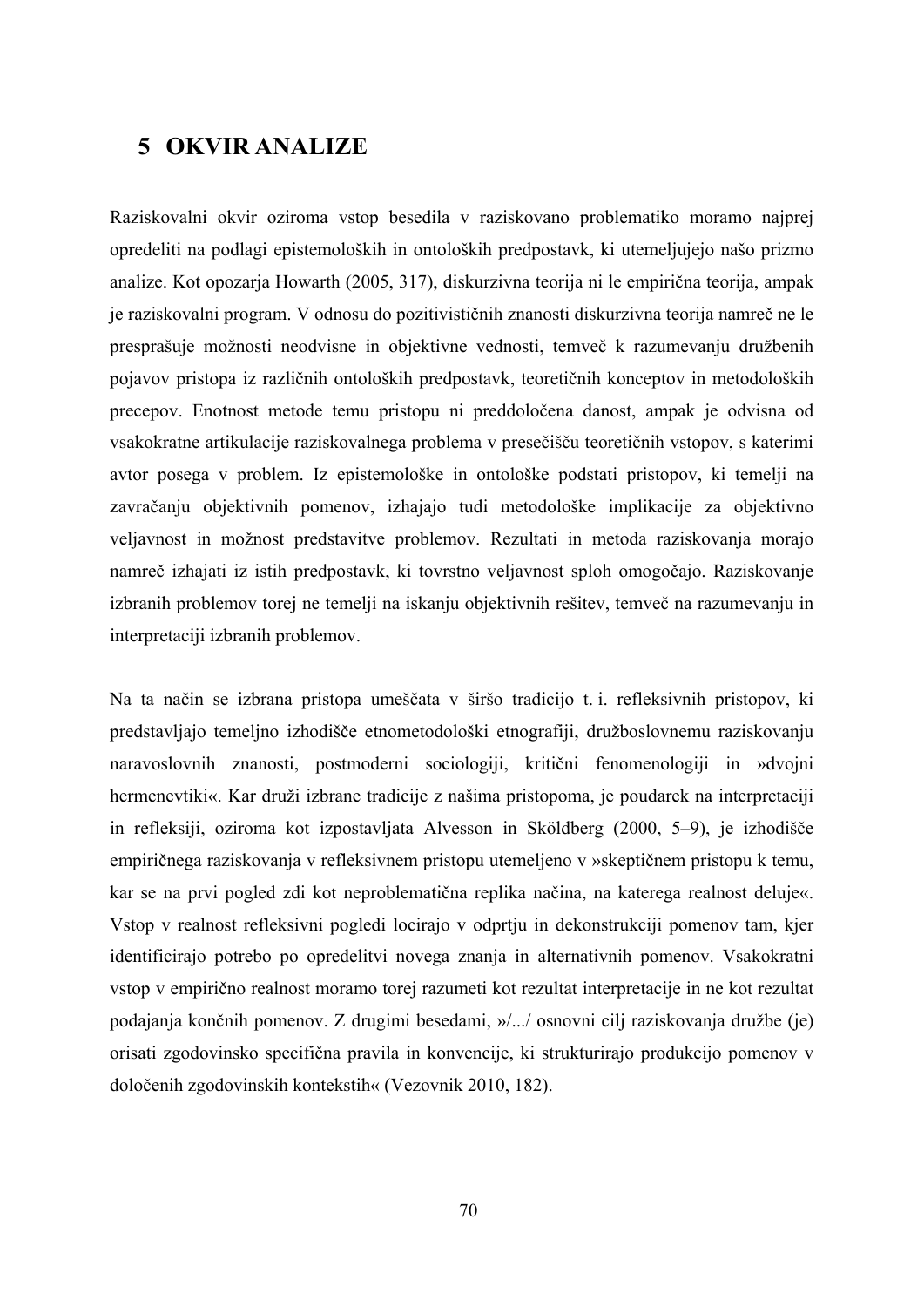Presek med teorijo vladnosti in diskurzivno teorijo razumemo kot transdisciplinarni pristop k raziskovanju diskurza prehranjevanja v relacijah naprednega liberalizma. Presek ontološke predpostavke o diskurzivni določenosti družbenega v pristopu diskurzivne teorije nam bo služil kot dopolnilo k razumevanju diskurzivnih formacij v teoriji vladnosti. Izris relacij naprednega liberalizma, kot smo jih opisali na prejšnjih straneh, na tem mestu jemljemo za izhodiščno problemsko področje razumevanja subjektivacije posameznikov v eri t. i. fragmentiranega in pluralnega sebstva. S tem postavljamo v središče vprašanje moči kot produktivne za razlago procesov subjektivacije, ki jih umeščamo v specifični zgodovinski kontekst. Kritično branje relacij, ki jih opredeljuje teorija vladnosti, nam predstavlja kontekstualni okvir možnosti razmisleka o trenutku političnega, ki ga izpostavljata Laclau in Mouffova. Razumevanje potencialnega oblikovanja antagonizmov in oblikovanja novih družbenih pomenov torej odmikamo od vsakokratne diskurzivne določenosti v foucaultski tradiciji in ga premeščamo v razumevanje možnosti antagonistične demokracije v relacijah fragmentiranega in pluralnega družbenega.

Diskurz prehranjevanja bomo opredelili na podlagi analize dveh primerov, ki sta začrtana v relacijah institucionalnega in alternativnega oziroma civilnodružbenega diskurza. Izbor je utemeljen s potrebo po razumevanju relacij naprednega liberalizma; ne le kot strogo kontekstualno določenih relacij, temveč kot procesov subjektivacije v relacijah, ki presegajo tradicionalno dihotomne delitve javno/zasebno, država/civilna družba (Howarth 2005, 329).<sup>56</sup> Diskurzivne formacije kot posledice osrediščenja relacij na izbranih področjih bomo na podlagi teoretičnih orodij diskurzivne teorije analizirali v njihovi pluralni pojavnosti z namenom določanja meja med diskurzi. Na podlagi primerjalne analize institucionalnega in alternativnega diskurza želimo torej odgovoriti na vprašanje, katere logike določajo

 $\overline{a}$ 

<sup>56</sup> Howarth (2005, 329–330), sledeč Flyvbergu, opredeli tipologijo študij primera, ki so aplikabilne na diskurzivno teorijo: i) ekstremni in deviantni primeri, ki omogočajo razumevanje posameznega fenomena v njegovi ekstremni pojavnosti; ii) kritični primeri, ki zaradi svoje mejnosti omogočajo potrjevanje in zanikanje teorije na njenih mejah; iii) izbor primerov, utemeljenih v maksimalni variaciji, ki omogočajo razumevanje fenomena v njihovi kontekstualni določenosti; in iv) paradigmatski primeri, ki omogočajo popolnejšo predstavitev fenomena v širšem kontekstu. Izbrana primera najdemo na meji med tretjo in četrto kategorijo. Zaradi raznolikih logik delovanja in organizacije diskurzov v izbranih kontekstih bi lahko rekli, da primera predstavljata pregled diskurza prehranjevanja v širših razsežnostih, hkrati pa sta oba opredeljena v funkciji razumevanja diskurza prehranskih praks, kar ju utemeljuje v smislu prehranskih praks kot družbenega pojava.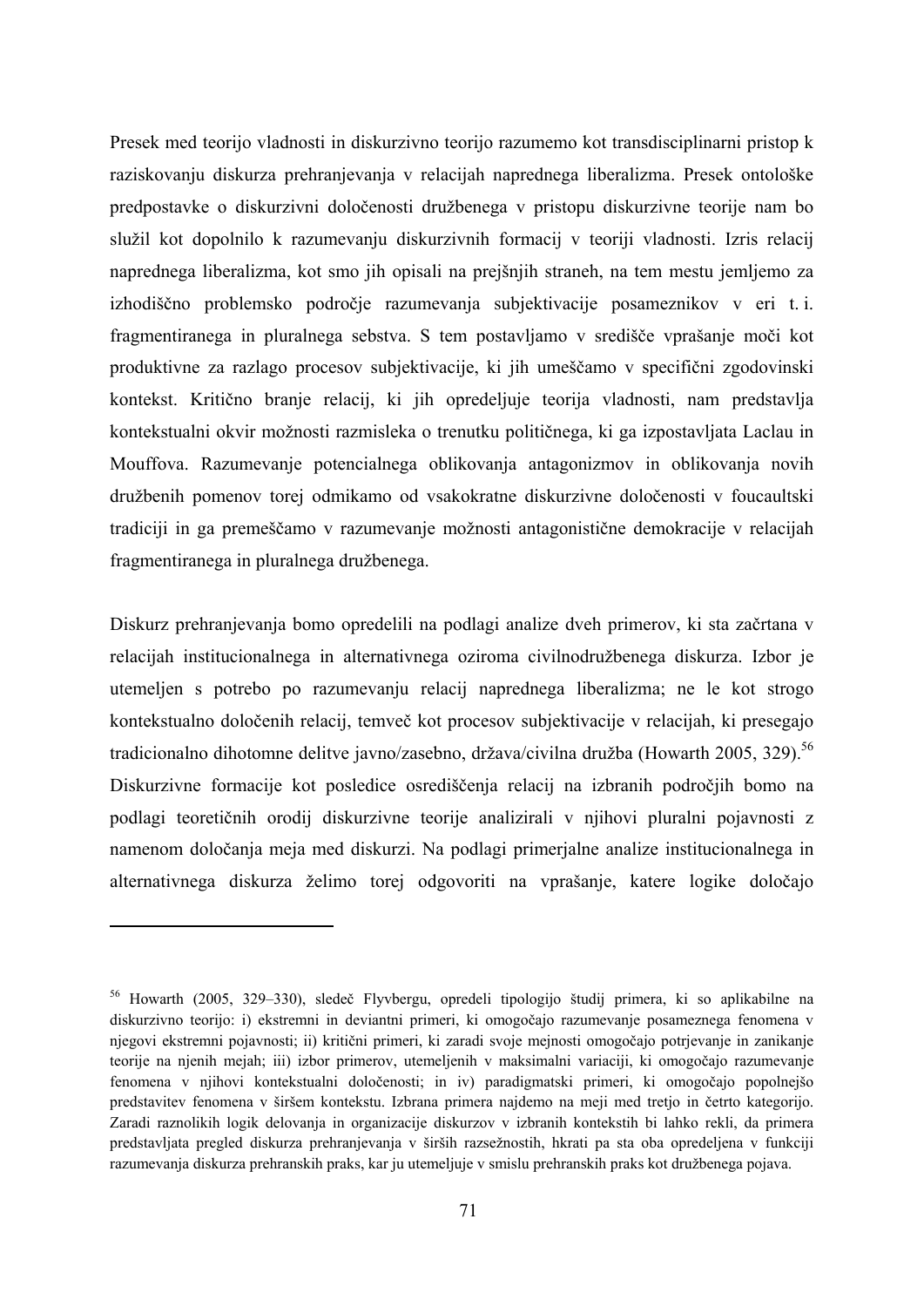posamezne diskurze in ali je le-te mogoče razumeti kot posledico delovanja iste logike družbenega. Sprašujemo se torej, ali je mogoče logiko delovanja naprednega liberalizma deducirati na različne diskurze v diskurzivnem polju, in posledično, kako le-ti vplivajo na logiko političnega v vsakem posameznem primeru. Pri tem sledimo ciljem primerjalne analize, kot jih navaja Howarth (2005, 332–334):

- i) povečanje razumljivosti fenomena z interpretacijo njegove različne pojavnosti;
- ii) desedimentacija in raz-spoznavanje razumevanja fenomena z razumevanjem njegove kontingence;
- iii) izpostavitev določujočih dejavnikov posameznega fenomena in možnost primerjalnega razumevanja z opredelitvijo družinskih podobnosti;
- iv) ohranitev soodvisnosti partikularnosti in univerzalnosti, nujnosti in kontingence s primerjalno prizmo, kar omogoča razumevanje različnih logik konstitucije družbenega.

Pri interpretaciji diskurzov prehranjevanja bomo v sklopu institucionalnega diskurza izhajali iz analize »Nacionalnega programa prehranske politike za obdobje 2005–2010« (v nadaljevanju: Program) in intepretativne aplikacije sekundarnih virov (Lupton 1998, 1999, 2003; Kamin 2006; Blenkuš *et al* 2009). Alternativni diskurz gibanja Slow Food (v nadaljevanju: Gibanja) bomo analizirali na podlagi ustanovitvenih dokumentov in intervjujev s predstavniki Gibanja (Manifest gibanja Slow Food 1989; Shiva 2005; Deklaracija iz Pueble 2007; Petrini 2007; Shiva 2007a, 2007b) ter interpretativne aplikacije sekundarnih virov (Pollan 2006; Andrews 2008; Sassatelli in Davolio 2010). V obeh primerih analiziranih diskurzov nas zanima odgovor na vprašanje, ki ga v središče metodološkega okvira diskurzivnih in poststrukturalističnih pristopov postavlja Howarth (2000, 131): »/.../ kako, pod katerimi pogoji in na podlagi katerih razlogov so diskurzi oblikovani, izpodbijani in se spremenijo?«.

Vprašanje, »kako« so diskurzi oblikovani, bomo v obeh primerih utemeljili skozi analizo artikulacije oziroma oblikovanja pomenske verige diskurzov. Problemsko usmerjen pristop k analizi diskurzov prehranjevanja predstavlja odmik od analize zgodovinskih in strukturnih problemov ter svoje izhodišče utemelji v praksah in idejah, v katerih so problemi opredeljeni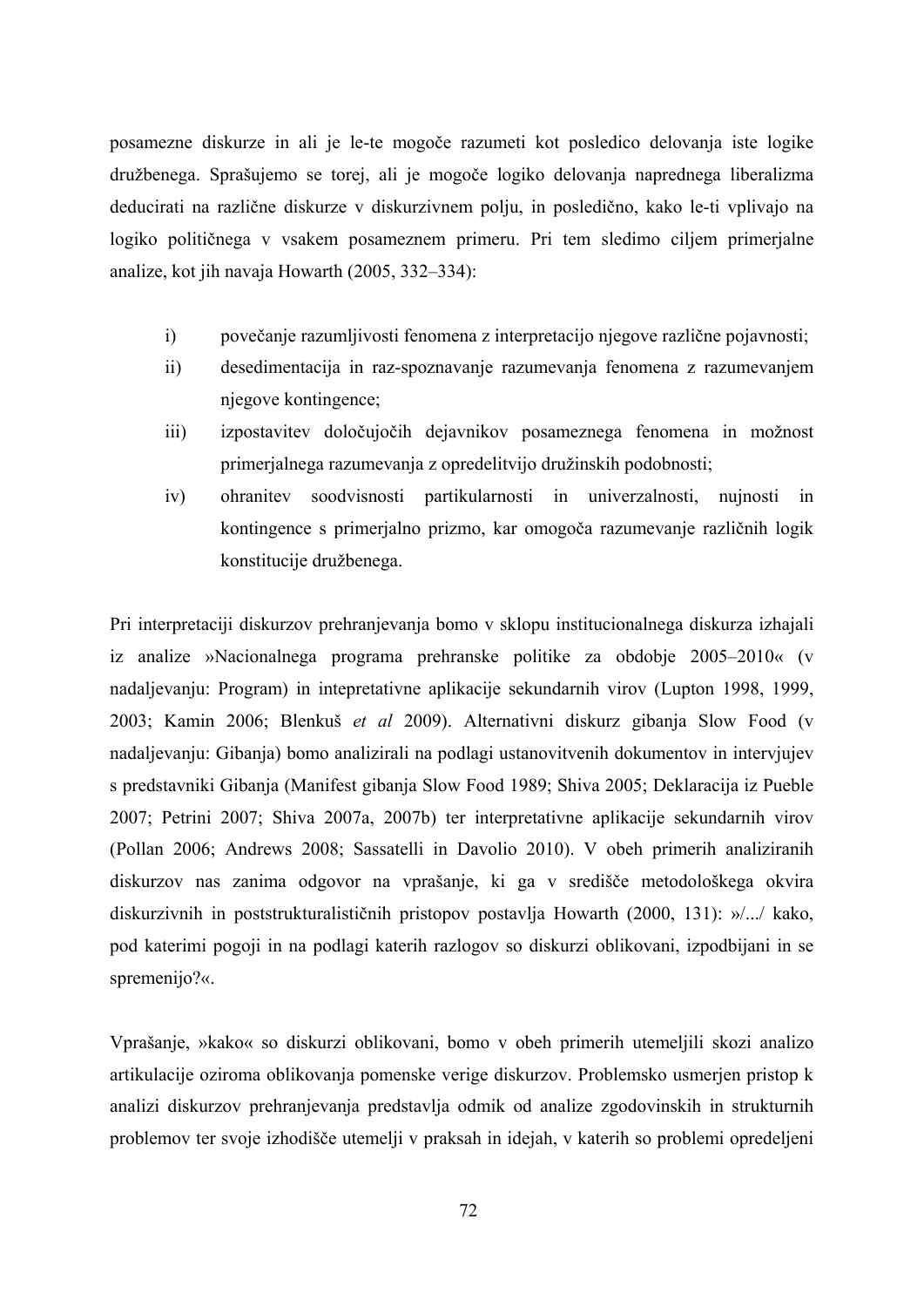v svoji vsakokratni pojavnosti. Analiza bo torej osredotočena na prakse problematizacije kot stične točke med arheološko in genealoško fazo Foucaultovega raziskovanja – arheologije kot raziskovanja forme in genealogije kot raziskovanja naključnosti vznikov in operacionalizacije moči v okviru posameznega diskurzivnega polja (Foucault 1994; Howarth 2005, 317). Izhodiščno točko analize nam bo predstavljala dislokacija kot tisti trenutek družbenega, ki utemeljuje potrebo po rekonfiguraciji določenega diskurzivnega polja (Howarth 2005, 317).

V primeru institucionalnega diskurza to umeščamo v artikulacijo povečevanja pomena zdravja in samoodgovornosti v odnosu do prehranjevanja, medtem ko bomo v primeru alternativnega diskurza izhajali iz artikulacije kritičnega odnosa do hitrega načina prehranjevanja. Oba diskurza bomo naslovili, izhajajoč iz opredelitve režimov prehranjevanja, skozi prizmo tveganja, ki okvirja oba izhodiščna problema (Lupton 1999; Kamin in Tivadar 2003; Shiva 2005; Kamin 2006; Pollan 2007; Andrews 2008; Blenkuš *et al* 2009). Pri analizi artikulacije problemov na izbranih področjih nam bodo kontekstualno oporo predstavljale zgoraj nanizane dominantne relacije subjektivacije diskurza naprednega liberalizma. Prvi del analize bomo tako v obeh primerih umestili v logiko družbenega (Laclau in Mouffe 1987, 79– 82) in artikulacijo obeh diskurzov osmislili z razumevanjem družbenega kot nenujnega razmerja med elementi (drugače bi potrdili esencialistično določenost identitet). Družbe v tem trenutku analize torej ne dojemamo kot totalnost njenih parcialnih interesov, temveč kot artikulacijo negotovega in »konec koncev ponesrečenega poskusa domesticiranja polja razlik« (*ibid.*).

Odgovor na vprašanje »pod katerimi pogoji« bo temeljil na analizi operacionalizacije in tehnologizacije izbranih diskurzov. Le-to bomo premestili iz prizme vladnosti, ki vprašanje moči (in odnosov, v katere je vpeta) utemeljuje z razdrobljenostjo in diskontinuiteto kot določujočima značilnostma diskurza. Dopolnili jo bomo z logiko političnega, ki artikulacijo diskurzov definira z vpeljavo logike ekvivalenc in razlik (Laclau in Mouffe 1987; Alvesson in Sköldberg 2000, 224). Le-te izpostavljamo kot tisti trenutek, ki nam omogoča misliti diskurz kot totalnost (čeprav vedno nujno nepopolno). Diskurz zdravja in samoodgovornosti v odnosu do prehranjevanja ter kritiko hitrega prehranjevanja bomo analizirali skozi prizmo načinov, na katere sta ti dve diskurzivni polji zamejili pomen relacij, ki jih utemeljujeta. Analizo bomo torej premestili v iskanje pomenov, ki določajo meje posameznega diskurza (tj., kateri prazni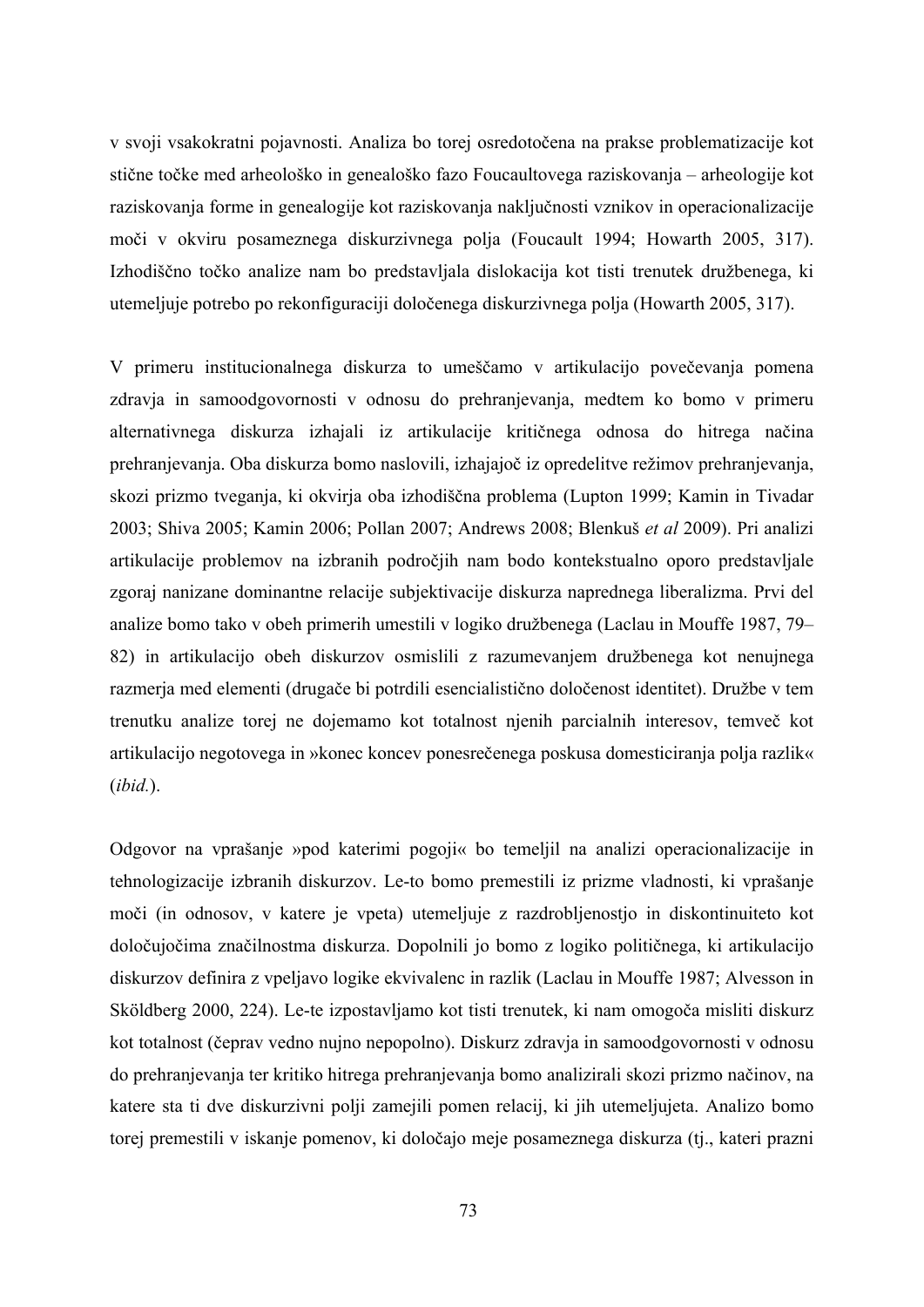označevalci strukturirajo logiko ekvivalenc posameznega diskurza) (Mouffe in Laclau 1987; Laclau 2008a; 2008b). Pri identifikaciji pomenskih relacij bomo izhajali iz racionalizacije (tj., kako je problem operacionaliziran v znanju, vrsti ekspertize, strategijah delovanja oblasti) in tehnologizacije problema (tj., kako je problem operacionaliziran v mehanizmih, procedurah, instrumentih, taktikah delovanja) s posebnim poudarkom na razumevanju načinov, na katere te prakse subjektivirajo posameznika (Dean 2010, 41–44).

Zdravje in samoodgovornost kot problemski izhodišči institucionalnega diskurza bomo prikazali v mejah že prej omenjenega Programa, medtem ko bomo možnost reartikulacije obeh pojmov iskali v kritičnem diskurzu Gibanja. Zanima nas torej, kako (če sploh) alternativni diskurzi vstopajo v polje institucionalnih diskurzov oziroma na kakšen način le-ti v odnosu do prehranjevanja subjektivirajo posameznike. Alternativni diskurz razumemo kot delovanje logike političnega, ki v relativni odprtosti družbenega omogoča redefinicijo pomenov v trenutkih, ko obstoječa družbena struktura ni zmožna zagotoviti polnosti identitete. Z vpeljavo trenutka političnega omogočimo strukturni razmislek o odprtosti družbenega, kar razumemo kot pomembno dopolnilo teoriji vladnosti, ki delovanje moči identificira le v subjektivaciji posameznika.

Tretji del vprašanja, tj., »kako so diskurzi izpodbijani in se spremenijo«, bomo opredelili v sklepni sintezi primerov. Kot trdita tudi Laclau in Mouffova (1987, 145–146), ravni nastanka in oblik artikulacije antagonizmov/agonizmov ne moremo določiti vnaprej. Kontekstualna opredelitev je torej nujna za analizo pogojev nastanka antagonizmov/agonizmov, saj vse ravni nenehno subvertirajo naddoločujoči učinki drugih, kar ima za posledico premeščanje družbenih logik. Izhodišče nam bo predstavljala analiza artikulacije »enakosti« in »svobode« kot praznih označevalcev demokratičnega imaginarija v eri etiko-politike in skupnosti. Izpostavljeni analizi primerov bomo v njuni artikulaciji aplicirali na razumevanje potencialne utrditve verig ekvivalenc (Mouffovi 2005; 2009) oziroma širjenja le-te, kar Laclauu in Mouffovi (1987, 148) predstavlja pogoj radikalne demokracije. Širjenje logike ekvivalenc demokratičnega imaginarija avtorja opredelita kot krepitev zahtev (ne le, da se vsaka posamezna zahteva odpove delu svoje partikularnosti za vstop v ekvivalenčno verigo, ampak na ta način tudi krepi skupni temelj zahtev) in kot preseganje logike avtonomije akterjev (antagonistična demokracija mora biti interpretirana kot obzorje in ne kot totalnost, ki je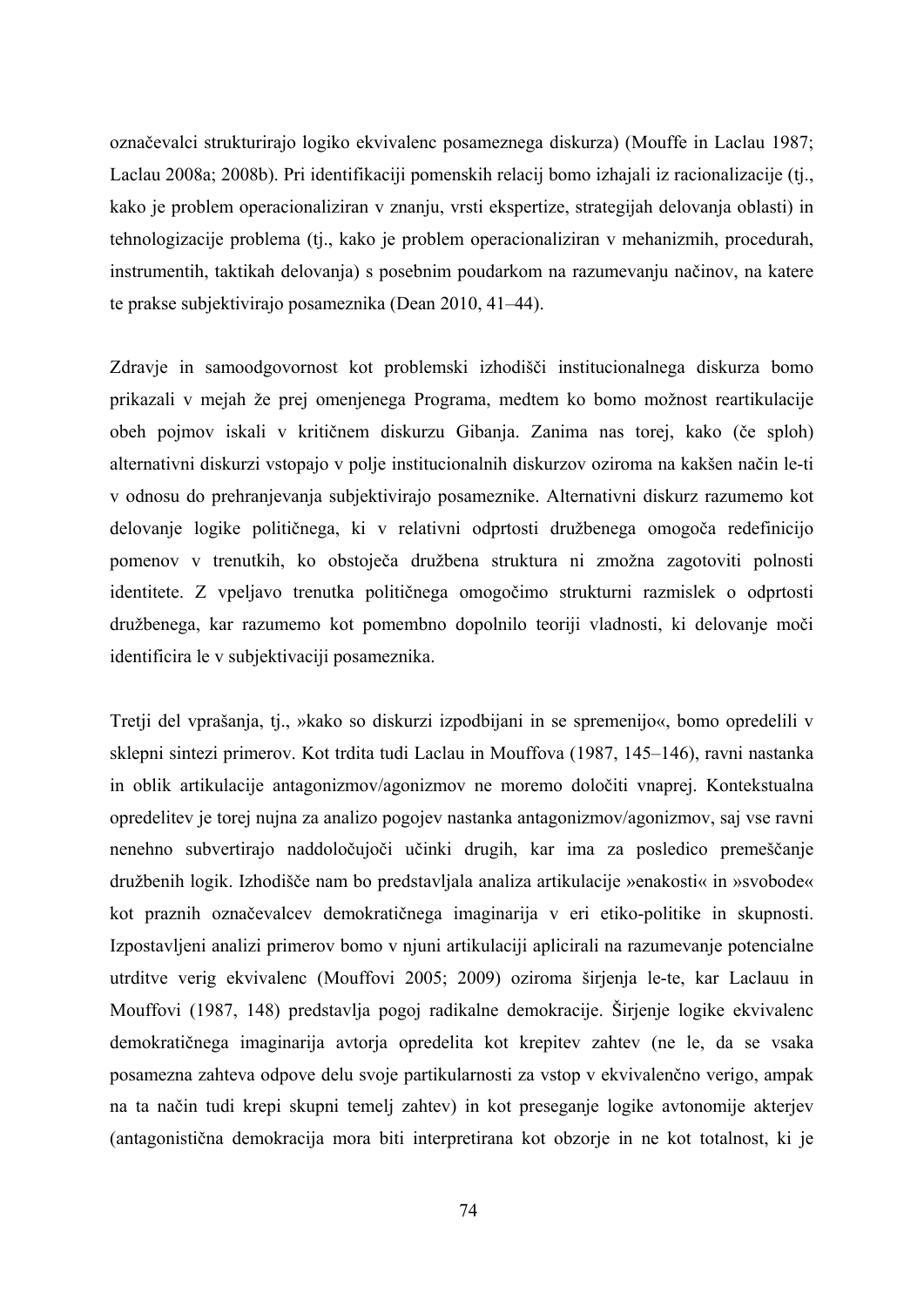posledica dojemanja akterjev kot avtonomnih). Iz tega tudi izhaja sklep, ki ga Laclau (2008a) poda v članku Emancipacija/Emancipacije. Obravnava vprašanja vznika novih partikularizmov namreč ne sme izhajati iz obravnavanja teh akterjev kot avtonomnih, marveč iz razumevanja novih načinov organizacije družbenega.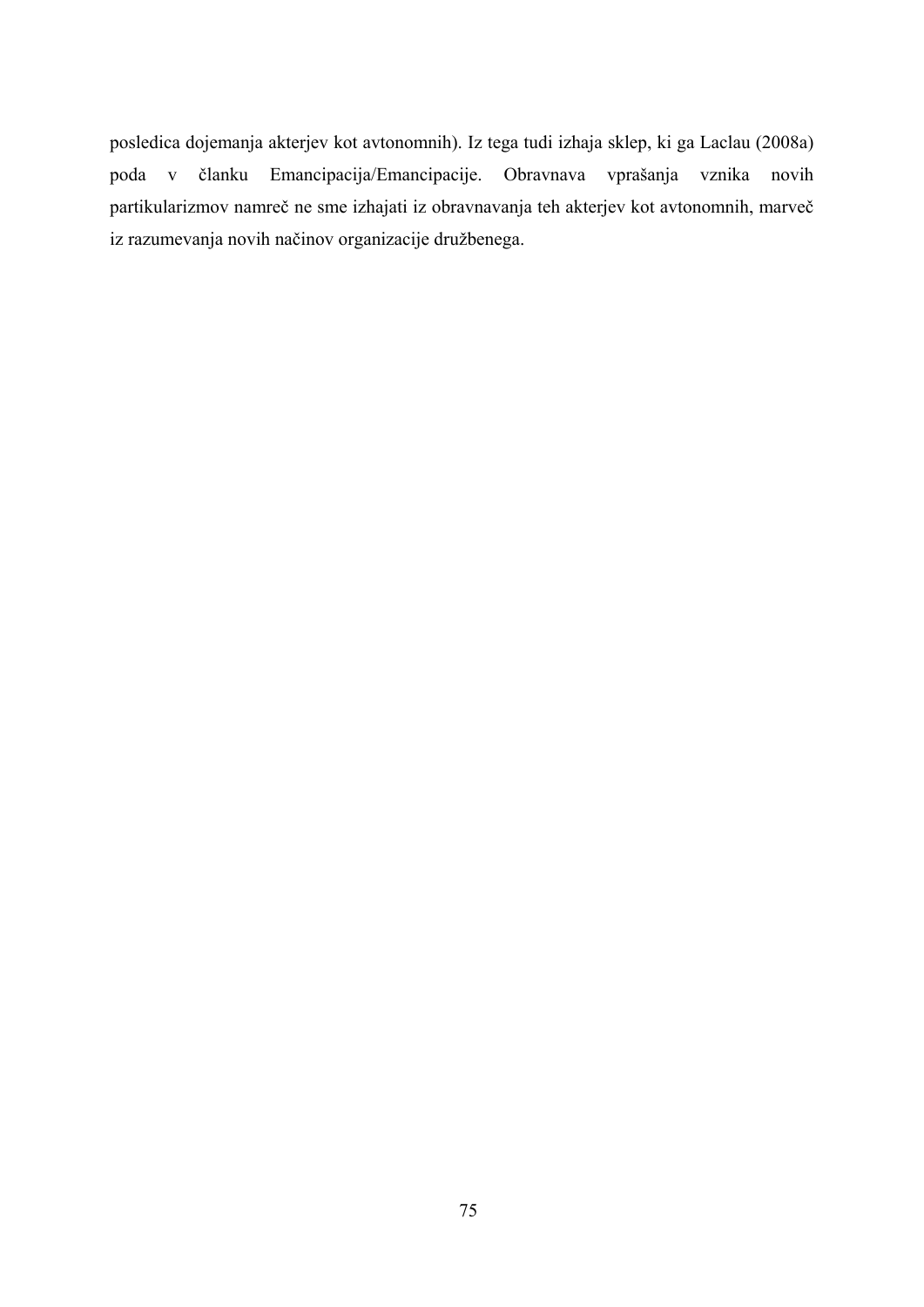# **6 NOVA POLITIČNOST PREHRANJEVANJA**

Hrana kot politično področje je prisotna v diskurzu prehranjevanja skozi celotno zgodovino moderne države. Dileme, povezane z varnostjo hrane, družbeno neenakostjo, nutricionistiko in kmetijstvom, so vedno predstavljale politična vprašanja. Osrediščenost razmerij, skozi katera so se ta vprašanja naslavljala, je bila opredeljena v okvirih države in državne birokracije kot tistega središča, ki je imelo osrednjo avtoriteto pri utemeljevanju in institucionalizaciji teh relacij (Lien 2004, 1). S tem ne zanikamo širše mreže odnosov in pomenov, iz katerih so institucije črpale svojo legitimnost v različnih zgodovinskih trenutkih,57 temveč na tem mestu izpostavljamo spremenjeno razumevanje diskurzivnih relacij, ki utemeljujejo današnjo »političnost prehranjevanja«. Izhodišča te nove političnosti tudi ne iščemo zgolj v spremenjenih pogojih distribucije, potrošnje, proizvodnje in razumevanja človeka v prehranjevalni verigi (Beardsworth in Keil 1997, 33); izhodišča torej ne dojemamo kot posledice sosledja zgodovinskih dogodkov, temveč kot diskurz specifičnega (delnega) zaprtja pomenov v relacijah naprednega liberalizma.58

Teme, povezane s koncepcijo prehranjevanja kot nečesa političnega, so osrediščene okoli vprašanj, vezanih na vlogo posameznika kot potrošnika dobrin (kako lahko danes razumemo posameznika kot političnega akterja na podlagi njegovih potrošniških izbir), vprašanj, vezanih na relacije telo-prostor-narod (kako lahko razumemo izbiro hrane kot ločnico, ki omogoča prostorske in nacionalne identifikacije), vprašanj, povezanih z neenakostjo globalne distribucije hrane (vprašanja, povezana z okvirjanjem tveganj v zvezi z globalno distribucijo hrane, globalnega aktivizma in diskurza globalnega gospodarstva) (Lien 2004, 12–14), in

<sup>57</sup> Za razpravo o vplivu razsvetljenstva in protestantske etike na razvoj sodobne nutricionistike glej Coveney 2000.

<sup>58</sup> Zgodovina raziskovanja družbene vloge prehranjevanja se je v preteklosti osredotočala predvsem na procese klasifikacije prehranjevanja ter načinov in vzorcev potrošnje prehrane v luči njihovega vpliva na preživetje posameznika ter v sklopu ekonomskih in družbenih dejstev. Sledeč Scholliersu (2001, 7–9) je razmišljanje o »organizaciji, tabujih, družbeni funkciji, lokaciji, užitu, času, jeziku, simbolih, reprezentaciji, obliki, pomenu ter umetnosti pitja in prehranjevanja« omogočil šele kulturni obrat v socioloških vedah, ki je sprožil začetek raziskovanja pomenov posameznih prehranskih praks ter njihove vpetosti v širše družbene pomene in posledično moči. Identiteta jedca je bila vsekakor v različnih pristopih k analizi družbene vloge prehranjevanja vedno prisotna, vendar je bilo obdobje strukturalizma tisto, ki je prvo v širšem obsegu analiziralo pomene različnih praks prehranjevanja (*ibid.*).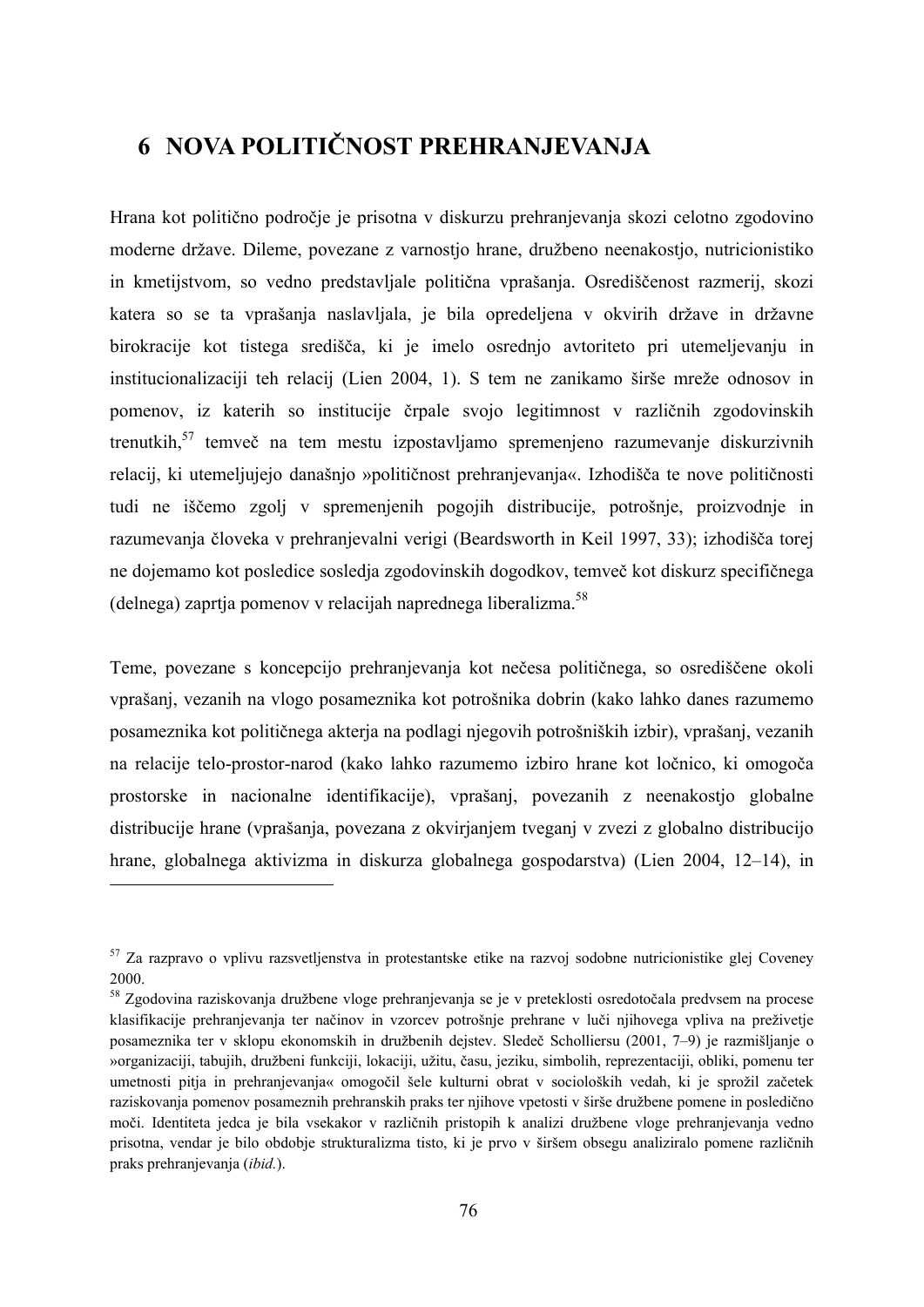vprašanj, povezanih z oblikovanjem primerne nacionalne prehranske politike (vprašanja, povezana z upadom zaupanja posameznikov v znanstveni diskurz, in vprašanja, povezana z utemeljitvijo zdravstvenih tveganj) (Lupton 1998; Coveney 2000). Razpršenost tem, na podlagi katerih razumemo sodobno političnost prehranjevanja, sloni na osrednji vlogi diskurza tveganja, ki ga povezujemo z vsemi štirimi področji.

Prežetost identificiranih režimov z vedno prisotno, a včasih implicitno grožnjo telesu, okolju, narodu ali pomembnemu drugemu predstavlja za posameznika stalno opredeljevanje in pogajanje o pomenu tega tveganja zanj in za okolico (Blue 2010, 148). Kot izpostavlja Luptonova (1999, 14–15), je upravljanje tega tveganja kot vprašanja individualne presoje in zavedanja pomemben vir subjektivacije posameznikov, saj določujoče vpliva na razumevanje življenjskega poteka, procesov identifikacije v odnosu do drugih, načinov, na katere dojemamo svoje telo, in načinov, na katere upravljamo z denarjem. Vedno implicitno prisotnost tveganja v režimih prehranjevanja Luptonova (1998, 17) definira kot vsejedčev paradoks, ki je zasnovan na osi med posameznikovimi biološkimi (in družbenimi) potrebami po raznolikosti, raznovrstnosti in inovaciji ter imperativom previdnosti, ki deluje kot samoobramba pred potencialnimi nevarnostmi prehranjevanja. Dogodki, kot so preplah zaradi bolezni norih krav (BSE) in bakterijo E.coli, strah pred gensko spremenjeno hrano, pandemijo debelosti in podobno, vsakič znova dislocirajo okvir zaupanja, ki vzpostavlja ravnovesje med varstvom in zaupanjem posameznika. Nezmožnost univerzalne utrditve pomena varnosti in varstva, povezanega s prehranskimi tveganji, predstavlja del širšega delovanja logike družbenega sodobnih demokracij, ki so v pogojih radikalne heterogenosti pomenov vedno v procesu prepogajanja in definiranja novih meja družbenega (Laclau 2007a, 25).59

Širitev mreže akterjev, ki sodelujejo pri konstrukciji režimov prehranjevanja, najdemo v relacijah upravljanja. Decentralizirano delovanje oblasti in posledična decentraliziranost virov avtoritet, ki opredeljujejo pomene o prehranjevanja, pomenita, da so posamezniki soočeni z mnogoterostjo različnih (delno nasprotujočih si) pomenov in praks, ki opredeljujejo »pravilen« način prehranjevanja (Lupton 1998, 27–29; Blue 2010, 148). Institucionalne

<sup>59</sup> Vprašanje objektivnosti tveganj podobno kot Luptonova podrejamo načinom, na katere diskurz tveganja (v širšem pomenu) skozi raznolike diskurzivne režime subjektivira posameznike na področju prehranjevanja.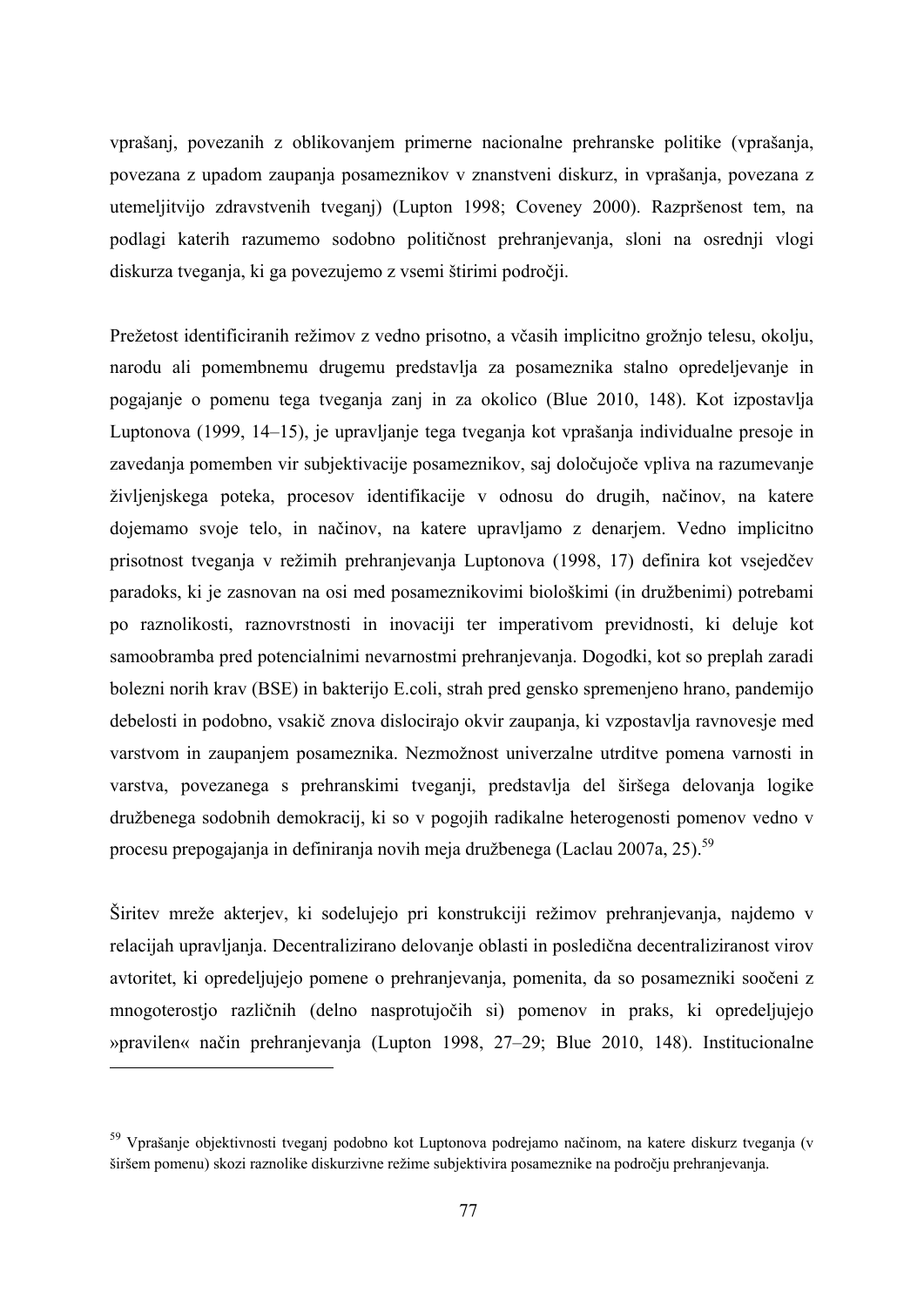opredelitve tako niso več odvisne le od nacionalnega konsenza o prehranski politiki, temveč jih sodoločajo nadnacionalni institucionalni okvir, (nadnacionalne) organizacije civilne družbe in mediji (Halkier 2004; Boström *et al* 2005; Bildtgård 2008, 100; Gabrijelčič Blenkuš in Kuhar 2009, 18–19; Halkier *et al* 2007, 380–381). Iskanje pravilnega, univerzalnega diskurza, ki bi utemeljeval totalnost vseh razumevanj, je torej nemogoče in nesmiselno. Posamezniki so subjektivirani v različnih diskurzih in se v njih ne prepoznavajo enotno, kakor tudi meje diskurzov niso vedno enake. Tako lahko posameznik v določenem trenutku izvaja popolno kontrolo nad svojimi prehranskimi praksami in stremi k t. i. civiliziranemu telesu, spet drugič pa se prepusti hedonizmu (Lupton 1998, 155). Prepletenost identitetnih virov in tipov subjektivitet v Sloveniji opredeli Tivadarjeva (2002), ki primarne prehranske vire identitete identificira v tradiciji, hedonizmu, zaskrbljenosti za težo in v skupini nezainteresiranih. Na ravni EU Halkier *et al* (2007) analizirajo razlike med državami, ki nakazujejo pomen institucionalnega okvira pri oblikovanju prehranskih identitet.<sup>60</sup> Kontekstualna določenost in večravenska prepletenost identitetnih virov na področju prehranjevanja kažeta na fragmentiranost in razsrediščenost odnosov do poskusov utrditve pomenov. Relativna stabilnost posameznih identitetnih okvirov je namreč zagotovljena le, dokler se pomeni, ki jo utemeljujejo, ponovno ne destabilizirajo.

Vznik vedno novih dislokacij, ki spreminjajo politične prioritete v mnogoterosti identitetnih virov, pomeni, da pogajanje o pomenu ni nikoli zaključeno. Posledično tudi vloge in odgovornosti akterjev niso utrjene ter so v procesu pogajanja in potrjevanja v mejah posameznega diskurza. Vedno nove zahteve, ki izhajajo iz širitve mreže vključenih akterjev (Bildtgård 2008, 125) in dislokacij kot posledice tehnoloških inovacij in globalizacije prehranske verige (Blue 2010, 150), ustvarjajo potrebo po absorpciji (nasprotujočih si) pomenov in zahtev v demokratičnem institucionalnem okviru ob sočasnem opredeljevanju zaupanja posameznikov. Upad zaupanja v znanost (Lupton 1999, 66), povečana stopnja kritičnosti do industrijske proizvodnje prehrane (Busch 2004) in upad zaupanja v državne

<sup>&</sup>lt;sup>60</sup> Avtorii (Halkier *et al* 2007) identificirajo štiri identitetne tipe potrošnikov hrane ter jih povežejo z nacionalnimi okviri: i) Norveška – partnerji in stranke v pogodbenem razmerju; ii) Danska – kompleksen (histeričen) potrošnik; iii) Italija – potrošnik, osveščen o kakovosti hrane, in iv) Portugalska – nezaščiten potrošnik hrane.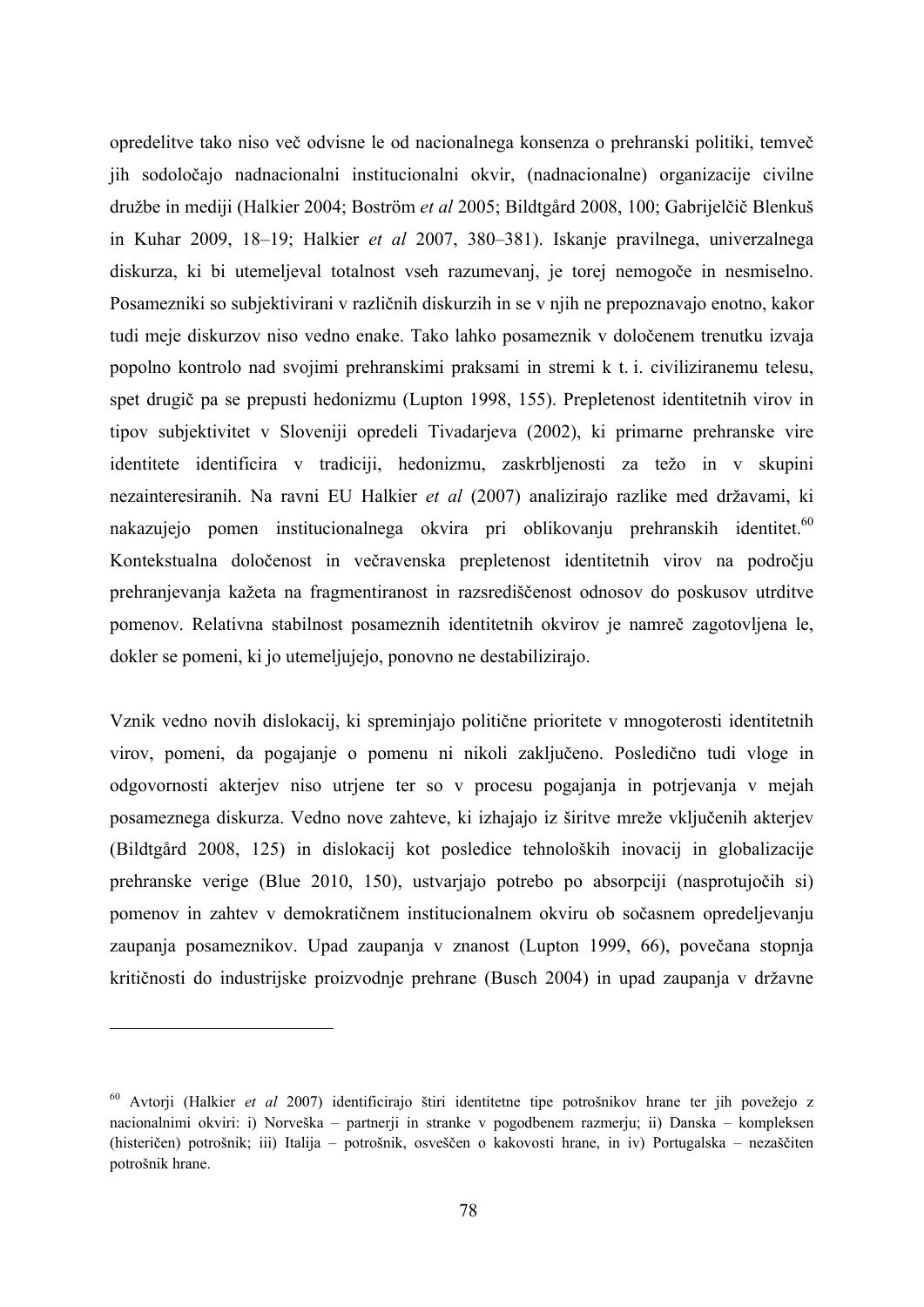institucije, da bodo poskrbele za potrebe državljanov (Blue 2010, 150), pomenijo, da so tradicionalne avtoritete izgubile osrednjo vlogo v procesu oblikovanja vednosti, ki je zdaj opredeljena v dialogu z drugimi zahtevami.

Raznolikost virov subjektivacije posameznikov izhaja iz heterogenosti diskurzov, ki danes določajo prehranske relacije. V nadaljevanju bomo analizirali dva primera, ki v mreži identitetnih virov v odnosu do »novih prehranskih tveganj« predstavljata delno utrditev diskurza zaupanja. Institucionalni in alternativni diskurz oziroma pomen zdravja in pomen užitka predpostavljata dva različna načina subjektivacije posameznika v režimih prehranjevanja. Operacionalizacija in način utemeljevanja vloge posameznika v relacijah (tveganjskega) diskurza prehranjevanja nas bosta v tem pogledu zanimala skozi prizmo analize vednosti, ki posameznike v odnosu do hrane subjektivira in postavlja na presečišče med obvladovanjem tveganja in zagotavljanjem zdravja na ravni populacije (bio-oblast) in posameznikove individualne odgovornosti za ta tveganja (etiko-politika).

## **6.1 INSTITUCIONALNI DISKURZ**

Vzpostavljanje norm in pravil, ki oblikujejo pomene o varnosti/nevarnosti in zaželenosti/nezaželenosti načinov prehranjevanja, je bilo skozi zgodovino vezano na osrednjo vlogo države. Varovanje interesov posameznikov pred nepredvidljivostjo prehranskih tveganj je v okviru nacionalne države legitimizirano v načelu predstavništva interesov ter utemeljeno v znanstvenem diskurzu, na podlagi katerega predstavniki sprejemajo odločitve »v najboljšem interesu ljudi« (Bildtgård 2008, 123). Osrednja vloga države torej izhaja iz sprejemanja in oblikovanja zakonodaje, na podlagi katere država obvladuje tveganja in določa cilje razvoja populacije v prehranskih parametrih. Zgodovinsko gledano so se usmeritve države na področju prehranskih preskripcij spreminjale. V prvem obdobju gradnje sodobnega sistema nutricionistike je prevladovala usmeritev k oblikovanju ukrepov, na podlagi katerih bi zagotovili zdravje in dostop do hrane. Oblikovanje teh politik je izhajalo iz problematizacije dela in življenja, kjer so bili posamezniki v svojih prehranskih praksah subjektivirani v odnosu do širših družbenih vprašanj zagotavljanja zdrave in močne delovne sile ter obvladovanja tveganj, ki so izhajala iz pomanjkanja hrane (Coveney 2000). Oblikovanje mednarodnih normativov in smernic prehranjevanja, ki je na nadnacionalni ravni opredeljeno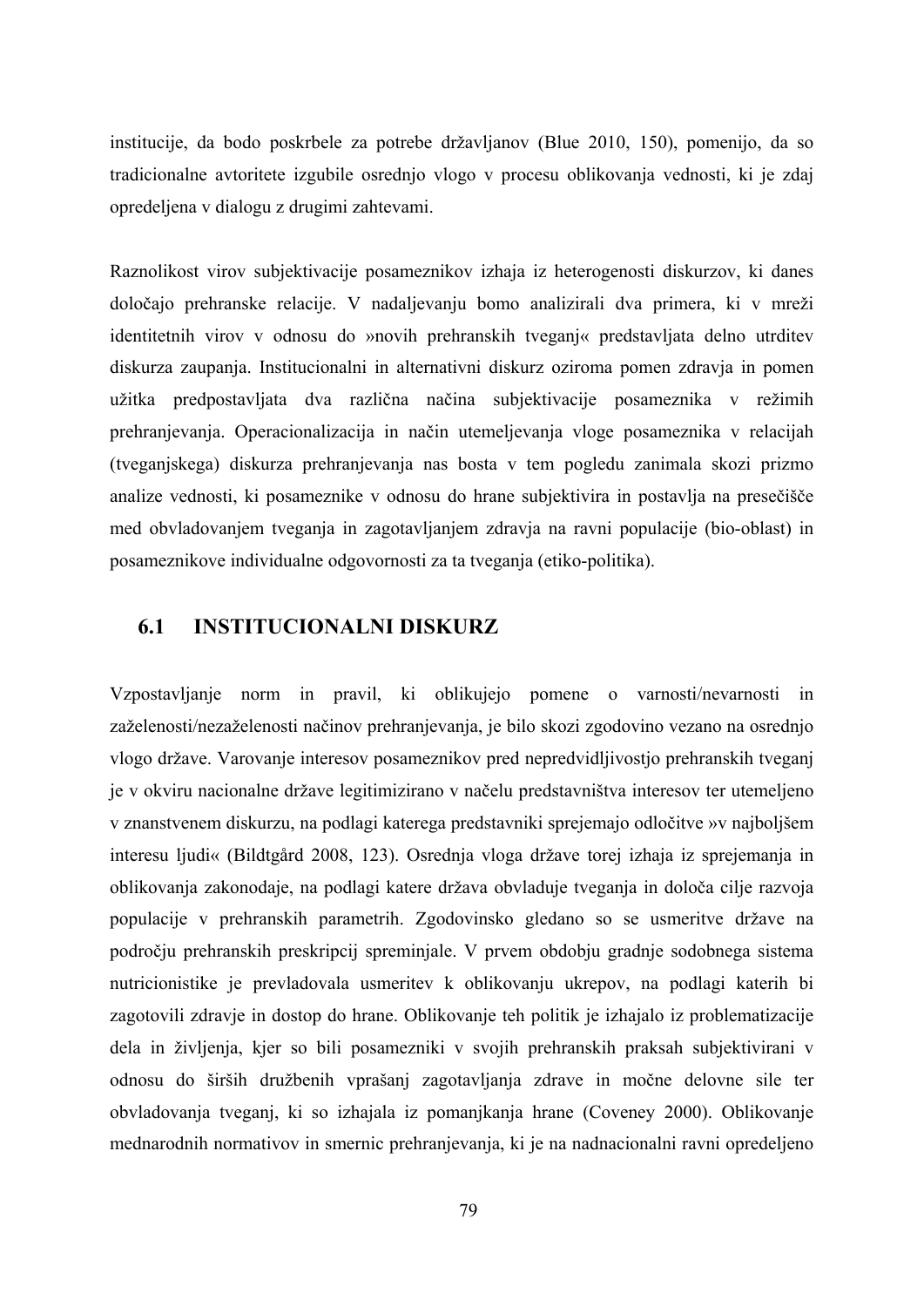v okvirih SZO (Svetovna zdravstvena organizacija – *World Health Organization*), je bilo v drugi polovici dvajsetega stoletja primarno usmerjeno v preprečevanje negativnih posledic, ki izhajajo iz pomanjkanja hrane (Gabrijelčič Blenkuš in Kuhar 2009, 18). Problematizacija prehranjevanja je bila torej primarno umeščena v širših družbenih pogojih obvladovanja tveganj, ki so bila posledica implicitne grožnje pomanjkanja hrane.

Spremenjena narava proizvodnje hrane, ki v procesu globalne širitve industrijskega načina proizvodnje zasleduje cilja učinkovitosti in gospodarske rasti, predstavlja značilnost novih pogojev dostopnosti in virov prehranjevanja, ki zdravstvenih sistemov ne sooča več s »proizvodnjo preveč hrane, ne premalo, ampak s preveč slabe hrane« (Pollan 2007, 255–257). Porast kroničnih nenalezljivih bolezni ob koncu dvajsetega stoletja, povezanih z novimi pogoji proizvodnje in distribucije hrane, je problematizacijo prehranske politike premestil iz poudarka na zagotavljanju hrane v aktivnosti, usmerjene k zagotavljanju zdrave in uravnotežene prehrane na globalni ravni (Coveney 2000, 112–113; Gabrijelčič Blenkuš in Kuhar 2009, 18). Odnos do prehranjevanja se tako premesti v načine regulacije življenja posameznikov, ki bodo v eri »neomejene izbire trga« ohranjali lastno zdravje in sprejemali odločitve na podlagi novih parametrov dobre in slabe prehrane.

Utemeljitev prehranjevanja v novih parametrih industrijske proizvodnje hrane spada v obdobje, ki predstavlja tudi novo opredelitev subjekta oblasti v relacijah naprednega liberalizma. Spremenjene pogoje proizvodnje hrane moramo torej misliti vzporedno z rekonceptualizacijo sfere družbenega, ki je danes premeščena v vprašanje samoodgovornosti in novega načina dojemanja odgovornosti (oziroma umika) države. Oblikovanje slovenske prehranske politike, ki je operacionalizirana v Programu, predstavlja utemeljitev vloge države in posameznikov v diskurzu novih prehranskih tveganj, ki so se pojavila v obdobju industrijske proizvodnje hrane in v relacijah mednarodnega upravljanja s problematiko prehranjevanja. Program torej ne predstavlja le nacionalnega institucionalnega odgovora na nove izzive, temveč odseva globalno identificirane vozliščne točke, ki določajo pomen in meje institucionalnega diskurza. Nastanek dokumenta torej pomeni začasno utrditev pomena, ki izhaja iz problematizacije odsotnosti tega okvira v preteklosti, iz definicij novih prednostnih področij na področju prehranjevanja in iz pogojev reartikulacije odgovornosti države.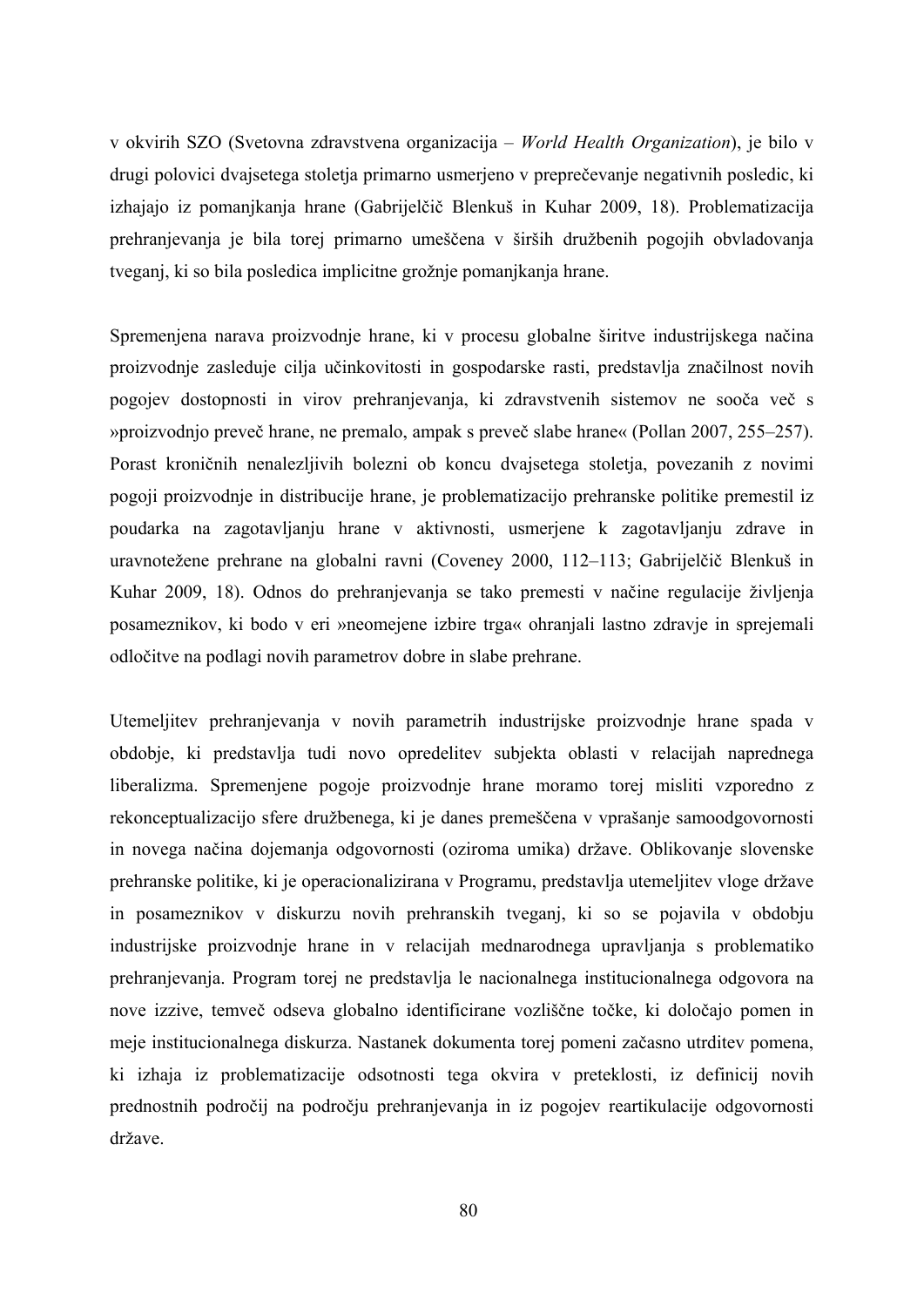Manko institucionalnega okvira je v predgovoru Programa izpostavljen kot zaostajanje Slovenije na področju nacionalne opredelitve prehranskih smernic. Slovenija se je namreč kot članica SZO leta 1992 s podpisom Svetovne deklaracije o prehrani zavezala, da bo mednarodna priporočila prevedla v nacionalni institucionalni red (Program 2005, 43). Proces operacionalizacije prehranske politike v Sloveniji je posledica širšega procesa institucionalizacije prehranskih praks na globalni ravni. Aktivnosti, ki so spremljale proces oblikovanja Programa, vključujejo evalvacijsko konferenco prehranskih politik držav članic SZO na Poljskem (1996), mednarodno delavnico *»Helping people change their risky behaviour«* na Poljskem (1997), poletno šolo v okviru evropskega magistrskega študija, kampanjo ozaveščanja o pomenu prehranske politike laične in strokovne javnosti ter organizacijo delavnice SZO v Sloveniji (1998). Po letu 1999 se je v Sloveniji oblikoval politični konsenz o potrebi po nacionalnem prehranskem programu, ki je vodil v spremembo Zakona o zdravstveni ustreznosti živil, materialov in snovi, ki prihajajo v stik z živili (v nadaljevanju: Zakon). Sprememba Zakona je predstavljala prvi institucionalni korak k redefiniciji vloge države pri oblikovanju smernic prehranjevanja (Program 2005, 43–44). Mreženje globalnih institucij, zbiranje podatkov o trendih prehranjevanja v Sloveniji in proces pristopa Slovenije k EU v tem obdobju predstavljajo specifičnost procesa prevoda globalnih (univerzalnih) pomenov o prehranjevanju v nacionalni (partikularni) kontekst.

Oblikovanje Programa je umeščeno v diskurz tveganja, ki opredeljuje prehranske prakse v odnosu do zdravja. Predgovor k Programu, ki predstavlja simbolično določanje pomena, utemeljuje nujnost njegovega sprejetja glede na porast kroničnih nenalezljivih bolezni, obolelosti za srčno-žilnimi boleznimi in rakom ter nezdravega življenjskega sloga, ki vključuje tudi neredno telesno dejavnost ter uživanje alkohola in tobaka. Prehranska politika je zreducirana na probleme, ki so povezani s prehranjevanjem kot delom škodljivega življenjskega sloga, medtem ko so vprašanja, ki jih Program tudi naslavlja (trajno zagotavljanje zadostnih količin hrane in varnosti živil), v tem simbolnem vstopu opuščena. Diskurz Programa oziroma označevalec njegovega pomena je simbolično zajet v skrbi za posameznikovo zdravje, ali kot v Predgovoru zapiše takratni minister za zdravje Andrej Bručan: »Skrb vzbujajoči izsledki raziskav o prehranjevalnih navadah Slovencev so nas vodili do oblikovanja in sprejetja lastne prehranske politike, ki je s svojimi ukrepi in dejavnostmi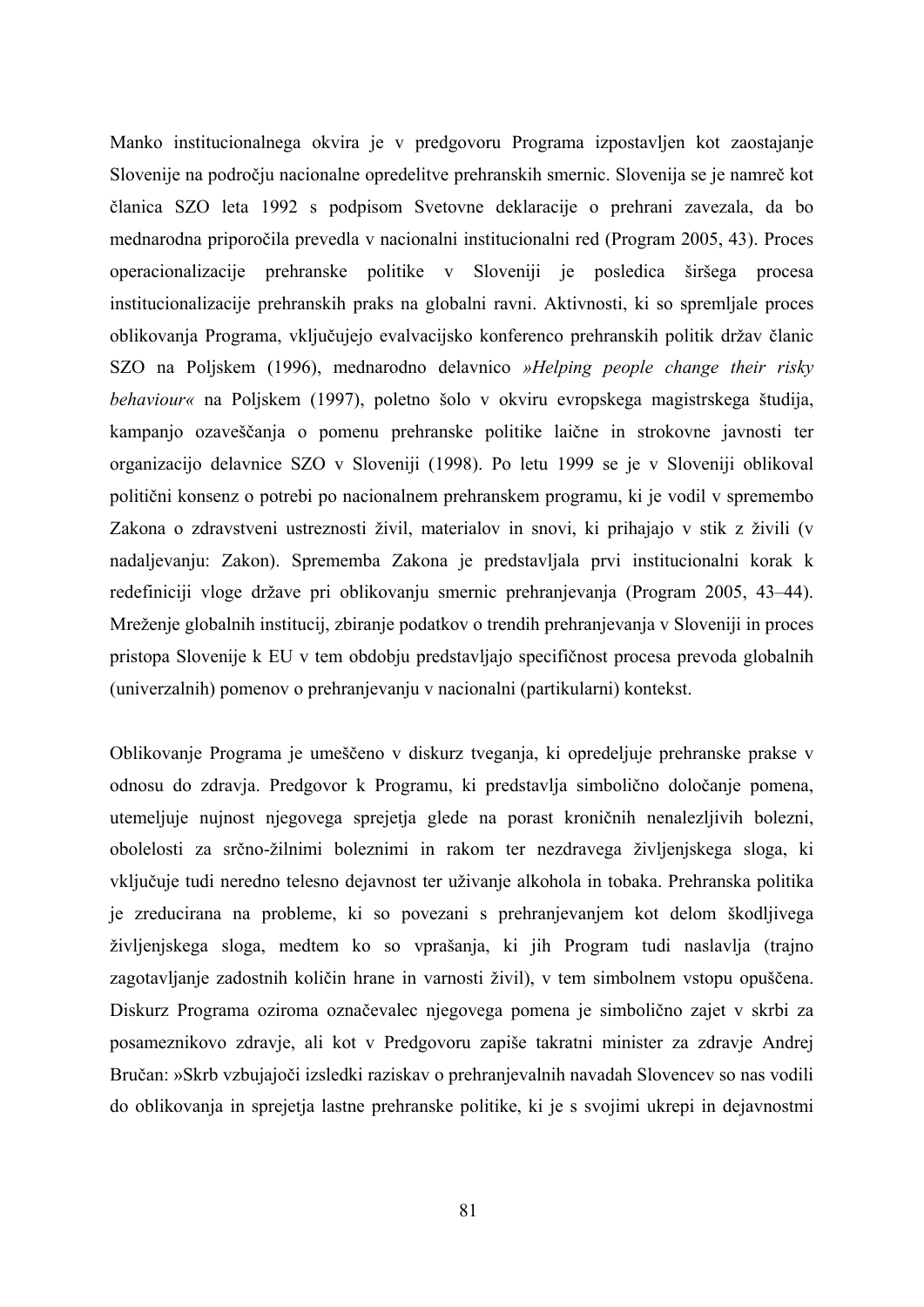jasno usmerjena v izboljšanje prehranjevalnih navad ter izboljšanja zdravja prebivalcev« (Program 2005, 7).

Tretji utemeljitveni trenutek Programa predstavlja umeščenost prehranjevanja v nov način konceptualizacije odgovornosti države, ki se nakazuje v razsrediščenosti virov pomena o »pravilnem« načinu prehranjevanja in v opredelitvi odgovornosti države za vodenje prehranske politike. Institucionalizacija prehranjevanja namreč ni več strogo določena v okvirih Ministrstva za zdravje kot primarnega nosilca pomena, temveč je, sledeč priporočilom SZO, opredeljena v »sodelovanju stroke in širše javnosti«. V operacionalizaciji Programa to pomeni, da je učinkovita implementacija ciljev vezana na razsrediščeno mrežo »resornih ministrstev, pristojnih uradov, področnih zbornic, stroke, nevladnih organizacij in splošne javnosti« (Gabrijelčič Blenkuš in Kuhar 2009, 19). Na ta način Program začrta polje novih odnosov med ekspertizo in politiko ter širi mrežo pluralnih odnosov tehnologij družbenega, kar Rose (1996, 53–59) razume kot nov način konfiguracije oblasti v relacijah naprednega liberalizma. Odgovornost države za poseganje na področja zasebnosti je torej premeščena iz enotnega vira avtoritete in odgovornosti ter reartikulirana na način, ki temelji na spremenjenem razumevanju države, tj. na razsrediščenju ob sočasni governmentalizaciji disperznih relacij (Braun 2007, 11). Na ta način interpretiramo tudi priporočila Organizacije Združenih narodov za kmetijstvo in prehrano, ki odgovornost nacionalnih držav na področju prehranjevanja opredeljuje, kot sledi:

»i) spoštovati morajo pravico do hrane, kar pomeni, da ne smejo izvajati aktivnosti, ki bi ljudem onemogočile uresničevanje njihove pravice do ustrezne (pre)hrane; ii) pravico do hrane morajo zavarovati tako, da nikomur ne more biti kratena; iii) vzpostaviti morajo pogoje za uresničevanje te pravice, in sicer tako, da ljudem olajšajo dostop do ustrezne prehrane in jim omogočijo uporabo virov, in ljudi osveščati o tej pravici« (FAO v Gabrijelčič Blenkuš in Kuhar 2009, 18).

Odgovornost države je s tem osredotočena na ustvarjanje pogojev, ki posameznikom omogočajo, da delujejo kot avtonomni akterji. Pravice so definirane v funkciji negativne svobode, tj. opredelitve tistih pogojev, ki posameznikom omogočajo svobodno delovanje in jih neposredno ne omejujejo v načinih doseganja teh ciljev: »Zdravje omogoča in zagotavlja kakovostno življenje ter je temeljni vir razvoja vsake družbe. Zanj je predvsem odgovoren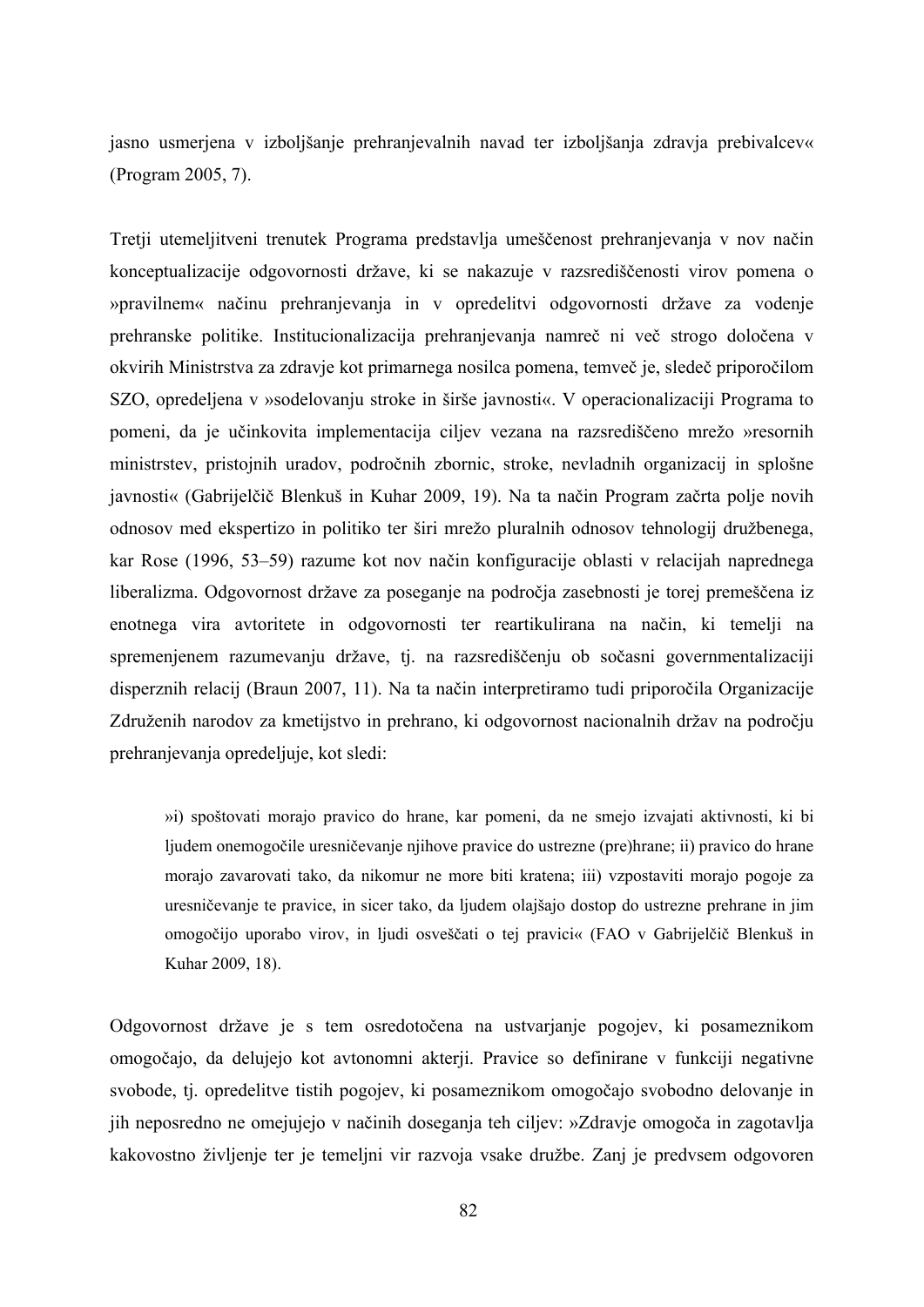vsak posameznik, država pa je v sodelovanju s stroko in znanostjo pristojna in odgovorna za ustvarjanje razmer, v katerih lahko ljudje skrbimo za zdrav življenjski slog« (Program 2005, 10).

Liberalna koncepcija svobode temelji na delovanju oblasti kot produktivne, tj. oblasti, ki deluje skozi svobodo in sposobnosti posameznikov za aktivno delovanje (Galvin 2002, 117; Dean 2010, 23). To ne pomeni, da so procesi subjektivacije nevtralni v odnosu do moči, temveč le, da je doseganje partikularnih ciljev določeno na podlagi usmerjanja posameznikovega svobodnega delovanja. Specifične načine individualizacije državljanov, ki se oblikujejo v relacijah novih prehranskih režimov, podobno kot Kaminova (2006, 51–54, 84) identificiramo v relacijah oblikovanja nove političnosti prehranjevanja. Spremenjene relacije uravnavanja namreč kljub razsrediščenju odnosov oblasti ostajajo implicitno prisotne v procesih subjektivacije posameznikov. V nadaljevanju bomo razumeli navidezen umik države kot osrediščene avtoritete iz polja prehranjevanja kot depolitizacijo (v razumevanje politike skozi institucionalno prizmo), ki pa je zaradi spremenjene narave delovanja oblasti in utemeljitve novega pomenskega polja tudi politična (v razumevanju spremenjene narave delovanja oblasti s ciljem redefinicije pogojev subjektivacije).<sup>61</sup> K političnosti novih sprememb bomo pristopili na podlagi analize tehnologizacije diskurza v institucionalnih parametrih, na podlagi utemeljitve diskurza družbene odgovornosti in na podlagi hibridizacije prostorov javnega in zasebnega v diskurzu »opolnomočenega« potrošništva.

### *6.1.1 Operacionalizacija institucionalnega diskurza*

 $\overline{a}$ 

Izhodišče utemeljevanja določujočih prehranskih režimov predstavlja opredelitev »civiliziranega telesa«, tj. opredelitev norm in tehnologij, ki posameznika v skladu s prevladujočim pogledom definirajo v odnosu do telesa. Sodobno »civilizirano« telo Luptonova (1998, 22) dojema kot »samozadostno, zavestno upravljano, vedno v procesu

<sup>&</sup>lt;sup>61</sup> Spremenjene relacije odgovornosti in vključenosti akterjev na področju zdravja in s tem posredno tudi prehranjevanja v zdravstvenih parametrih predstavljajo ločnico med t. i. novim in starim javnim zdravstvom. Medtem ko prvo temelji na razumevanju in klasifikaciji družbenih determinant zdravja, slednje vključuje tudi opolnomočenje (*empowerement*) posameznikov in skupnosti. Rekonceptualizacijo diskurza starega javnega zdravstva v novo najdemo v Ottawski listini za promocijo zdravja iz leta 1986 (Kamin 2007; Kickbush 2007).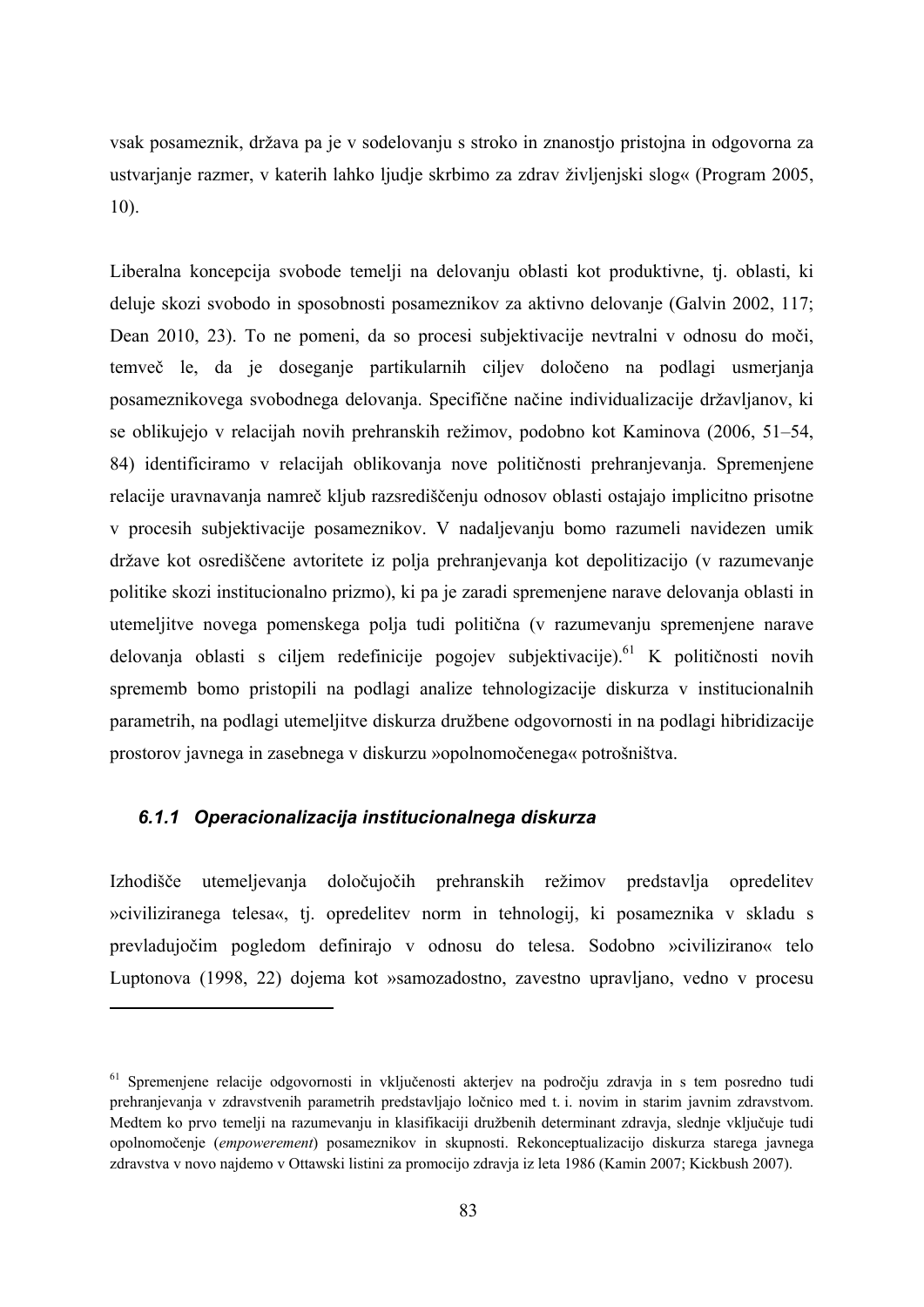samonadzora in nadzora drugih«. Institucionalni diskurz prehranjevanja v soodvisnosti od medicinskega diskurza je danes na podlagi predpostavljene nevtralnosti znanosti legitimiziran s parametri ekspertnih znanj, statističnimi meritvami in raznolikimi kategorizacijami telesa v skladu s temi opredelitvami. Identifikacija groženj civiliziranemu telesu je v okvirih znanosti in aparatov prevajanja znanosti v demografske determinante naturalizirana in prevedena v delovanje posameznika v odnosu do lastnega telesa (Kamin 2006, 35).

Sodobno telo je v Programu kategorizirano v treh točkah: i) skupine posameznikov, ki potrebujejo posebno varstvo (dojenčki, otroci in mladostniki), ii) skupine posameznikov, ki so posebej izpostavljene tveganjem (socialno in ekonomsko ogroženi), in iii) celotna populacija, opredeljena v parametrih dejavnikov tveganja, identificiranih kot grožnja (zvišan krvni tlak, zvišan holesterol v krvi, zvišan indeks telesne mase, znižan vnos zelenjave in sadja, telesna nedejavnost, alkohol in kajenje) (Program 2005). Celotna populacija je torej v prehranskem diskurzu obravnavana v statističnem jeziku potencialnih tveganj oziroma odstopanj od zastavljenih norm zdravja (glej tudi Coveney 2000, 124). Posameznik kot primarni nosilec pomena o svojem zdravju je na ta način premeščen v skupnostno kategorizacijo, ki temelji na podatkih o njem. Znanstveni diskurz posameznikov odnos do lastnega telesa locira v prepletu heterogenih dejavnikov tveganja in na podlagi teh podatkov utemelji predvidevanja tveganj (Kamin 2006, 62). Tako je na primer v Programu (2005, 23) posebej izpostavljen problem pomanjkljivega skupnega registra doječih mater, ki bi omogočal statistično beleženje pojavnosti dojenja. Kategorizacija populacije ob predpostavljeni nevtralni naravi statistike na ta način redefinira odnos posameznikov do samih sebe skozi prizmo potencialnih tveganj, ki so značilna za populacijo kot celoto, in v mejah parametrov skupine, v katero je posameznik umeščen na podlagi meritev in predvidevanj.

Drugi vidik utemeljitve prehranskega diskurza v znanosti predstavlja vedno večja prisotnost raznolikih strokovnjakov, ki soopredeljujejo to pomensko polje. To ne pomeni, da je prisotnost znanosti in strokovnjakov nov fenomen v procesu oblikovanja institucionalne vednosti, temveč, da v spremenjenih relacijah koncipiranja oblasti strokovnjaki niso več zgolj zunanji vir legitimizacije oblasti, ampak sestavni del relacij institucionalne vednosti. Četrto načelo Programa predstavljata »/u/poštevanje dosežkov znanosti in razvoja strok; podpora kliničnemu in epidemološkemu raziskovanju na področju prehranjevanja in zdravega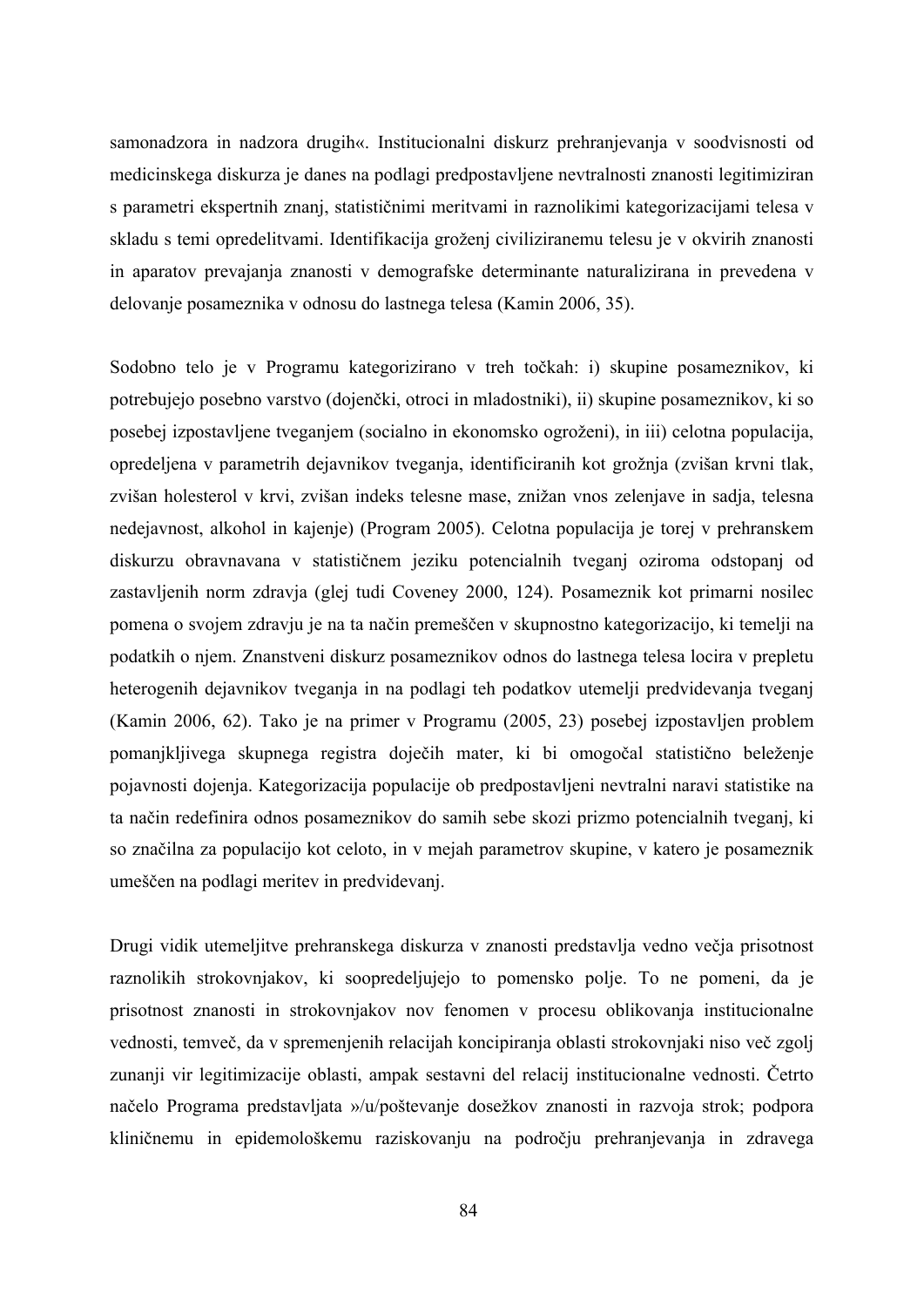življenjskega sloga« (Program 2005, 14). Bildtgård (2008: 116) vključenost ekspertize v delovanje oblasti, sledeč Giddensu (1999, 88–100), opredeli kot določujočo značilnost moderne, kjer smo posamezniki v parametrih zaupanja ontološko odvisni od varnosti, ki nam jo omogoča preložitev odgovornosti na abstraktne sisteme.

Vstop znanstvenega diskurza v sooblikovanje prehranskega režima v Programu vodi do enotnih raziskovalnih programov, ki so vzpostavljeni v: i) multidisciplinarnem pristopu k tveganjem na »področju varnosti živil oziroma hrane«; ii) krepitvi interdisciplinarnega pristopa na področju javnega zdravstva in drugih zdravstvenih ustanov na »področju zdravega prehranjevanja« in iii) interdisciplinarnem pristopu k pripravi akcijskega načrta lokalne trajnostne oskrbe na »področju /.../ preskrbe z zdravju koristnimi živili/hrano« (Program 2005). Pri oblikovanju enotnosti pomena oziroma ohranjanja zaupanja v institucionalni diskurz znanost kot označevalec heterogenosti raznolikih pristopov k prehranjevanju predstavlja obljubo nevtralnosti. Kljub raznolikosti znanosti in ekspertnih znanj, ki niso nujno nevtralna, le-ta predstavljajo tisto simbolno področje, ki omogoča identifikacijo posameznikov z abstraktnim sistemom nutricionistike. Bildtgård (2008, 116) kot sodobni primer tega načina delovanja navaja označevanje prehranskih izdelkov, ki posameznikom na podlagi nutricionistične opredelitve omogoča vzpostavitev razmerja zaupanja. V Programu (2005, 24, 27, 32) je promocija označevanja produktov izpostavljena na področju »zdravega prehranjevanja«, pri čemer so še posebej izpostavljene kategorije nosečnic in mladostnikov.

Utemeljevanje pomena prehranskega diskurza v znanosti in v širjenju mreže strokovnega znanja predstavlja del procesa governmentalizacije prehranjevanja, tj. sočasne razsrediščenosti države, kjer pa so odnosi, ki legitimizirajo delovanje oblasti, povratno vedno odvisni od institucionalnega vpliva (Foucault 1991d, 117). Medtem ko je ekspertni sistem lociran predvsem v multisektorskem delovanju, predstavlja drugi mehanizem širjenja mreže odgovornosti za zdravje na področju prehranjevanja vključevanje akterjev, ki ne izhajajo neposredno iz institucionalnih relacij. Program predvsem na področju promocije varnosti in zdrave prehrane predvideva vključevanje izobraževalnih ustanov (osnovnih šol, srednjih šol in fakultet) (2005, 19, 21, 24) in nevladnih organizacij (2005, 27, 32, 46) kot tistih skupin akterjev, ki delujejo dopolnilno na področju zagotavljanja pogojev zdravega prehranjevanja. Izhajajoč iz strategije SZO za Evropo »Zdravje za vse za 21. stoletje« avtorji raziskave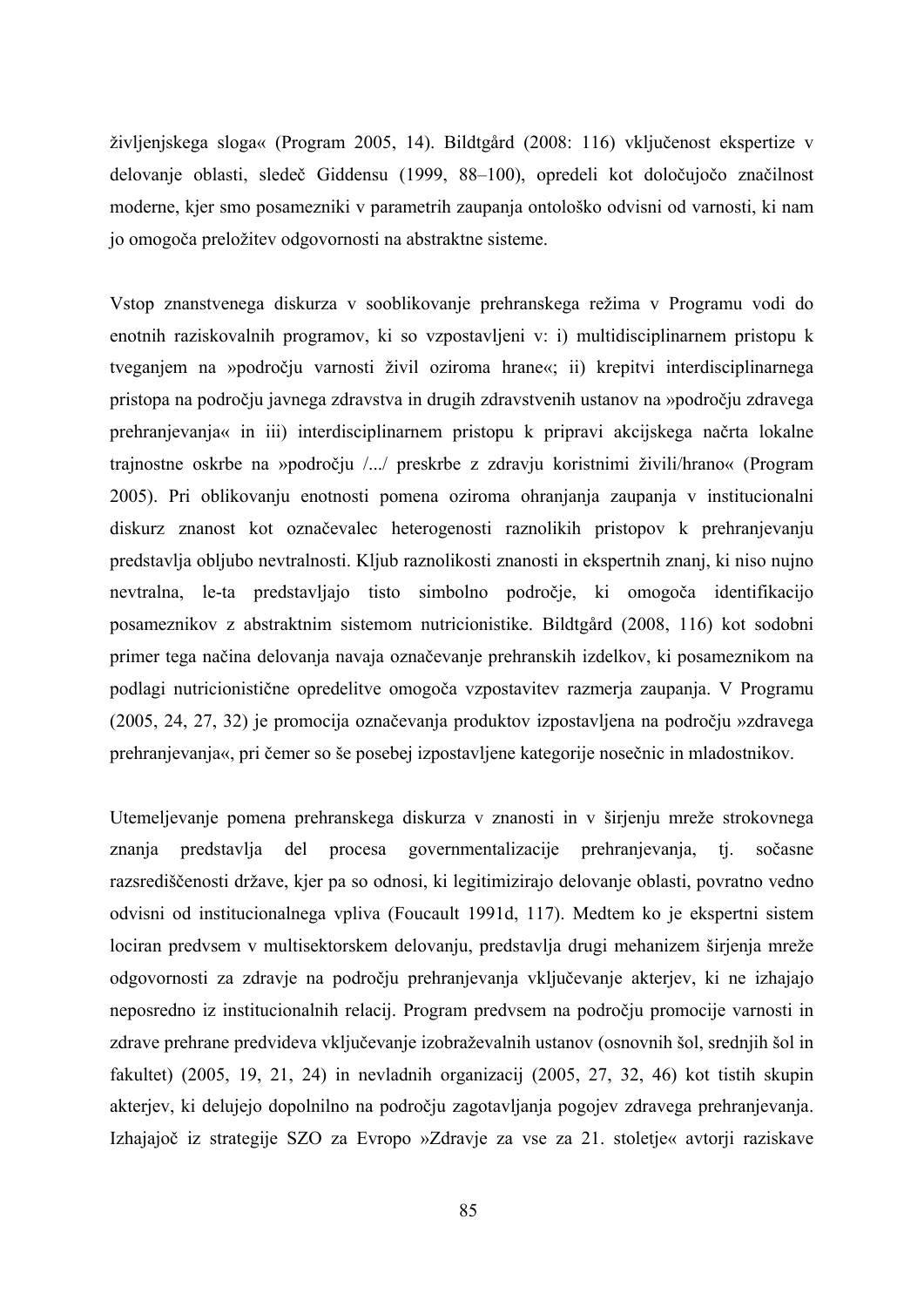»Prehrambene navade odraslih prebivalcev Slovenije z vidika varovanja zdravja« nanizajo še širši nabor odgovornih akterjev na področju zagotavljanja zdravega okolja (Gabrijelčič Blenkuš in Kuhar 2009, 19). Odgovornost si delijo »partnerji, pomembni za zdravje«, tj. dom/družina, šola, delovno mesto, skupnost na lokalni in nacionalni ravni. V promocijo in zagotavljanje zdravega okolja so tako vključeni vsi segmenti družbenega, ki so v tej vlogi opredeljeni eksplicitno, tj. kot del širšega institucionalnega okvira, ki promovira uradno vednost o prehranjevanju, ali implicitno, tj. kot zunanji akterji, ki niso neposredno vključeni v mrežo uradne vednosti (Kamin 2006, 132).<sup>62</sup>

Širitev mreže odgovornosti predstavlja hegemonsko intervencijo na področju prehranjevanja, kjer se poskus zamejitve pomena tveganja nakazuje v širitvi verige ekvivalenc zdravstvenih in prehranskih intervencij v življenje posameznikov.63 Prehranske relacije, ki so označene z vedno prisotno grožnjo, namreč pomenijo, da zdravje nima več pozitivne ontološke vsebine (ki bi ga, denimo, definirala odsotnost bolezni), temveč je zajeto v relacijah potencialnosti zdravja. Prehranjevanje je na ta način vedno pogojeno z možnostmi tveganja za zdravje in na ta način predstavlja visoko partikularizano delovanje oblasti na področju prehranskega režima. Podrejanje družbenoekonomskih nevarnosti, povezanih s širitvijo industrijske verige prehranjevanja (monopolizacija industrije, onesnaževanje okolja, družbene in ekonomske neenakosti v dostopu do kakovostne prehrane),<sup>64</sup> označevalcu zdravja namreč pomeni, da se posamezniki v iskanju odgovorov na te nevarnosti zatekajo k rešitvam v relacijah do samega sebe in bližnjih drugih. V diskurzu vseprisotnosti tveganja tako telo postane edina oporna točka varnosti, ki posameznikom omogoča izvajanje nadzora nad tveganji, s katerimi so vedno znova soočeni (Lupton 1998, 16; Kamin 2006, 35).

 $\overline{a}$ 

<sup>62</sup> Odgovornosti razširjenega kroga deležnikov opredeli Radenska deklaracija. Dostopno na: http://www.mz.gov.si/si/delovna podrocja/javno zdravje/sektor za krepitev zdravja in zdrav zivljenjski slog /prehrana/publikacije\_in\_druga\_gradiva/ (22. avgust 2011).

<sup>63</sup> Pomen tveganjskega diskurza v institucionalizaciji prehranjevanja izpostavi Bildtgård (2008, 100), ki v analizi virov zaupanja v hrano razdela pomen potencialnega tveganja kot določujočega za razumevanje obnašanja potrošnikov. Vedno prisotno tveganje in dvom, ki se posledično prevaja v potrošniške izbire, pridobivata na institucionalnem pomenu, kjer se danes vedno več raziskav preusmerja v proučevanje »dojetega tveganja«. Raziskave so usmerjene zlasti v intenziteto in vire dojetega tveganja. 64 Za več glej Pollan (2006) in Shiva (2005).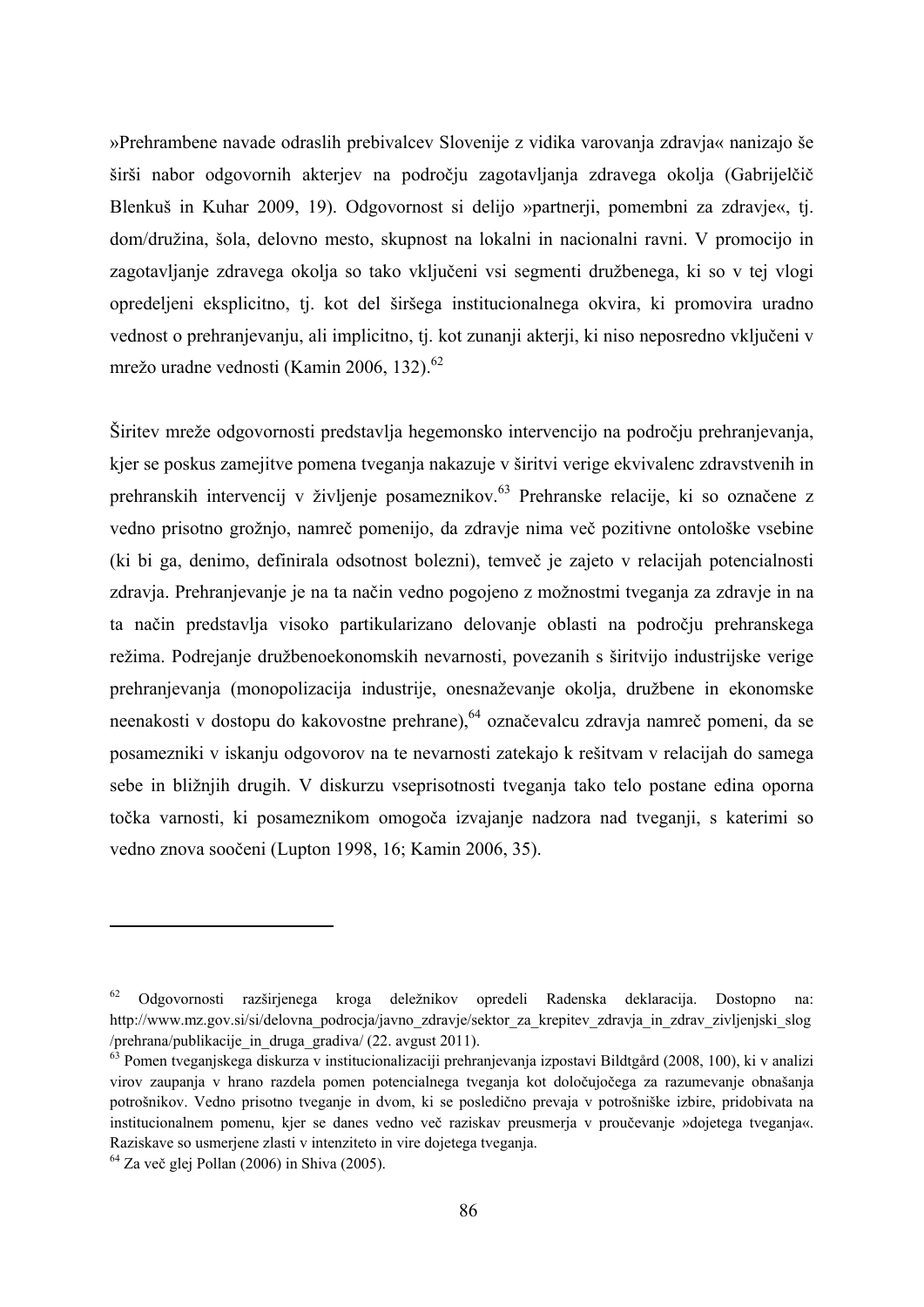Naslavljanje vseh skupin prebivalstva v relacijah odgovornosti do lastnega zdravja predvideva tudi, da se posamezniki v teh relacijah dejansko prepoznajo. Vključevanje izobraževanja o zdravem načinu prehranjevanja v osnovne in srednje šole, naslavljanje kategorij skupin, ki imajo posebne prehranske potrebe (nosečnice, otroci, mladostniki, starejši in bolniki), in identifikacija dejavnikov tveganja (Program 2005) predpostavljajo, da se posamezniki v teh sporočilih prepoznajo in ustrezno odzovejo. Sledeč priporočilom SZO je za izboljšanje družbenih determinant zdravja tako treba (tudi) »/.../ povečati znanje in osveščenost javnosti in tistih, ki odločajo« (v Gabrijelčič Blenkuš in Kuhar 2009, 14). Širjenje t. i. zdravstvene pismenosti temelji na predpostavki, da bodo posamezniki ob zadostni informiranosti sposobni sprejeti in razumeti sporočila ter jih prevesti v individualno in skupnostno delovanje s ciljem zagotavljanja skupnega dobrega (Kamin 2006, 84–86).

Spremljanje zdravstvene pismenosti je mehanizem identificiranja skupin, ki »/.../ zdravim prehranskim izbiram ne posvečajo tolikšne pozornosti ali pa jim ne uspejo slediti zaradi ekonomskih razlogov, premajhne dostopnosti ali še vedno premajhnega poznavanja zdrave prehrane« (Gabrijelčič Blenkuš 2009, 178). Vzpostavitev mehanizma nadzora, ne le telesnih znakov tveganj, ampak tudi odnosa do zdravega prehranjevanja, je v Programu operacionalizirana na podlagi izvajanja raziskav, ki omogočajo vpogled v uspešnost promocije zdravega prehranjevanja. Takšen mehanizem na primer predstavlja izvajanje epidemoloških raziskav, ki na podlagi percepcije posameznikov o lastnih prehranskih navadah omogočajo »/.../ vpogled v doseganje prehranskih priporočil za različne populacijske podskupine in možnost napovedovanja trendov« (Gabrijelčič Blenkuš in Kuhar 2009, 20). Vztrajnost razlik v zdravju nakazuje na širše družbenoekonomske trende ogroženosti prebivalstva. V Programu so kot še posebej ogrožene izpostavljene skupine ljudi iz nižjega družbenega sloja, ljudje z nižjo stopnjo izobrazbe, prebivalci podeželskega okolja, vzhodni zdravstveni del Slovenije, moški, aktivno zaposleni in ljudje v starostnem obdobju med 25. in 49. letom (Program 2005, 11). Pri tem so prve štiri skupine utemeljene tudi s širšimi dejavnikih strukturne neenakosti v Sloveniji. Spremljanje in oblikovanje posebnih mehanizmov v odnosu do tveganja še posebej izpostavljenih skupin sta v Programu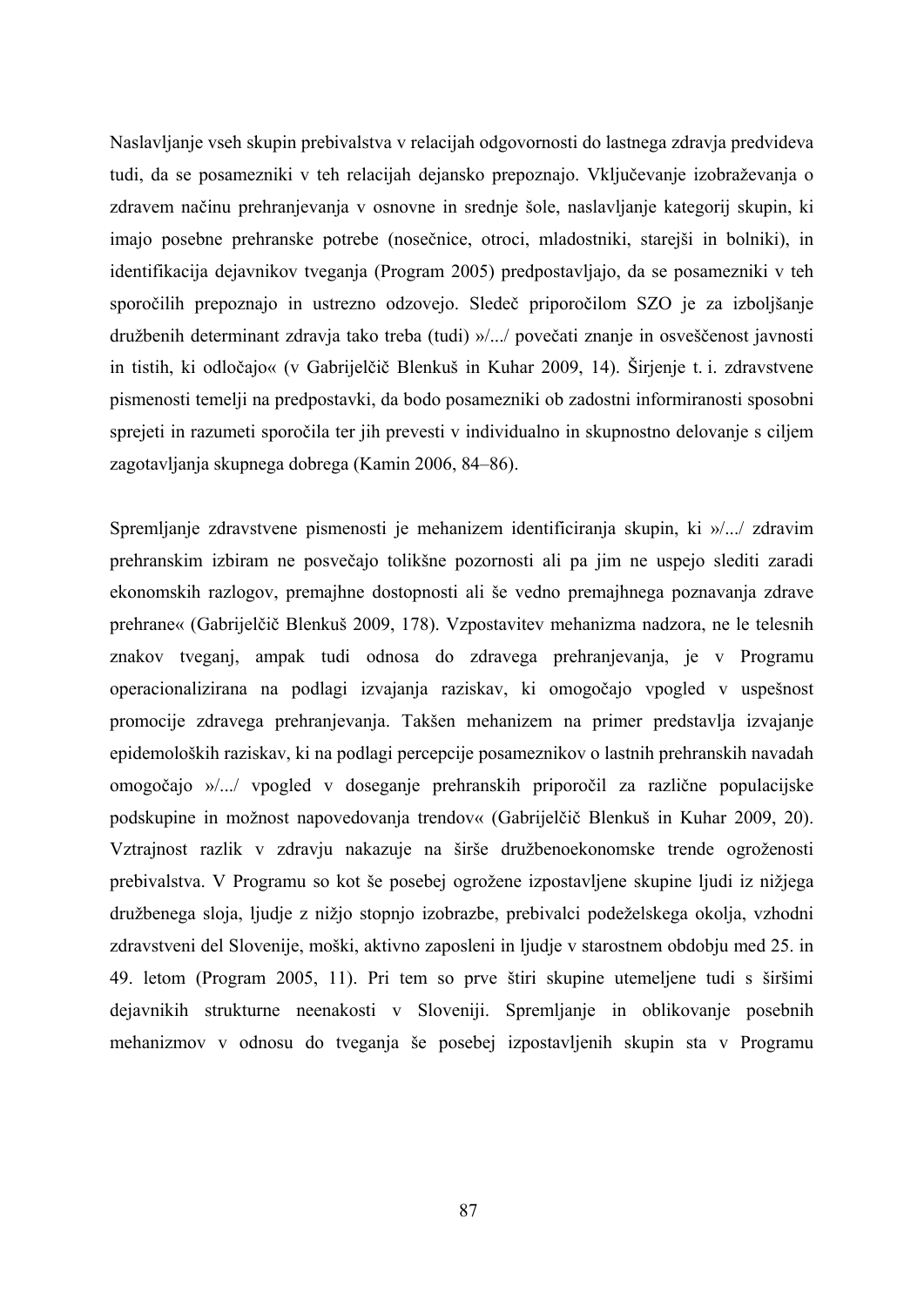opredeljeni z oznako »ogrožene skupine«.65 Oblast, ki deluje na podlagi ločevanja med »aktivnimi državljani«, tj. tistimi, ki lahko sledijo skupnim ciljem, in »ciljnimi skupinami tveganja«, tj. skupinami, ki se same ne morejo zaščititi pred tveganjem in so zato izpostavljene intervenciji države, Dean (2010, 194–196) definira kot režim »nove previdnosti« (*new prudentialism*). Kar zaznamuje relacije te oblasti ob pomanjkanju utrjenega pomena tveganja, je vedno prisotna možnost reartikulacije skupin, ki lahko postanejo predmet intervencije oblasti.

Posebne intervencije v odnosu do skupin, ki ne zmorejo dosegati skupnih idealov zdravega načina prehranjevanja, so v relacijah naprednega liberalizma vedno prisotnejše v diskurzu psiznanosti oziroma »profesionalcev vitalitete« (svetovalcev, terapevtov, psihologov in zdravnikov) (Rose 2004, 83; Braun 2007, 12). V primeru socialno-ekonomsko ogroženih skupin je ta diskurz prisoten tudi v Programu in na primer predstavlja »/z/agotovitev in stalno izvajanje programov promocije zdravja, posebej za najbolj ogrožene skupine prebivalstva v zvezi z življenjskim slogom oziroma zdravim prehranjevanjem v lokalni skupnosti« (Program 2005, 28), »izobraževanje zdravstvenih delavcev (zdravnikov in medicinskih sester) za izboljšanje individualnega svetovanja za ljudi, ki jih ogrožajo dejavniki tveganja za nastanek kroničnih nenalezljivih bolezni«, in »/u/vedb/o/ skupinskega in individualnega svetovanja za skupine s posebnimi potrebami: nosečnice, doječe matere, starejše prebivalstvo, ljudi s posebnimi potrebami« (Program 2005, 28). V eri individualizacije odgovornosti in umika socialne države to pomeni, da so posamezniki vedno bolj naslovljeni v parametrih lastnih, individualnih družbenoekonomskih determinant, vendar tokrat ne v kontekstu družbene odgovornosti za reševanje tega problema, temveč v kontekstu lastne odgovornosti do zdravega prehranjevanja. Nevarnost poudarka na obravnavi posledic, ki so predstavljene kot objektivni podatki o tveganjskih populacijah, predstavlja umik odgovornosti za obravnavanje družbenih dejavnikov, ki ta tveganja povzročajo. Delovanje se na ta način prenese iz družbenega na posameznika, kar sicer omogoča delovanje v odnosu do simptomov, vendar opušča strukturne determinante (Lupton 1998, 18; Galvin 2002, 117).

1

<sup>65</sup> Za kritično analizo (neo)liberalnega prehranskega režima skozi pogled dominantne kulture glej Ristovski-Slijepcevic *et al* (2010).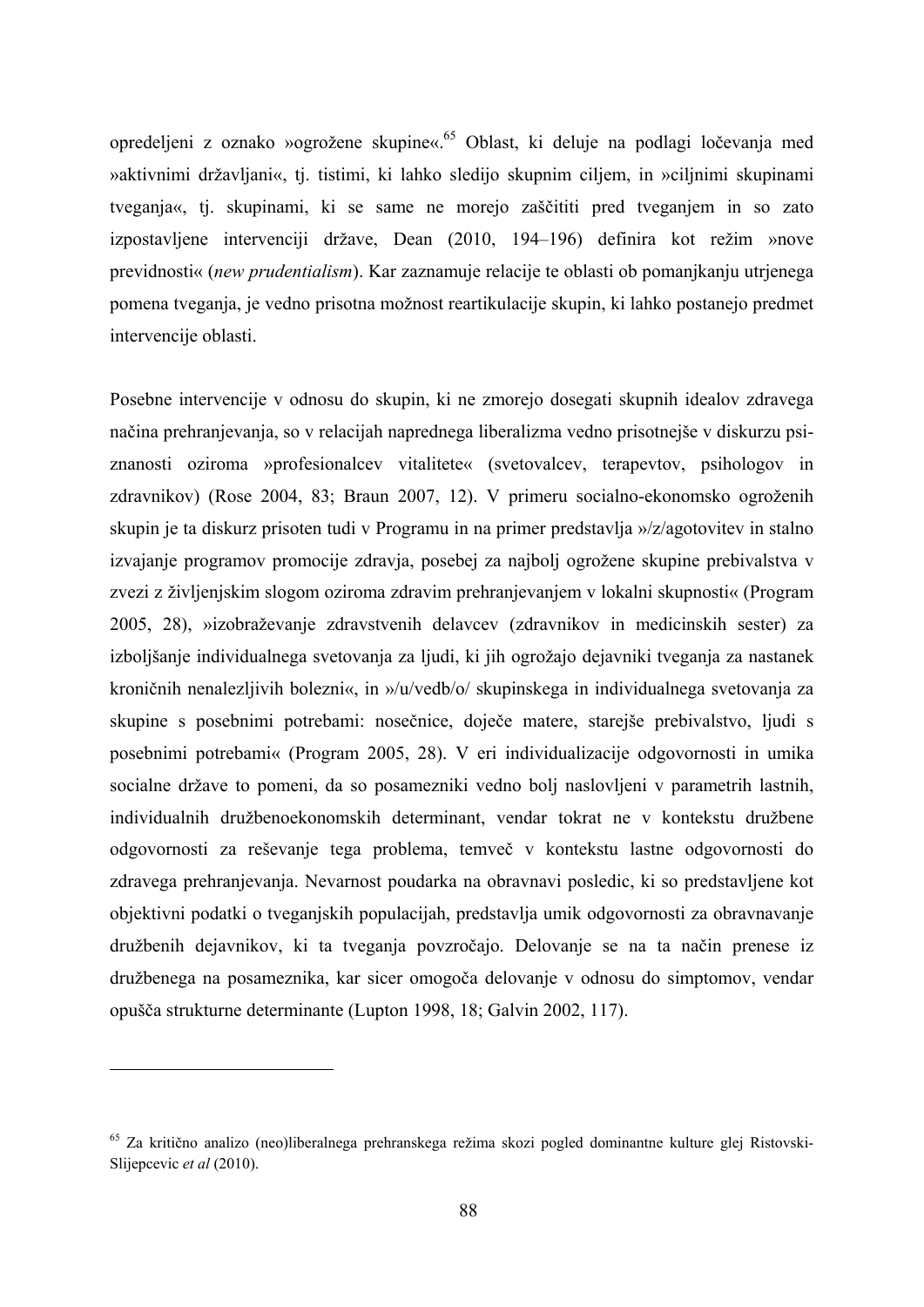### *6.1.2 Dober državljan je zdrav državljan*

Odgovornost posameznikov za pravilne prehranske izbire predstavlja strategijo oblasti, ki je skozi zgodovino s spreminjanjem poudarkov na specifičnem *etosu* režima prehranjevanja določala diskurz pripadnosti in nepripadnosti skupnosti (Coveney 2000). Sodobni institucionalni prehranski diskurz je specifična artikulacija odgovornosti in dolžnosti, ki izhajajo iz družbenih razsežnosti državljanstva. Povezane relacije tehnik sebstva, ki jih predpostavlja diskurz odgovornega državljanstva, bomo iskali v fluidnosti meja med javnim in zasebnim, ki predstavljajo novo opredelitev družbenopolitičnega prostora in spremenjene narave družbene odgovornosti (Kamin 2006, 35; Trentman 2007).

Coveney (2000, 30–56) z genealoškim proučevanjem sodobnega režima prehranjevanja identificira načine, s katerimi oblast disciplinira užitek. V analizi disciplinirajočih režimov prehranjevanja v antični Grčiji in zgodnjem krščanstvu določi ločnice, ki so opredeljevale pripadnost skupnosti. V prvem primeru je bila ta utemeljena z discipliniranjem telesa na podlagi etike samonadzora apetita(ov), medtem ko je v krščanstvu opredeljena na podlagi povezovanja prehranske nediscipline z grehom in na ta način utemeljena v krivdi. Sposobnost omejevanja apetita je pri prvih temeljila na cilju doseganja stanja telesa, ki je omogočalo premoč nad drugimi, v krščanstvu pa kot pobeg od mesenosti telesa, ki je omejevala duha v možnosti spoznanja. Na podlagi te opredelitve avtor (2000, xii–xiii) koncipira sodobno nutricionistiko ne le kot znanost, ki na podlagi širjenja vednosti subjektivira racionalne potrošnike, ampak kot *etos* vladanja, ki na podlagi moralnega podtona disciplinira posameznikov odnos do prehranjevanja.

*Etos* sodobnega režima prehranjevanja, izhajajoč iz procesa reartikulacije države blaginje kot specifičnega izraza socialne države v državo, ki omogoča (*enabling state*), je zasidran v legitimizacijskem diskurzu krčenja države. Utemeljitev sodobne nutricionistike v znanstvenem diskurzu predstavlja s stališča pripisovanja odgovornosti tisto tehniko, ki omogoča določanje meja pripadnosti in nepripadnosti skupnim normam racionalne skupnosti, in sicer preko sposobnosti sledenja priporočilom o dobri in slabi hrani. Upoštevanje teh norm je opredeljeno v diskurzu nevtralnega vzročno-posledičnega predvidevanja bolezni in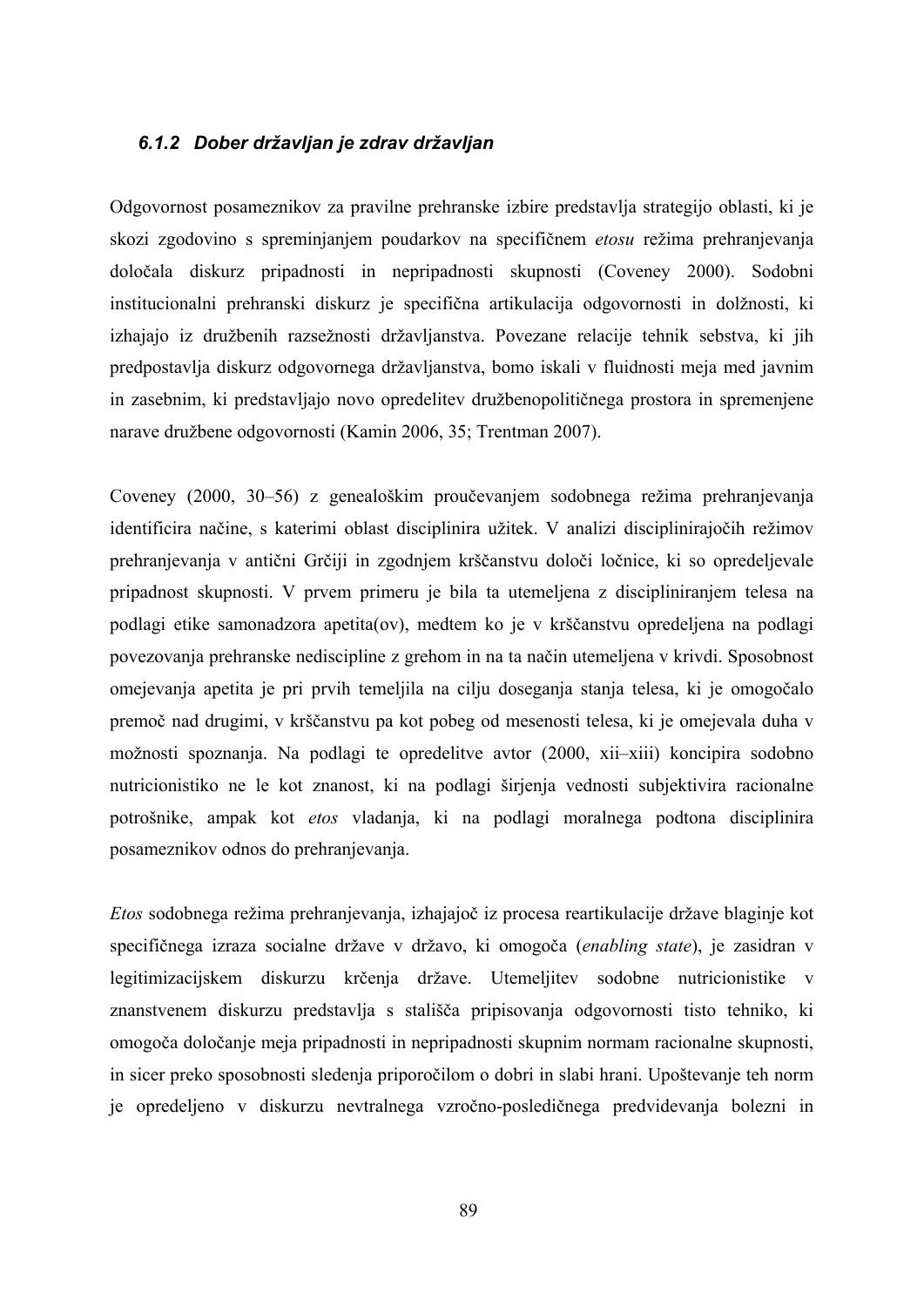življenjske dobe (Lupton 1998, 74). Program (2005, 10) soodvisnost populacijskega tveganja in prehranjevanja predstavi, kot sledi:

»Različne raziskave o načinu prehranjevanja v Republiki Sloveniji kažejo, da je prehrana slovenskega prebivalstva nezdrava. Število dnevnih obrokov in ritem prehranjevanja povprečnega prebivalca nista ustrezna, energijska vrednost povprečnega obroka je previsoka, zaužijemo preveč maščob v celoti in preveč nasičenih maščob, ki pomembno vplivajo na pojavnost bolezni srca in ožilja ter raka na debelem črevesu. V naši prehrani je premalo sadja, predvsem pa zelenjave in prehranske vlaknine, ki so pomembni prehranski varovalni dejavniki pred kroničnimi nenalezljivimi boleznimi«.

Odnos med pravilnimi in napačnimi izbirami je na ta način preveden v vprašanje bolezni (in smrti), kjer je posameznikova lastna izbira tista, ki v največji meri vpliva ne le na negativne posledice v odnosu do lastnega telesa, ampak tudi v odnosu do 'narodovega telesa'. Prevod negativnih posledic v ekonomistični diskurz izgube je v Programu (2005, 12, 15) opredeljen v relacijah neposredne in posredne gospodarske škode kot posledice nezdravih odločitev:

»Ekonomsko breme kroničnih nenalezljivih bolezni večinoma presega zmogljivosti zdravstvenih zavarovanj, tako da morajo že dandanes pomemben delež celotnih stroškov zdravljenja kriti bolniki in/ali njihove družine. Posredni stroški obolevnosti v smislu izgubljenih delovnih dni oziroma storilnosti so enaki neposrednim stroškom zdravljenja oziroma umrljivosti ali jih celo presegajo, kar še posebej velja za bolezni srca in ožilja ter sladkorno bolezen. Za Republiko Slovenijo naj bi to po metodi izračunavanja človeškega kapitala za leto 2002 pomenilo kar 114,6 milijarde SIT ekonomske izgube« (Program 2005: 12).

Prav tako zgoraj omenjeni prevod najdemo v pomenu načel dobrega gospodarjenja, ki temelji na predpostavki o vzročno-posledični povezanosti vnosov in iznosov finančnih sredstev:

»V Resoluciji o nacionalnem programu prehranske politike 2005–2010 opredeljene strategije in dejavnosti so namenjene doseganju srednjeročnih ciljev do leta 2010. Ti so ambiciozni in dosegljivi le, če bodo zagotovljene optimalne možnosti (organizacijske, finančne in človeške) za uresničevanje začrtanih strategij in dejavnosti. Doseganje srednjeročnih ciljev do leta 2010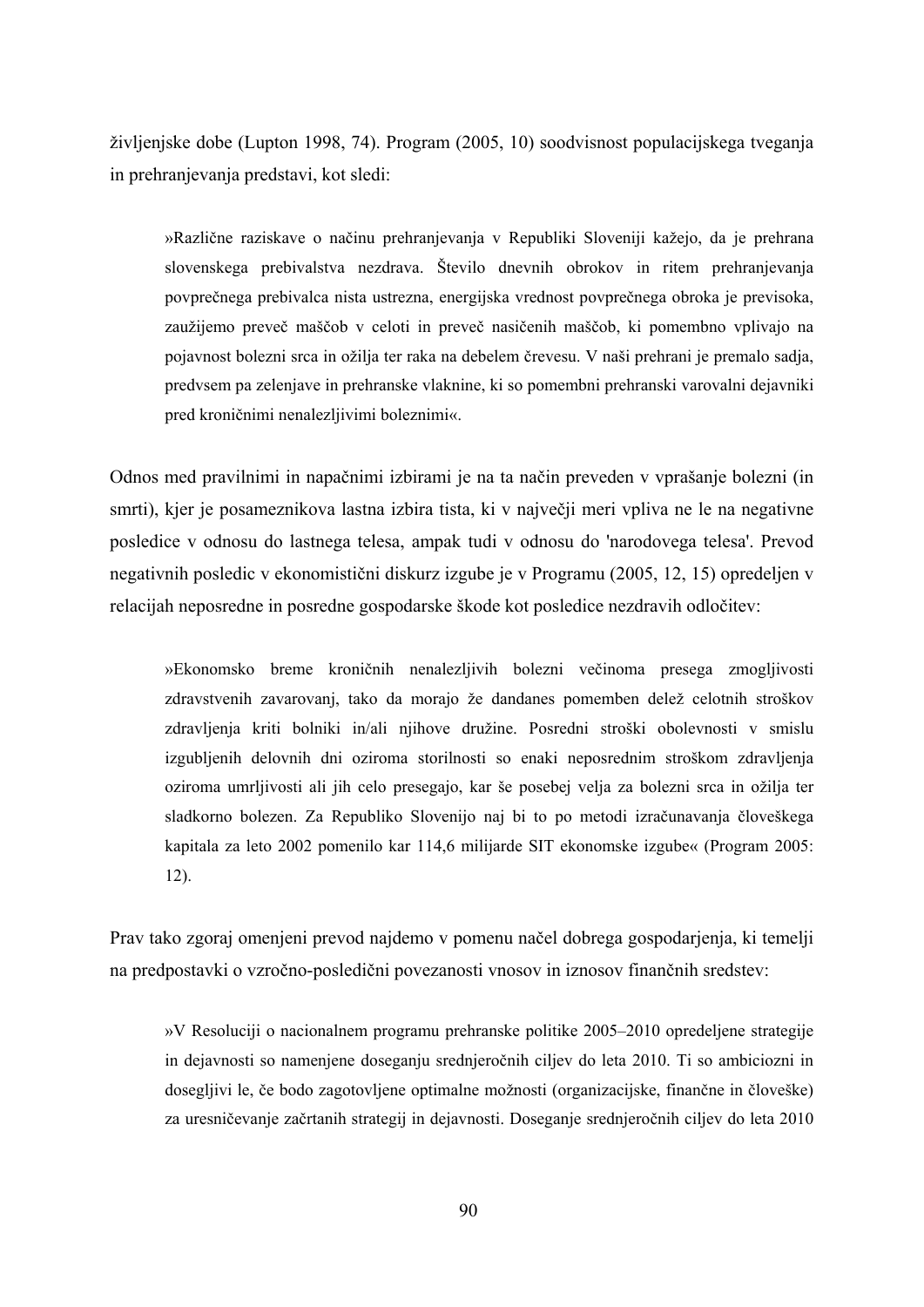bo pomembno zmanjšalo zdravstveno breme zaradi dejavnikov tveganja in kroničnih nalezljivih bolezni ter s tem tudi gospodarsko breme države« (Program 2005, 15).

Predpostavljanje posameznikove racionalnosti in znanstvenosti nutricionistike, ki omogoča predvidevanje pojavnosti določenih bolezni, v prevodu v ekonomistični diskurz implicira, da gre odgovornost za krčenje vloge socialne države primarno pripisati posameznikom, ki teh odločitev bodisi ne želijo bodisi ne zmorejo sprejeti:<sup>66</sup> »Po podatkih SZO bi lahko kar 40 % vseh oblik te bolezni preprečili z ustreznim življenjskim slogom.« (Gabrijelčič Blenkuš in Kuhar 2009, 12)

Galvin (2002) širjenje diskurza individualne odgovornosti v odnosu do družbene dobrobiti kritizira kot diskurz grešnega kozla, ki v odnosu do kroničnih bolnikov legitimizira obtoževanje žrtev. Bolezen na ta način postane krivda posameznika, ki kljub znanim dejstvom ni sprejel moralnih odločitev, tj. odločitev, ki njemu in njegovim bližnjim ne bi povzročile trpljenja in ki hkrati ne bi predstavljale bremena za državo. Logika krivde je zaradi absolutnosti diskurza prenesena na ramena bolnika, ki z boleznijo dokaže pomanjkanje racionalnosti.67 Avtor izvor tega diskurza locira v vzponu epidemologije, ki naturalizira vzročno-posledično opredeljevanje bolezni in življenjskega sloga v prehodu iz države blaginje v neoliberalno utemeljitev delovanja oblasti (Galvin 2002, 108–111; glej tudi Kamin 2006, 74). V širših relacijah družbene odgovornosti posameznika kot potrošnika državnih storitev pomeni zavračanje racionalnih odločitev zlorabo davkoplačevalskega denarja, ki se kaznuje z moralno obsodbo in izključitvijo iz racionalne skupnosti (Clarke 2005, 451).

Na področju prehranjevanja in širše zdravja državljan postane zbirka dejavnikov tveganja, ki vedno predstavlja (potencialno) grožnjo družbeni dobrobiti. Označevalec življenjskega sloga, ki je utemeljen v individualni odgovornosti, predstavlja disciplinirajočo naravo oblasti etikopolitike, ki posameznike s širitvijo potencialno nevarnih izbir subjektivira v stalno opreznost

1

<sup>66</sup> Podobno racionalizacijo bolezni v ekonomističnem diskurzu opredeli Coveney (2000, 117–120), in sicer na primeru Avstralije.

<sup>67</sup> Tako kot Galvin (2002) tudi mi ne zanikamo objektivnosti pojavnosti bolezni in povezanosti dejavnikov življenjskega stila in možnosti napovedovanja bolezni. Kar nas zanima na tem mestu, je konstrukcija diskurza odgovornosti in posledic njene specifične artikulacije.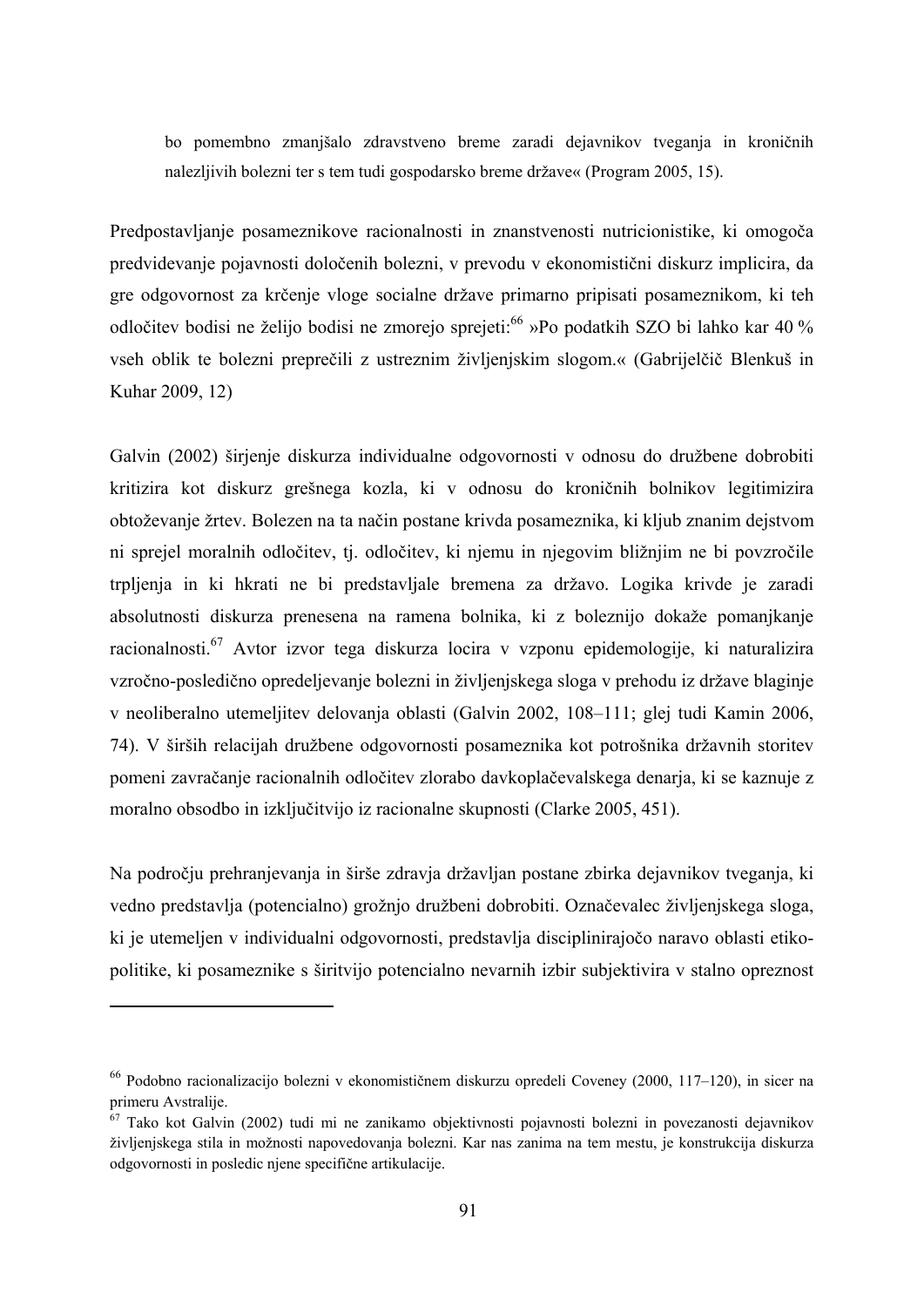in samoodgovornost (Coveney 2000, 119). Program (2005, 39) življenjski slog opredeli kot vzrok civilizacijskih bolezni:

»Civilizacijske bolezni in stanja so bolezni in stanja, ki so predvsem posledica nezdravega življenjskega sloga (nezdrave prehrane, premajhne telesne dejavnosti, kajenja, čezmernega uživanja alkohola, stresa). Sem prištevamo npr. bolezni srca (angino pektoris in miokardni infarkt), cerebrovaskularne bolezni (bolezni ožilja, možgansko kap), različne vrste rakastih obolenj, čezmerno prehranjenost in debelost, sladkorno bolezen tipa 2, zvišan krvni tlak, cirozo jeter, bolezni kosti in sklepov, bolezni zob. Na te bolezni pomembno vplivajo tudi socialno-ekonomske določilnice zdravja«.

Diskurz samoodgovornosti, ki opredeljuje sodobne režime prehranjevanja, v odnosu do 'civilizacijskih bolezni' izraža *etos* naprednega liberalizma. Postopno umikanje države iz relacij odgovornosti do družbenega in prenos te odgovornosti na posameznike in skupnosti predstavlja temelj naprednega liberalizma (Rose 2004; Kamin 2006; Dean 2010). Napačno bi bilo razumeti ta prenos kot odnos zatiranja. Posamezniki so namreč v odnosu do lastnega prehranjevanja subjektivirani v diskurzu svobode, ki omogoča individualno delovanje v odnosu do lastnega telesa. Kar nakazuje utemeljitev te svobode v ekonomističnem diskurzu neoliberalizma pa je, da je ta svoboda omejena z moralno odgovornostjo do države. Lahko delujemo svobodno, ampak le v okviru trenutno prevladujoče odgovornosti do skupnega dobrega. Če so stari Grki to svobodo pogojevali z imperativom fizične moči narodovega telesa in zgodnje krščanstvo z možnostjo spoznavanja višje resnice, potem sodobna nutricionistika krčenje odgovornosti države utemeljuje v diskurzu promocije praks samoodgovornosti za prehranske izbire ob vedno prisotni grožnji bolezni.

Na svobodo odločanja o načinu prehranjevanja vplivajo institucije s produkcijo uradne vednosti, ki določa naše delovanje v odnosu do samega sebe. Kot vzorni državljani smo naslovljeni v prostorih zasebne svobode in družbene odgovornosti hkrati. V tem preseku Laclau (2008a, 25) odkrije sodobne prostore svobode, ki so v razdrobljeni in heterogeni družbi vedno dvoumni. Ker so notranji strukturi, ki je usmerjena k pomirjanju napetosti na podlagi reafirmacije meja diskurzov, se tudi svoboda vedno znova redefinira v okviru teh meja. Svoboda odločitve za spoštovanje ali nespoštovanje prehranskih pravil pa se, razen v primeru radikalnega preloma z obstoječo strukturo vednosti, vedno nahaja v relacijah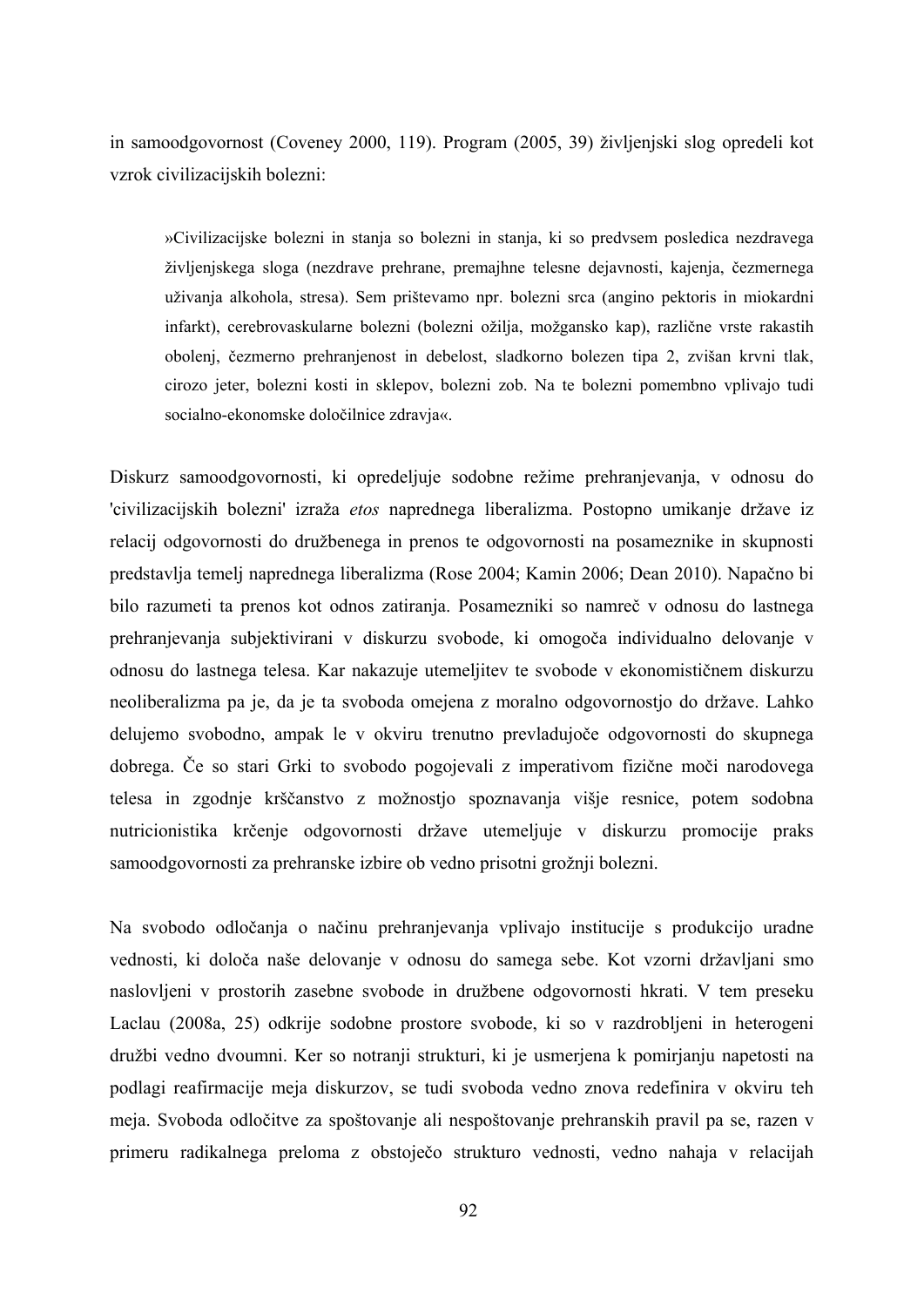hegemonskega diskurza samoodgovornosti. V tem primeru diskurz krivde, ki je institucionaliziran, vpliva na konstrukcijo našega odnosa v relacijah samoodgovornosti in posledično svobode. Delovanje v nasprotju s posredovano vednostjo namreč pomeni subjektivacijo v relacijah krivde in neracionalnosti.

### *6.1.3 Posameznik kot potrošnik med državo in trgom*

Razumevanje novih odnosov med trgom in državo nas na tem mestu zanima s stališča hibridizacije institucionalnega in potrošniškega diskurza. Ta, sledeč Roseu (2004, 164–166), predstavlja proces subjektivacije novega »aktivnega državljana«, tj. posameznika, ki na podlagi družbeno odobrenih oblik potrošnje in ozaveščene izbire oblikuje lasten življenjski slog. Posameznik kot državljan, ki je naslovljen z institucionalnimi nasveti o pravilnih načinih izbire hrane, le-te danes prenese v prakse zasebnosti, ki jih lahko razumemo kot most med javno in zasebno sfero oziroma kot kvazijavne prakse: »Državljan kot potrošnik mora postati akter regulacije vednosti /.../« (Rose 2004, 166) Izraz hibridizacije »potrošnikove državljanske odgovornosti« opredeljujemo z relacijami etiko-politike, kjer potrošnja hrane postane aktivno oblikovanje sebstva. Pri tem posebej izpostavljamo mehanizme opolnomočenja državljana-potrošnika in delovanje v skladu z »imperativom pravilnih izbir«, ki jih lahko v njihovi skrajni različici razumemo kot napoved vitalizacije oblasti (Lash 2007, 61).68

Vpliv sodobne nutricionistike in prehranskih nasvetov različnih akterjev v potrošniške prakse vnaša nov odnos do hrane, ki se oddaljuje od tradicionalistično zaznamovanih vzorcev. Korelacijo med prehranskimi predpisi ter povečevanjem individualizirane in osveščene potrošnje hrane izpostavljata Warde (v Tivadar 1998, 59) in Luptonova (1998, 74), ki zaključita, da sodobna nutricionistika predstavlja pomemben identitetni vir novih prehranskih subjektivitet, vendar ne edinega. Tivadarjeva (2002), kot že omenjeno, v analizi slovenske populacije predstavi pet tipov prehranskih subjektivitet, pri čemer je v vsaki skupini, razen v

<sup>68 »</sup>Znanje, in besede (diskurz), ki je bilo včasih zunaj in nad /subjektom/ zdaj vstopi v objekte same. Ko znanje vstopi v kapilare, tj. življenje, jezik, telo in ekonomske vrednote (vrednost stvari), vstopi v njih tudi moč. To predstavlja prehod od mehanicistične k vitalistični oblasti«. (Lash 2007, 61).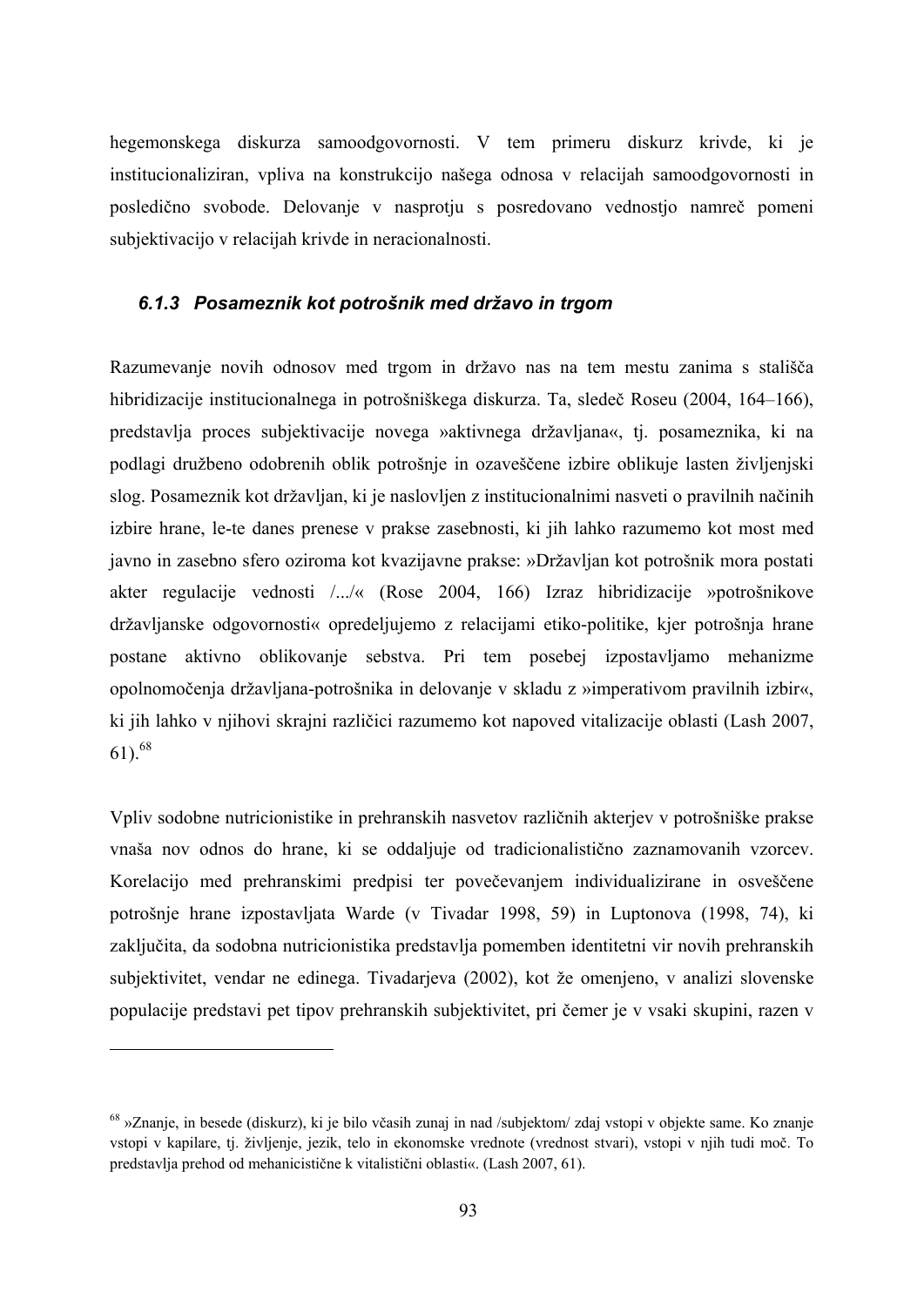skupini nezainteresiranih (10 %), implicitno (zdravstveno osveščeni tradicionalisti in hedonisti) ali eksplicitno (zaskrbljeni za telesno težo) prisoten diskurz zdravja.

Sodobna nutricionistika stremi k preoblikovanju norm, na podlagi katerih se lahko posamezniki posledično svobodno odločajo o svojih prehranskih in potrošniških praksah. Oblikovanje »pridnega« jedca je utemeljeno v prehranskem diskurzu, ki določa, kaj so zaželene in nezaželene prakse prehranjevanja (tj. dobra in slaba hrana) ter na kakšen način lahko posameznik deluje v odnosu do teh praks (Coveney 2000, 110). Reprezentacija hrane v parametrih dobre in slabe hrane je s stališča oblikovanja vednosti ne le informacija o posameznem proizvodu, temveč implicira tudi vrednostni vidik. Normativni vidik prehranjevanja je skozi prizmo diskurza zdravja definiran v odnosu do »skrbi za telo«, kjer nezmožnost spoštovanja prevladujočih norm in delovanje izven parametrov »pravilne izbire« predstavlja osebno (moralno) slabost posameznikov. Klasifikacija in normativizacija jedljive hrane v nutricionističnem diskurzu postane temelj sprejemanja odločitev sodobnega jedca (Lupton 1998, 27–29). Posameznik kot potrošnik pravilnih prehranskih izbir je v Programu (2005, 19) opredeljen kot zainteresirana javnost, kot potencialna žrtev nevarne hrane (2005, 19), kot aktivni deležnik v procesu vzpostavljanja učinkovitega sistema varnosti živil (2005, 20), kot nezaupljiv potrošnik (2005, 15) in kot racionalni potrošnik na trgu (2005, 32).<sup>69</sup>

Drugi vidik prenosa odgovornosti na potrošnike kot aktivne državljane predstavlja vzpostavljanje soodgovornosti za varno in zdravo hrano. Na tem področju Program predvideva dvojno odgovornost – kot odgovornost za zdravo hrano<sup>70</sup> in kot odgovornost za spoštovanie etičnih načel.<sup>71</sup> Prenos družbene odgovornosti na posameznika v praksah potrošnje hrane izhaja iz predpostavke, da bodo posamezniki, ki bodo dovolj osveščeni, ki bodo zaupali v trg in se aktivno vključevali v proces sooblikovanja pomenov o

1

<sup>69</sup> Vloga potrošnika je na ravni Evropske unije institucionalizirana v Beli knjigi o varnosti živil (2000), ki potrošnike opredeli v vlogi »polno prepoznanih deležnikov« v procesu sprejemanja odločitev o varnosti hrane (Halkier et al 2007 380–381)

<sup>&</sup>lt;sup>70</sup> »Oskrba z varno hrano /...<sup>/</sup> je temelj zdrave prehrane. Odgovornost za varno hrano si delijo nosilci dejavnosti proizvodnje živil in prometa z njimi, država in potrošniki« (Program 2005, 12).

 $71$  »Spoštovanje etičnih načel – porazdelitev socialne, moralne in okoljske odgovornosti vseh udeležencev v živilski verigi: pridelavi, predelavi, distribuciji in trženju hrane ter končnih potrošnikov hrane« (Program 2005, 14).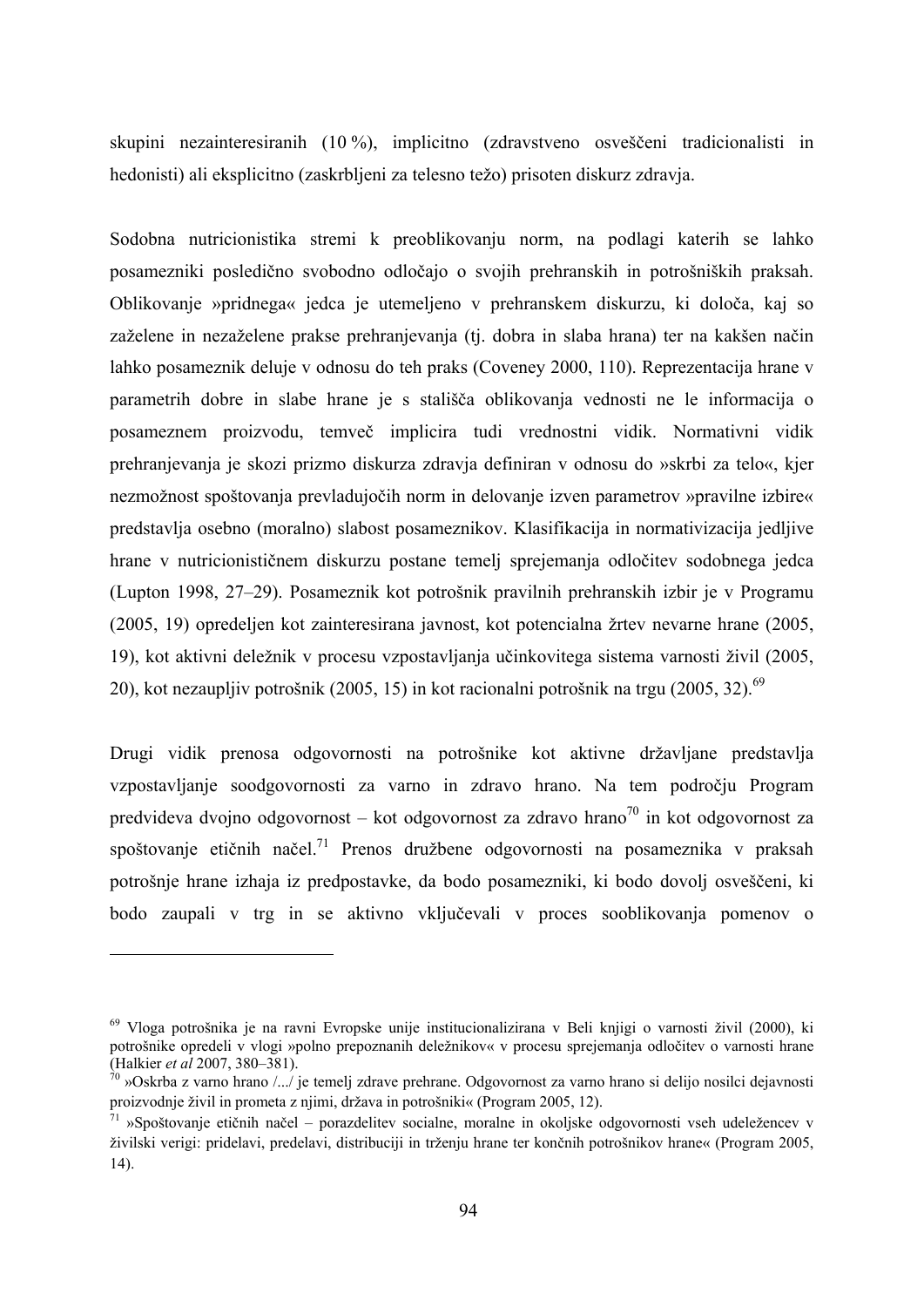prehranjevanju, tudi pripravljeni na delovanje v okviru pravilnih izbir. Porast osveščenega potrošništva razumemo kot izraz novega dojemanja posameznikove odgovornosti na trgu, kjer negativno državno regulacijo trga zamenja pritisk posameznikov na podlagi diskurza pravilnih izbir (Micheletti 2003; Boström *et al* 2004; Blue 2010, 149). Prakse, kot so bojkotiranje izdelkov iz etičnih in okoljevarstvenih razlogov, zaradi nespoštovanja načel pravične trgovine ipd., so v optimističnih napovedih znak revitalizacije demokratične odgovornosti posameznikov/potrošnikov (Micheletti 2003; Barnett *et al* 2005; Stolle *et al* 2005). Kritiki diskurza nove demokratičnosti opozarjajo na nevarnost preseganja dihotomije javno/zasebno v koncipiranju demokratičnega državljanstva (Sørensen 2005) in na navidezno nevtralnost diskurza svobodne izbire, ki je implicirana v opolnomočenju potrošnika (Clarke 2005, 449; Kamin 2006).<sup>72</sup>

Državljana-potrošnika kot novega nosilca odgovornosti za delovanje v odnosu do trga in v odnosu do storitev države Clarke (2005) na podlagi analize diskurza svobode novega laburizma kritično ovrednoti v luči prenosa ne le pravic, ki izhajajo iz svobode, ampak tudi dolžnosti, ki jih svoboda prinaša. Avtor hibridizacijo socialnodemokratske in komunitarne koncepcije državljana z neoliberalno predstavo svobode razume kot visoko moraliziran diskurz. Svoboda in izbira, ki jo opredeljuje, sta določeni v parametrih odgovornosti, ki se prevaja v razumne izbire in odgovorno obnašanje. V odnosu do potrošnje dobrin, izbire prehranskih praks in/ali državnih storitev (razlika postane zanemarljiva, če sprejmemo predpostavko o zlitju javnega in zasebnega) je prenos odgovornosti za pravilne odločitve tesno povezan s sposobnostjo posameznikov, da sprejmejo »pravilne« odločitve. Strukturne determinante distribucije virov, sposobnosti in priložnosti na ta način postanejo podrejene koncepciji posameznika kot avtonomnega potrošnika-državljana (Lupton 1998, 74; Clarke 2005, 449–451).<sup>73</sup>

1

<sup>72</sup> Razpravo o emancipatornem potencialu političnega potrošništva v agonistični demokraciji, ki presega dihotomijo javno-zasebno, bomo predstavili v zaključku. Na tem mestu nas zanima, na kakšen način je diskurz izbire opredeljen v procesih subjektivacije v eri (neo)liberalne konceptualizacije svobode. 73 Avtor (2005, 451) razlikuje med avtonomijo in svobodo. Svobodo dojema kot odsotnost strukturne

določenosti, medtem ko je avtonomija oziroma samostojnost razumljena v določenosti strukturnih relacij. Pri analizi pričujočega primera svobodo vedno jemljemo kot strukturno določeno.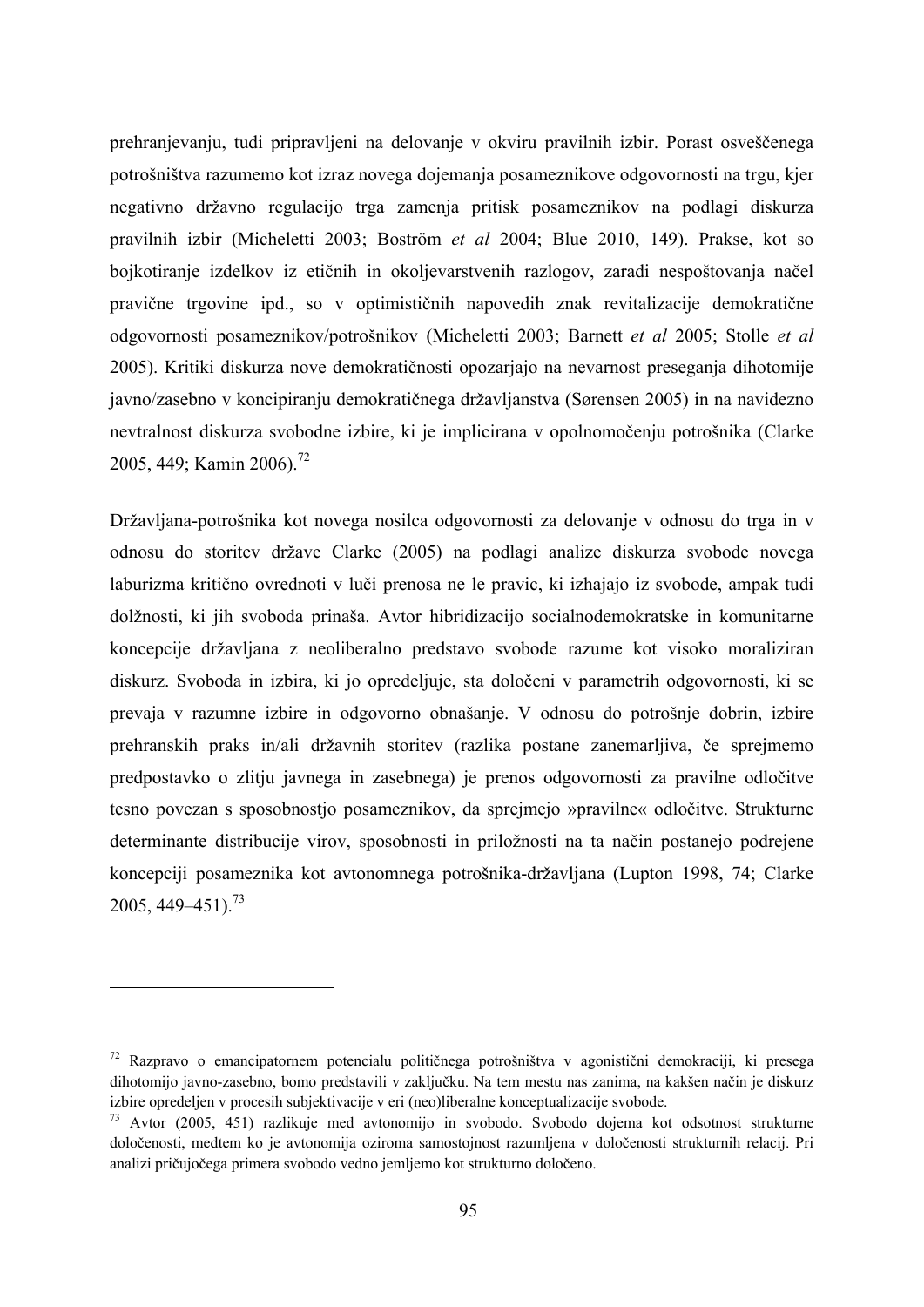Kaminova (2006, 81–83) definira koncept opolnomočenja z razlikovanjem od »podeljevanja« moči. Avtorica kritizira predpostavko o linearni povezanosti med obveščenostjo o tveganjih ter posameznikovo pripravljenostjo in zmožnostjo za prevzemanje odgovornosti, na kateri temelji legitimizacija nove vloge potrošnika. Opiranje na to predpostavko je razvidno v analizi dokumenta »Prehrambene navade odraslih Slovencev z vidika varovanja zdravja« (2009): »V okviru primarne preventive je poudarek na razširjanju ideje o zdravem načinu življenja, saj lahko na ta način uspešno preprečujemo ali upočasnimo pojav bolezni, ki so povezane z nezdravo hrano« (Gabrijelčič Blenkuš in Kuhar 2009, 20). Generičnost prenosa pooblastil opušča konceptualizacijo kulturnega, ekonomskega in socialnega kapitala, ki določujoče vpliva na posameznikovo zmožnost presoje in na racionalnost presoje same. Svobodo izbire kot inherentne opolnomočenemu državljanu-potrošniku moramo torej razumeti v okviru pogojev, ki jo definirajo, in ne kot nevtralno odsotnost prisile. K vprašanjem, povezanim z dejavniki, ki izbiro šele omogočajo, in s predpostavkami, na katerih temelji konceptualizacija etično-političnega subjekta, teorija vladnosti pristopa kontekstualno (Braun 2007, 12).

Hibridizacija javne in zasebne odgovornosti v diskurzu naprednega liberalizma ponuja prizmo za razumevanje novih pogojev svobode kot hegemonske intervencije, kjer posamezniki, naslovljeni v dvojni vlogi državljana in potrošnika, na podlagi individualnih izbir odločajo o parametrih lastne svobode. V relacijah svobode izbire kot primarnega temelja subjektivacije je iskanje pravih odgovorov projekt sebstva, ki se dograjuje in razgrajuje na podlagi individualnih odločitev. Zapolnitev ontološke izpraznjenosti subjekta torej ni več le subjektivacija na podlagi posredovanih sporočil, ampak subjektivacija skozi notranjo svobodo subjekta samega. Naravo oblasti, ki deluje zunaj podajanja kognitivnih sodb in se utemeljuje v vprašanju biti, Lash (2007, 58–59) definira kot posthegemonsko: »Oblast je postala bolj zlovešča v posthegemonski eri. /.../ Prej ekstenzivna in delujoča od zunaj postane intenzivna in deluje od znotraj«. Prehod iz procesov subjektivacije kot delovanja oblasti v odnosu do pravilnih izbir v procese subjektivacije kot posredovanja pomenov o biti avtor razume kot prehod iz hegemonskih v posthegemonske relacije oblasti (*ibid.*). V tem lahko razumemo tudi oblikovanje sodobnega potrošnega sebstva, kjer svoboda izbire postane ključni element identitetnih projektov posameznikov in ne le odločanja o ponujenih »identitetnih paketih«.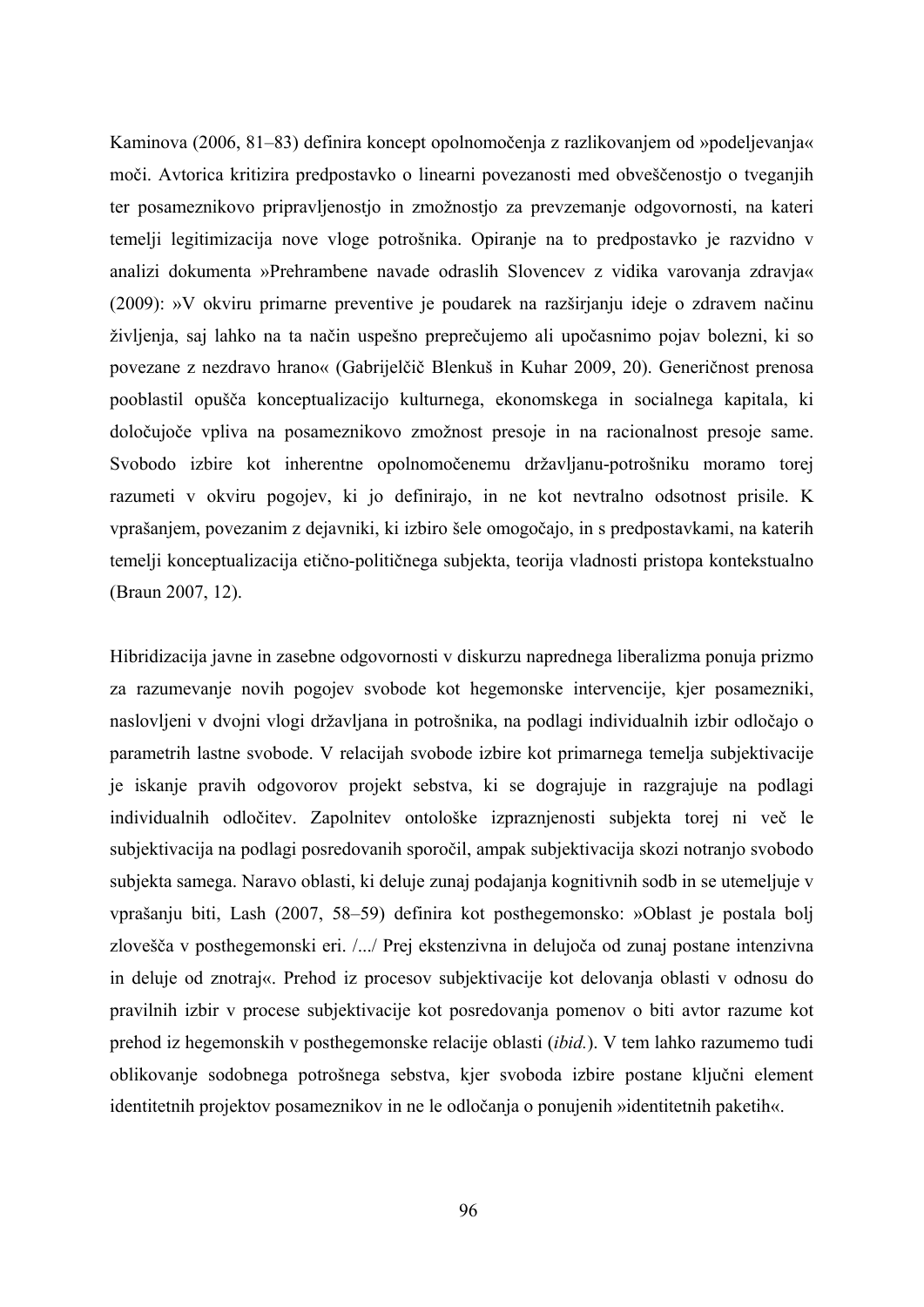## **6.2 ALTERNATIVNI DISKURZ – MEDNARODNO GIBANJE SLOW FOOD**

Na prejšnjih straneh smo predstavili oblikovanje prehranskega sebstva, kot ga utemeljujejo pomeni institucionalnega okvira. V tem delu bo razumevanje oblikovanja zahtev, ki so opredeljene zunaj institucionalnega okvira in ki pomene utemeljujejo v kritiki, koncipirano kot možen vstop političnega v prehranske prakse. Prehranske izbire kot izraz potrošniškega sebstva podobno kot Sørensonova (2005) opredeljujemo preko razlikovanja med institucionalno in ne-institucionalno določenimi viri pomenov (oziroma kot oblikovanje potrošniške identitete »od zgoraj« in »od spodaj«). Oblikovanje meja diskurza in utemeljitev njihovih pomenov bomo na podlagi analize zahtev mednarodnega Gibanja opredelili skozi prizmo logike ekvivalenc in razlik kot izrazov zamejitve pomenov v odnosu do drugih diskurzov. V nadaljevanju bomo predstavili vozliščne točke alternativnega diskurza.<sup>74</sup> Analiza bo temeljila na podlagi pregleda vozliščnih točk praks prehranjevanja v okviru Gibanja in virov subjektivizacije posameznika.

Začetki Gibanja so umeščeni v sedemdeseta leta prejšnjega stoletja, in sicer v združenje Arci (*Associazione Ricreativa Culturale Italiana*), ki je bilo takrat državno rekreacijsko združenje italijanske politične levice. Geografsko gledano izhaja Gibanje iz mesta Bra, vinorodnega okoliša v piedmontski pokrajini, ki velja za regionalno trgovsko središče s sirom in mesto, v katerem se je včasih proizvajal tanin. V tem obdobju so razvoj utemeljevale prakse, ki so izhajale primarno iz poudarka na izobraževanju okusa in varstvu lokalne gastronomske dediščine. Prakse so bile geografsko omejene na piedmontsko regijo in temeljile na izobraževanju okusa (organizacija pokušin in širjenje pomena izobraževanja okusa) in trgovini z lokalnimi proizvodi (Petrini in McCuaig 2001, 1–9). Institucionalna opredelitev

<sup>74</sup> Notranje obravnavanje vozliščnih točk bo razumevanje načinov, na katere te točke v alternativnem diskurzu redefinirajo pomene drugih diskurzov. Kategoriji praznega in plavajočega označevalca omogočata razumevanje te operacije. Sledeč Laclauu (2008b, 118–119) ti dve kategoriji opredeljujemo kot dve plati hegemonske operacije, pri čemer prazni označevalec predstavlja oblikovanje pomenov v okviru že opredeljenih pomenskih meja diskurza, medtem ko plavajoči označevalci predstavljajo pomenske točke, ki so v procesu redefiniranja. Kot opozarja avtor, nobene od teh kategorij ne moremo obravnavati kot avtonomne enote analize, temveč ju je »/.../ treba razumeti kot delne razsežnosti – in zato kot analitično razločljive /.../« (*ibid.*).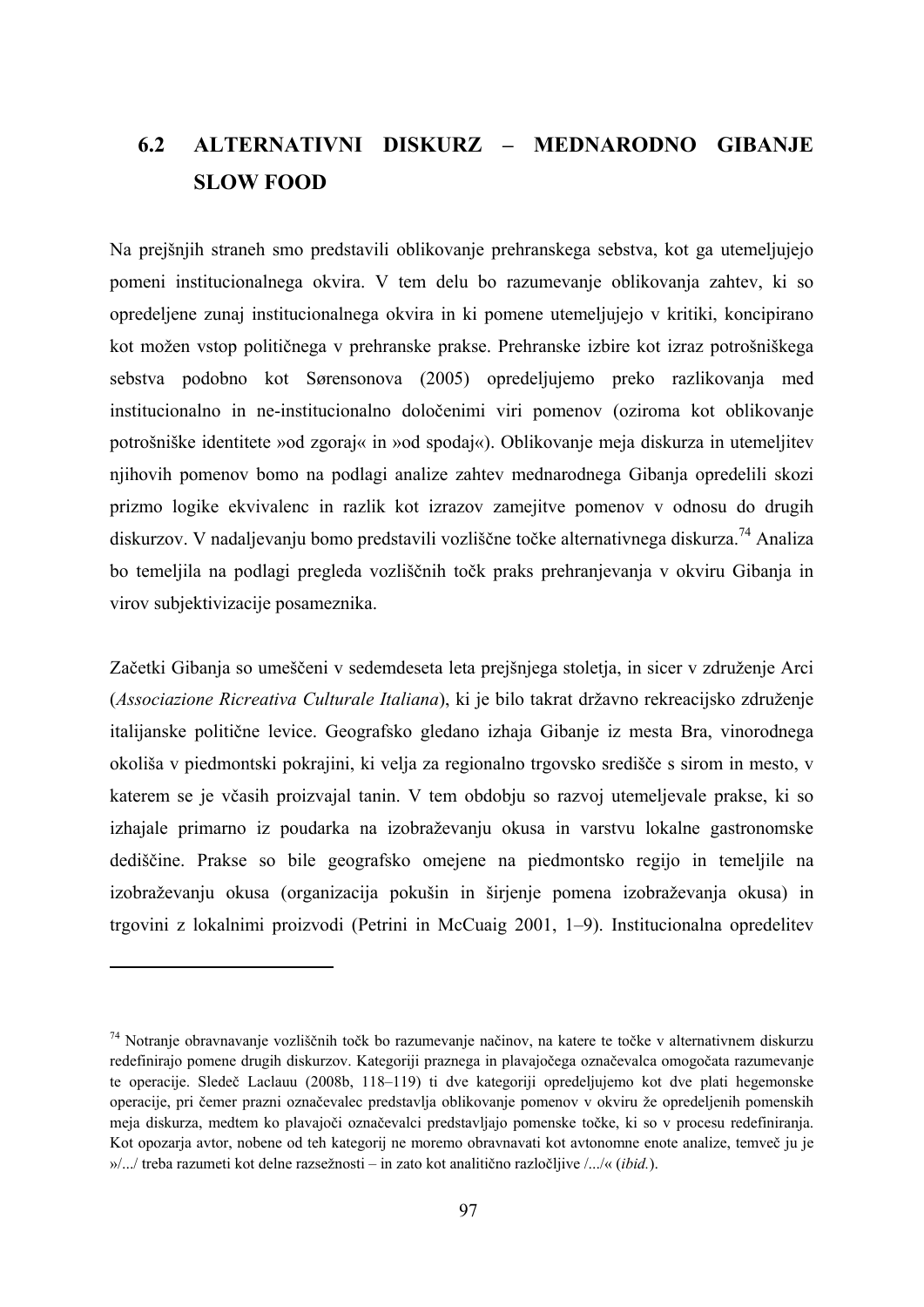zahtev na področju prehranjevanja, ki so izhajale iz združenja Arci, se je zgodila leta 1986 z opredelitvijo poslanstva skupine ArciGola, tj. lige za hrano in vino (*lega enogastronomica*) ter avtonomizacijo delovanja.75 Zahteve so bile utemeljene v članstvu, ki se je oblikovalo kot: »/.../ vzorec, ki je začenjal nastajati, je bil (vzorec) skupine, ki jo je družil skupni interes v kuhanju in načini, na katere se povezujeta hrana in vino, ter zavezanost temu.« (Petrini in McCuaig 2001, 6) Ustanovitelji društva so izhajali iz mreže intelektualcev italijanske politične levice, ki se je v tistem času soočala z vzponom Silvia Berlusconija ter t. i. trenda »*Milano da bere*« (Milano, ki ga lahko popiješ). Ta proces se je odvijal vzporedno z razvojem thatcherizma v Veliki Britaniji in reaganomije v Združenih državah Amerike (Andrews 2008, 20) ter vzponom novih oblik konceptualizacije odgovornosti posameznika, o kakršnih smo pisali na prejšnjih straneh.

Prva javna manifestacija, ki je vplivala na vizijo in poznejšo strategijo Gibanja, je bil javni protest proti hitremu načinu prehranjevanja. Združenje ArciGola je leta 1986 protestiralo proti odprtju drugega McDonaldsa v Rimu ter s tem javno odgovorilo na potencialno grožnjo propada lokalnih tradicij in navad na področju prehranjevanja in proizvodnje hrane (Andrews 2008, 11). Opredelitev identitete skupnosti v tem trenutku dobi označevalec pomena v izrazu Slow Food, ki po tem dogodku postane sestavni del imena združenja (ArciGola Slow Food). V tem obdobju koncept počasnosti v prehranjevanju nakazuje na novo racionalizacijo, ki je bila do tega trenutka opredeljena le kot prisotnost koncepta »hitra hrana«. Na podlagi redefinicije pomena prehranjevanja, kot se je oblikovalo v industrijskem diskurzu, Gibanje definira ne le odnos do prehrane, ampak odnos do »simptomov globalizacije v prihajanju« (Petrini in McCuaig 2001, 8).

Oblikovanje zahtev, ki temeljijo na reartikulaciji hitrega načina življenja, predstavlja začetek oblikovanja meja, na podlagi katerih je Gibanje zasnovalo svojo kritično pozicijo in širilo članstvo. Utemeljitev identitete Gibanja v »užitku« kot vozlišču, ki definira identiteto članstva, je v začetnem obdobju pripeljalo do konflikta glede pomena političnosti užitka.

<sup>75</sup> Združenje Arci je v tem obdobju decentraliziralo svoje delovanje tudi na drugih področjih. Primeri avtonomizacije zahtev so še Legambiente (okoljska liga) in UISP (združenje »Italijanski šport za vse«) (Petrini in McCuaig 2001, 6).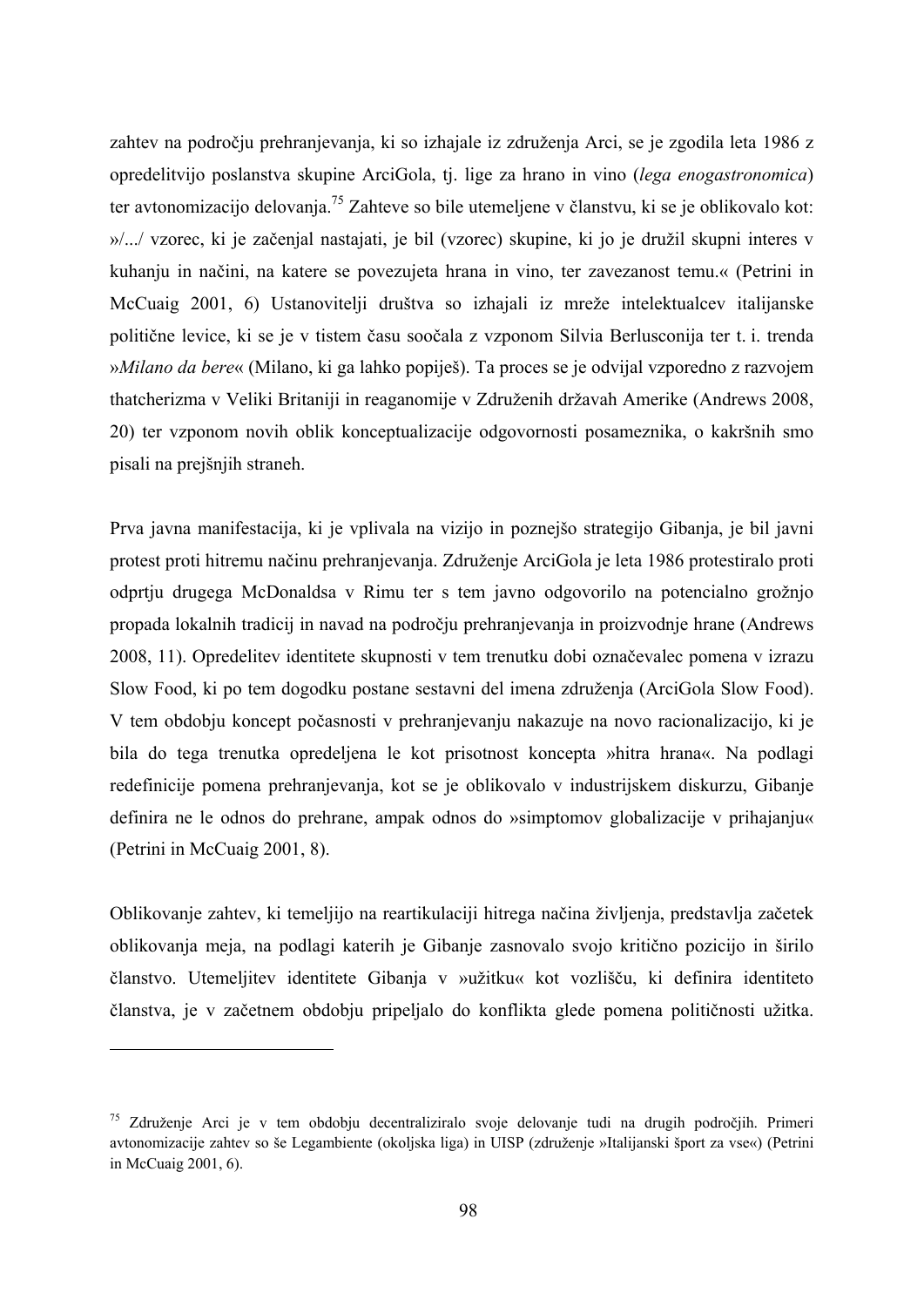Nova točka identifikacije s članstvom je nakazala na ovire, s katerimi se gibanja, ki želijo oblikovati širše koalicije, srečujejo v poenotenju zahtev, ki izhajajo iz raznolikosti interesov. Reartikulirani prostor političnega, ki je izhajal iz politizacije užitka, je namreč vzpostavil tudi potrebo po novi opredelitvi prostorov zasebnega. Razumevanje prehranjevanja kot politične prakse odpravi ločnico med javnim in zasebnim, ki utemeljuje liberalnodemokratično dihotomijo.76 Na ta način politizacija užitka kot pomena, ki naj določa prehranske prakse, predstavlja odmik od racionalizma sodobnega sebstva, ki tvori temelj javnega delovanja (Lupton 1998, 31). Proces oblikovanja verige ekvivalenc med interesi članstva je tako definiran v odnosu do treh sklopov zahtev: i) pomen prioritizacije političnih udejstvovanj levice; ii) umeščanje užitka na agendo političnih akterjev in iii) nesoglasja o pomenu zasebnosti v javnem udejstvovanju (Petrini in McCuaig 2001; Andrews 2008, 7–8; Sassatelli in Davolio 2010, 220).

Prvo nesoglasje predstavlja vprašanje meja članstva v nastajajočem Gibanju, ki je izhajalo iz levičarskega krila italijanskega političnega telesa. Razkol se je oblikoval glede definicije političnosti in posledično delovanja na področjih, ki so zunaj institucionalnega diskurza politike parlamentarnih demokracij. Vprašanje kakovosti hrane in užitka ob njej je tako en del gibanja Arci definiral kot nepolitično vprašanje, ki ne sodi na dnevni red italijanske politične levice. Usmeritev pozornosti na vprašanje prehranjevanja je pomenila obrat v razumevanju prostorov političnega in je bila na podlagi umestitve v zasebnost koncipirana kot nepolitično vprašanje (Andrews, 2008, 7–8). Kot navaja Petrini: »/.../ na nas so gledali zviška kot na skupino, ki se želi le zabavati in jo zanima le nažiranje /.../« (Petrini in McCuaig 2001, 10) Reartikulacija prehranjevanja v soodvisnosti od širših političnih in gospodarskih vprašanj je bila v tem obdobju prvi cilj Gibanja in je bila opredeljena kot nov način konceptualizacije političnega. Potrditev te povezave je predstavljala s stališča levice prekinitev izključnega poudarka na diskurzu institucionalizirane politike (npr. volitev, pomena političnih strank in strategij boja za oblast) in s tem razširitev polja političnega (Petrini in McCuaig 2001, 10; Andrews, 2008, 8).

1

<sup>76</sup> Za kritično obravnavo hibridizacije javnega in zasebnega v političnih praksah v odnosu do zmanjševanja pomena javne sfere v liberalnih demokracijah glej Sørensen (2005).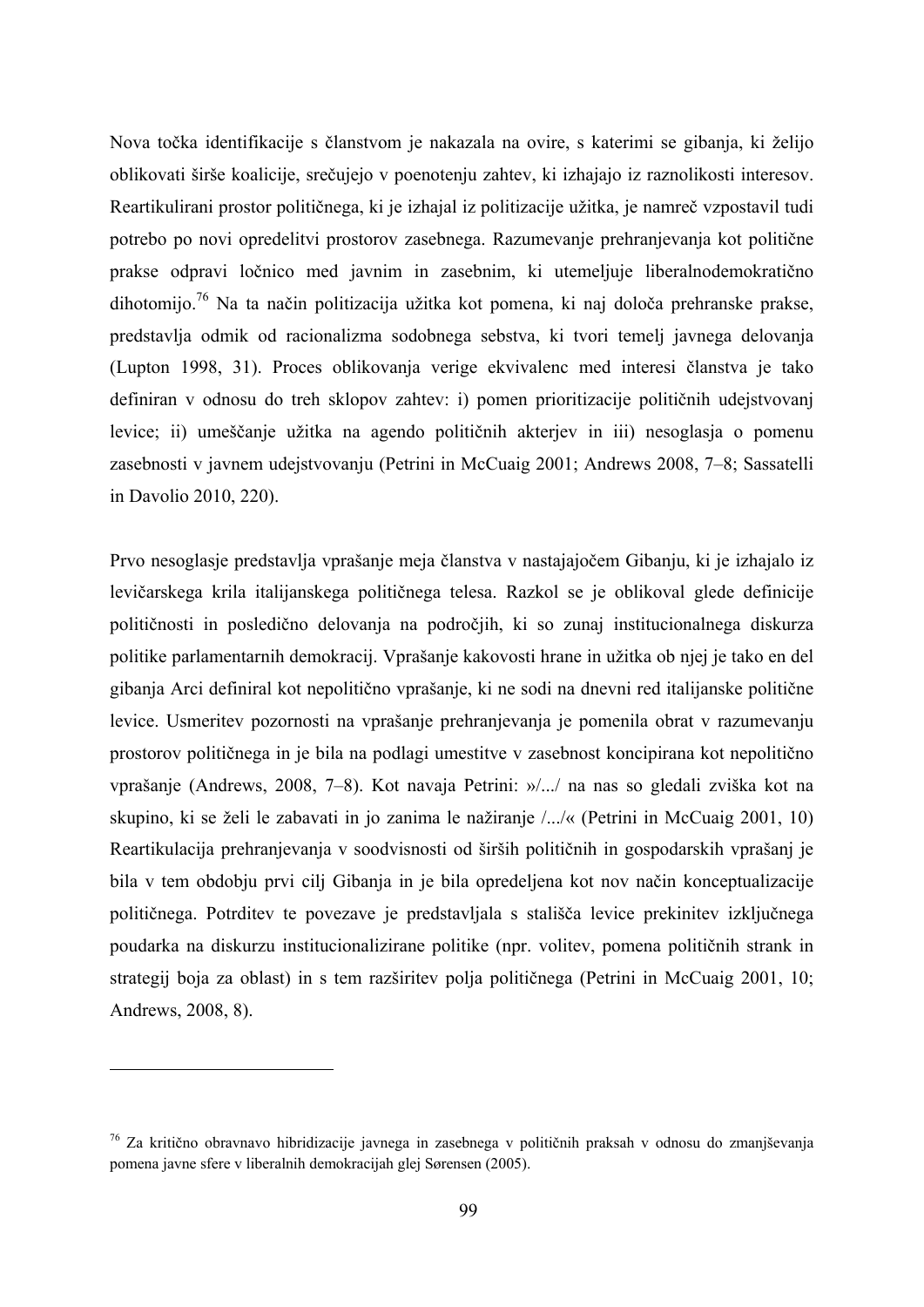Zagovarjanje kakovostne hrane in užitka ob prehranjevanju je oblikovalo identiteto organizacije ob njenih začetkih. Gibanje je izhajalo iz predpostavke, da mora biti prehranjevanje definirano s kakovostjo hrane, ki krepi čute. Manifest Gibanja Slow Food (v nadaljevanju: Manifest) opredeli emancipatorični potencial reartikulacije prehranjevanja: »/t/emu primerno bomo začeli v kuhinji, s *slow foodom*. Da pobegnemo izčrpavanju napornosti *fast fooda*, želimo ponovno odkriti bogato raznolikost in arome lokalnih kuhinj«. (Manifest 1989) Nadalje, prehranjevanje opredeli kot vir prave kulture in temelj napredka skupnosti: »Pravo kulturo najdemo tukaj. Najprej lahko začnemo z izobraževanjem okusa, namesto da ga siromašimo, stimuliramo napredek, spodbujamo mednarodne programe, podpiramo utemeljene projekte z zagovorništvom tradicionalnih kulinaričnih kultur in obrambo staromodnih tradicij« (Manifest 1989).

Artikulacija užitka kot političnega je v diskurzu Gibanja opredeljena v relacijah dostopa do dobre hrane. Zahteva po dostopu do hrane je umeščena v pravici do kakovostne hrane kot človekove pravice in ne le hrane kot vrednostno neopredeljenega pojma (Petrini 2010, 105): »/.../ ker je užitek (ob hrani) človekova pravica, mora biti zagotovljena vsem, zato moramo ljudi naučiti, da jo prepoznajo, in ustvariti pogoje, pod katerimi so 'naravno' dobri produkti proizvedeni vsepovsod.« Hrana, torej, ne le kot nevtralen koncept kvantitete, varnosti in dostopnosti, ampak hrana kot del širših družbenih in kulturnih pomenov postane poskus redefinicije plavajočega označevalca »kakovostne hrane«. Kakovostna hrana je v diskurzu Gibanja definirana skozi koncepte čutnosti, okusa, naravnosti, užitka in kakovosti kot cilja, ki ga je treba uresničevati z razumevanjem razpršenosti razlikujočih se okusov. S širšim naborom dejavnikov prepoznavanja kakovostne hrane Gibanje točko kritike locira v odnosu do pomena kakovostne industrijske proizvodnje, ki je utemeljena v »/.../ higiensko-sanitarni varnosti ali vsaj »lokalnosti« in »tradicionalizmu«: »ta proizvod ni škodljiv zdravju in ne ubija, zato je kakovosten proizvod; ali »ta proizvod je tradicionalno prisoten v naši državi, našem mestu, zatorej je kakovosten proizvod« (Petrini 2010, 91–110).

Tretjo os oblikovanja zahtev predstavlja, izhajajoč iz zgoraj opredeljenih reartikulacij praks prehranjevanja, premostitev prostorov zasebnega in javnega kot liberalnodemokratične ločnice. Osmišljanje teh temeljev je v procesu oblikovanja identitete Gibanja črpalo iz dediščine tistih kritičnih gibanj, ki so ovrednotila prostore zasebnega kot predmet političnega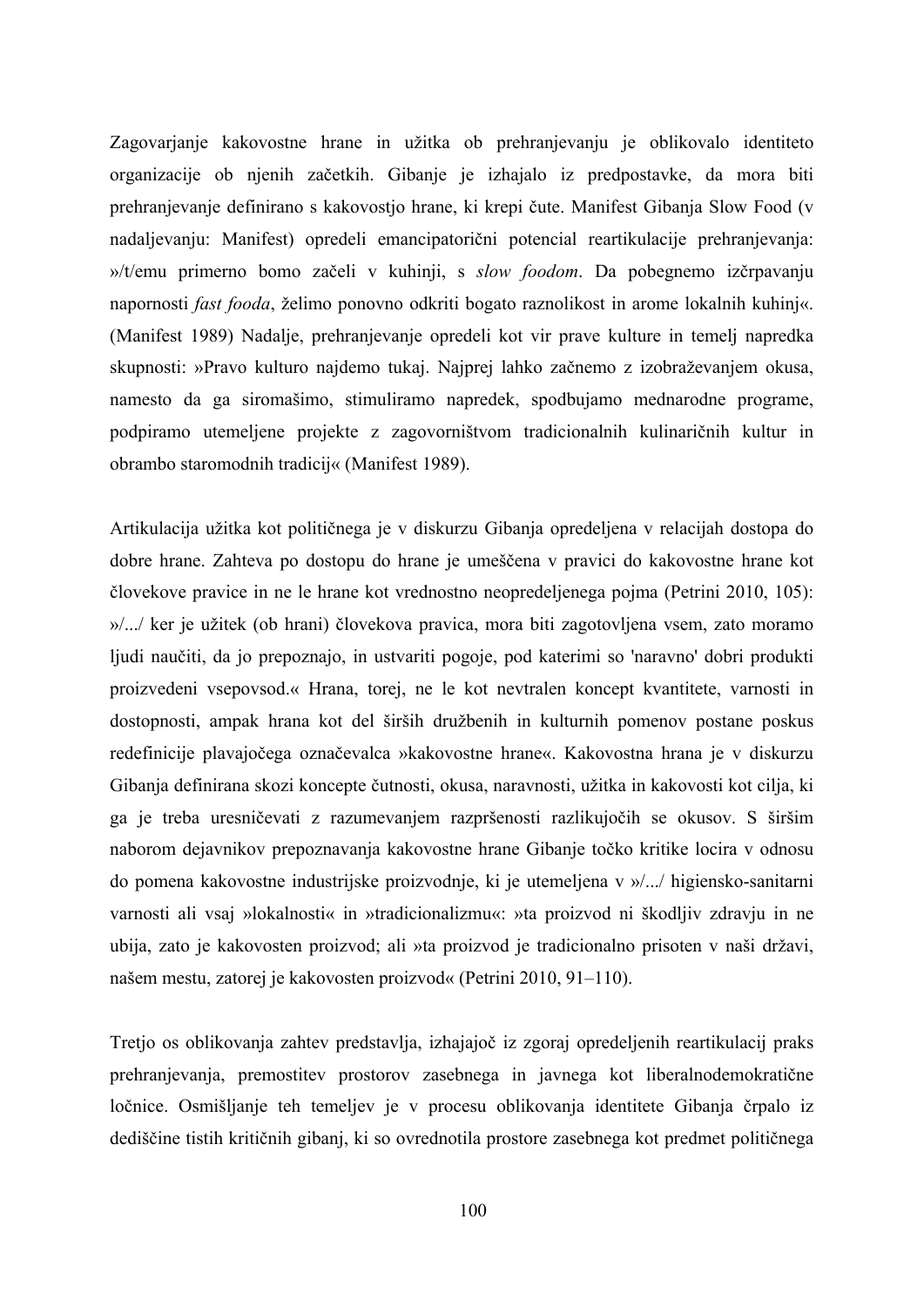odločanja in političnih bojev ter ki so se naslonila na kritiko hitrega načina življenja, ki je temeljilo na hitrosti kot vrednoti v odnosu do dejanj posameznikov in ostalih delov družbe (Flammang 2006, 70). Ideje o redefiniciji te meje segajo v študentska gibanja šestdesetih in sedemdesetih let prejšnjega stoletja, ko so (predvsem) feministična gibanja zahtevala vključujočo definicijo prostorov političnega ter posledično večjo vključenost vseh delov družbe in vprašanj v skupno odločanje (Rose 2004, 2). Prioritizacija okusa in (demokratične) pravice do dobre hrane predstavlja dvonivojski premik politizacije prehranjevanja: i) hrano opredeli kot politično vprašanje, ki zahteva javno obravnavo, in ii) izbiro praks prehranjevanja definira kot zasebno politično dejanje, ki zahteva individualno odgovornost.

Trend naraščanja industrializacije prehranjevanja in izhajanje iz prečenja prostorov javnega iz zasebnega v diskurzu političnega predstavljata dve značilnosti, ki sta določujoče vplivali na razvoj Gibanja. Na specifičnost artikulacije rešitev in na oblikovanje identitete Gibanja bomo v nadaljevanju pogledali skozi prizmo poglavitnih pomenov, ki oblikujejo identiteto članstva in identiteto Gibanja v sodobnih relacijah.

### *6.2.1 Razvoj Gibanja in njegovi institucionalni orisi*

 $\overline{a}$ 

Gibanje se je institucionaliziralo s sprejetjem Manifesta Gibanja leta 1989. Le-ta je bil prvič objavljen v prilogi *Gambero Rosso* dnevnega italijanskega komunističnega časopisa *Il Manifesto* s prvopodpisanima Carlom Petrinijem in Folcom Portinarom. Manifest, ki ga je spisal italijanski pisatelj in pesnik Folco Portinari, s simbolnega vidika predstavlja vizijo poslanstva Gibanja v tem obdobju in oriše pogoje, v katerih je le-to nastalo (Petrini in McCuaig 2001, 13; Andrews 2008, 11). Struktura Gibanja je utemeljena na podlagi ključnega pomena lokalnosti pri redefiniciji praks prehranjevanja in temelji na sodelovanju med lokalno, nacionalno in mednarodno ravnjo.<sup>77</sup> Na lokalni ravni Gibanje spodbuja oblikovanje avtonomnih lokalnih združenj, t. i. konvivij (*convivium*),78 ki v neposrednem okolju definirajo

<sup>77</sup> Institucionalizacijo strukture v presečišču geografskih ravni umeščamo v širši trend t. i. glokalizacije, ki predstavlja krovni termin »časovno-prostorskega zgoščevanja« in proces prežemanja lokalnih in globalnih ravni delovanja (Mlinar 2001, 767).

<sup>78 »</sup>Konviviji organizirajo dogodke, povezane s hrano in vinom, ustvarjajo trenutke užitka ob hrani, promovirajo lokalne proizvajalce in izobražujejo člane o vprašanjih, povezanih z okusom« (Flammang 2006, 70).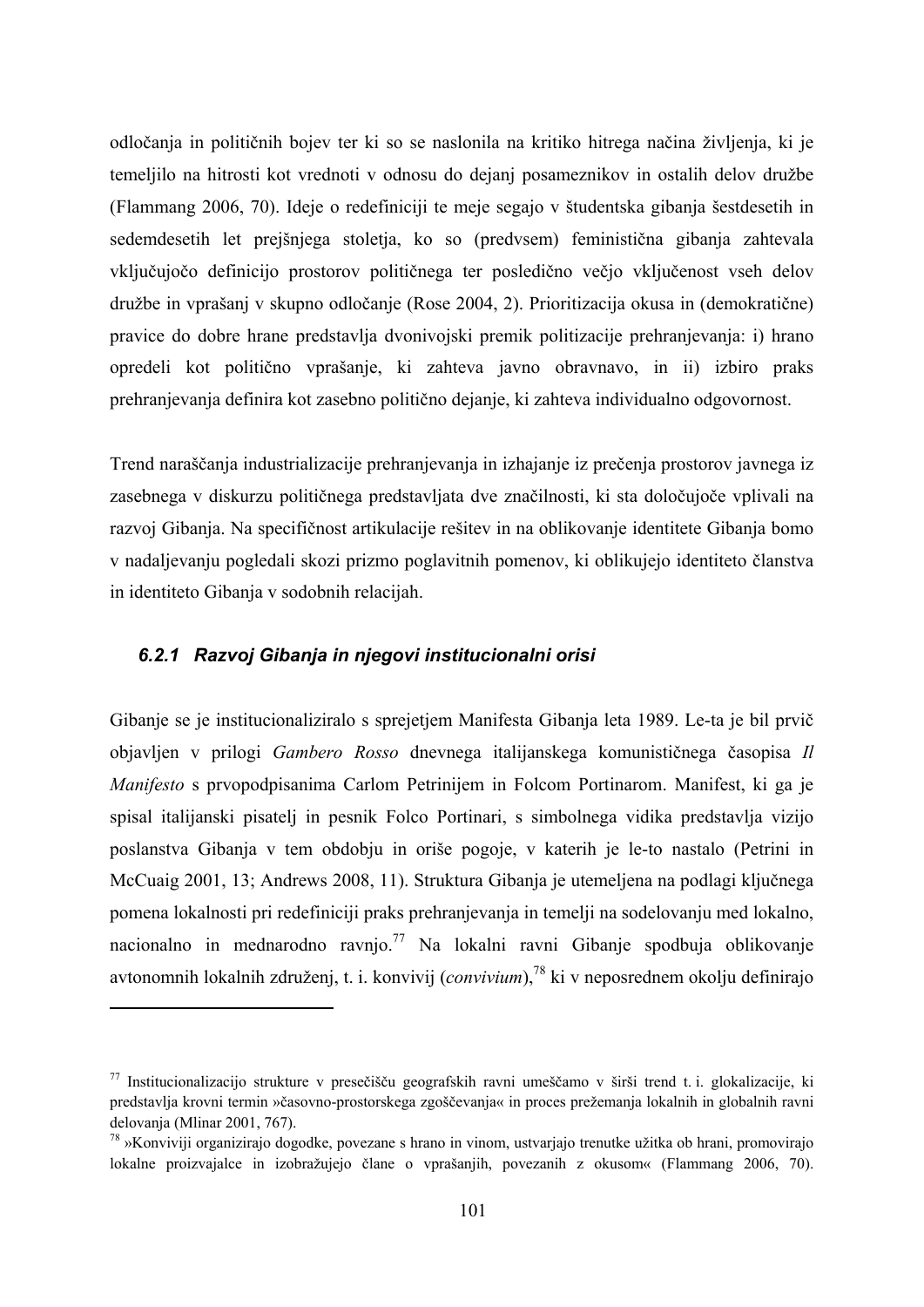njegov razvoj. V osmih državah so se za namene vodenja in usklajevanja dejavnosti konvivijev oblikovale nacionalne organizacije, ki poleg usklajevanja skrbijo tudi za prenos dobrih praks iz osrednje organizacije v Italiji. Za usklajevanje globalnih dejavnosti skrbi mednarodna pisarna v Italiji (Slow Food 2011a). V mrežo je danes vključenih več kot 100.000 članov iz 153 držav, ki delujejo prek 1.300 konvivijev (Slow Food 2011a). Podobno kot Sassatellijeva in Davolijeva (2010, 208) razvoj Gibanja oddaljujemo od določenosti institucionalne strukture in ga razumemo zlasti v razpršenosti pomenov, ki so vedno v procesu utrjevanja (in širjenja) meja diskurza. Strukturne in vsebinske reartikulacije diskurzivnih meja bomo obravnavali kot serijo treh obsežnejših obdobij, na podlagi katerih bomo oblikovali prizmo razumevanja Gibanja kot možnega akteria a(nta)gonistične demokracije.<sup>79</sup>

Prvo obdobje (1989–1996) predstavlja institucionalizacija Gibanja, ki je od začetka temeljila na integraciji globalnega v njegovo organizacijsko strukturo. Ustanovitvenega kongresa v Parizu leta 1989 so se udeležile delegacije iz petnajstih držav, ki so potrdile statut in načela delovanja (Petrini in McCuaig 2001, 16; Flammang 2006, 70; Slow Food 2011a). Temeljna načela so v začetnih fazah razvoja temeljila na razumevanju prehranjevanja kot političnega dejanja, ki se v danem trenutku omejuje na reafirmacijo užitka in varstvo lokalnih tradicij pridelovanja v t. i. razvitih državah.<sup>80</sup> Kritika hitrega načina življenja, ki predstavlja poglavitno točko identifikacije, je utemeljena v grožnji, ki jo industrijska hrana prinaša v lokalne tradicije ter s tem uničuje lokalni način življenja (Petrini 2004; Shiva 2005, 160–163; Pollan 2006, 255; Andrews 2008, 29, 110; Slow Food 2011a). Reartikulacija hitrega načina življenja je v Manifestu (1989) opredeljena z identifikacijo grožnje, ki jo takšen način življenja predstavlja za delovanje skupnosti. Hitrost kot vrednostni pojem, ki določa relacije sodobnega kapitalizma, je v Manifestu artikulirana tako: »/.../ homo sapiens mora ponovno

 $\overline{a}$ 

Reartikulacija konvivijev v prehranske skupnosti od leta 2007 naprej predstavlja poudarek na krepitvi lokalne dimenzije Gibanja (Andrews 2008, 117).

<sup>79</sup> Andrews (2008) ter Sassatellijeva in Davolio (2010) strukturne in strateške premike delijo v dve obdobji, ki definirata pozicijo v odnosu do izpostavljenih vprašanj. Prelomni dogodek v delih teh avtorjev predstavlja leto 2004, ko je na tradicionalnem *Salonu del Gusto* potekal vzporedni dogodek *Terra Madre*. 80 Širitev Gibanja je v tem obdobju omejena na naslednje države: Italija (1988), Nemčija (1992), Švica (1993).

Mednarodna prisotnost je opredeljena le v posameznih dogodkih, kot so ustanovitveni dogodek v Parizu (1989), prvi mednarodni kongres v Benetkah (1990) in mednarodni sejem hrane *Milano Golosa* (1994) (Slow Food 2011a).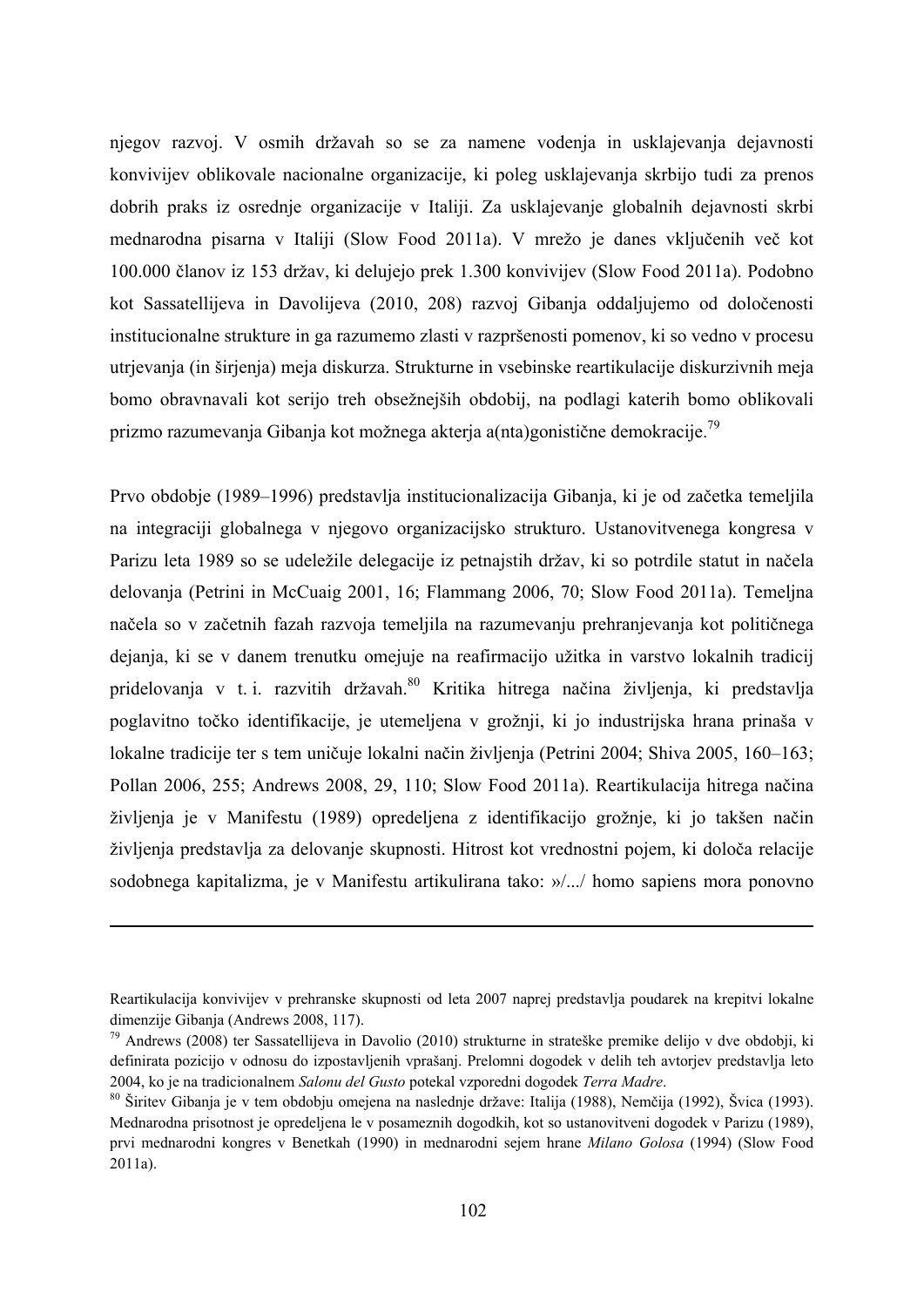osvojiti modrost in se osvoboditi hitrosti, ki ga poganja na poti k izumrtju /.../ Proti tistim, ali raje večini, ki zamenjujejo učinkovitost z ihto, predlagamo cepivo enakomernega odmerka čutnih gurmanskih užitkov zaužitega s počasnim in podaljšanim užitkom« (Manifest 1989).

Petrini (2010, 17), sledeč Edgarju Morinu, proces globalizacije »od zgoraj« v odnosu do razvoja kritično ovrednoti tako: »/.../ štirje motorji, ki poganjajo (vesoljsko ladjo Zemlja), so znanost, tehnologija, industrija in kapitalistična ekonomija. Ti štirje motorji so invazivni in vztrajajoči ter se kot proces industrializacije niso ustavili pri potrošniških proizvodih, temveč so kot kulturni dejavnik vstopili v vsakdan posameznikov, kjer pogojujejo njihovo sleherno aktivnost«.

Prehranjevanje zato Gibanje poveže v sklop širših sodobnih družbenih pogojev in kritiko opredeli v vseobsežnosti diskurza hitrosti, ki pogojuje sodobne življenjske pogoje. Medtem ko zagovorniki informacijske družbe vztrajajo na nujnosti ter zaželenosti prilagajanja praks vsakodnevnega življenja (primarno) potrebam trga in uspešnega gospodarstva, nasprotniki v točki redefiniranja praks v zasebnosti in neenakosti v strukturi kapitalistične globalizacije opozarjajo na erozijo struktur, ki so v preteklosti oblikovale skupnosti in lokalne identitete (Andrews 2008, 29; Petrini 2010, 17–19).

Skozi prizmo naslavljanja subjekta kot aktivnega akterja v odnosu do amorfne grožnje hitrega načina življenja besedilo opredeli potrebo po spremembi praks, ki posameznika premeščajo iz vloge nemočne žrtve (»*postali smo plen«*) v aktivni subjekt skozi različne možne načine delovanja v odnosu do teh procesov. Te prakse Manifest (1989) postavi na raven zasebnih izbir (»/.../odkrijmo ponovno bogato raznolikost in arome lokalnih kultur /.../«) in jih določi skozi identifikacijo skupnih ciljev družbenega delovanja. Na ta način besedilo sooblikuje diskurz moralizacije posameznikov, ki

»/.../ naslavlja subjekt kot moralnega posameznika z zavezo in odgovornostjo za delovanje v odnosu do odgovornosti na nov način. Posameznik v svoji skupnosti je tako odgovoren sam sebi in izpostavljen določenim emocionalnim vezem pripadnosti omejeni mreži posameznikov, ki jih združujejo družinske vezi, lokalno okolje, moralna zaveza varovanju okolja ali varstvo pravic živali« (Rose 2004: 177).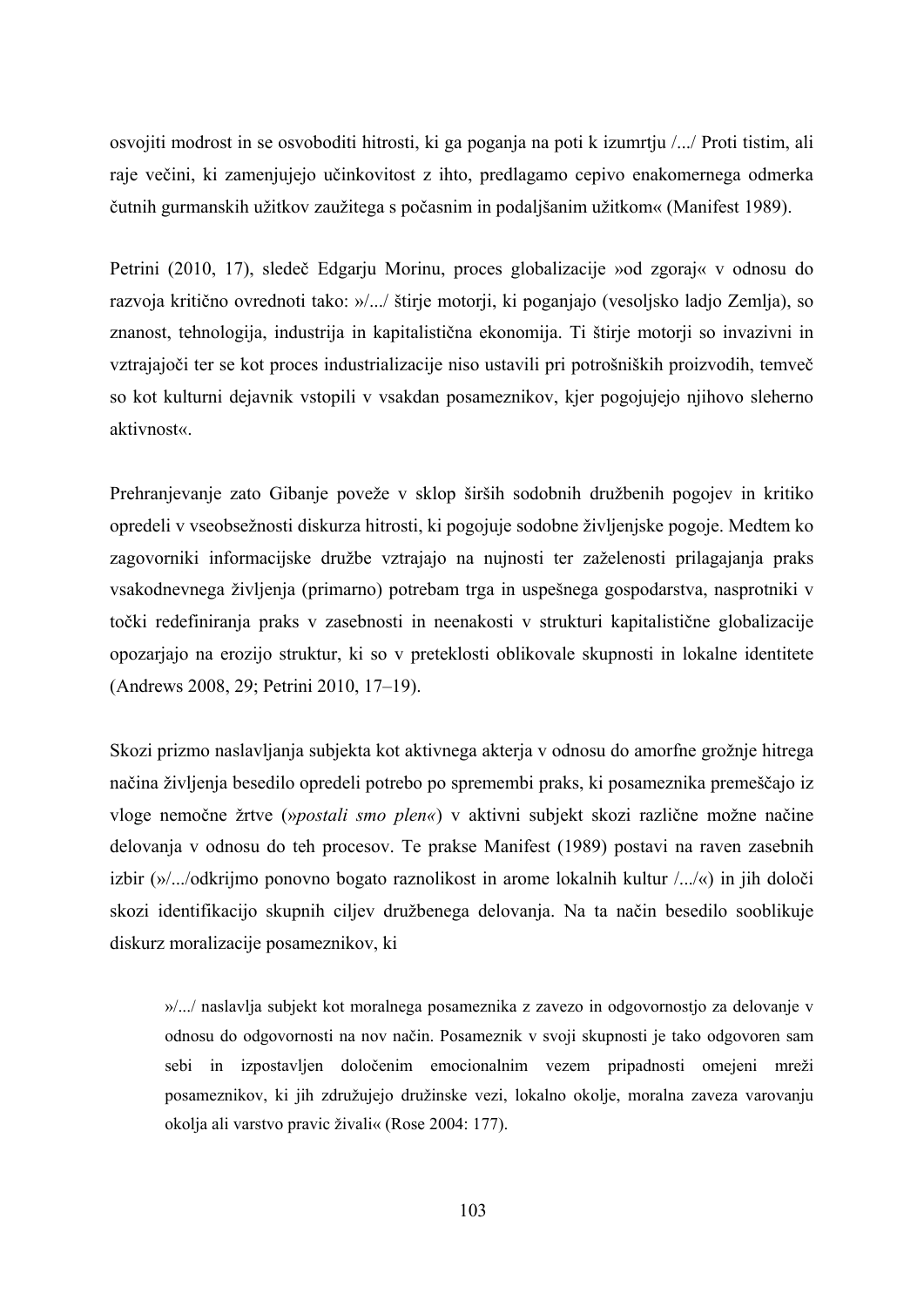Vloga etičnega subjekta pri realizaciji odgovornosti za lastno dobro je umeščena v prakse zasebnosti, ki v tem obdobju vplivajo na politično identiteto in strategije delovanja. Naslavljanje članstva skozi oblikovanje vrednostnega konsenza o načinih, na katere naj posamezniki delujejo v odnosu do sebe in okolja, sledeč Barnettu *et al* (2004, 107), predstavlja temelj etičnemu diskurzu potrošniškega sebstva, ki temelji na redefiniciji odnosa posameznika do samega sebe. Prvo obdobje Gibanja tako definirata diskurz individualne svobode in poudarek na redefiniciji sebstva.

Drugo obdobje (1996–2004) predstavlja razširitev identitete Gibanja z institucionalizacijo novih praks, ki operacionalizirajo delovanje v odnosu do hrane. Novi načini delovanja vključujejo organizacijo mednarodnega sejma hrane *Salone del Gusto* v Torinu (1996)*,*  projekt Barka okusov (*Ark of Taste*) 81 (1996), začetek izobraževalne dejavnosti z organizacijo konference *Dire, fare, gustare* (Govoriti, delati, okušati), utemeljitev potrebe po vzpostaviti Univerze gastronomskih znanosti (*University of Gastronomic Sciences*) (1998), predstavitev koncepta eko-gastronomije (1999), ki temelji na lokalnih aktivnostih za zaščito redke hrane, t. i. prezidijev (*presidium*) (1999–danes), in začetek kritike institucionalne prehranske politike (Slow Food 2011a). Individualna pravica do okusne hrane in užitka je reartikulirana na podlagi utemeljitve pomena globalne odgovornosti ter subjektivacije posameznika v relacijah odgovornosti v procesu prehranjevanje in v politizaciji delovanja strukture.

Izobraževanje in osveščanje o prehranskih izbirah sta v diskurzu Gibanja opredeljeni kot pogoja delovanja posameznika v odnosu do lastnih izbir, oziroma kot zapiše Petrini (2010, 149–150):

»/g/astronom opredeli znanje kot svojo zaščito – kompleksno, multidisciplinarno znanje, ki temelji na čutih in intelektu /.../ Koncepti dobrega, čistega in pravičnega so temelji tega znanja, so ideje, ki zahtevajo veliko kognitivnega napora, deljenja obsežnega polja znanja in informacij, ki omogočajo gastronomu, da spremeni svoj odnos do hrane /.../ Gastronom je v manjšini. Najti mora načine, da osvoji znanje, kjer lahko in kakor lahko«.

<sup>81</sup> Namen projekta je vzpostaviti globalno mrežo zaščite majhnih, kakovostnih prehranskih proizvodov, ki jim zaradi vdora industrijskega načina kmetijstva, okoljske degradacije in homogenizacije grozi izumrtje. Na podlagi katalogizacije in opisa metod se je oblikovala informacijska banka o teh proizvodih in jih danes vključuje 900 (Slow Food 2011d; Slow Food 2011i).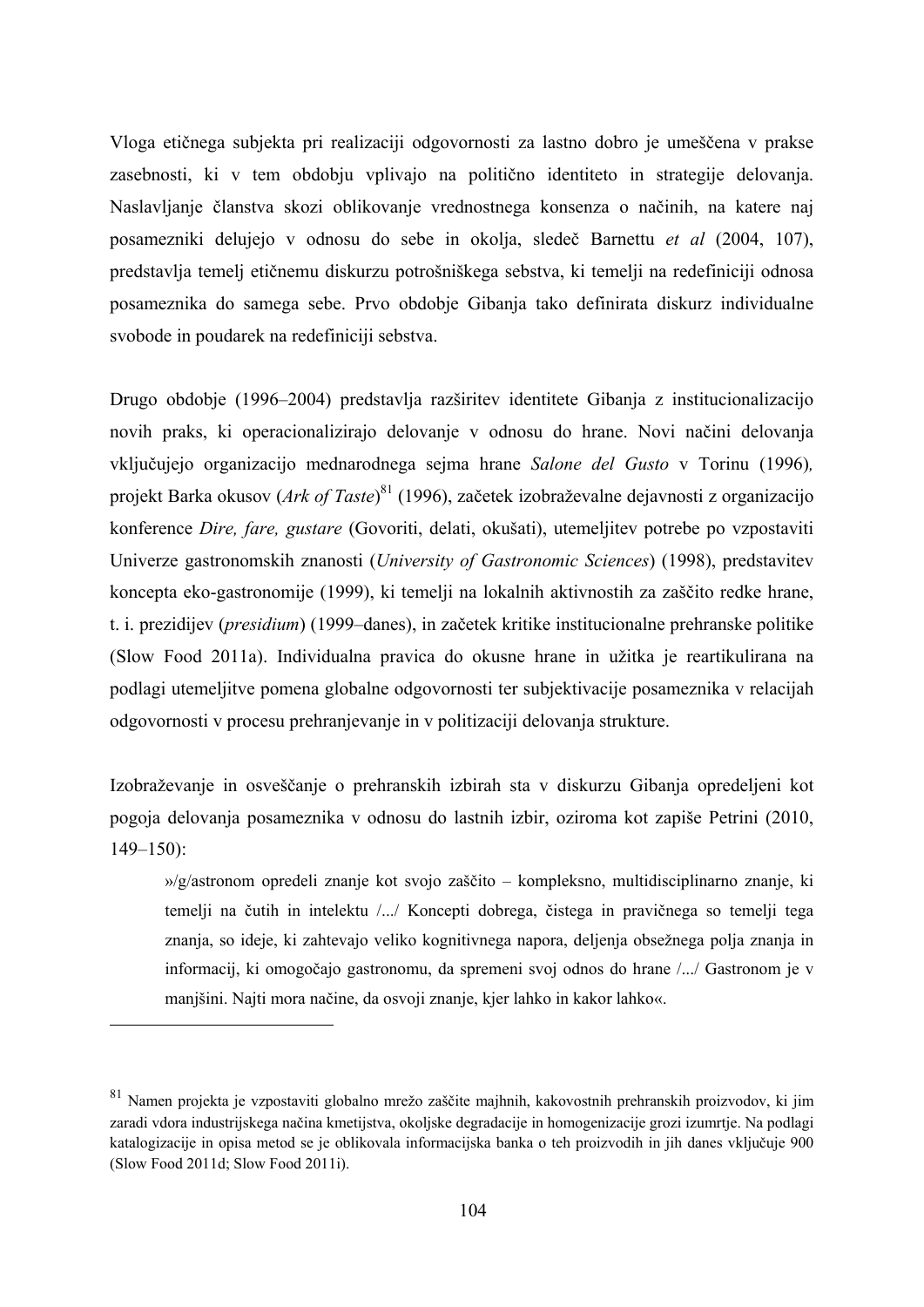Opredelitev znanja kot temelja odgovornih izbir predpostavlja posameznikovo širšo družbeno odgovornost. Cilj širjenja novega znanja, ki naj bo prisotno in dostopno vsem, je razširiti novo zavest, novo zdravo pamet, ki predstavlja podlago za odgovorno delovanje posameznikov v odnosu do lastnega telesa in skupnosti ter v tem obdobju tudi podlago relacijam širše (globalne) družbene odgovornosti (Petrini 2010, 150).

Organizacija mednarodnega sejma hrane *Salone del Gusto* v Torinu (prvič leta 1996) je prvi večji dogodek, ki ga je Gibanje organiziralo z namenom povezati akterje, vključene v prehransko verigo, in odgovoriti na kritiko »hedonizma in političnega umika« (Petrini in McCuaig 2001, 12, 59–65). Predstavitev projekta Barka okusov, ki združuje družbeno odgovornost in posameznikov užitek ob hrani, predstavlja prvi korak k institucionalni opredelitvi povezave med ekologijo in gastronomijo, utemeljeni v štirih točkah (Petrini in McCuaig 2001, 12–13): i) razumevanje, raziskovanje in širjenje pomena materialne kulture; ii) ohranjanje ter varstvo kmetijske in prehranske dediščine pred negativnimi učinki okoljske degradacije; iii) varstvo potrošnika in (poštenega) proizvajalca ter iv) promocija in širjenje pomena gastronomije in skupnosti. Prenos poudarka iz »gole« gastronomije na ekogastronomijo je bil na kongresu Slow Food v Avstraliji (1999) predstavljen skozi definicijo potrošnika kot soproizvajalca (Slow Food 2011a).

Začetek tretjega obdobja predstavlja leto 2004, v katerem je sovpadlo več dogodkov, ki so redefinirali dotedanji poudarek na lokalnem in nacionalnem delovanju v smeri politizacije mednarodne strategije delovanja:

- i) prepoznanje Gibanja kot uradnega sogovornika Organizacije Združenih narodov za prehrano in kmetijstvo, s čimer se gibanje uveljavi kot mednarodni akter;
- ii) odprtje Univerze gastronomskih znanosti, ki omogoča akademsko reafirmacijo praks in razvoja;
- iii) organizacija petega *Salon del Gusto*, ki poteka vzporedno s prvim srečanjem *Terra Madre* (Slow Food 2011a).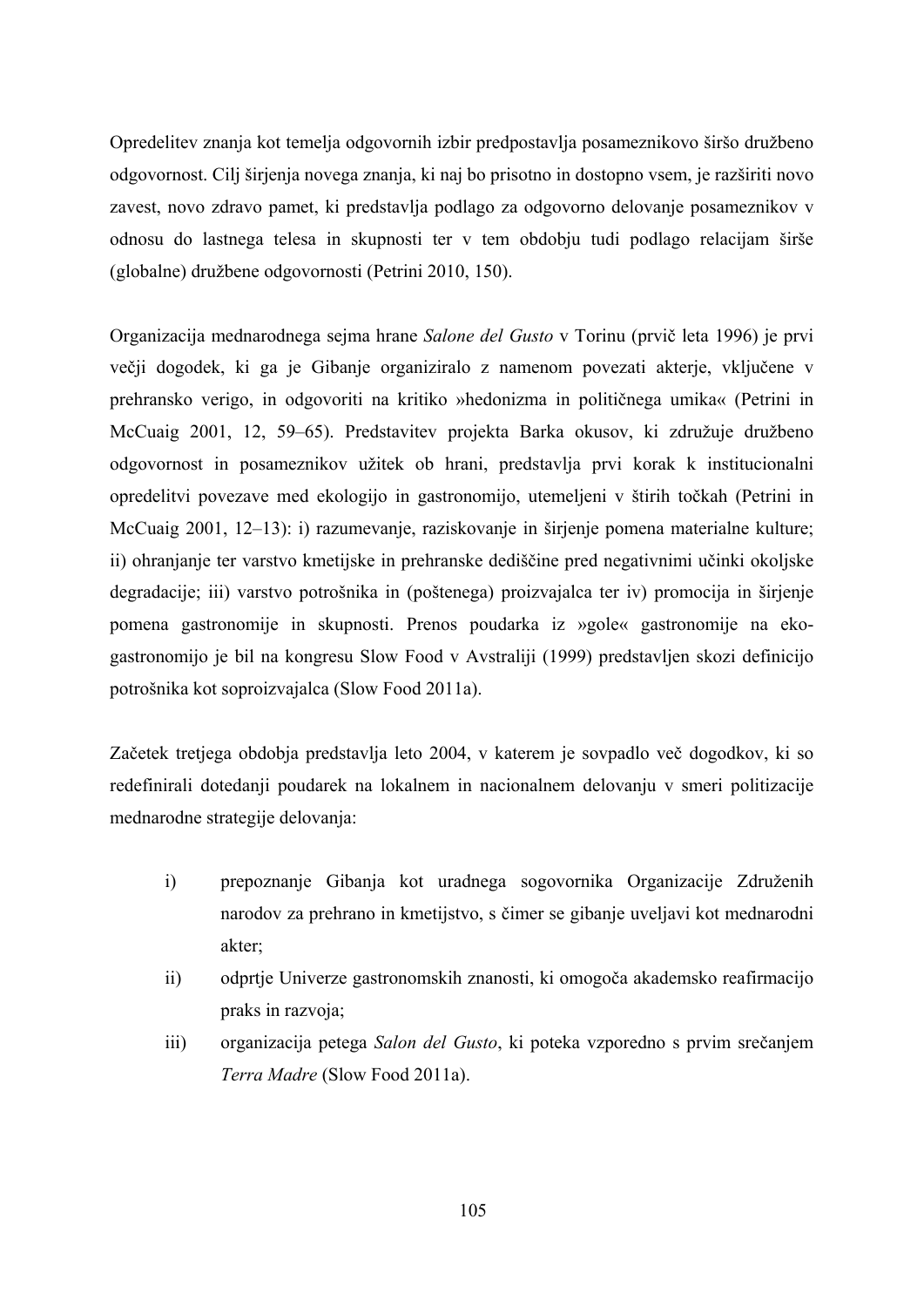Politizacija strategije v tem obdobju je določena z oblikovanjem koalicij in ideologije, ki potrdi redefinicijo individualne in skupnostne odgovornosti v smeri globalne odgovornosti, osveščenosti o proizvodni verigi hrane in reevalvacije odnosov svetovnih neenakosti skozi reartikulacijo praks prehranjevanja (Shiva 2005, 160–62; Petrini 2007; Shiva 2007).

Sprememba poudarka se je prenesla v diskurz identitete članstva tudi skozi pomensko redefinicijo lokalnih enot Gibanja. Le-te so od leta 2004 naprej redefinirane kot prehranske skupnosti (*food communities*). Opredelitev teh skupnosti je umeščena na lokalno raven, ki predstavlja temelj praktičnega delovanja in vključuje: »/.../ (dajanje) glasu in prepoznavnosti malim kmetom, rejcem, ribičem in obrtnikom na področju proizvodnje hrane, ki izhajajo iz načel varstva okolja in skupnosti. Mreža jih povezuje z akademiki, kuharji, potrošniki in skupinami mladih, tako da lahko združijo moči za zaščito prehranskega sistema« (Slow Food 2011e).

S stališča strukturnih sprememb predstavlja *Terra Madre* odločilen premik pri razumevanju strukture koalicij. Vključenost 5.000 članov, 1.200 različnih prehranskih skupnosti in 130 držav izraža mednarodno prisotnost, ki je poglobljena z raznolikostjo članstva v proizvodni verigi hrane, od proizvajalcev do potrošnikov, akademikov in kuharjev, kar strukturira odnose celotnega prehranskega cikla (Slow Food 2011e). Tovrstno mreženje Petrini (2007, 21) ob prvem srečanju *Terra Madre* označi kot pogoj skupne odgovornosti za prihodnost hrane: »/o/hranjanje prehranske dediščine je naša skupna odgovornost in kot tako jo lahko dosežemo samo z oblikovanjem novih praks menjave. Vsi proizvajalci in potrošniki ter prehranske skupnosti, ki delujejo v skladu z načeli trajnosti, /.../ hranijo kreativno silo za vsako človeško identiteto: izmenjavo«.

Širjenje institucionalne strukture Gibanja in pomenske redefinicije naslavljanja subjekta skozi tri identificirana obdobja smo opredelili z namenom kontekstualizacije njegove sodobne vloge. Meje diskurza bomo v nadaljevanju postavili prek načinov, na katere lahko Gibanje razumemo skozi prizmo diskurzivne teorije kot vznik novega hegemonskega polja. Podrobneje bomo opredelili koncept eko-gastronomije kot identitetnega vira ter meje diskurza v odnosu do ostalih akterjev in način oblikovanja meje v odnosu do trga.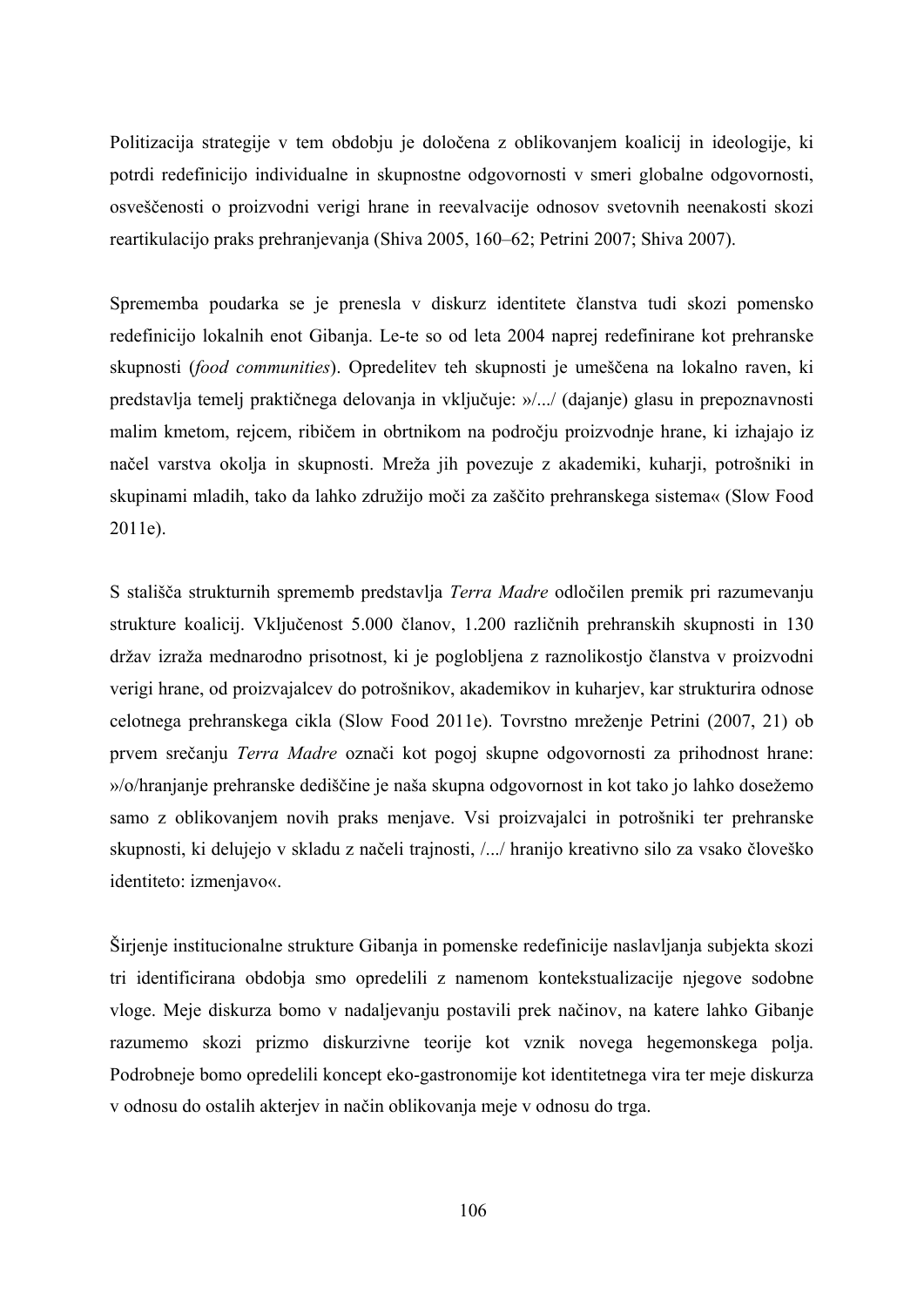#### *6.2.2 Posameznik kot soproizvajalec*

Pomen, ki predstavlja primarno identifikacijsko točko Gibanja, se nahaja v konceptu ekogastronomije, iz katere tudi izhaja vloga novega, etičnega subjekta potrošnje oziroma posameznika kot jedca. Reartikulacija potrošniškega sebstva v diskurzu Gibanja izhaja iz holističnega pristopa k potrošnji, ki ne zajema le potrošnje proizvodov, ampak potrošniške prakse poveže s proizvodnjo in potrošnjo »zemlje, zraka in vode« (Petrini 2010, 165). Sprememba pogleda reartikulira potrošnika: »/s/tari potrošnik se mora na neki način povezati s procesom proizvodnje; ga spoznavati, vplivati nanj s svojimi preferencami, ga podpirati v težkih časih in zavračati netrajnostne prakse. Stari potrošnik, zdaj novi gastronom, se mora vživeti v vlogo soproizvajalca« (Petrini 2010, 165).

Opredelitev te odgovornosti izhaja iz koncepta eko-gastronomije, ki nadgradi izključno gastronomsko usmerjenost Gibanja v prvem obdobju. Eko-gastronomija je opredeljena kot »/p/repoznavanje močne povezanosti med krožnikom in planetom ter dejstvom, da naše prehranske izbire močno vplivajo na zdravje okolja in družbe« (Slow Food 2011b). Cilj ekogastronomije opredeli Petrini (2010, 9): »/.../ surov material mora rasti in biti proizveden na trajnostni način; biotska raznolikost in lokalne kulinarične tradicije ter proizvodnja morajo biti ohranjene, tudi če stanejo več«.

Koncept eko-gastronomije s razširitvijo pomena prehranjevanja in dimenzij prehranskih praks vstopi v kritičen dialog s sodobno nutricionistiko, ki je racionalizirana v določenosti z znanstvenim diskurzom medicine (Lupton 1998, 74). Sodobne prehranske probleme (lakoto, debelost, tveganja, povezana z industrijsko pridelavo hrane) razveže od neposredne vezanosti telo-hrana skozi kritiko racionalističnega pristopa: »/.../ nutricionistika mora postati del gastronomije. /..../ Postati mora podrobna študija prehrane – ne le čisto znanstvena študija, ampak študija, ki jo podpirajo humanistične discipline, od zgodovine do antropologije, in ki je opredeljena v dialogu s tradicionalnim znanjem /.../« (Petrini 2010, 85). Odgovornost, kakršna izhaja iz predpostavke o obveščenosti in racionalnosti posameznika, v tem diskurzu ne izgine, ampak je premeščena v utemeljitev potrebe po novi vrsti znanja in opredelitvi odgovornosti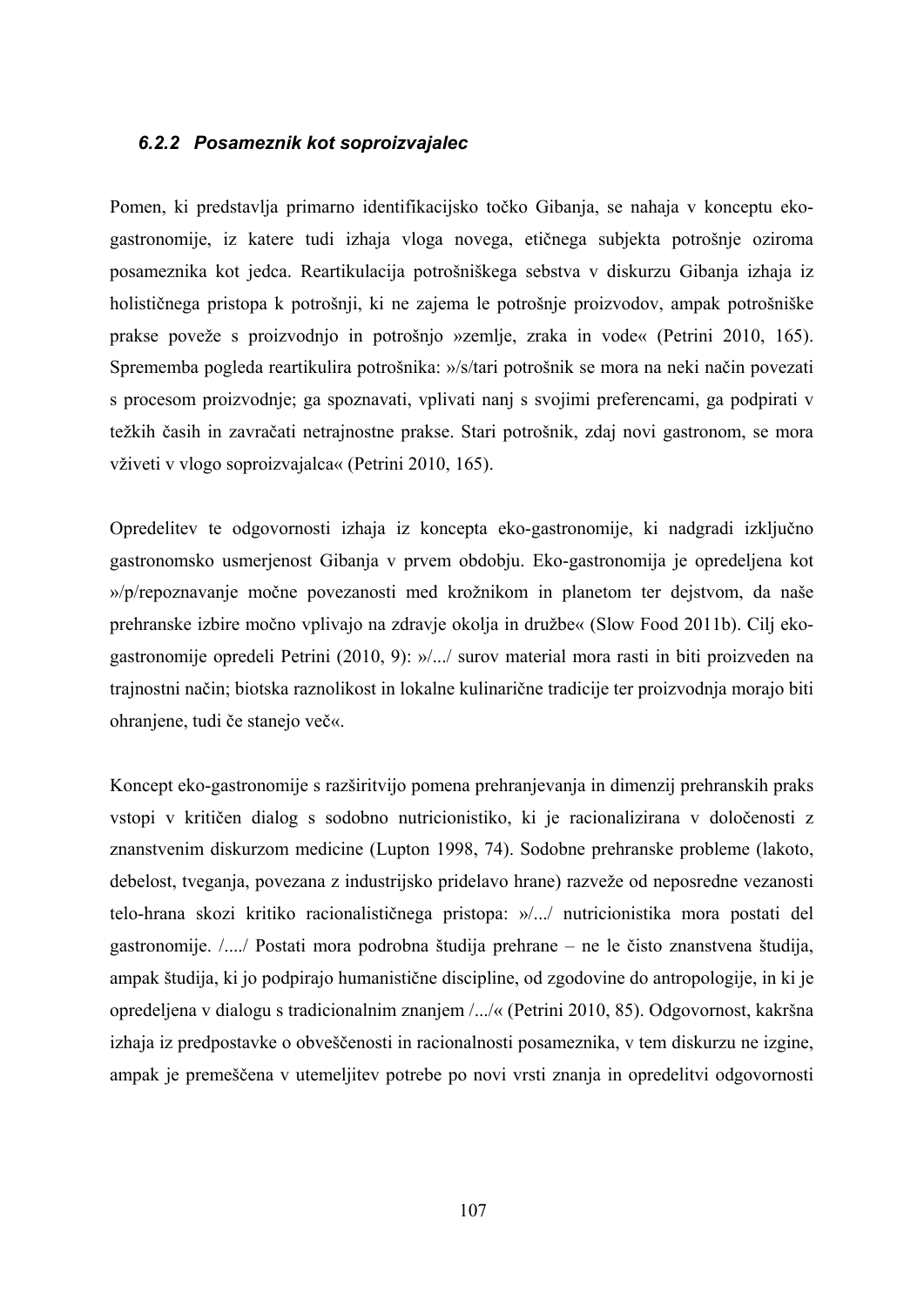posameznika za ustvarjanje in delovanje v teh okvirih.82 Posameznik na ta način ni naslovljen kot akter le v odnosu do lastnega telesa in zdravja, kot je to značilno za institucionalni nutricionistični diskurz (Coveney 2000, 23; Halkier 2004, 21; Kamin 2006, 57), ampak v odnosu do odgovornosti, ki je opredeljena v razširjeni konceptualizaciji obsega relacij in vključenih akterjev. Organizacija srečanja *Terra Madre*, varovanje biotske raznovrstnosti, izobraževanje okusa, povezovanje proizvajalcev in potrošnikov ter organizacija specifičnih kampanj (Slow Food 2011d) predstavljajo prakse, ki posameznike opredelijo hkrati v odnosu do odgovornosti zase in odgovornosti do globalne skupnosti.

Reartikulacija odgovornosti je na ta način razvezana tudi prostorske definicije in je utemeljena v abstraktnem odnosu moralne odgovornosti. Odgovornost je v tem prostoru umeščena v vsakokratnem odgovoru na vprašanje, »/.../ kakšna je naša odgovornost do oddaljenih drugih« (Barnett *et al* 2005, 99).<sup>83</sup> Koncept eko-gastronomije odgovornost do drugih skozi ohranjanje diskurza politizacije užitka opredeli v relacijah oblikovanja sebstva (Slow Food 2011g): »/.../ spodbujamo vse, da postanejo 'soproizvajalci', odgovorni potrošniki, ki so izbrali užitek ob hrani, proizvedeni v harmoniji z naravo in lokalnimi kulturami. Kar je dobro za vas, je dobro za svet!« Preoblikovanje sebstva kot osnovni pogoj za širjenje diskurza etičnega delovanja utemeljujemo v foucaultski etiki sebstva, kjer delovanje v odnosu do sebe pomeni pogoj skrbi za druge (Foucault 1991e, 121–144; Barnett *et al* 2005, 102). Shiva (2005, 162) kot predstavnica eko-feminističnega gibanja in podpredsednica Gibanja to metaforo kritično usmeri v produkcijske odnose, ki definirajo proizvodnjo hrane v dobi industrijske pridelave hrane. Skozi radikalizacijo odnosa posameznik-industrijska veriga prehranjevanja potrošnike postavi v primarno vlogo odločevalcev.

Diskurz odgovornosti je preveden v redefinicijo opredelitve pomena prostora, ki ga danes oblikuje industrijska veriga prehranjevanja. Privlačnost diskurza, ki se utemeljuje v prostorski definiciji oblikovanja t. i. »nove ruralnosti« (Petrini 2004), razumemo kot del širšega obrata v

 $\overline{\phantom{a}}$ 

<sup>82</sup> Za razpravo o razlikah v konstrukciji racionalističnega in skupnostnega sebstva v prehranskih diskurzih glej tudi Coveney (2000).

<sup>83</sup> Podobno kot Barnett *et al (2005)* raziskovanja odgovornosti ne opredeljujemo skozi problematizacijo prostorov kot določujočih za razumevanje načinov, na katere posamezniki delujejo v odnosu do oddaljenih drugih, temveč nas zanimajo načini, na katere je ta odgovornost artikulirana.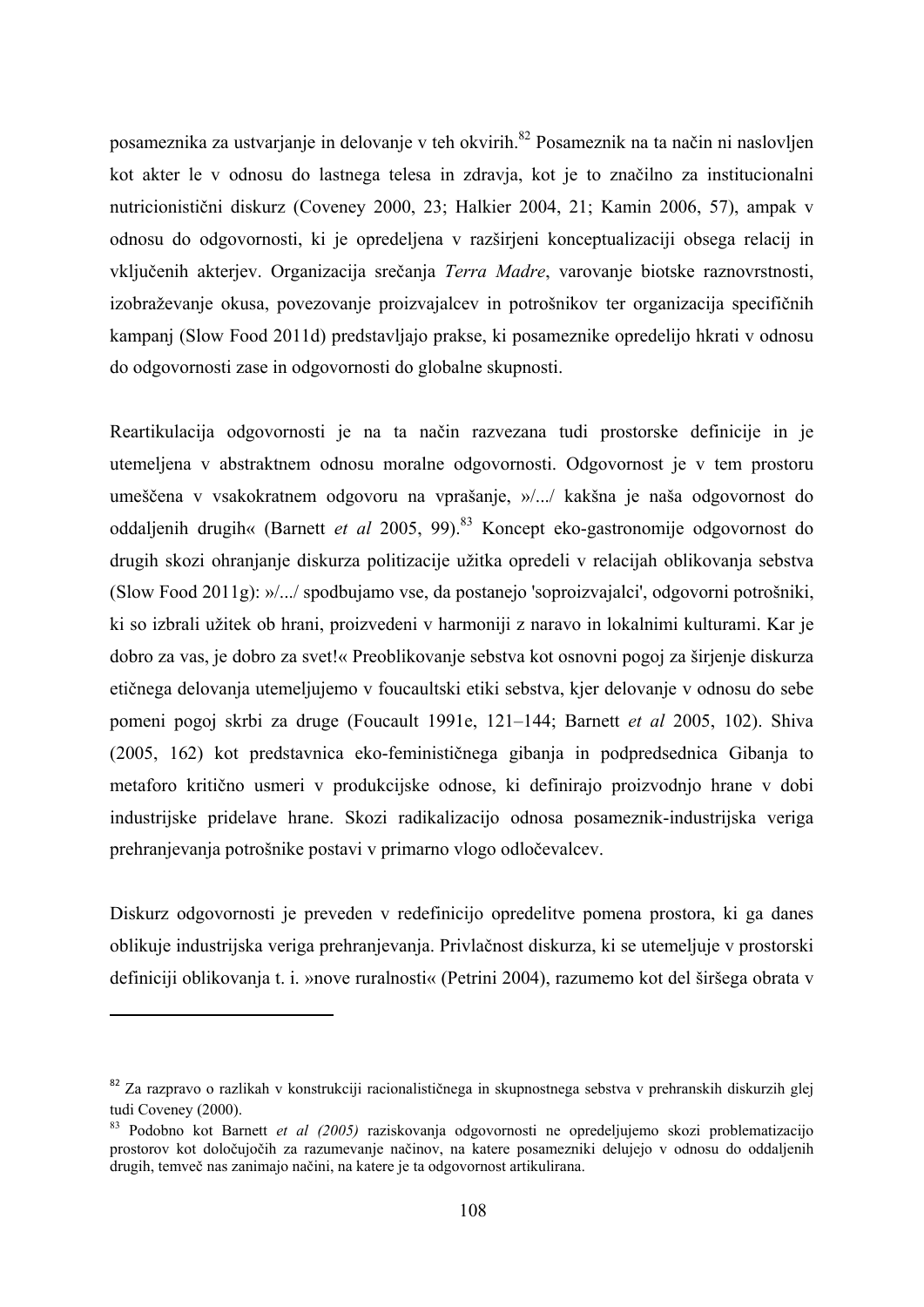praksah prehranjevanja k »sanjam o naravi«. Ta obrat pa izhaja iz kritike odtujenosti urbaniziranega sveta (Lupton 1998, 85). Prezidiji predstavljajo praktičen odgovor na potrebo po revitalizaciji podeželja; cilj, ki ga Petrini (2004) v luči kritike utopičnosti diskurza vračanja k naravi opredeli, kot sledi: »/.../ želimo biti zelo pragmatični in se ne omejevati na filozofiranje. S tem ne merim samo na pomen ekonomske, ampak tudi družbene revitalizacije podeželja. Vzpostaviti moramo prave pogoje, ki bodo omogočili, da bo podeželje zopet prostor, kjer je lepo živeti /.../«.

Prakse, kot so skrb za naravo, lokalna proizvodnja hrane in sezonska potrošnja, operacionalizacije prakse delovanja ne opredelijo le v možnosti vrednostne identifikacije (kot npr. v diskurzu tržne operacionalizacije trenda),<sup>84</sup> temveč opredelijo tudi zaželene načine delovanja v odnosu do prostora (in ne le objekta kot v primeru potrošništva).

Institucionalizacija Gibanja, ki je utemeljena v soodvisnosti lokalne in globalne ravni, skozi kritiko negativnih učinkov hitrega načina življenja (Petrini in McCuaig 2001) predstavlja poskus mreženja in prevajanja pomenov različnih ravni delovanja. Potrjevanje meja diskurza poteka v soodvisnosti od možnosti določanja minimalne stopnje poenotenja zahtev oziroma oblikovanja verige ekvivalenc. V kontekstu reartikulacije meja med javnim in zasebnim predstavlja to poenotenje zahteven proces na ravni usklajevanja zahtev med članstvom (novi in stari konviviji) in v procesu širjenja pomenov. Sassatellijeva in Davolijeva (2010, 219) v analizi procesa politizacije diskurza gastronomije izpostavita mešane odzive na reartikulacijo vozliščnih točk diskurza. Sledeč avtoricama enotna definicija ciljev Gibanja ne odraža raznolikosti odzivov v članstvu (*ibid.*). Avtorici v svoji analizi izpostavljata počasnost razvoja koncepta eko-gastronomije in političnih konotacij le-tega pri lokalnih vejah Gibanja. Počasen razvoj politične identitete pripišeta institucionalni raznolikosti in prioritizaciji usmeritev posameznih lokalnih delov. Neenak prenos in neenake stopnje identifikacije s političnim obratom povežeta z razpršitvijo pomenov, ki temeljijo na *top down* procesu prenosa ideologije iz mednarodnih struktur na lokalno raven. Drugo omejitev predstavlja prevajanje zahtev v lokalne kontekste, kjer je prisotnost alternativnih pomenov o prehranjevanju omejena oziroma

<sup>84</sup> Za več glej Klintman 2005.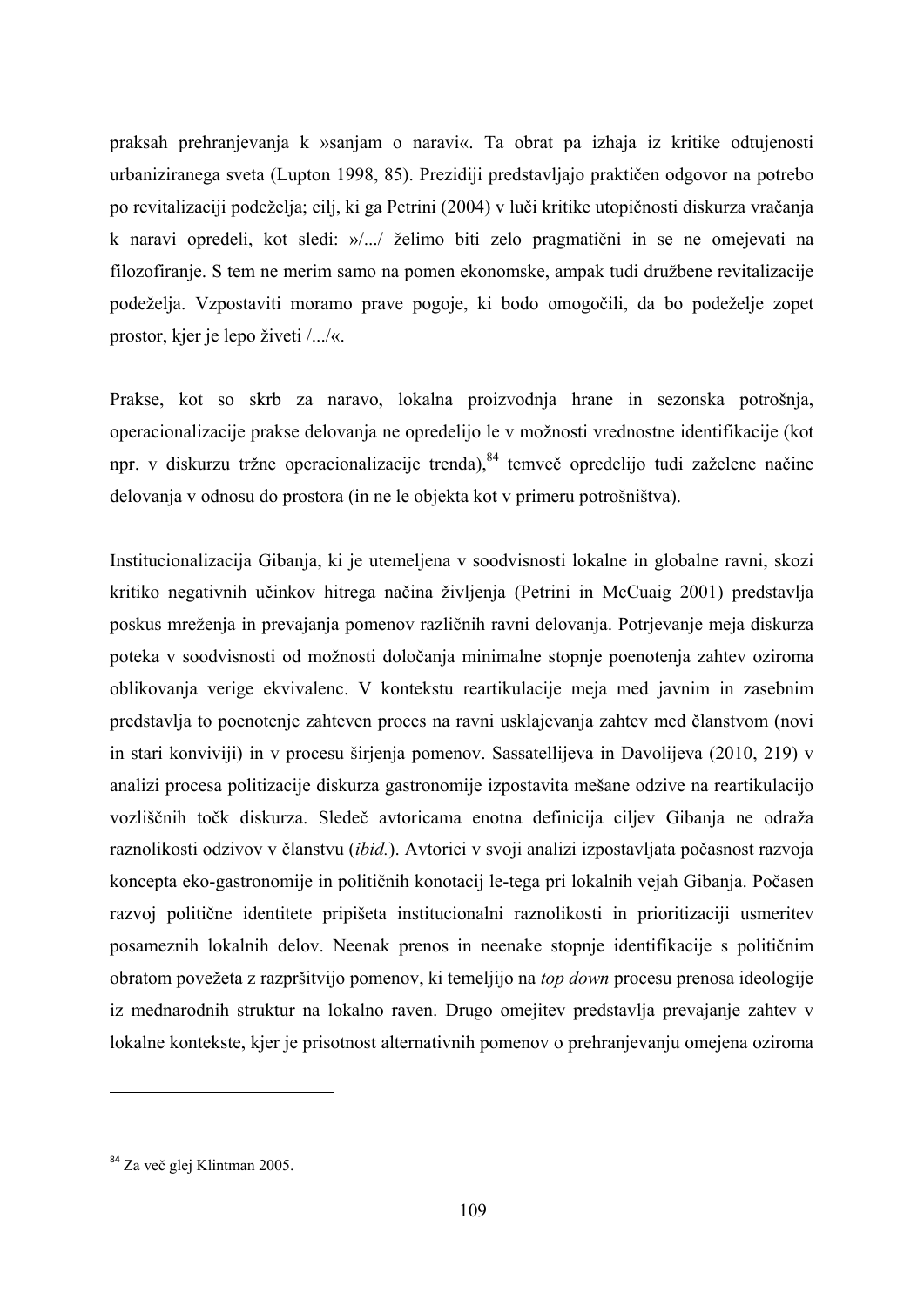neobstoječa.85 V teh pogojih je oblikovanje novih zavezništev med zahtevami, in s tem možnost definicije meja, omejeno. Petrini (2006) kot določujoče za možnost oblikovanja zahtev diskurza opredeli odnos do hrane, tradicijo prehranjevanja in tradicijo konvivialnosti.

## *6.2.3 Politika (ne)zavezništva*

1

Rast in politizacija Gibanja sta v proces mreženja vnesli novo dinamiko identifikacije, ki pogojuje nove načine oblikovanja in nove vsebine vozlišč. Način oblikovanja pomenskih meja v odnosu do institucionalnega okvira in drugih akterjev v polju družbenega omogoča razumevanje načinov, na katere so zahteve prevedene v možnost oblikovanja koalicij, razumevanje načinov, na katere so zahteve prevedene v aktivno in univerzalno podporo ter delovanje in razumevanje tega, na kakšen način so te zahteve operacionalizirane (Howarth in Griggs 2008, 125–127). Povezovanje organizacij s podobnimi zahtevami v sferi družbenega Laclau (2008b) v teoriji populizma opredeli kot operacijo, ki omogoča prehod iz demokratičnih v popularne zahteve. Političnost novih zahtev v polju družbenega je, sledeč njegovi prizmi, nezadostno raziskovati v njihovi singularnosti, saj moramo za razumevanje vznika in možnosti oblikovanja meja novega diskurza zahteve opredeliti (tudi) v kontekstu oblikovanja koalicij in trenutku njihove artikulacije.

Poudarek na mreženju je v identiteti Gibanja opredeljen v relacijah družbene vpetosti praks prehranjevanja. Z drugimi besedami, »Gibanje Slow Food verjame, da je hrana povezana z veliko vidiki življenja, vključujoč kulturo, politiko, kmetijstvo in okolje. Zato s/m/o aktivni na raznolikih področjih – od izobraževanja do kmetijske politike« (Slow Food 2011h). Strategijo legitimiziranja širjenja članstva najdemo tudi v Deklaraciji iz Pueble (v nadaljevanju: Deklaracija), ki pomen političnih zavezništev opredeli, kot sledi: »/.../ v sodelovanju z okoljevarstveniki, raziskovalci, kuharji, politiki, proizvajalci in komer koli drugim, ki se nam želi pridružiti, bo (Slow Food) nadaljeval s spodbujanjem idej in dejanj, usmerjenih v promocijo trajnosti, lepote, sproščenosti in sreče /.../«.

<sup>&</sup>lt;sup>85</sup> Petrini (2006) tako razlaga relativno pozno odprtje angleške pisarne Slow Food. Vzrok za to identificira v odsotnosti pomenov dobre hrane in zavesti o užitku v kulturni tradiciji.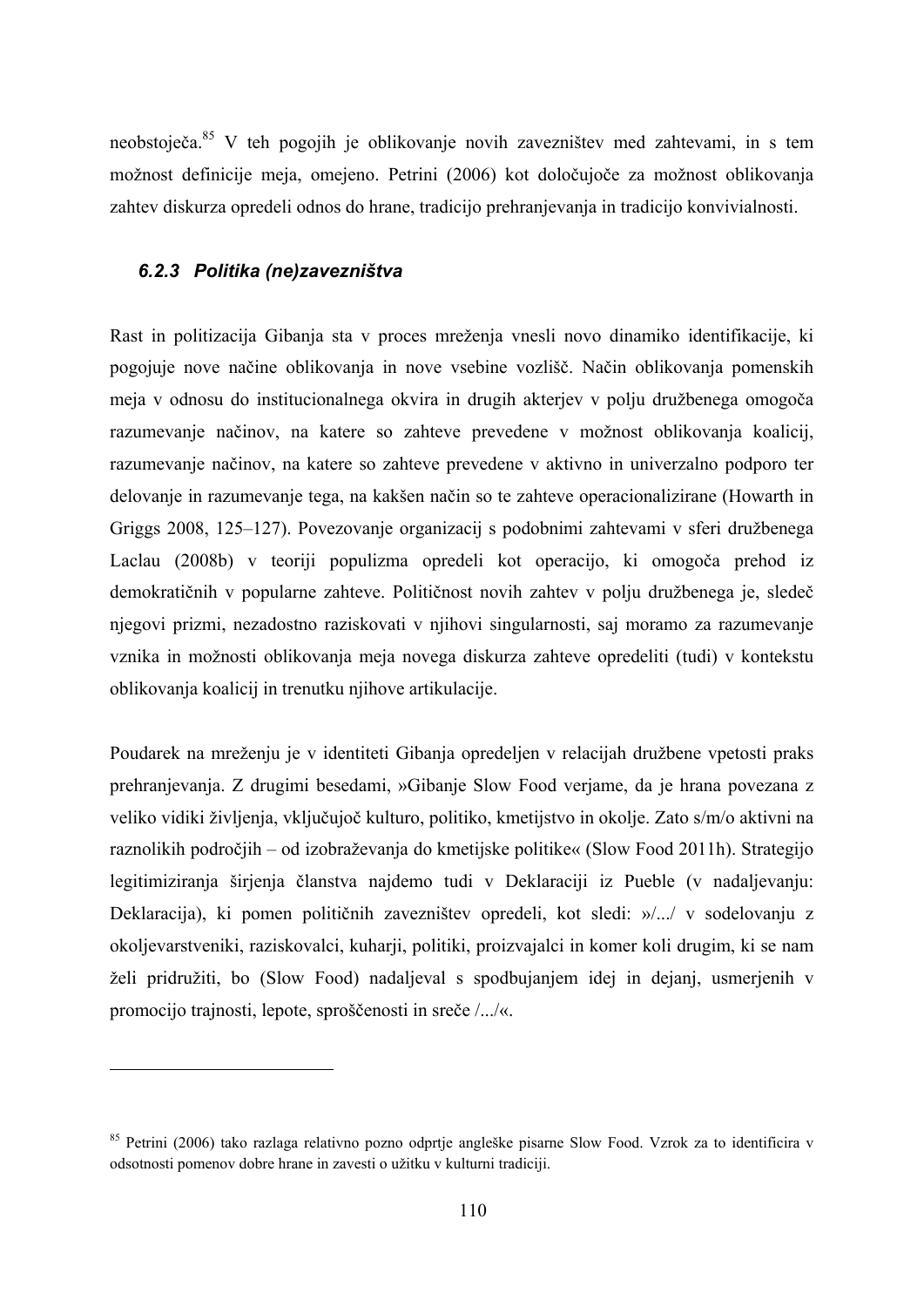Petrini (2010, 199–208) pomen mreženja v procesu oblikovanja in širjenja nove zavesti o hrani opredeli v konceptu mreže, katere obseg in intenziteta sta odvisna od njene odprtosti za oblikovanje novih zavezništev in njene zmožnosti za samoobnovo. Raznolikost mreže avtor (2010, 199) predstavi kot prednost, ki omogoča zastopanje raznolikih interesov in posledično zagotavljanje skupnega dobrega: »/r/azlike postanejo funkcionalne, sila ustvarjanja in širjenja, ki krepi skupno dobro (kar ne pomeni, da ima vsak isti cilj, ampak da vsi čutijo solidarnost z dejanji in interesi vseh) in ki omogoča preživetje sistema samega«. Nadalje avtor (2010, 200) podobno teoriji populizma (Laclau 2008b) oblikovanje novih zavezništev opredeli kot politični trenutek, ki omogoča oblikovanje nove zavesti: »/.../ cilj je zaščititi raznolikost in začeti oziroma določiti dialektično razmerje med vsebinami vozlišč (*nodes*). Na ta način se bo mreža, če je dobra, zmožna samoobnavljati, integrirati nove subjekte, nova vozlišča, ki bodo potrdila in širila pretok celote ter oblikovala nove in pomembne transformacije« (Petrini 2010, 200). Skupno vozlišče, ki omogoča oblikovanje minimalnega konsenza o identiteti Gibanja kot celote, je opredeljeno v cilju zagotovitve »dobre, čiste in pravične hrane« (Slow Food 2011h).

Rast in politizacija Gibanja sta v institucionalno dinamiko vnesli nov način oblikovanja zahtev in opredelitev meja diskurza. Širjenje obsega članstva (Slow Food 2011e) in krepitev institucionalnega okvira sta na globalni ravni okrepila moč in legitimnost zahtev, ki so utemeljene v pravici do kakovostne hrane. To je leta 2004 vodilo do prepoznanja Gibanja kot partnerske nevladne organizacije v sistemu Organizacije Združenih narodov za prehrano in kmetijstvo (FAO) (Slow Food 2011a). Regionalno (evropsko) kritično-politično identiteto je Gibanje v odnosu do institucionalnega okvira Evropske unije utemeljilo z zahtevo po reviziji sistema obvladovanja kakovosti proizvodnje hrane leta 1999 (*standard HACCP*), s kritiko prekinitve moratorija na gensko spremenjeno hrano in zahtevo po varstvu potrošnika pred tržno distribucijo gensko spremenjene hrane leta 2008 ter s sooblikovanjem alternativnega modela razvoja Skupne kmetijske politike, opredeljenega v programu »Evropska prehranska deklaracija« (*European Food Declaration*) 86 (Slow Food 2011f; European Food Declaration

<sup>86 »</sup>Evropska prehranska deklaracija« je skupno ime projekta 170 organizacij (24 držav, 3 mednarodne organizacije in 11 vseevropskih organizacij), namenjenega opredelitvi alternativnega modela skupne kmetijske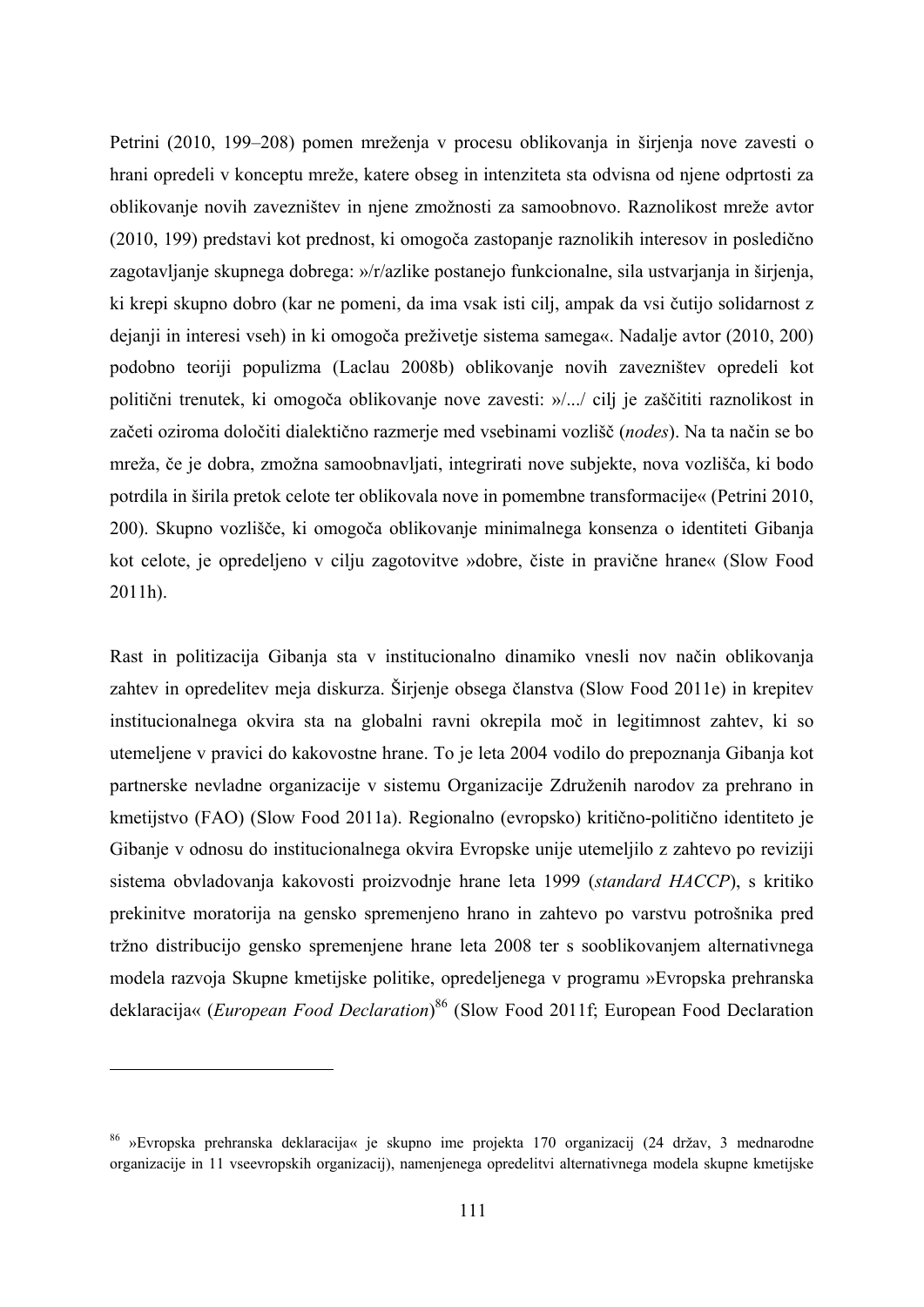2010). Kot nakazujejo primeri, je bila krepitev politične identitete Gibanja prisotna predvsem v tretjem obdobju, kar je mrežo kot celoto opredelilo kot globalnega političnega akterja.

Operacionalizacija in institucionalizacija na področju izobraževanja sta utemeljeni v organizacijski strukturi Gibanja na lokalni, regionalni in globalni ravni. Pomen izobraževanja, politizaciji strukture navkljub, ostaja tista dejavnost, ki omogoča prenos pomenov in vrednot v širše okolje: »/t/o se zdi najbolj naraven način obnavljanja odnosa z zemljo in s hrano – odnosa, ki je bil prekinjen grobo kot poškodovana popkovina« (Petrini 2004). Pomen oblikovanja mreže je na področju izobraževanja opredeljen v širših sklopih delovanja na lokalni ravni (institucionalizacija izobraževanja okusa v okviru obstoječega šolskega sistema, npr. s programom »vrt v vsako šolo«), na regionalni ravni (organizacija izobraževanj okusa in izobraževanj o pomenu prehranjevanja) in na globalni ravni (vzpostavitev in uradno prepoznanje mednarodne Univerze gastronomskih znanosti s strani Ministrstva za šolstvo Republike Italije ter širjenje mreže akademikov v okviru *Terra Madre*) (Slow Food 2011d; 2011e).87 Širjenje pomenov skozi razvejano mrežo institucij in posameznikov, predanim ciljem Gibanja, predstavlja socializacijsko komponento v spreminjanju odnosa do hrane (Petrini 2004). Potreba po širjenju znanja je opredeljena v »zanikanju in neposredovanju« znanja, kar bi sicer omogočilo delovanje posameznikov v skladu z načeli dostopa do »dobre, čiste in pravične« hrane. Vzporedno z institucionalizacijo znanja je posameznik subjektiviran v samoodgovornosti do lastnega izobraževanja, kjer je to znanje institucionalno nedostopno (Petrini 2010, 149–150).

Raznolikost pomenskih opredelitev in relativno odprtost strukture umeščamo v diskurz skupnosti naprednega liberalizma, v katerem Rose (2004, 192) možnost oblikovanja emancipatoričnega potenciala etiko-politike vidi v nedoločenosti etičnih vrednot in njihovi vsakokratni redefiniciji v kontekstu nasprotujočih si vizij in vrednostnih poudarkov. Odprtost pomenov označi kot ključno za ohranitev demokratičnosti skupnosti v odnosu do tehnologij

politike Evropske unije. Alternativni model kritiko usmerja v pretirano poudarjanje globalne konkurenčnosti in opuščanje načela trajnosti. Več na: http://www.europeanfooddeclaration.org/declaration/en. 87 V akademsko mrežo Terra Madre je trenutno vključenih 250 univerz in raziskovalnih centrov, ki vključujejo

<sup>450</sup> akademikov na globalni ravni (Slow Food 2011e).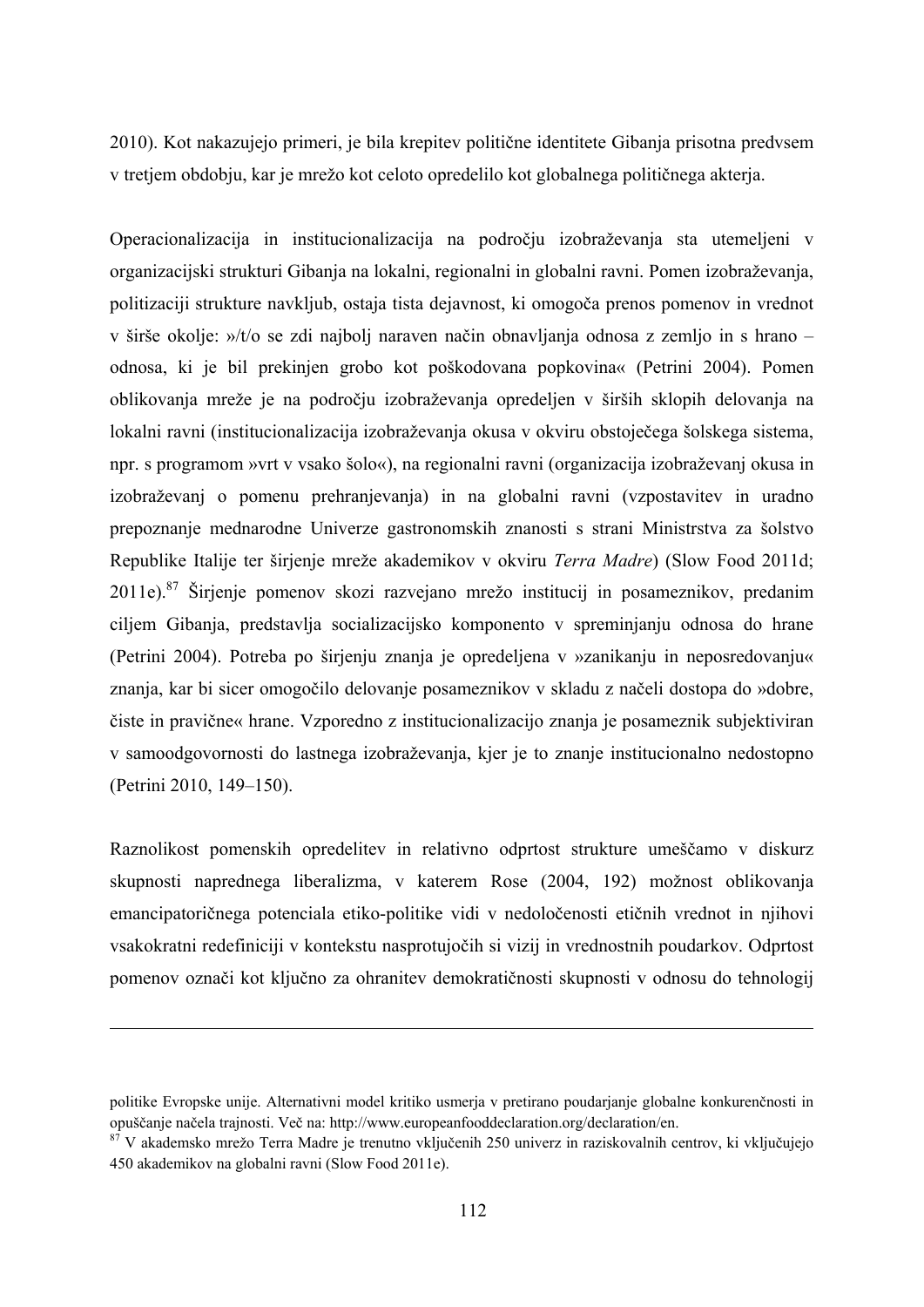vladanja, ki te pomene vedno znova zapirajo z namenom zamejitve in nevtralizacije. Oblikovanje meja kot osnovni pogoj diskurzivne celote (Laclau 2008b, 71), bomo v nadaljevanju utemeljili v odnosu do trga kot dejavnika, ki od leta 2004 naprej vedno bolj definira zunanje meja diskurza Gibanja.

## *6.2.4 Zunaj ali znotraj trga*

**.** 

Usmerjenost k individualnemu užitku in zaščiti lokalnih načinov proizvodnje hrane ob hkratni politizaciji (globalnih) strategij predpostavlja nelahek kompromis v konceptualizaciji vloge Gibanja kot kritičnega akterja globalizacije. Akterji, v odnosu do katerih avtorji (Pollan 2006; Petrini 2007; Andrews 2008; Sassatelli in Davolio 2010) opredelijo specifično identiteto Gibanja, so potrošniška in antiglobalistična gibanja. Razlika med Gibanjem in drugima dvema oblikama kritične organizacije posameznikov v odnosu do trga je prioritizacija strategij delovanja. Če so kritična potrošniška gibanja primarno usmerjena v poudarjanje praks potrošnikove izbire na trgu za spremembe delovanja trga (Micheletti 2003, 3; Boström *et al* 2005, 10), antiglobalistična pa svojo identiteto utemeljujejo v kritičnosti do institucij (predvsem) gospodarske globalizacije (Held in McGrew 2002, 3–5), potem diskurz Gibanja kot temelj delovanja vidi obujanje lokalnih praks proizvodnje hrane in znanja (Petrini 2004; Andrews 2008, 63; Petrini 2010; Sassatelli in Davolio 2010, 220). Drugo razliko Andrews (2008, 20) pripisuje nadideološkosti in poudarku na užitku, ki je v ostalih gibanjih sekundarnega pomena oziroma obravnavano kot »buržoazna kaprica«. 88

V obdobju prevlade odvisnosti posameznikov od trga za zagotovitev osnovnih dobrin, povečevanja vpliva globalizacije na medosebno dinamiko in povečevanja vloge individualnosti v oblikovanju identitetnih projektov posameznikov (Micheletti 2003, 74) predstavlja Gibanje specifično obliko delovanja v odnosu do trga. Le-ta je utemeljena v hibridizaciji diskurzov globalizacijskega skepticizma in kritične potrošnje, ki temelji na načelih lokalnosti, užitka in pravice dostopa do kakovostne hrane (glej tudi Sassatelli in

<sup>88</sup> Andrews (2008) ter Sassatelli in Davolio (2010) v analizi izpostavijo kritično usmerjenost Gibanja v odnosu do antiglobalističnih gibanj. Kritike izhajajo iz senzacionalistične strategije delovanja, zanemarjanja ruralnosti in (izključno) antikapitalistične ideološke usmerjenosti (Andrews 2008, 152; Sassatelli in Davolio 2010, 220).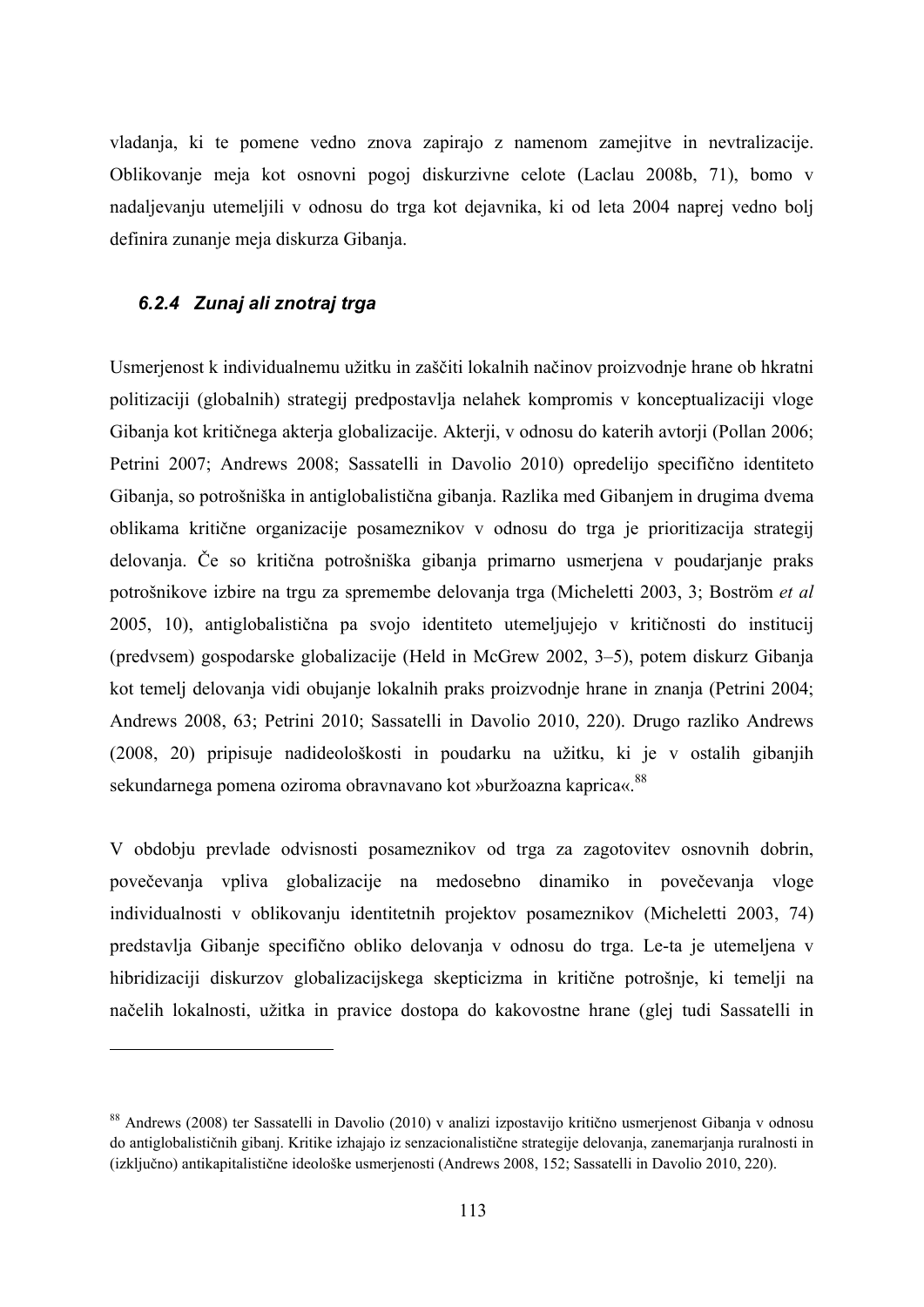Davolio 2010). Racionalizacija odnosa do trga je na deklarativni ravni prvič opredeljena v Deklaraciji, pozneje pa tudi v Manifestu o prihodnosti hrane (2004), Manifestu o prihodnosti semena (2006) in Manifestu o podnebnih spremembah in prihodnosti prehranske varnosti (2008).89 Deklaracija kritičen odnos do trga opredeli v implicitni kritiki kapitalistične globalizacije:

»/.../ vedno bolj smo zavezani varovanju, ohranitvi, opredelitvi in uporabi tradicionalnega znanja na področju kmetijstva, /.../ s posebno pozornostjo usmerjeno k skupnim aktivnostim z lokalnim prebivalstvom in k enakopravni zastopanosti spolov. /.../. Tok ne sme biti nikoli prekinjen zaradi ustvarjanja meja, lastništva in pravic ali zaradi izgube spomina in znanja, ki je omogočalo enakopraven in harmoničen odnos z naravo«.

Eksplicitna kritika industrializacije in globalizacije proizvodnje hrane je opredeljena v Manifestu o prihodnosti hrane, ki sodobna prehranska vprašanja poveže z »nemožnostjo industrijskega načina proizvodnje hrane«: »/.../ sistemi oddaljenega lastništva negativno vplivajo na javno zdravje, kakovost hrane in preskrbo, tradicionalne življenjske sloge /.../, avtohtone in lokalne kulture, medtem ko pospešujejo zadolženost med milijoni kmetov in njihovo ločevanje od zemlje /.../«. Izpostavljeno nihanje med stopnjami kritičnosti pogojuje ločeno analizo principov in predlaganih rešitev, ki jih umeščamo v razumevanju Gibanja kot akterja, ki je hkrati odvisen od minimalnega konsenza med raznolikimi člani verige ekvivalence, in akterja, ki mora svojo identiteto utemeljiti v odnosu do tega, kar ni oziroma v zunanjih mejah diskurza (Laclau in Mouffe 1987, 88; Laclau 2005, 4; 2008b, 68, 76–78).

Deklaracija opredeli vsebinski obrat razumevanja globalizacije, ki temelji na nujnosti spoštovanja lokalnih identitet in v novi vrednostni prizmi delovanja posameznikov: »/.../ globalizacija je lahko dobra beseda. Lahko in mora biti uporabljena za izboljšanje raznolikih perifernih skupnosti, /.../ katerih metode in prepričanja se ne omejujejo na pravila enega ekonomskega in kulturnega modela« in »/v/ključno s hrano morajo aktivni sestavni del družbe

<sup>&</sup>lt;sup>89</sup> V Deklaraciji in naštetih Manifestih najdemo načela Gibanja. Simbolna vloga Deklaracije je v reafirmaciji vrednot in poslanstva Gibanja ter legitimizaciji sprememb v strategijah delovanja, medtem ko so Manifesti osredotočeni na specifična področja, povezana s prehransko suverenostjo. Manifeste je zasnovala Komisija za prihodnost hrane, katere član je tudi Gibanje (Slow Food 2011d).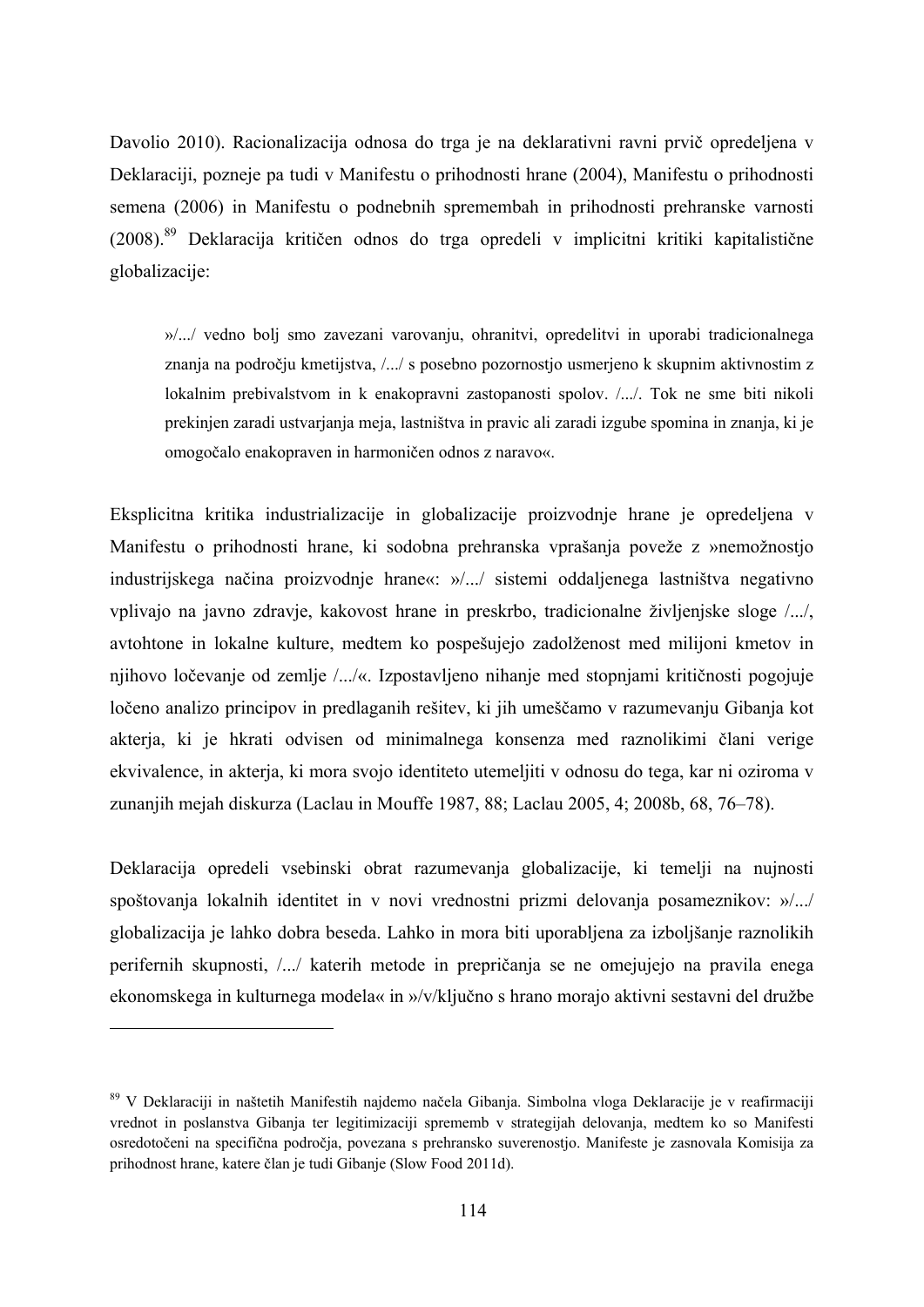in gospodarstva ponovno postati tudi glasba, ročne spretnosti, jeziki, navade, zgodbe in legende«. Ohranjanje raznolikosti skozi kulturno in naravno dediščino redefinira prevladujoči model razvoja s tem, ko prakse teh dveh področij identificira kot sestavni del razumevanja nadaljnjega razvoja. Krepitev lokalizacije učinkov, tudi skozi redefinicijo tržnih mehanizmov, predstavlja v diskurzu del strategije krepitve lokalnih struktur: »/p/odobno morajo tržnice pospešeno delovati kot ekonomsko orodje za kakovostne produkte malih proizvajalcev«. Princip pravične globalizacije (*virtous globalization*) Petrini (2010, 135) v odnosu do prehranskih praks utemelji tako: »/n/aša definicija pravične (hrane) je tesno povezana s principi trajnostnega družbenega in gospodarskega razvoja, ki sta odvisna od trajnostnega ekološkega razvoja v najširšem pomenu /.../. /U/stvariti moramo sistem, ki bo te ljudi (ki delajo z zemljo in hrano) spoštoval /.../«.

Manifest o prihodnosti hrane odnos do trga radikalizira z obratom prizme – cilji oziroma principi delovanja niso usmerjeni v opredelitev praks, ki šele prihajajo, ampak v kritiko obstoječih praks, ki so izvir današnjih neenakosti. Izhajajoč iz kritike industrijske verige prehranjevanja opredeli principe delovanja v odnosu do korporacij, v odnosu do mednarodnih trgovinskih in finančnih institucij, v odnosu do okolja in v odnosu do tržnih mehanizmov dostopnosti (slabe) hrane. Diskurzivni prelom in prelom v prioritizaciji strategij, ki reartikulira razmerje med ciljem »dobre, čiste, pravične hrane« in zunanjo grožnjo, se približata diskurzu antiglobalističnih gibanj, ki krivdo za globalne družbene delitve utemeljujejo v procesih in institucijah kapitalistične globalizacije (Held in McGrew 2002, 58).90 Prepoznavanje zunanje grožnje v »prevladujočem modelu kmetijstva in proizvodnje hrane« (Shiva 2005, 163) omogoča povezovanje vedno več (raznolikih) zahtev in članstva v odnosu do tega ter nakazuje agonistični trenutek Gibanja, ki se oddaljuje od Petrinijeve (2004) vsevključujoče retorike in pragmatičnega delovanja: »Nočem govoriti o Gibanju kot o nečem, kar stoji v opoziciji do drugih. Mirno hodimo po svoji poti, prepričani, da se prizadevanja za boljši svet začnejo v načinih proizvodnje in potrošnje hrane«.

<sup>90</sup> V tem pogledu se ne strinjamo z opredelitvijo Gibanja Sassatellijeve in Davolijeve (2010, 220) in Andrewsa (2008, 64), ki identiteto le-tega utemeljujejo v razlikovanju s principi delovanja antiglobalističnih gibanj. Kot izkazuje Manifest o prihodnosti hrane, so pomeni delovanja opredeljeni tudi v »utopistični« retoriki in strategijah antiglobalizacijskih gibanj.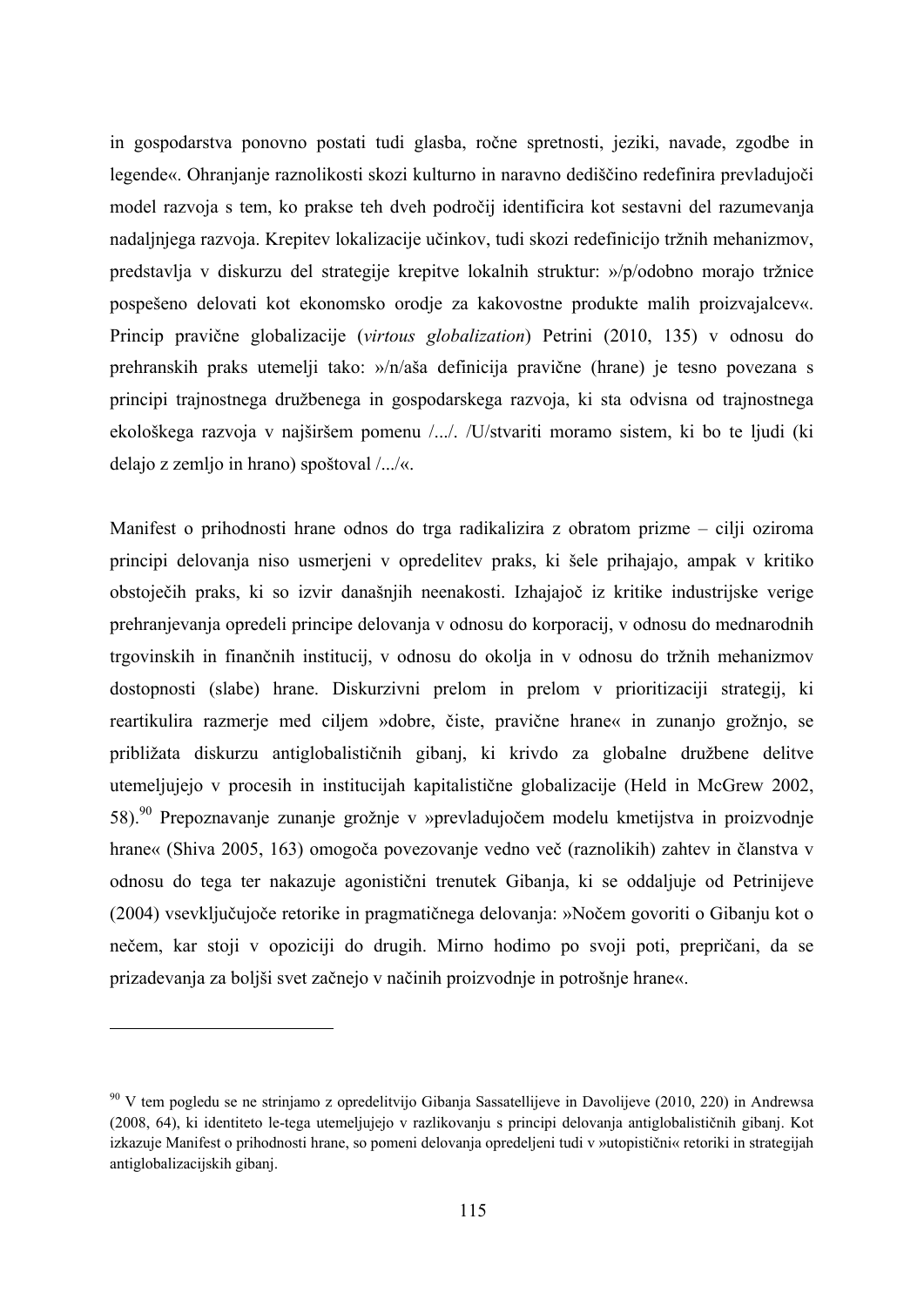Skladno z razlikujočimi se opredelitvami problema in cilji delovanja diskurza na različne načine prioritizirata prakse delovanja. Racionalizacija praks delovanja v odnosu do trga je razpeta med kritičnim skupinskim *etosom* mednarodnih trgovinskih in finančnih institucij (Svetovna trgovinska organizacija, Svetovna banka in Mednarodni denarni sklad)<sup>91</sup> in produktivnim individualnim *etosom* vsakodnevnih praks. Manifest o prihodnosti hrane praktične rešitve negativnih učinkov industrijske verige prehranjevanja strne v sedem točk, katerih skupni imenovalec predstavlja sprememba pravil mednarodne trgovine na področju hrane.<sup>92</sup> Kampanje Gibanja, kot so aktivno sodelovanje v Komisiji za prihodnost hrane, sodelovanje v skupini za oblikovanje smernic na področju zemljiške politike in aktivno nasprotovanje nenadzorovanemu vdoru gensko spremenjenih organizmov na prehranski trg (Slow Food 2011d), predstavljajo antagonistični trenutek v procesu konstrukcije odnosa Gibanja do trga. Shivin (2005, 161) opis srečanja *Terra Madre* opredeli hibridno naravo diskurza Gibanja: »/a/ntiglobalizacijska gibanja se osredotočajo na nepravičnost svetovnih trgovinskih pravil, ki silijo kmete v dolgove in samomor. Na dogodku Terra Madre so se mali proizvajalci zbrali ne samo z namenom preklinjanja prekletstva globalizacije, ampak z namenom ohranjanja utrinka upanja, ki ga predstavlja decentralizirana in raznolika proizvodnja«.

Vloga posameznika je v diskurzu Gibanja utemeljena z odgovorno izbiro kot komunikacijskim orodjem v odnosu do trga: »/n/aše odločitve o tem, kaj kupiti in trošiti v svetu, kjer je vse usmerjeno k dobičku, je prvo pomembno politično dejanje, ki ga lahko naredimo v naših življenjih« (Petrini 2010, 87). Subjektivacija posameznika kot odgovornega akterja med trgom in politično sfero predstavlja izraz političnega potrošništva, kjer trg postane primarna arena političnega. Praksa potrošnje na ta način povezuje zasebno in javno, kjer je nemogoče razlikovati med trenutki, ki utemeljujejo »/.../ politično, skupnostno in zasebno

 $91$  Za več glej Shiva 2005.

<sup>&</sup>lt;sup>92</sup> Sedem principov Komisije o prihodnosti hrane za zagotavljanje prehranske suverenosti: i) uveljavitev carin in uvoznih kvot, ki spoštujejo načelo subsidiarnosti; ii) ukinitev sodobnega sistema intelektualne lastnine in patentnih pravic; iii) lokalizacija prehrambenih regulacij in standardov; iv) oblikovanje odborov za upravljanje z zalogo in prodajo hrane, v katerih bodo sodelovali kmetje; v) ukinitev neposrednih izvoznih subvencij in plačil, namenjenih korporacijam; vi) prepoznanje in ukinitev negativnih učinkov pravil Svetovne trgovinske organizacije v dostopu do trga ter viii) promocija redistributivne zemljiške reforme.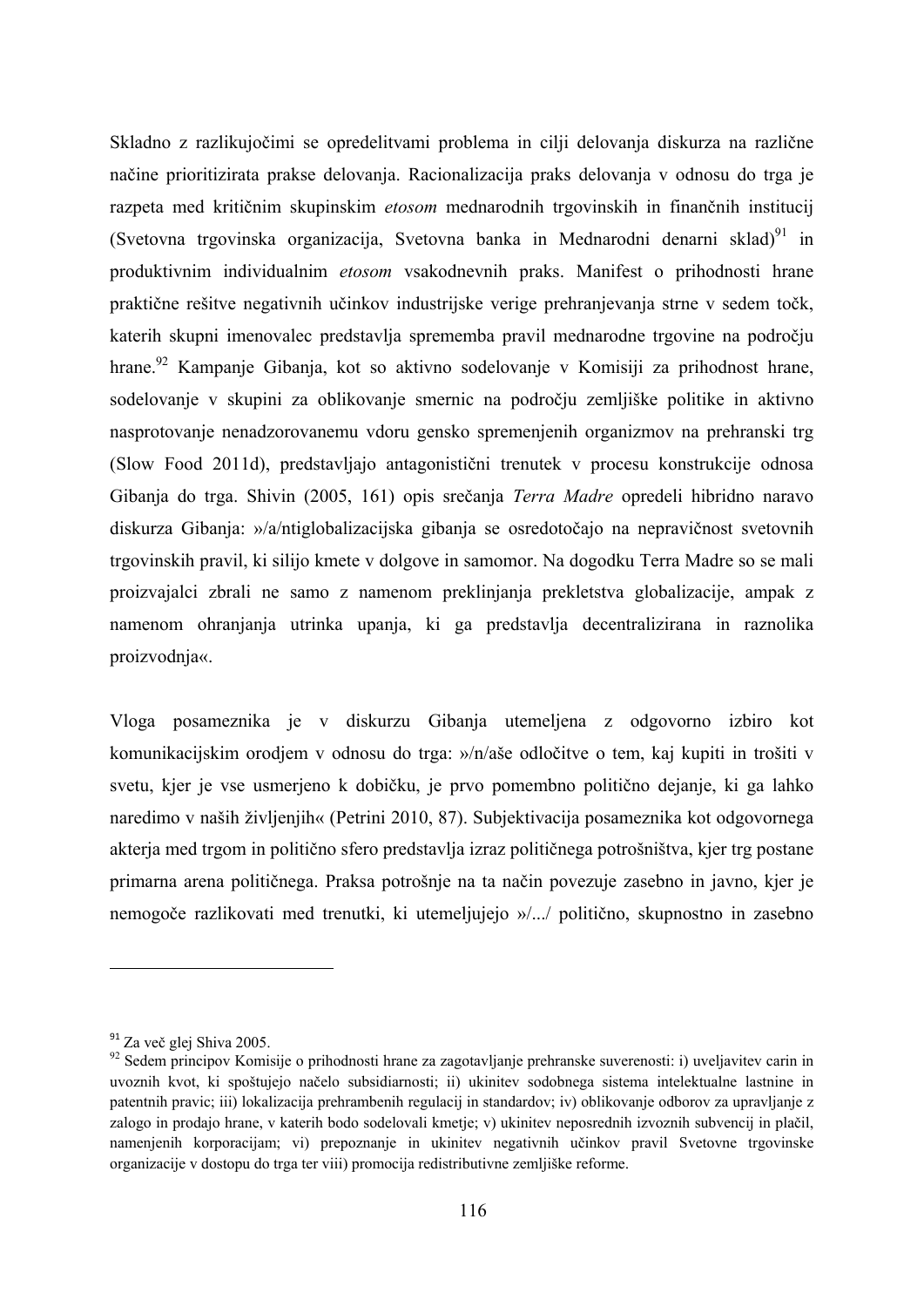življenje« (Micheletti 2003, 2). Z izbiro in izobraževanjem okusa Gibanje podobno kot druga kritična gibanja izpostavlja potrebo po redefiniranju zasebnih izbir skozi prizmo okoljske osveščenosti in pravične trgovine (Petrini 2007, 11–15), oziroma kot navaja Shiva (2005, 162) v opisu prvega srečanja *Terra Madre*:

»/s/kozi dejanje prehranjevanja že sodelujemo v proizvodnji. Če se prehranjujemo z organskimi proizvodi, zavračamo zastrupljeno hrano in podpiramo organskega kmeta. Če zavrnemo GSO, glasujemo za pravice majhnih kmetov ter za pravico ljudi do obveščenosti in zdravja. Če jemo lokalno, smo vzeli moč in dobiček globalnemu kmetijskemu gospodarstvu in opolnomočili naše lokalne prehrambene skupnosti«.

Redefinicija treh označevalcev demokratičnega življenja – glasovanja, varstva pravic in moči – določa prenos konceptov javnega delovanja v okvirih institucij liberalne države na področje zasebnega. Politične odločitve so na ta način prevedene v etično odločanje posameznika, kar Rose (2004, 191–193) utemelji v nasprotovanju diskurzu univerzalistične morale in pozitivno ovrednoti v odnosu do svobodnega delovanja posameznikov. Zaradi širitve polja političnega ter možnosti vstopa novih akterjev in pomenov v proces reševanja identificiranih problemskih polj politično potrošništvo (Micheletti 2003, 14) zrcali obljubo posameznikove svobode v diskurzu naprednega liberalizma.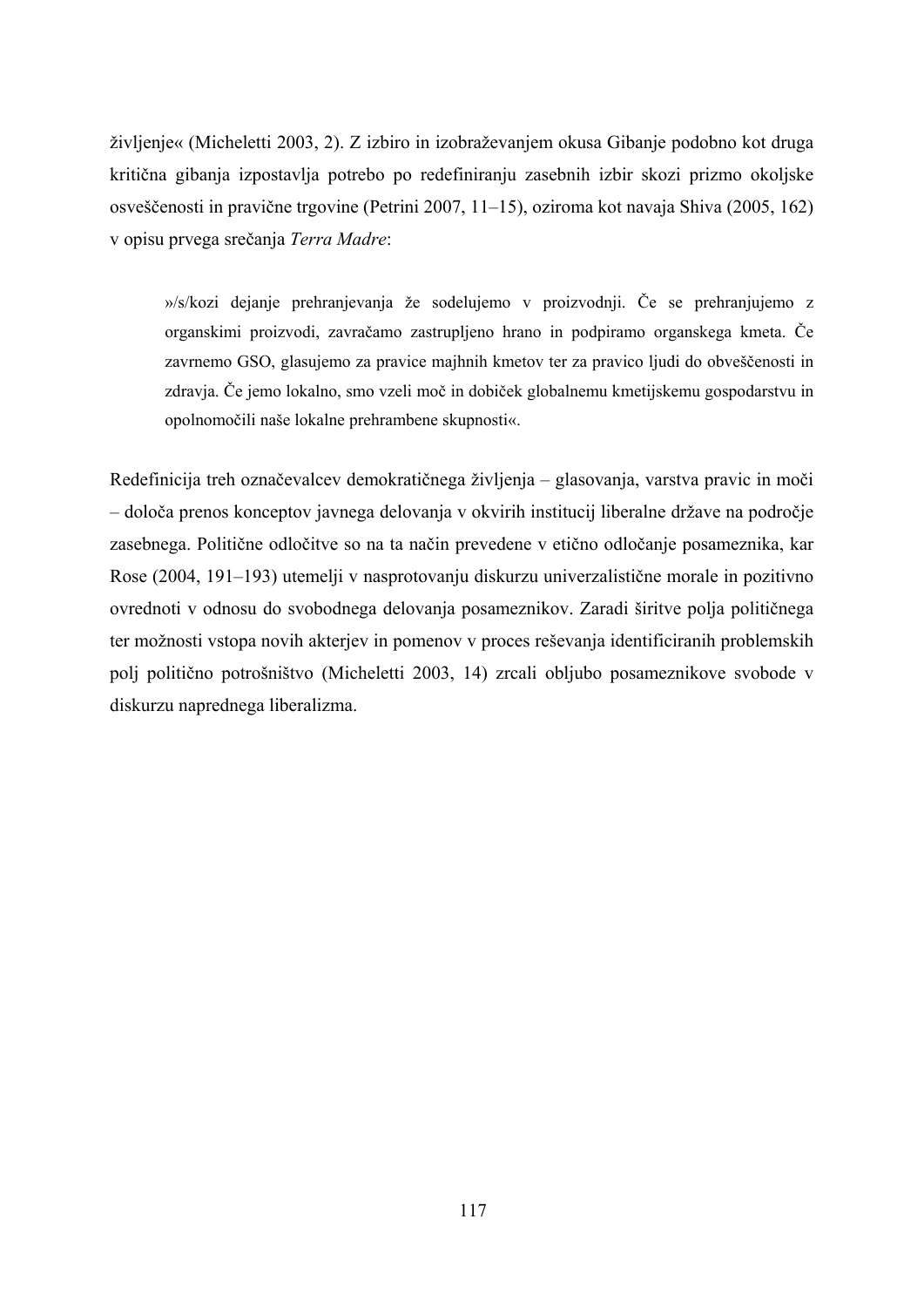## **7 ZAKLJUČEK**

Naloga je bila zasnovana s ciljem problematizacije dveh izhodiščnih pozicij. Prvič, da mora biti raziskovanje novih oblik politične identifikacije tesno povezano z raziskovanjem praks v zasebnosti, kar nakazuje porast etičnih diskurzov, vezanih na varstvo partikularnih družbenih interesov. In drugič, da sodobni pogoji proizvodnje in distribucije hrane zahtevajo kritično raziskovanje načinov, na katere kot posamezniki skozi prehranske prakse vstopamo v odnos do hrane. Bolj kot analiza objektivnih učinkov in vzrokov teh novih problemskih področij me je v raziskovanju zanimalo, kako kot posamezniki sprejemamo nove pogoje delovanja v odnosu do hrane, kako so torej v tem specifičnem zgodovinskem trenutku prehranske prakse povezane z individualno odgovornostjo in na podlagi katerih pomenov oblikujemo odnos do teh praks v spremenjenih pogojih proizvodnje in distribucije hrane.

Izbor poststrukturalistične diskurzivne prizme kot okvira raziskovanja sodobnih prehranskih praks je vezan na razlagalno moč tega pristopa, ki temelji na zavračanju objektivne pogojenosti pomenov in svojo pozicijo do proučevanja delovanja oblasti gradi na analizi vsakokratnega relacijskega polja pomenov. Raziskovanje novih načinov identifikacije s prehranskimi praksami smo povezali s širšimi relacijami subjektivacije posameznikov v relacijah naprednega liberalizma, ki v procesu utrjevanja pomena o delovanju oblasti išče ravnotežje med osebno svobodo posameznikov in učinkovitim delovanjem družbe kot celote. Teoretska razširitev polja političnega in zavračanje objektivnosti pomenov o sodobnih prehranskih režimih torej predstavljata temeljni razlog za poskus aplikacije prizme poststrukturalističnega razumevanja diskurza na zgoraj omenjeni problemski področji. Pri tem sta nam kot vodilo raziskovanja služila foucaultski poudarek na raziskovanju diskurzov v njihovi vsakokratni pojavnosti (Foucault 2009; Rose 2004) in poudarek teorije diskurza na vsakokratnemu zaprtju pomena določenega polja kot političnega trenutka (Laclau in Mouffe 1987).

Vzpon novih oblik delovanja posameznikov v javnem prostoru, ki se danes veže zlasti na uresničevanje in varstvo partikularnih zahtev, opredeljenih v diskurzih okoljske osveščenosti, identitetnih politik in kritike potrošniških praks, smo v nalogi predstavili kot nov izraz odgovornosti v pogojih naprednega liberalizma. Spremenjen odnos do praks prehranjevanja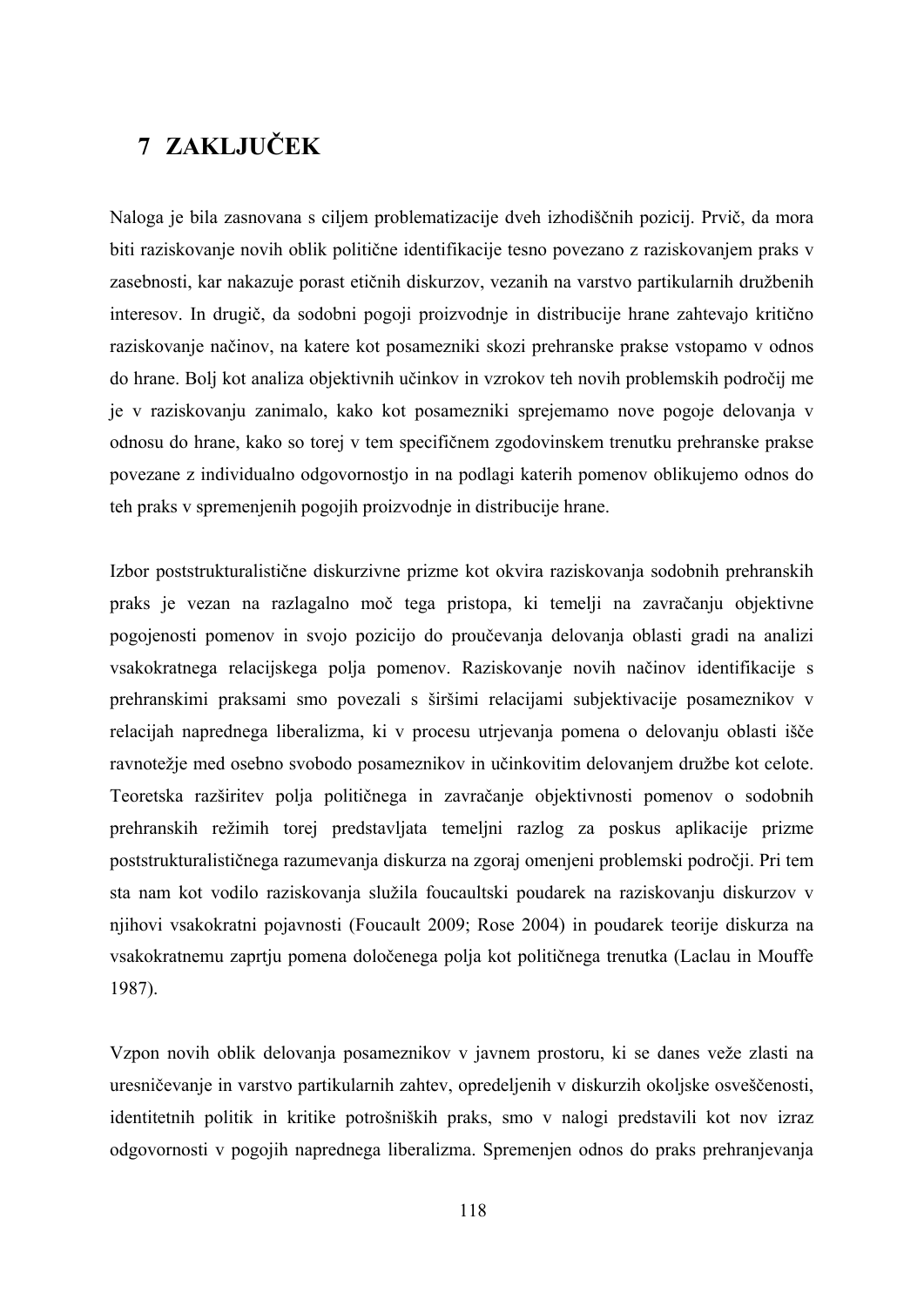kot izraza nove političnosti smo utemeljili v dveh točkah. Prvič, prakse prehranjevanja so politične, ker izražajo novo obliko identifikacije v odgovornosti do telesa, ki temelji na umiku principa delovanja družbenega. Drugič, subjektivacija v odgovornosti je politična, ker predvideva novo delovanje subjekta, ki je v svojem delovanju v zasebnosti naslovljen kot etični subjekt in mora na podlagi lastnih izbir delovati skladno s parametri širših družbenih pomenov odgovornosti. Redefinicija individualne odgovornosti je povezana z novim delovanjem oblasti, ki išče ravnovesje med zaščito posameznikov pred negativnimi učinki trga na eni strani in sočasnim omogočanjem delovanja tržne logike na drugi.

Analiza povezanosti diskurza neoliberalne logike in procesov subjektivacije posameznikov v novih oblikah odgovornosti je nakazala, da teh dveh procesov danes ne moremo ločevati. Prenos vsebinskih poudarkov modernizacije, fleksibilnosti in odgovornosti, ki so inherentni diskurzu neoliberalne tržne logike, na delovanje družbenega moramo danes razumeti v širših relacijah subjektivacije posameznikov, tj. ne le v odnosu do trga, ampak tudi v odnosu do novih virov politične subjektivacije.

Tri značilnosti naprednega liberalizma, v odnosu do katerih razumemo tudi novo opredelitev političnosti prehranskih praks, podpirajo to trditev. Prva je nedokončani proces prepogajanja meja med prostori javnega in zasebnega, ki legitimizira delovanje liberalnodemokratične ureditve. Povečevanje pomena odločitev v zasebnosti nakazuje spremenjen odnos med osebno svobodo, utemeljeno v prostorih zasebnega, in zaščito skupnega dobrega, utemeljenega v prostoru javnega. Porast etičnih potrošniških praks, ki danes postajajo pomemben dejavnik subjektivacije posameznikov, najbolj jasno predstavljajo izraz tega procesa. Posamezniki kot potrošniki v sočasnih relacijah osebne svobode in državljanske odgovornosti delujemo kot akterji, ki na podlagi potrošniških odločitev sodelujemo v racionalizaciji skupnega dobrega. Na področju prehranjevanja smo ta proces povezali z racionalizacijo institucionalnega diskurza, ki v soodvisnosti od zdravstvenega diskurza teži k redefiniciji družbene odgovornosti v odgovornost posameznika za sprejemanje osveščenih odločitev. Uresničevanje ciljev alternativnega diskurza v tem pogledu predpostavlja podobno logiko, saj je pot do sprememb praks industrijskega načina prehranjevanja v prvi vrsti vezana na delovanje posameznikov v odnosu do individualnih prehranskih praks.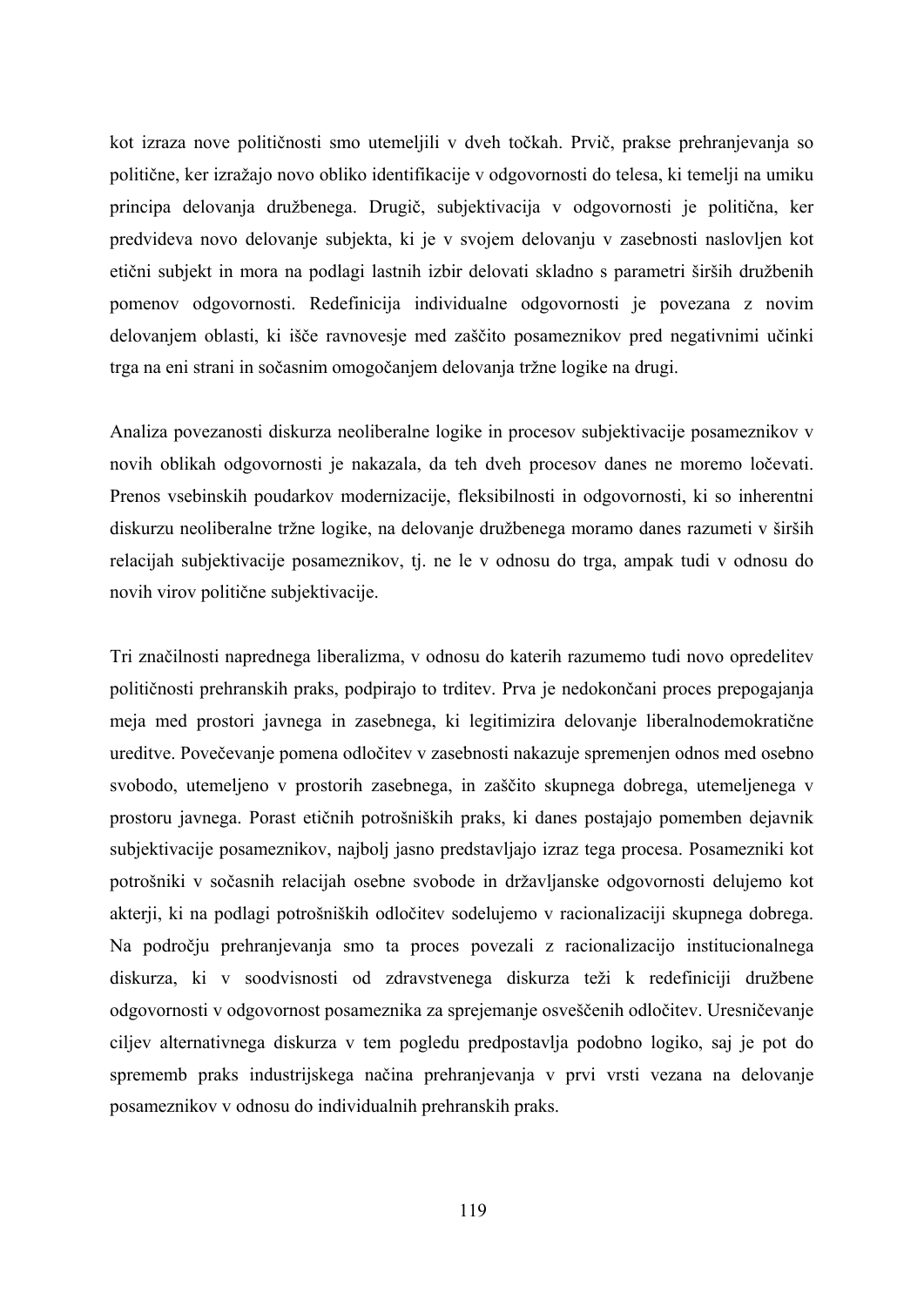Druga in tretja značilnost naprednega liberalizma, ki pogojujeta novo političnost prehranskih praks, sta razsrediščenje odgovornosti države in pomen novih virov skupnostne identifikacije. Razsrediščenje odnosov oblasti, inherentno režimu upravljanja kot novega načina delovanja države, redefinira meje odgovornosti in širi vire vednosti ter s tem mrežo možnih virov subjektivacije posameznikov. Prenos odgovornosti na ta način zmanjšuje možnost identifikacije enotne meje delovanja oblasti in narekuje razumevanje oblasti kot hegemonske, ki je za legitimizacijo svojega delovanja odvisna od več vozliščnih točk, ki skupaj tvorijo pomene polja družbenega. Na področju prehranjevanja smo delovanje institucionalnega diskurza ilustrirali z razširitvijo meja odgovornosti za prevajanje pomena zdravja, ki v tej operacionalizaciji delovanja države ni odvisen le od institucionalne (zdravstvene) vednosti. Pomen o praksah prehranjevanja je namreč razdrobljen v mreži deležnikov, ki soustvarjajo racionalizacijo prehranskega diskurza. Razdrobljenost virov identifikacije je povezana z novo osnovno enoto družbenega, ki je definirana v okvirih skupnosti in predstavlja temelj skupinske identifikacije v relacijah naprednega liberalizma. Skupnost kot referenčna točka identifikacije predstavlja odsev pluralizacije pomenov in nove definicije posameznikove odgovornosti v javnem prostoru, ki ni več vezana (le) na definicijo državljanstva.

Institucionalni in alternativni diskurz prehranskih praks v spremenjenih pogojih proizvodnje in distribucije hrane predstavljata dva različna odgovora na dislokacijske učinke diskurza tveganja, ki so notranji režimu sodobnih prehranskih praks. Upad zaupanja v znanost, povečana stopnja kritičnosti do industrijske proizvodnje hrane in zmanjševanje stopnje zaupanja v državo so točke identifikacije sodobnih jedcev, ki zmanjšujejo legitimnost institucionalnih in tržnih relacij zaupanja, hkrati pa so tudi pokazatelj uspešnosti alternativnih diskurzov o prehranjevanju. V relacijah diskurza individualne svobode presečišče med etikopolitiko in bio-oblastjo na področju prehranskih praks predstavlja kompromis med delovanjem oblasti v odnosu do zagotavljanja zdravja populacije ob istočasni zaščiti suverenosti posameznika pri sprejemanju lastnih odločitev.

Na podlagi analize »Nacionalnega programa prehranske politike za obdobje 2005–2010« smo identificirali štiri točke, ki predstavljajo to kompromisno rešitev. Te so: i) operacionalizacija odgovornosti države v razširjeni institucionalni mreži odgovornosti, ki omogoča fleksibilizacijo meja poseganja v telesa posameznikov; ii) racionalizacija opolnomočenega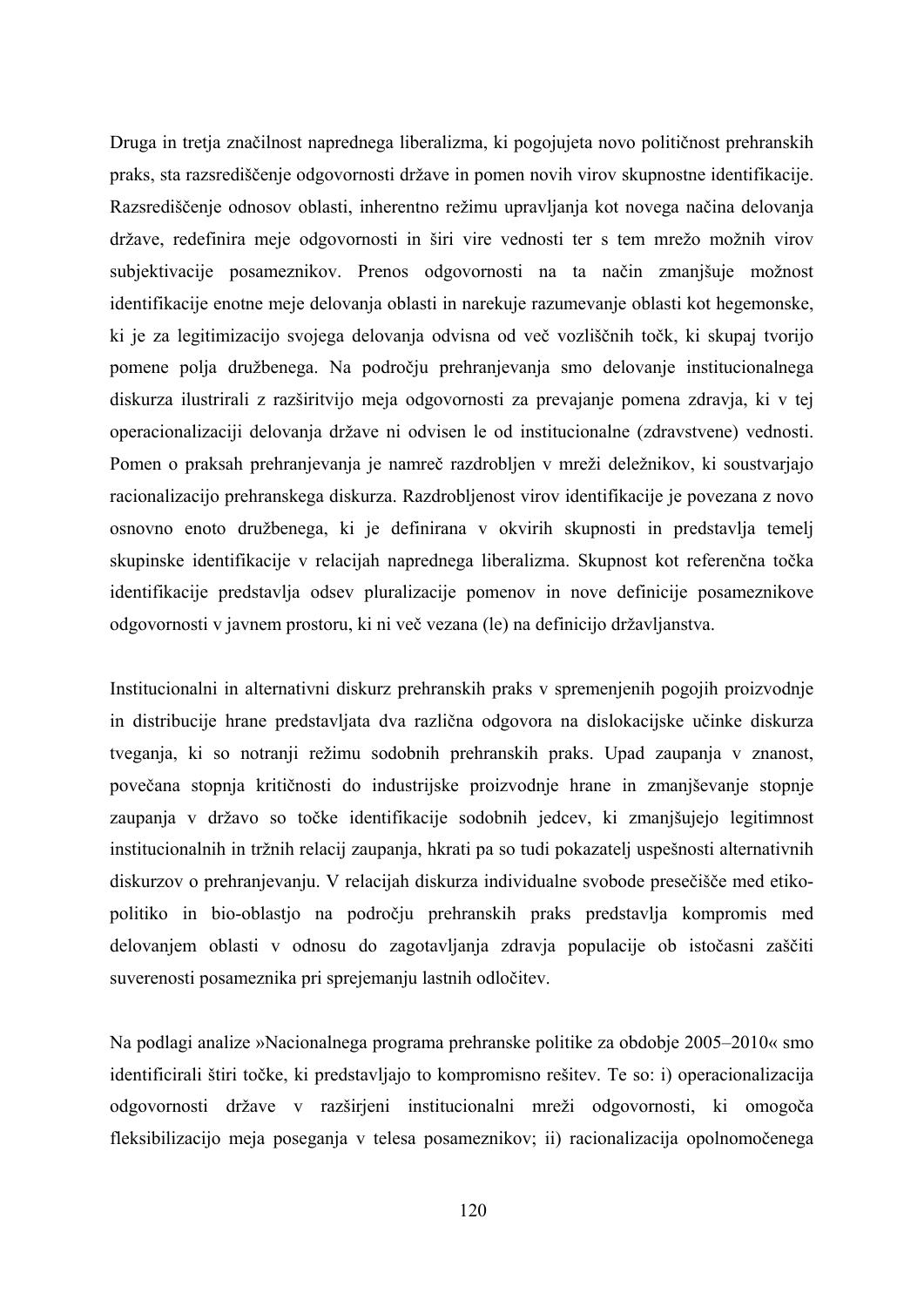subjekta, ki naj v odnosu do svojega telesa deluje kot subjekt lastne svobode in podjetnik lastne usode; iii) utemeljitev nove vloge ekspertize, ki na podlagi obljube nevtralnosti redefinira prehranske parametre populacije in določa jezik potencialnih tveganj; in iv) proces psihologizacije odgovornosti, ki posameznika opredeljuje v njegovi zmožnosti pripadati racionalni skupnosti. Institucionalni diskurz primarno razumemo kot poskus definicije odgovornosti posameznika v odnosu do lastnega zdravja, ki skozi sprejemanje racionalnih odločitev o prehranjevanju sodeluje pri soustvarjanju skupnega dobrega, to pa je v Programu opredeljeno v ekonomističnem diskurzu.

Alternativni diskurz, ki smo ga analizirali na primeru gibanja Slow Food, je poskus orisa nove svobode in odgovornosti v parametrih civilne družbe. Diskurz Gibanja kot vir subjektivacije posameznikov, ki ni utemeljen v institucionalno posredovanih pomenih, svojo pomensko vezanost na relacije naprednega liberalizma izkazuje v treh točkah: i) delovanje v okvirih skupnosti, ki so primarno še vedno določene z lokalnim kontekstom vrednot; ii) poudarjanje delovanja avtonomnega subjekta kot akterja, ki na podlagi racionalnih odločitev v zasebnosti določujoče prispeva k družbenim spremembam; in iii) poudarjanje užitka kot političnega, kar predstavlja poskus prevajanja vrednot, primarno vezanih na prostore zasebnosti, v prostore javnega. Sinteza teh treh značilnosti alternativnega diskurza je pokazatelj novega načina definiranja odgovornosti v parametrih civilne družbe in predstavlja izraz delovanja oblasti skozi etiko-politiko.

Oblikovanje pomenskih meja predstavlja v izbranih diskurzivnih pristopih točko objektivizacije pomenov. Relacije posameznega diskurza so namreč smiselne le, če diskurz uspe v reprezentaciji svojih zunanjih meja. Da bi bila torej kritika novih načinov proizvodnje smiselna, se mora definirati v odnosu do tega, kar kritizira. In nadalje, če želi specifična reprezentacija zdravega državljana uspeti v relacijah nutricionistike, mora opredeliti to, kar zdravje negira. Institucionalni in alternativni diskurz smo v analizi primerov izpostavili kot dva odgovora na dislokacijske učinke novih načinov proizvodnje in distribucije hrane. Prvi definira pomen zdravja, ki ga ogrožajo t. i. civilizacijske bolezni, v sklopu katerih predstavlja nezdrava prehrana pomemben dejavnik tveganja. Drugi svojo pozicijo legitimizira na podlagi oblikovanja alternativnih pomenov o zaščiti tradicionalnih prehranskih praks in kritiki hitrega načina življenja. Oba diskurza temeljita na konceptu kakovostne hrane, vendar iz dveh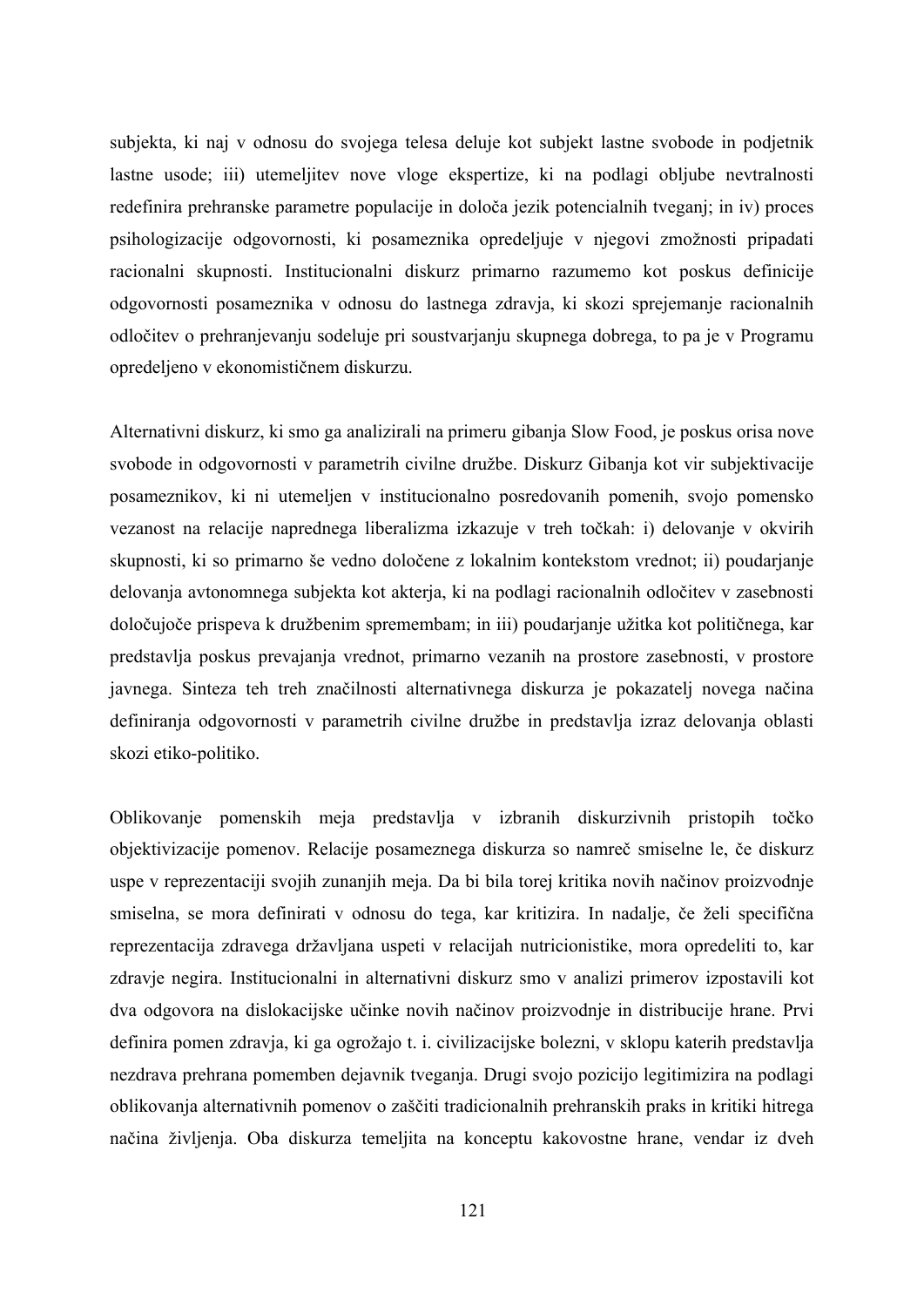razlikujočih se izhodiščnih pozicij. Prvi pomen zdrave hrane poveže z nutricionističnim (medicinskim) diskurzom, drugi pa pomen kakovostne hrane razume kot univerzalno človekovo pravico do užitka.

Koncept kakovostne hrane, ki je med tema dvema diskurzoma predmet pogajanja o pomenu, torej lahko razumemo kot plavajoči označevalec, ki ga oba diskurza želita opredeliti v reprezentaciji pomena lastne ekvivalenčne verige oziroma v reprezentaciji identitete členov, vključenih v posamezen diskurz. Pomen plavajočega označevalca kakovostne hrane alternativni diskurz definira v vozliščnih točkah užitka (kot antipola racionalizmu in učinkovitosti diskurza napredka), eko-gastronomije (ta razširi polje užitka v relacije odgovornosti posameznika do okolja) in antikapitalistične kritike (kot zaostritve kritične pozicije do industrijske verige prehranjevanja v zadnjem analiziranem obdobju Gibanja). Institucionalni diskurz pomen kakovostne hrane definira v relacijah, ki svojo legitimnost črpajo v znanosti o nutricionistiki in odgovornosti posameznika za uživanje tovrstne hrane. Za oblikovanje pomena kakovostne hrane v odnosu do zdravja so v tem diskurzu pomembne vozliščne točke samoodgovornosti (vsak posameznik je sam primarno odgovoren, da poskrbi za svoje zdravje), zdravja (definiranega v relacijah družbene produktivnosti) in svobode posameznika (definirane v parametrih tržne svobode).

Analizo diskurza Gibanja smo umestili v širšo razpravo o konceptu a(nta)gonistične demokracije, kot ga razvije Mouffova (2009; 2005). Delovanje Gibanja, ki identiteto zahtev svojega članstva definira v opredelitvi meja oziroma v kritiki institucionalnega in industrijskega diskurza prehranskih praks, razumemo kot možen izraz agonistične demokracije, ki pa ga moramo razumeti v njegovi vsakokratni pojavnosti. Analiza racionalizacije Gibanja v četrtem poglavju je prikazala spreminjajoče pomene, ki so v treh različnih obdobjih zaznamovali identiteto članstva. Prej omenjeni užitek, eko-gastronomija in antikapitalistična kritika predstavljajo proces definiranja meja članstva, ki svoje zahteve postopno radikalizira v odnosu do drugih akterjev (kritika mednarodnih trgovinskih in finančnih institucij, kritika izključno znanstveno definirane nutricionistike).

Vzporedno z oblikovanjem zunanje meje članstva pa moramo delovanje in moč zahtev v odnosu do drugih akterjev razumeti tudi v notranji dinamiki logike ekvivalenc, ki je vedno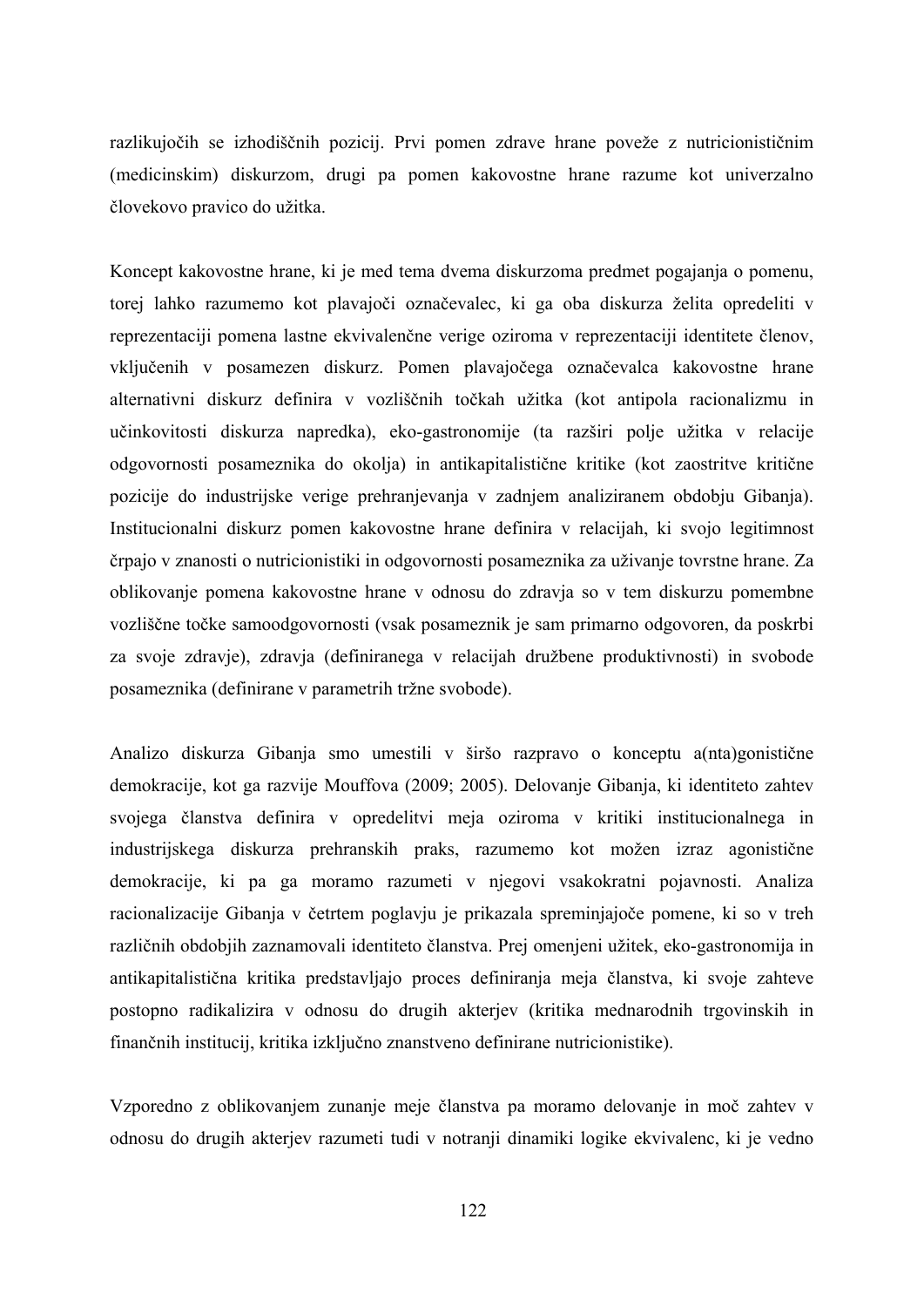razpeta med ustvarjanjem novih pomenov o lastnih mejah in ohranjanjem minimalne skupne reprezentacije vključenih zahtev. Širjenje članstva z vključevanjem vedno več zahtev v logiko delovanja ekvivalenc, sledeč Laclauu (2008b), predstavlja »mešan blagoslov« za dejansko moč zahtev, ki so razpete med potencialno močjo artikulacije skupne meje in močjo posamezne zahteve. Moč posamezne skupine zahtev je torej treba analizirati kontekstualno s posebnim poudarkom na artikulaciji minimalnega skupnega pomenskega imenovalca teh zahtev, s poudarkom na analizi raznolikosti zahtev, ki lahko vedno znova destabilizirajo pomen verige kot celote, in s poudarkom na raznolikosti pogojev, ki posamezne zahteve pomensko sodoločajo. Proučitev Gibanja je pokazala, da poglavitni identifikacijski dejavnik še vedno temelji na individualni odgovornosti posameznikov v odnosu do kakovostne hrane, ki se je razvil predvsem skozi proces izobraževanja okusa. Radikalizacija meja v odnosu do trga pa je še vedno prisotna zlasti v okviru mednarodnih aktivnosti Gibanja in je ni mogoče posploševati na lokalne kontekste, ki jih pomembno sodoloča kulturni okvir. Gibanja torej ne moremo definirati kot akterja radikalne demokracije, ki deluje antagonistično (tj. kot akterja, ki radikalno reevalvira pomene meja družbenega), temveč kot potencialnega akterja agonistične demokracije, ki poskuša skozi redefinicijo pomena pravice do kakovostne hrane reprezentirati novo zavest o odgovornosti posameznika v prehranski verigi.

Odgovornost posameznika, da v javnem prostoru deluje skladno z lastnimi etičnimi odločitvami, predstavlja poudarek svobode naprednega liberalizma. Sodobni pluralizem svoje meje torej gradi na prenosu individualne odgovornosti v okvire družbenega. Medtem ko ta svoboda vsekakor predstavlja nove možnosti delovanja, ki jih danes lahko mislimo mimo neposrednega sankcioniranja države, pa je pozornost treba usmeriti na racionalizacijo te svobode in posledično področij, ki jih opušča. Trenutke svobode sodobnega pluralizma, kot jih nanizajo avtorji teorije vladnosti, je namreč nevarno misliti izven konteksta prevoda vrednot tržne svobode v procese subjektivacije. Nevtralnost diskurza svobode namreč opušča strukturne determinante neenakosti, ki izvajanje te svobode sploh omogočajo.

Obuditev pomena družbenih antagonizmov kot notranjih možnosti oblikovanja pomenov, kar predstavlja pomemben del politične teorije diskurza Laclaua in Mouffove, destabilizira obljubo diskurza konsenzualnega družbenega pluralizma. Obujanje levičarske politične teorije, ki izhaja iz definicije meja kot konstitutivnih za oblikovanje pomenov o družbi,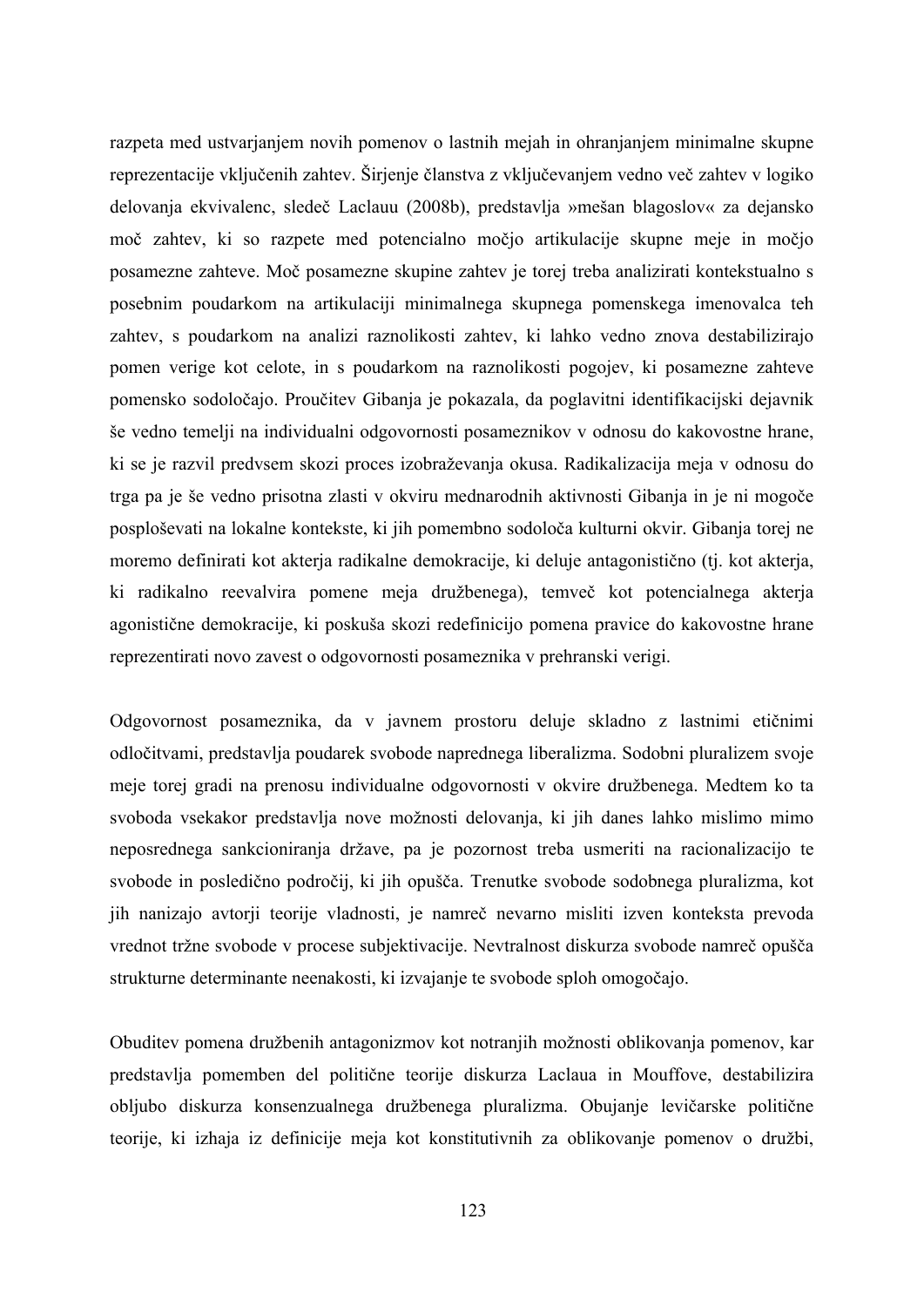pomembno prispeva k teoriji sodobnega pluralizma na dveh ravneh. Prvič, skozi prizmo relacijske pogojenosti pomenov v analizo pluralizma vrača element družbenega kot celote, kjer je pomene partikularnih zahtev nemogoče razumeti izven širših relacij, ki jih omogočajo. In drugič, z opredelitvijo kontingence pomenov, ki so vedno odvisni od tega, kar izključujejo, se sodobni pluralizem oddalji od obljube nevtralnosti s tem, ko pokaže, da je vsakokratno zaprtje pomena politično. Vsak pomen torej temelji na izključevanju, ki mu šele omogoča oblikovanje lastnih meja. Na ta način v razumevanje novih praks politične angažiranosti, ki so pogojene s partikularnostjo zasebnosti, vrača razmislek o mejah diskurza svobode in odgovornosti.

Sinteza orodij za analizo ontične ravni diskurza foucaultske dediščine ter ontološke predpostavke o kontingenčnosti in relacijski odvisnosti pomenov teorije diskurza je bila zasnovana z namenom nove konceptualizacije praks prehranjevanja. Le-te smo umestili v njihovo relacijsko odvisnost od širših odnosov oblasti in jih sočasno identificirali kot možen vir politične subjektivacije, ki v procesu hibridizacije prostorov javnega in zasebnega predstavlja primer prenosa politizacije zasebnih praks v javni prostor. Ta izraz nove odgovornosti Mouffova (2005; 2009) postavi v ospredje pri legitimizaciji agonistične demokracije kot tiste oblike artikulacije med liberalizmom in demokracijo, ki ob predpostavki spoštovanja načel enakosti in svobode omogoča radikalno (pluralno) demokracijo. Pluralizacijo zahtev, ki se danes primarno utemeljujejo na presečišču med javnim in zasebnim, pa je, sledeč Laclauu in Mouffovi, treba misliti najprej v njeni ontološki predpostavki o naključnosti pomenov. Koncept agonistične demokracije ne predvideva opredelitve pogojev, pod katerimi je takšna ureditev verjetnejša, temveč je usmerjen k izpostavitvi ontoloških predpostavk, ki sploh omogočajo njeno teoretsko utemeljitev.

Na podlagi pristopa teorije vladnosti smo sodobne pluralizme opredelili v njihovi kontekstualni določenosti na relaciji subjekt-vednost-oblast. Ugotovili smo, da relacije naprednega liberalizma težijo k individualizaciji svobode in drobljenju pomena družbenega, kar briše meje odgovornosti. S stališča potencialne radikalizacije sodobnih pluralizmov to pomeni, da jih moramo raziskovati v točkah opredelitve pomenskih meja. V obdobju prevlade subjektivacije posameznikov s potrošniškimi praksami bi bilo tako zanimivo raziskati načine, na katere ekvivalence verige trga opredelijo svoj odnos do zahtev civilne družbe in jih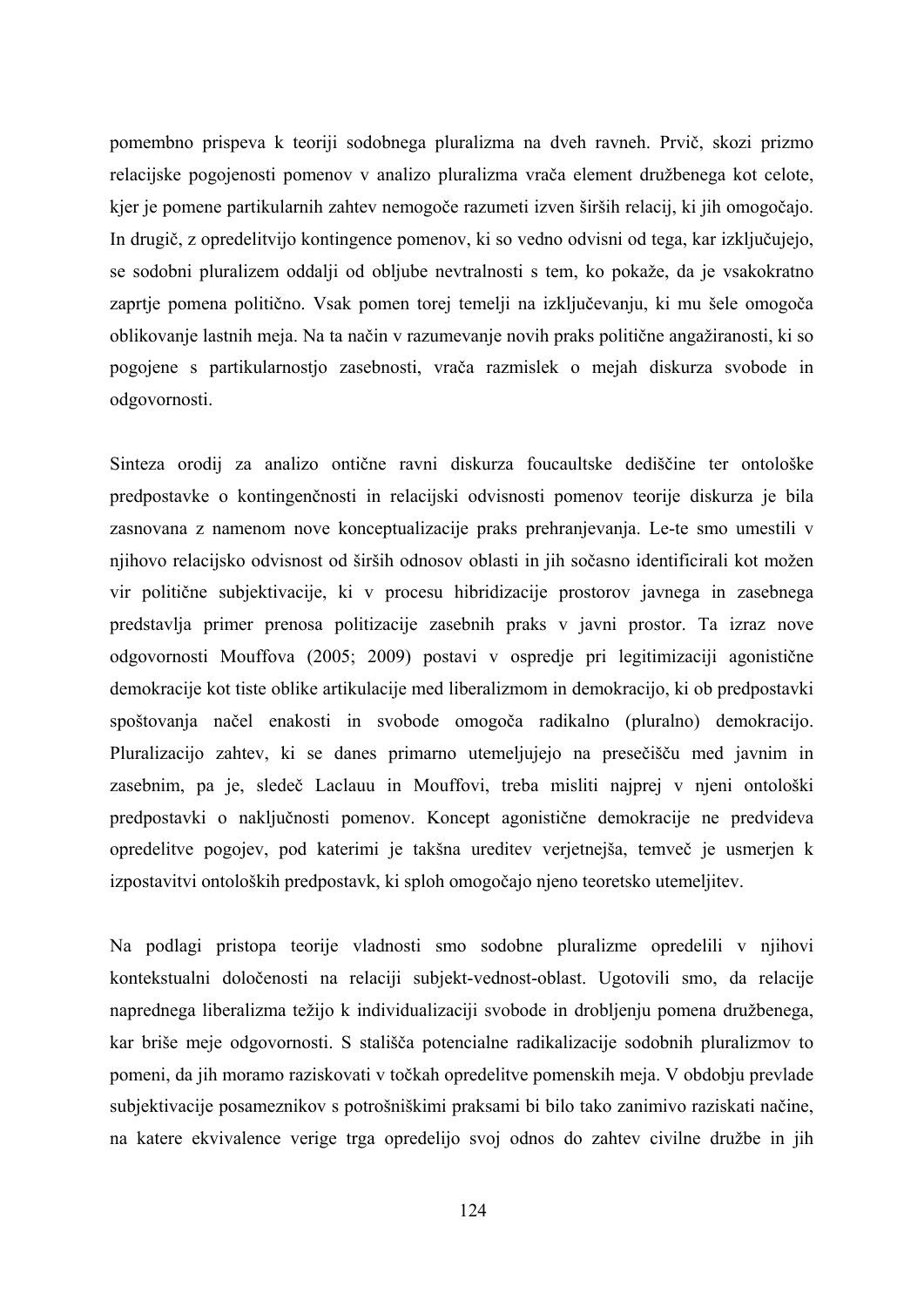poskušajo nevtralizirati v njihovi pojavnosti. Prevod diskurza domačnosti v tržno logiko, naraščanje industrijske proizvodnje in distribucije organske hrane ter kapitalistična zavezanost k ciljem trajnostnega razvoja predstavljajo le nekaj načinov, na katere tržna logika na področju prehranske politike reartikulira civilno-družbene zahteve. Pričujoči prispevek je pokazal, da gre tovrstne problematike dojemati kot primarno politična vprašanja, zasidrana v jedru sodobnih družb, v katerih so procesi subjektivacije odvisni od prevajanja neoliberalne logike v dojemanje svobode posameznika. Koncepti, kot so socialne pravice in svoboščine, užitek, razvoj in trg, torej niso vnaprej dana objektivna dejstva, ampak moramo k njim pristopati v točki prešitja njihovega pomena in posledično glede na njihove realne učinke na družbo.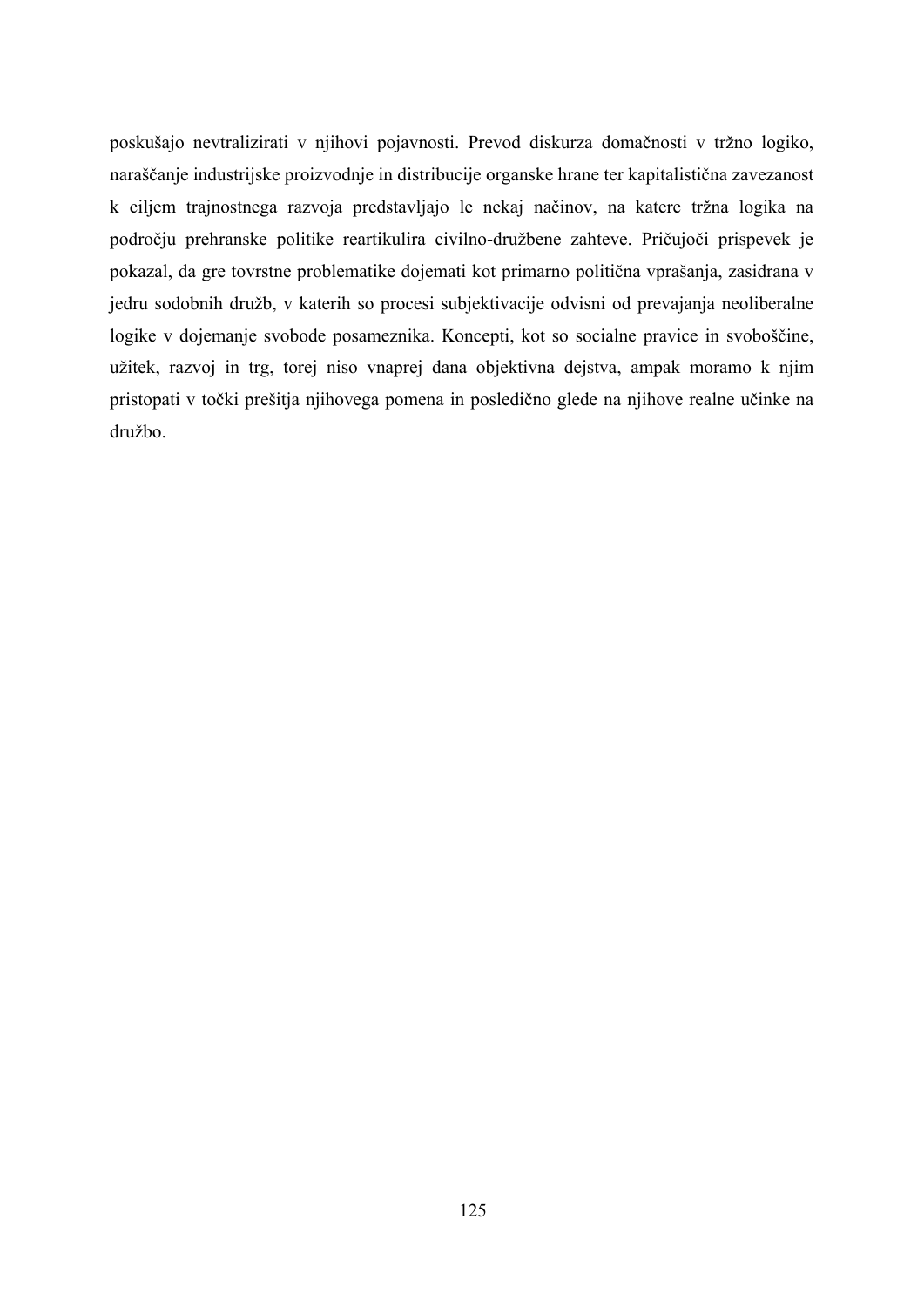## **8 LITERATURA**

- Al-Amoudi, Ismael in Hugh Willmott. 2011. Where Constructionism and Critical Realism Converge: Interrogating the Domain of Epistemological Relativism. *Organization Studies* 32 (1): 27–46.
- Alvesson, Matts in Kaj Sköldberg. 2000. *Reflexive Methodology: New Vistas for Qualitative Research*. London, Thousand Oaks, New Delhi: Sage Publications.

Andrews, Geoff. 2008. *The Slow Food Story: Politics and Pleasure.* London: Pluto Press.

- Barnett, Clive, Nick Clarke, Paul Cloke in Malpass Alice. 2005. Articulating Ethics and Consumption. V *Political Consumerism: Its motivations, power, and conditions in the Nordic countries and elsewhere*, ur. Magnus Boström, Andreas Føllesdal, Mikael Klintman, Michele Micheletti in Sørense Mads P., 99–113. Oslo: Norden. Dostopno prek: http://www.norden.org/da/publikationer/publikationer/2005-517/ (22. avgust 2011).
- Barry, Andrew, Thomas Osborne in Nikolas Rose. 1996. Introduction. V *Foucault and political reason: liberalism, neo-liberalism and rationalities of government*, ur. Andrew Barry, Thomas Osborne in Nikolas Rose, 1–19. London: UCL Press.
- Beardsworth, Alan in Teresa Keil. 1997. *Sociology on the Menu: An Invitation to the Study of Food and Society*. London in New York: Routledge.
- Bevir, Mark. 2010. Rethinking Governmentality: Towards Genealogies of Government. *European Journal of Social Theory* 13 (4): 423–441.
- Biltgård, Torbjörn. 2008. Trust in food in modern and late-modern societies. *Social Science Information* 47 (1): 99–128.
- Blue, Gwendolyn. 2010. Food, Publics, Science. *Public Understanding of Science* 19 (2): 147–154.
- Boström, Magnus, Andreas Føllesdal, Mikael Klintman, Michele Micheletti in Mads P. Sørensen. 2004. Studying political Consumerism*.* V *Political Consumerism: Its motivations, power, and conditions in the Nordic countries and elsewhere*, ur. Magnus Boström, Andreas Føllesdal, Mikael Klintman, Michele Micheletti in Mads P. Sørensen 9–24. Oslo: Norden. Dostopno prek: http://www.norden.org/da/publikationer/ publikationer/2005-517/ (22. avgust 2011).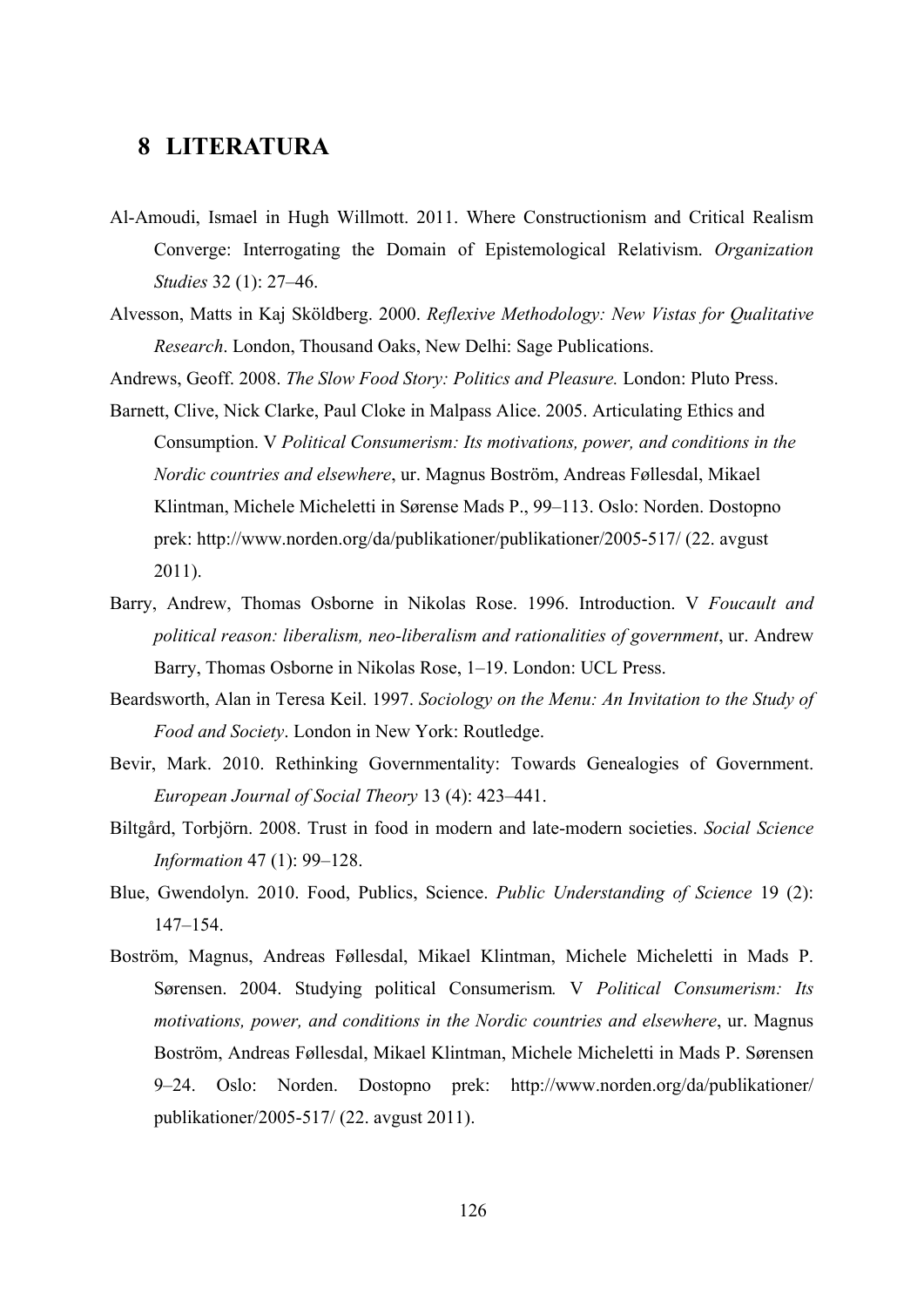- Braun, Bruce. 2007. Biopolitics and the molecularization of life. *Cultural Geographies* 14 (1): 6–28.
- Burchell, Graham. 1996. Liberal Government and techniques of the self. V *Foucault and political reason: liberalism, neo-liberalism and rationalities of government*, ur. Andrew Barry, Thomas Osborne in Nikolas Rose, 37–65. London: UCL Press.
- Burgess, Adam. 2001. Flattering Consumption: Creating a Europe of the Consumer. *Journal of Consumer Culture* 1 (1): 93–117.
- Burr, Vivien. 2006. *An Introduction to Social Constructionism*. London, New York: Routledge
- Chiapello, Eve in Norman Fairclough. 2002. Understanding the new management ideology: a transdisciplinary contribution from critical discourse analysis and new sociology of capitalism. *Discourse & Society* 13 (2): 185–208.
- Chouliaraki, Lilie in Norman Fairclough. 2001. *Discourse in Late Modernity: Rethinking Critical Discourse Analysis*. Edinburgh: EdinburghUniversity Press
- Clarke, John. 2005. New Labour's citizens: activated, empowered, responsibilized, abandoned?. *Critical Social Policy* 25 (4): 447–463.
- Connolly, William. 2002. *Identity/Difference: Democratic Negotiations of Political Paradox*. Minneapolis: University of Minnesota Press.
- Coveney, John. 2000. *Food, Morals and Meaning: The Pleasure and Anxiety of Eating*. London in New York: Routledge.
- Cruikshank, Barbara. 1996. Revolutions within: self-government and self-esteem. V *Foucault and political reason: liberalism, neo-liberalism and rationalities of government*, ur. Andrew Barry, Thomas Osborne in Nikolas Rose, 231–252. London: UCL Press.
- Day, Richard. 2001. Ethics, Affinity and the Coming Communities. *Philosophy & Social Criticism* 27 (1): 21–38.
- Dean, Mitchell. 1996. Foucault, Government and the enfolding of authority. V *Foucault and political reason: liberalism, neo-liberalism and rationalities of government*, ur. Andrew Barry, Thomas Osborne in Nikolas Rose, 209–230. London: UCL Press.
- Dean, Mitchell. 2010. *Governmentality: Power and Rule in Modern Society*. London, Thousand Oaks, New Delhi in Singapore: Sage Publications.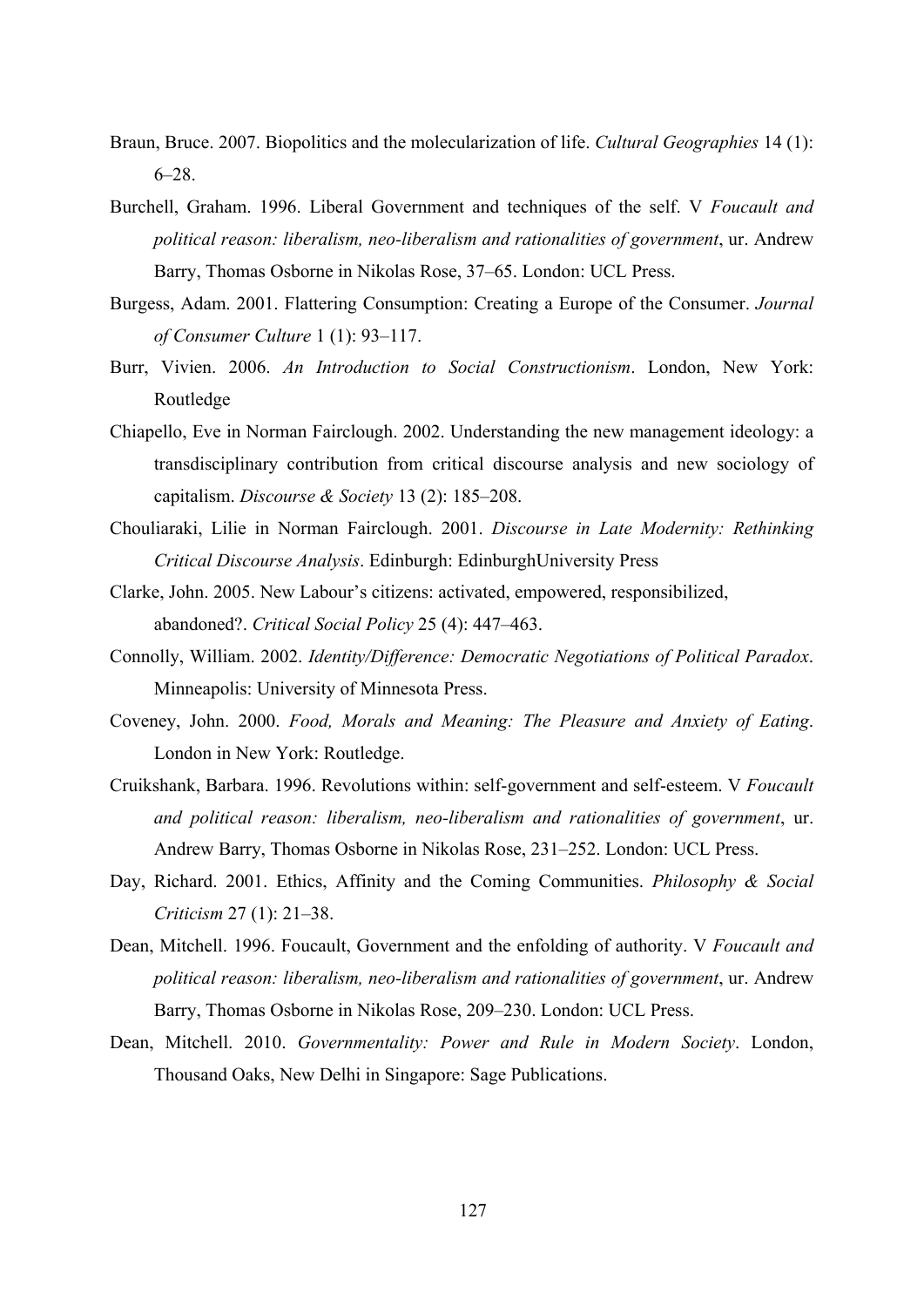- Deklaracija iz Pueble *Puebla Declaration*. 2007. Dostopno prek: http://www.slowfood.com/ 2010 pagine/com/popup pagina.lasso?-id pg=126&session=query\_session:42F948F9161f32374DIg3A6FF0C5 (12.avgust 2011).
- Dolar, Mladen. 1991. Spremna beseda. V *Vednost oblast subjekt*, ur. Mladen Dolar, vii– xxxiv. Ljubljana: Krt.
- *European Food Declaration*. 2010. Dostopno prek: http://www.europeanfooddeclaration.org/ (12. avgust 2011).
- Fairclough, Norman. 2002. Language in new capitalism. *Discourse Society* 13 (2): 163–166.
- Fairclough, Norman. 2006. *Language and globalization*. Park Square, Milton Park, Abingdon, Oxon: Routledge.
- Flammang, Janet A. 2009. *The Taste for Civilization: Food, Politics, and Civil Society*. Urbana and Chicago: University of Illinois Press.
- Fotopoulus, Takis. 2009. Is Inclusive Democracy Feasible and Desirable?. The International *Journal of Inclusive Democracy* 5 (1): 373–475.
- Foucault, Michel. 1991a. Red diskurza. V *Vednost oblast subjekt*, ur. Mladen Dolar, 3–27. Ljubljana: Krt.
- Foucault, Michel. 1991b. Kako preučevati oblast?. V *Vednost oblast subjekt*, ur. Mladen Dolar, 29–40. Ljubljana: Krt.
- Foucault, Michel. 1991c. Resnica in oblast. V *Vednost oblast subjekt*, ur. Mladen Dolar, 57–75. Ljubljana: Krt.
- Foucault, Michel. 1991d. Subjekt in oblast. V *Vednost oblast subjekt*, ur. Mladen Dolar, 103–120. Ljubljana: Krt.
- Foucault, Michel. 1991e. O genealogiji etike: pregled dela v nastajanju. V *Vednost oblast subjekt*, ur. Mladen Dolar, 121–144. Ljubljana: Krt.
- Foucault, Michel. 1994. Polemics, Politics, and Problematizations: An Interview with Michel Foucault. V *The Essential Works of Michel Foucault 1954–1984: Ethics, Subjectivity and truth,* ur. Paul Rabinow, 111–119. New York: The New Press.
- Foucault, Michel. 2004. *Nadzorovanje in kaznovanje: nastanek zapora*. Ljubljana: Krtina.
- Foucault, Michel. 2009. *Rojstvo klinike*. Ljubljana: Študentska založba.
- Foucault, Michel. 2010. *Zgodovina seksualnosti*. Ljubljana: Založba ŠKUC.
- Gabrijelčič Blenkuš, Mojca, Matej Gregorič, Blanka Tivadar, Verena Koch, Stojan Kostanjevec, Vida Fajdiga Turk, Aleksandra Žalar, Darja Lavtar, Doroteja Kuhar in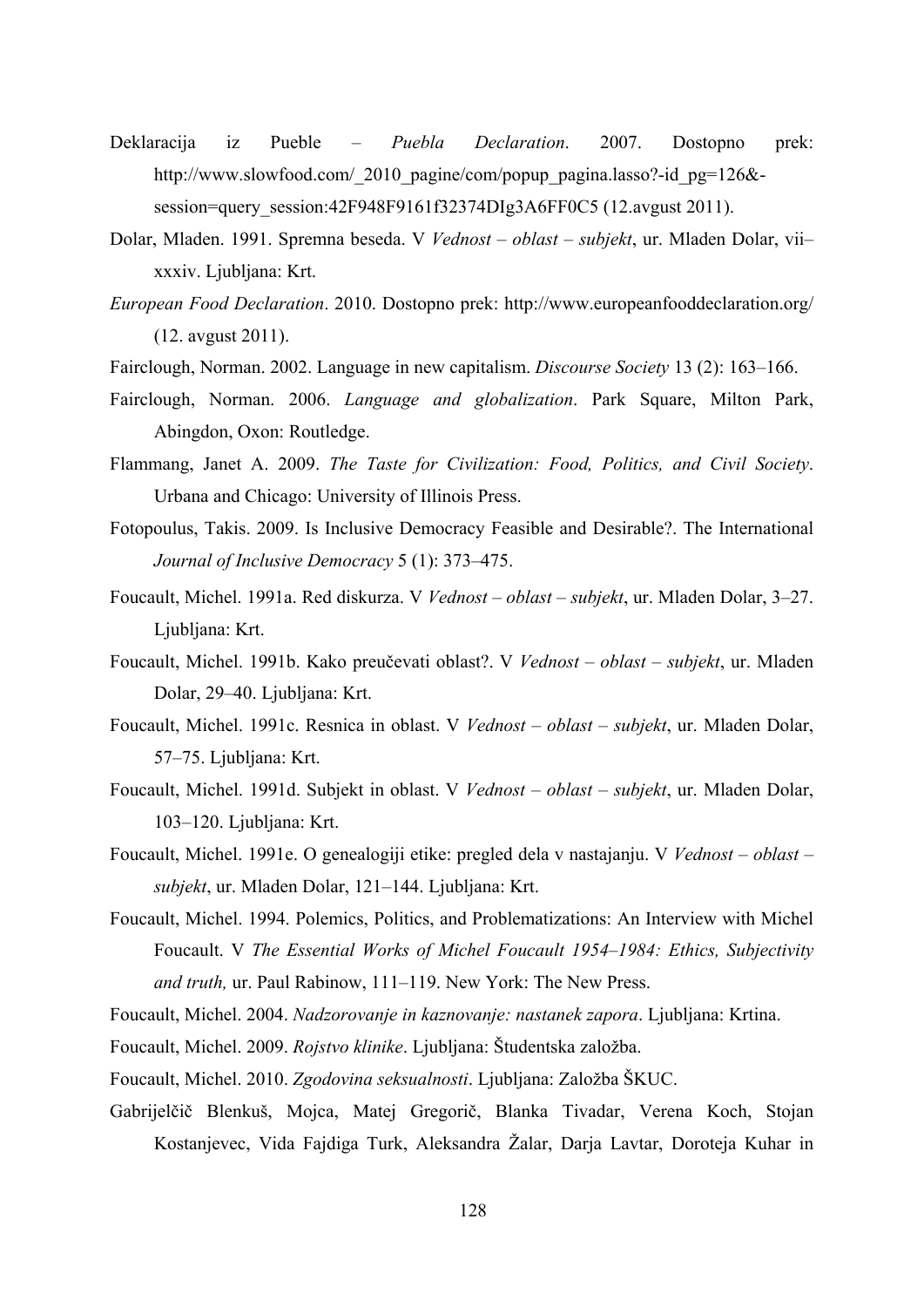Uroš Rozman. 2009. *Prehrambene navade odraslih prebivalcev Slovenije z vidika varovanja zdravja*. Ljubljana: Inštitut za varovanje zdravja Republike Slovenije. Dostopno prek: http://www.ivz.si/Mp.aspx?ni=0&pi=7&\_7\_id=1218&\_7\_PageIndex= 0& 7 groupId=228& 7 newsCategory=& 7 action=ShowNewsFull&pl=0-7.0 (22. avgust 2011).

- Galvin, Rose. 2002. Disturbing notions of chronic illness and individual responsibility: towards a genealogy of morals. *Health* 6 (2): 107–137.
- Giddens, Anthony. 1990. *The Consequences of Modernity*. Stanford: Stanford University Press.
- Grad, Héctor in Luisa Martín Rojo. 2008. Identities in discourse: An integrative view. V *Analysing Identities in Discourse*, ur. Dolón, Rosana in Júlia Todolí, 3–31. Amsterdam, Philadelphia: John Benjamins Publishing Company.

Gramsci, Antonio. 1974. *Izbrana dela*. Ljubljana: Cankarjeva založba.

- Grebe, Eduard. 2009. Contingency, contestation and hegemony: The possibility of a nonessentialist politics for the left. *Philosophy and Social Criticism* 35 (5): 589–611.
- Griggs, Steven in David Horwath. 2008. Populism, Localism and Environmental Politics: the Logic and Rhetoric of the Stop Stansted Expansion Campaign. *Planning Theory* 7 (2): 123–144.
- Halkier, Bente, Lotte Holm, Mafalda Domingues, Paolo Magaudda, Annemette Nielsen in Laura Terragni. 2007. Trusting, Complex, Quality Conscious or Unprotected? : Constructing the food consumer in different European national contexts. *Journal of Consumer Culture* 7 (3): 379–402.
- Halkier, Bente. 2001. Consuming Ambivalences: Consumer Handling of Environmentally Related Risks in Food. *Journal of Consumer Culture* 1 (2): 205–224.
- Halkier, Bente. 2004. Handling Food-related Risks: Political Agency and Governmentality. V *The Politics of Food*, ur. Marianne Elisabeth Lien in Brigitte Nerlich, 21–39. Oxford in New York: Berg.
- Hall, Stuart. 2003. Introduction: Who needs Identity?. V *Questions of Cultural Identity*, ur. Stuart Hall in Paul du Gay, 1–18. London, Thousand Oaks in New Delhi: Sage Publications.
- Hall, Stuart. 2004. Delo reprezentacije. V *Medijska kultura: kako brati medijske tekste,* ur. Breda Luthar, Vida Zei in Hanno Hardt, 33–97. Ljubljana: Študentska založba.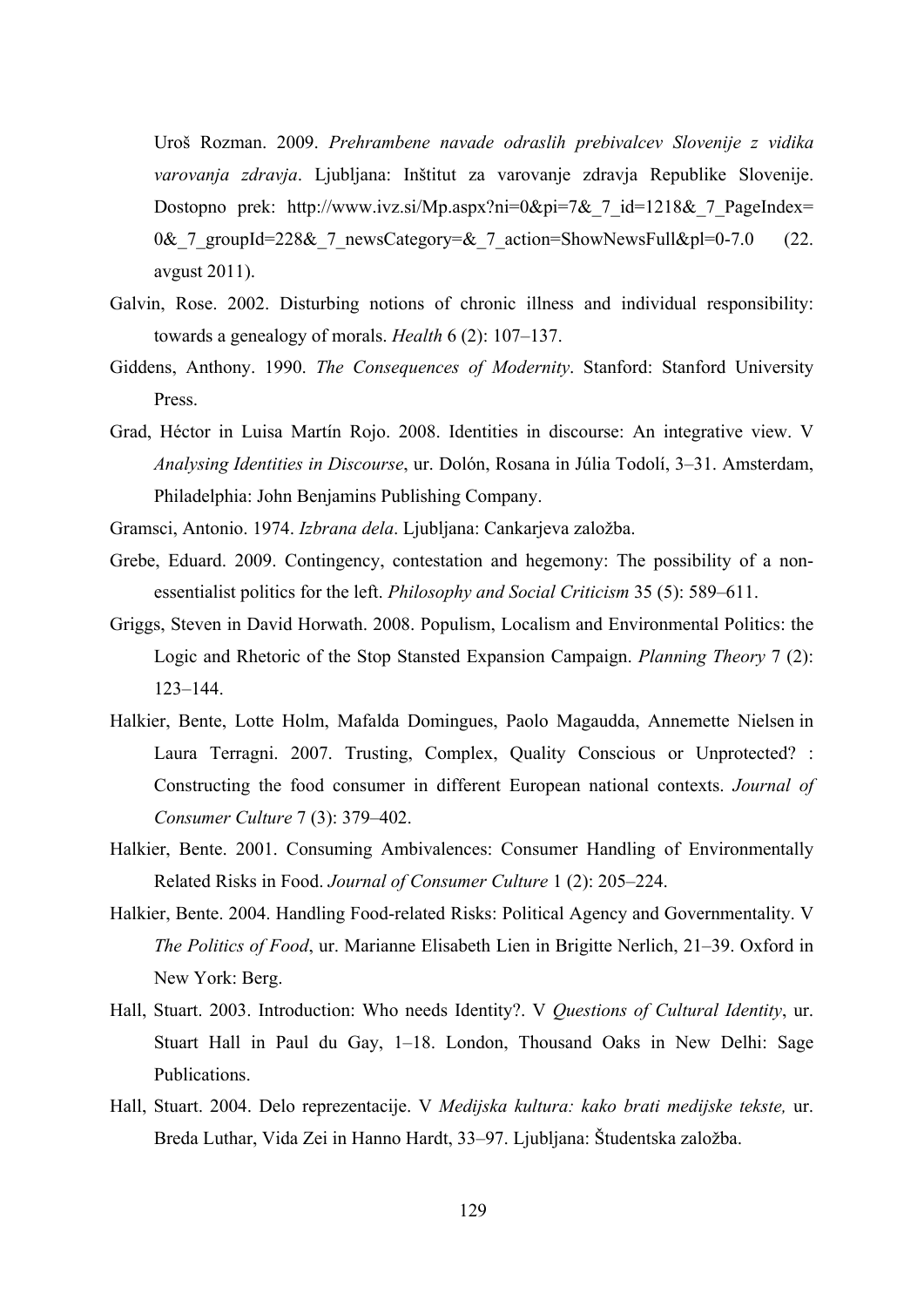- Held, David in Anthony McGrew. 2002. *Globalization/Anti-Globalization*. Cambridge: Polity Press.
- Hindess, Barry. 1996. Liberalism, Socialism and democracy: variations on a governmental theme. V *Foucault and political reason: liberalism, neo-liberalism and rationalities of government*, ur. Andrew Barry, Thomas Osborne in Nikolas Rose, 65–81. London: UCL Press.
- Howarth, David. 2000. *Discourse*. Buckingham: Open University Press.
- Howarth, David. 2005. Applying discourse theory: the Method of Articulation. V *Discourse Theory in European Politics*, ur. David Howarth in Jacob Torfing, 316–347. Houndmills, Basingstoke, Hampshire in New York: Palgrave Macmillan.
- Jørgensen, Marianne in Louise J. Phillips. 2002. *Discourse Analysis as Theory and Method*. London, Thousand Oaks in New Delhi: Sage Publications.
- Kamin, Tanja. 2006. *Zdravje na barikadah: Dileme promocije zdravja*. Ljubljana: Fakulteta za družbene vede.
- Laclau, Ernesto in Chantal Mouffe. 1987. *Hegemonija in socialistična strategija*. Ljubljana: TOZD Založba.
- Laclau, Ernesto in Chantal Mouffe. 2001. *Hegemony and Socialist Strategy*. London: Verso.
- Laclau, Ernesto. 2004. Glimpsing the Future. V *Laclau: a critical reader*, ur. Simon Critchley in Oliver Marchart, 279–329. New York: Routledge.
- Laclau, Ernesto. 2005. *Populism: What's in a name?*. Dostopno prek: http://www.essex.ac.uk/centres/theostud/onlinepapers.asp (22. avgust 2011).
- Laclau, Ernesto. 2008a. *Emancipacija / Emancipacije*. Ljubljana: Založba ZRC.
- Laclau, Ernesto. 2008b. *O populističnem umu*. Ljubljana: Založba Sophia.
- Lash, Scott. 2007. Power after Hegemony: Social Sciences in mutation?. *Theory, Culture & Society* 24 (3): 55–78.
- Lefort, Claude. 1999. *Prigode demokracije: izbrani spisi Clauda Leforta*. Ljubljana: Liberalna akademija.
- Lien, Marianne Elisabeth. 2004. The politics of food: An introduction. V *The Politics of Food*, ur. Marianne Elisabeth Lien in Brigitte Nerlich, 1–19. Oxford, New York: Berg.
- Lupton, Deborah. 1998. *Food, the Body and the Self*. London, Thousand Oaks in New Delhi: Sage Publications.
- Lupton, Deborah. 1999. *Risk*. London, New York: Routledge.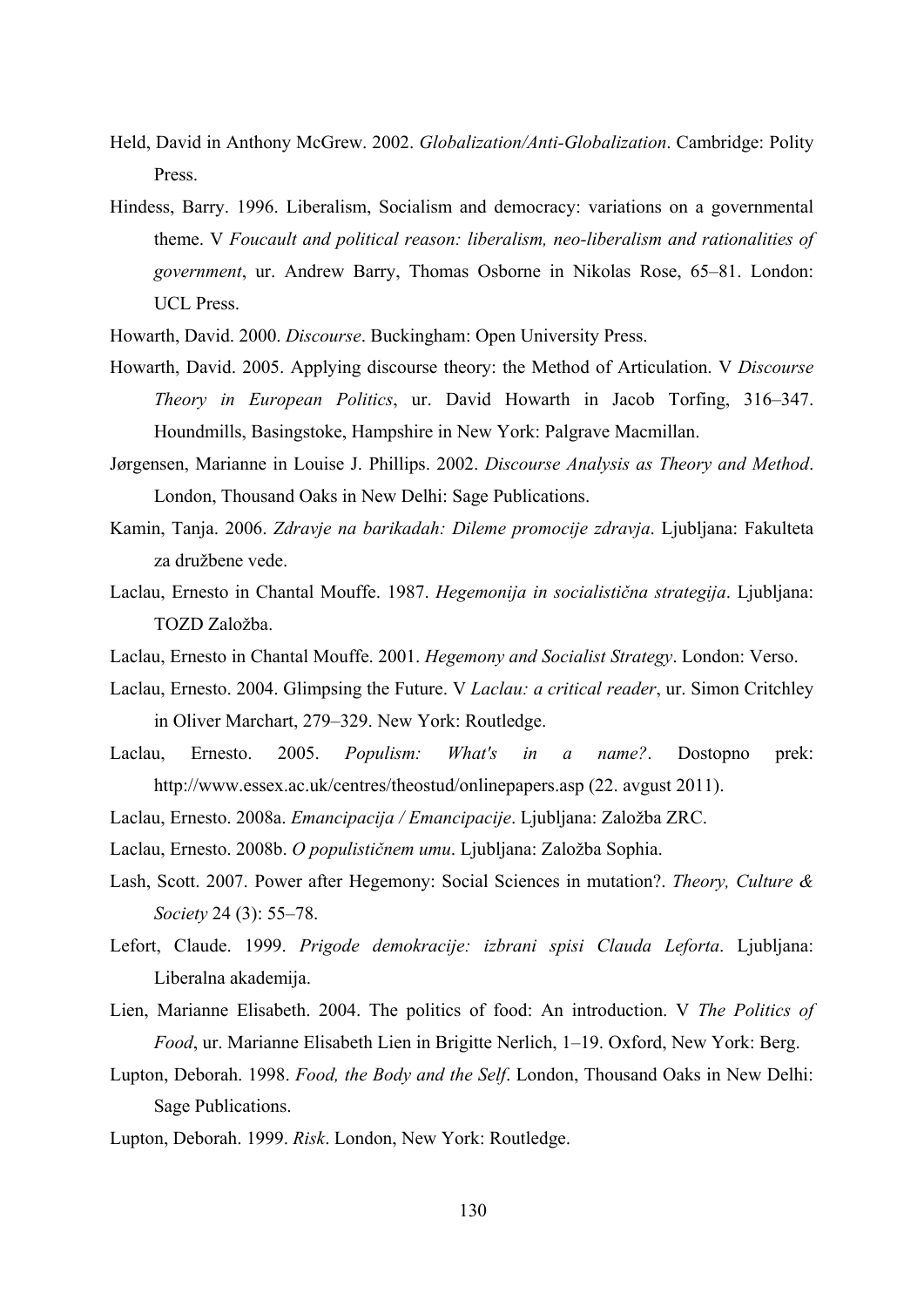- Lupton, Deborah. 2003. *Medicine as Culture*. London, Thousand Oaks, New Delhi: Sage Publications.
- Manifesto Gibanja Slow Food *Slow Food Manifesto*. 1989. Dostopno prek: http://www.slowfood.com/ 2010 pagine/com/popup pagina.lasso?-id pg=121&session=query\_session:42F94341160630621FYK5986D95A (12. avgust 2011).
- Manifesto on the Future of Food. 2007. V *Manifestos on the future of food & seed,* ur. Vandana Shiva, 43–75. Cambridge: South End Press.
- Manifesto on the Future of Seed. 2007. V *Manifestos on the future of food & seed,* ur. Vandana Shiva, 76–105. Cambridge: South End Press.
- Marchart, Oliver. 2007. *Post-Foundational Political Thought: Political Difference in Nancy, Lefort, Badiou and Laclau*. Edinburgh: Edinburgh University Press.
- McKee, Kim. 2009. Post-Foucauldian governmentality: What does it offer critical social policy analysis?. *Critical Social Policy* 29 (3): 465–486.
- Mead, Margaret. 1997. The Changing Significance of Food. V *Food and Culture: A Reader*, ur. Carole Counham in Penny Van Esterik, 11–20. New York in London: Routledge.
- Micheletti, Michele. 2003. *Political Virtue and Shopping*. New York: Palgrave MacMillan.
- Miller, Peter in Nikolas Rose. 2010. *Governing the Present*. Cambridge: Polity Press.
- Mlinar, Zdravko. 2001. Krepitev in slabitev moči lokalnih akterjev ter nastajanje in izginjanje lokalnih posebnosti v procesu glokalizacije. *Teorija in praksa* 38 (5): 765–785.
- Mouffe, Chantal. 2005. *The Return of the Political*. London, New York: Verso.
- Mouffe, Chantal. 2009. *The Democratic Paradox*. London, New York: Verso.
- Nash, Kate. 2002. Thinking political Sociology: Beyond the limits of Post-Marxism. *History of the Human Sciences* 15 (4): 97–114.
- Norris, Andrew. 2006. Ernesto Laclau and the logic of the Political. *Philosophy and Social Criticism* 32 (1): 111–134.
- Norval, Aletta J. 2004. Hegemony after deconstruction: the consequences of undecidability. *Journal of Political Ideologies* 9 (2): 139–157.
- Petrini, Carlo in William McCuaig. 2001. *Slow Food: The Case for Taste*. New York in Chichester: Columbia University Press.
- Petrini, Carlo. 2006. The Slow Food Tsar An Interview with Alison Roberts. *The Independent*, 10. December. Dostopno prek: http://www.independent.co.uk/news/ people/profiles/carlo-petrini-the-slow-food-tsar-427783.html (12. avgust 2011).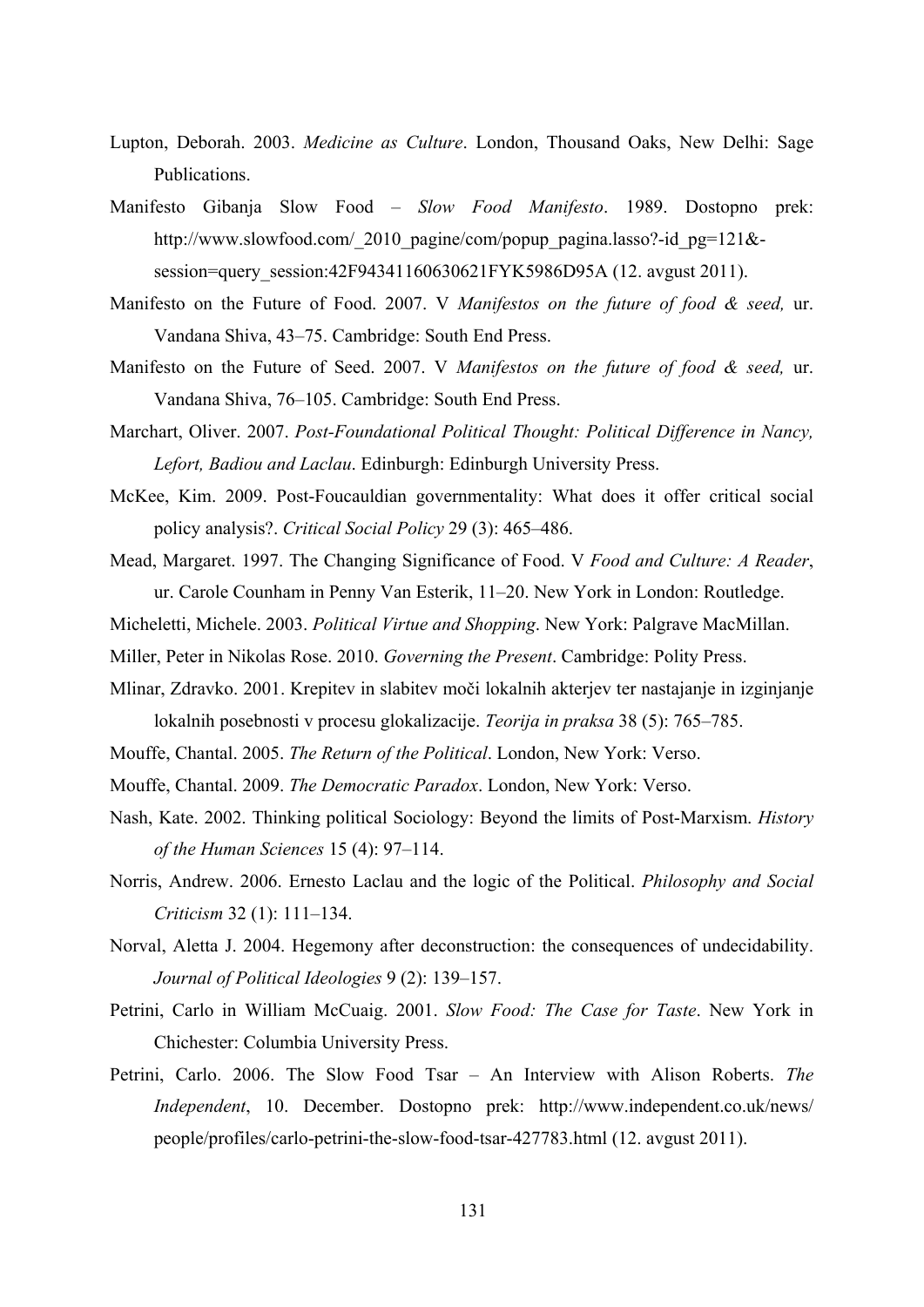- Petrini, Carlo. 2007. Communities of Food. V *Manifestos on the future of food & seed,* ur. Vandana Shiva, 11–24. Cambride: South End Press.
- Petrini, Carlo. 2010. *Slow Food Nation: Why our food should be good, clean and fair*. New York: Rizzoli Ex Libris.
- Pollan, Michael. 2006. *The Omnivore's Dilemma: A natural history of four meals*. New York: Penguin Books.
- Purvis, Trevor in Alan Hunt. 1999. Identity versus Citizenship: transformations in the discourses and practices of citizenship. *Social & Legal Studies* 8 (4): 457–482.
- Rabinow, Paul in Nikolas Rose. 2003. *Thoughts on the Concept of Biopower Today*. Dostopno prek: www2.lse.ac.uk/sociology/pdf/RabinowandRose-BiopowerToday03.pdf (22. avgust 2011).
- Rose, Nikolas. 1996. Governing Advanced Liberal Democracies. V *Foucault and political reason: liberalism, neo-liberalism and rationalities of government*, ur. Andrew Barry, Thomas Osborne in Nikolas Rose, 37–65. London: UCL Press.
- Rose, Nikolas. 2003. Identity, Genealogy, History. V *Questions of Cultural Identity*, ur. Stuart Hall in Paul du Gay, 128–151. London, Thousand Oaks, New Delhi: Sage Publications.
- Rose, Nikolas. 2004. *Powers of Freedom: Reframing Political Thought*. Cambridge: Cambridge University Press.
- Rux, Martin. 1988. Truth, Power, Self: An Interview with Michel Foucault. V *Technologies of the Self: A Seminar with Michel Foucault*, ur. Luther H. Martin, Huck Gutman in Patrick H. Hutton, 9–15. Amherst: The University of Massachusetts Press.
- Salecl, Renata. 2010. *Choice (Big Ideas)*. London: Profile Books.
- Sassatelli, Roberta in Federica Davolio. 2010. Consumption, Pleasure and Politics: Slow Food and the Politico-Aesthetic Problematization of Food. *Journal of Consumer Culture* 10 (2): 202–232.
- Scholliers, Peter. 2001. Meals, Food Narratives, and Sentiments of Belonging in Past and Present. V *Food, Drink and Identity: Cooking, Eating and Drinking in Europe since the Middle Ages*, ur. Peter Scholliers, 3–23. New York: Berg.
- Shiva, Vandana. 2005. *Earth Democracy*. Cambridge: South End Press.
- Shiva, Vandana. 2007a. Terra Madre: A Celebration of Living Economies. V *Manifestos on the Future of Food & Seed,* ur. Vandana Shiva, 1–11*.* Cambridge: South End Press.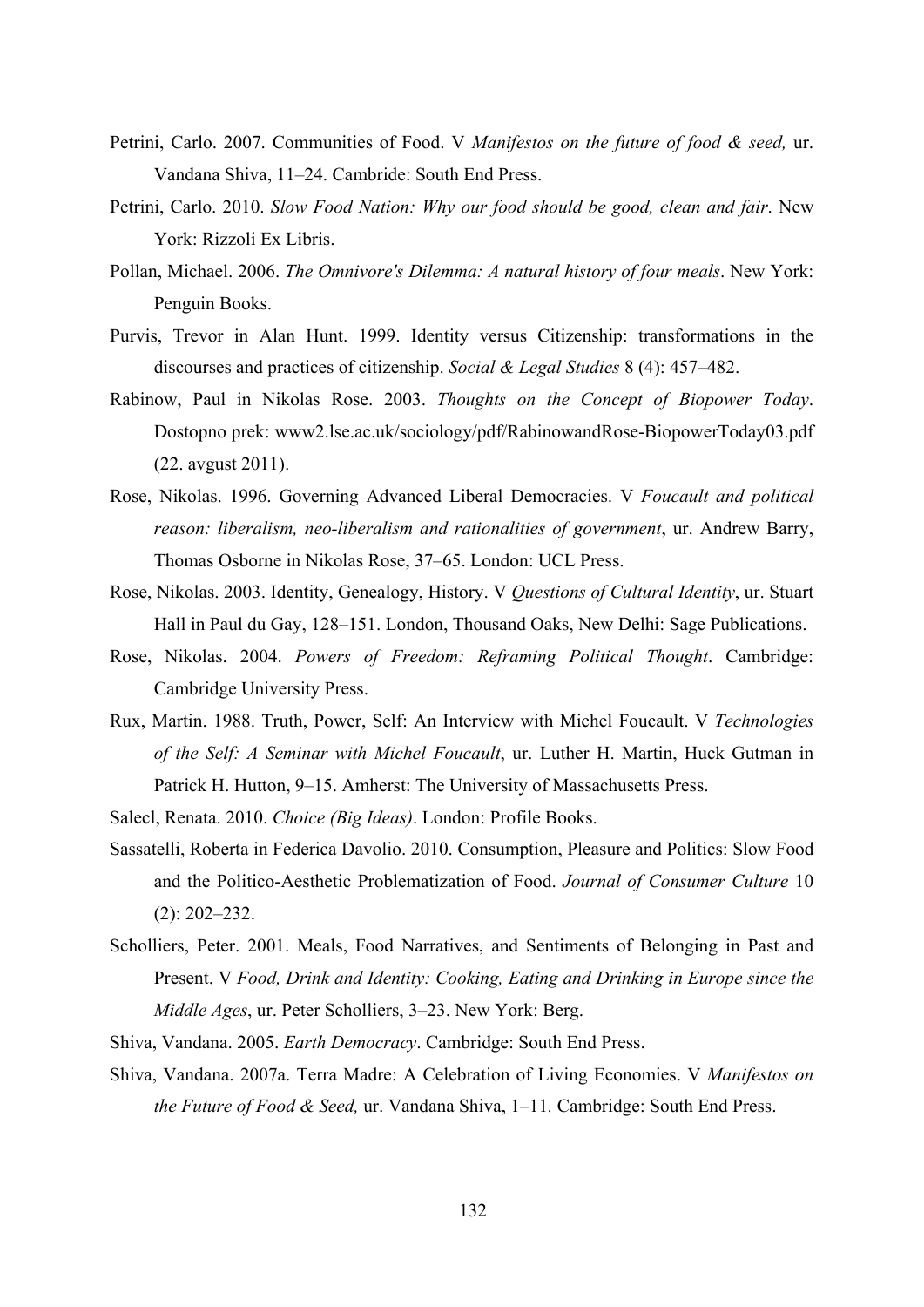- Shiva, Vandana. 2007b. For the Freedom of Food. V *Manifestos on the Future of Food & Seed,* ur. Vandana Shiva, 35–43*.* Cambridge: South End Press.
- Simons, Jon. 2002. *Foucault & the Political*. London, New York: Routledge.
- Slow Food. 2011a. *About us: History.* Dostopno prek: http://www.slowfood.com/ international/7/history (12. avgust 2011).
- Slow Food. 2011b. *About Us: ABC of Slow Food.* Dostopno prek: http://www.slowfood.com/ international/8/abc-of-slow-food (12. avgust 2011).
- Slow Food. 2011c. *About Us: How we operate.* Dostopno prek: http://www.slowfood.com/ international/3/how-we-operate (12. avgust 2011).
- Slow Food. 2011d. *What we do.* Dostopno prek: http://www.slowfood.com/ international/9/what-we-do (12. avgust 2011).
- Slow Food. 2011e. *What we do: Terra Madre*. Dostopno prek: http://www.slowfood.com/ international/10/terra-madre (12. avgust 2011).
- Slow Food. 2011f. *What we do: Campaigns.* Dostopno prek: http://www.slowfood.com/ international/14/campaigns (12. avgust 2011).
- Slow Food. 2011g. *What you can do: Be a co-producer.* Dostopno prek: http://www.slowfood.com/international/27/be-a-coproducer (12. avgust 2011).
- Slow Food. 2011h. *About us: Our Philosophy.* Dostopno prek: http://www.slowfood.com/ international/2/our-philosophy (12. avgust 2011).
- Slow Food. 2011i. *Slow Food Foundation for Biodiversity.* Dostopno prek: http://www.fondazioneslowfood.it/pagine/eng/arca/cerca.lasso?-id\_pg=36 (12. avgust 2011).
- Sørensen, Eva in Jacob Torfing. 2007. Theoretical Approaches to Democratic Network Governance. V *Theories of Democratic Network Governance*, ur. Eva Sørensen in Jacob Torfing, 233–246. Basingstoke, Hampshire in New York: Palgrave Macmillan.
- Sørensen, Eva in Jacob Torfing. 2007. Theoretical Approaches to Governance Network Dynamics. V *Theories of Democratic Network Governance*, ur. Eva Sørensen in Jacob Torfing, 25–43. Basingstoke, Hampshire in New York: Palgrave Macmillan.
- Sørensen, Eva in Jacob Torfing. 2007. Theoretical Approaches to Metagovernance. V *Theories of Democratic Network Governance*, ur. Eva Sørensen in Jacob Torfing, 169– 183. Basingstoke, Hampshire in New York: Palgrave Macmillan.